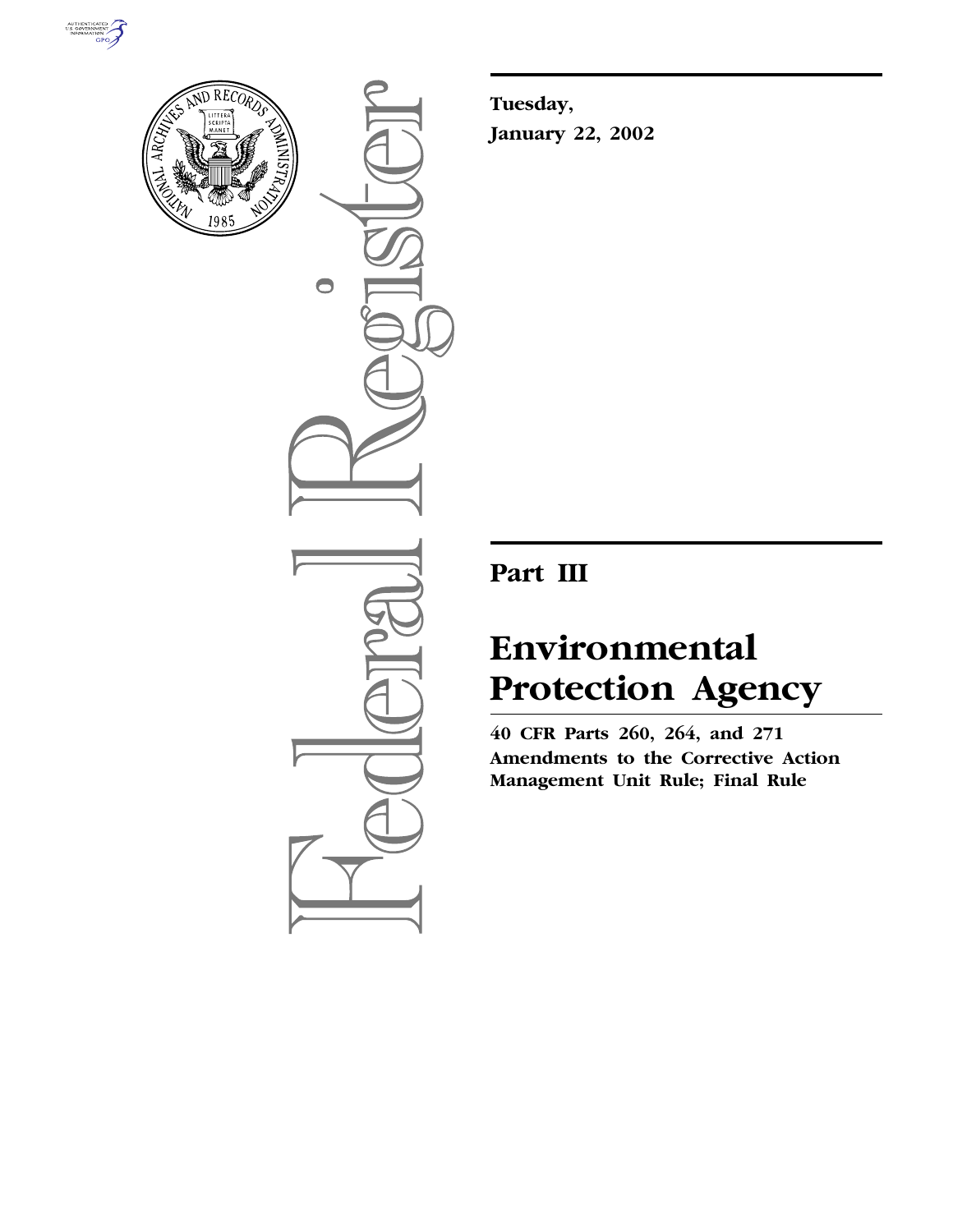#### **ENVIRONMENTAL PROTECTION AGENCY**

#### **40 CFR Parts 260, 264, and 271**

**[FRL–7124–3]**

#### **RIN 2050–AE77**

#### **Amendments to the Corrective Action Management Unit Rule**

**AGENCY:** Environmental Protection Agency.

**ACTION:** Final rule.

**SUMMARY:** The Environmental Protection Agency (''EPA'' or ''the Agency'') is today promulgating amendments to the regulations governing Corrective Action Management Units. Corrective Action Management Units, or ''CAMUs,'' are special units created under the Resource Conservation and Recovery Act (RCRA) to facilitate treatment, storage, and disposal of hazardous wastes managed for implementing cleanup, and to remove the disincentives to cleanup that the application of RCRA to these wastes can sometimes impose. The original CAMU regulations were promulgated on February 16, 1993.

In today's action, EPA is amending the 1993 CAMU rule in six ways. First, EPA is establishing a specific definition, distinct from the definition of remediation waste, to govern the types of wastes that are eligible for placement in CAMUs. Second, the Agency is establishing more detailed minimum design and operating standards for CAMUs in which waste will remain after closure, with opportunities for Regional Administrators to approve alternate design standards under certain circumstances. Third, the Agency is establishing treatment requirements for wastes that are placed in CAMUs, including minimum treatment standards, with opportunities to adjust treatment requirements under certain circumstances. Fourth, EPA is establishing more specific information requirements for CAMU applications and is explicitly requiring that the public be given notice and a reasonable opportunity for public comment before final CAMU determinations are made. Fifth, the Agency is establishing new requirements for CAMUs that will be used only for treatment and storage. Sixth, today's rulemaking ''grandfathers'' certain types of existing CAMUs and allows them to continue to operate under the 1993 rule.

Today's rulemaking amends the regulations for ''staging piles'' to expressly allow for mixing, blending, and other similar physical operations intended to prepare wastes for

subsequent management or treatment. It also adds a new provision allowing offsite placement of hazardous CAMUeligible waste in hazardous waste landfills, if they are treated to meet CAMU treatment standards (somewhat modified).

Finally, today's rule grants interim authorization for these CAMU amendments to states that are authorized for the 1993 CAMU rule, and it expedites state authorization for the CAMU rule for states that are authorized for the RCRA corrective action program but not the 1993 CAMU rule.

Today's amendments were proposed on August 22, 2000, referred to throughout this rulemaking as ''the proposal.'' EPA also proposed a supplemental proposal on November 20, 2001, referred to as ''the supplemental proposal.''

**DATES:** This final rule is effective April 22, 2002.

**ADDRESSES:** The official record for this rulemaking under docket number F– 2002–ACAF–FFFFF is located at the RCRA Docket Information Center (RID), located at Crystal Gateway I, First Floor, 1235 Jefferson Davis Highway, Arlington, Virginia. It is available for viewing from 9:00 a.m. to 4:00 p.m. Monday through Friday, excluding federal holidays.

To review docket materials, it is recommended that the public make an appointment by calling (703) 603–9230. The public may copy a maximum of 100 pages from any regulatory docket at no charge. Additional copies cost \$0.15/ page. The Final Rule, index, and some supporting materials are also available electronically. See the Supplementary Information section below for information on electronic access.

**FOR FURTHER INFORMATION CONTACT:** For general information, contact the RCRA Hotline at (800) 424–9346 or TDD (hearing impaired) (800) 553–7672. In the Washington, DC metropolitan area, call (703) 412–9810 or TDD (703) 412– 3323. For more detailed information on specific aspects of today's action, contact Tricia Buzzell, U.S. Environmental Protection Agency (5303W), Ariel Rios Building, 1200 Pennsylvania Ave., NW., Washington, DC 20460, at (703) 308–8632, or e-mail *buzzell.tricia@epa.gov.*

**SUPPLEMENTARY INFORMATION:** Copies of today's Final Rule are available for inspection and copying at the EPA Headquarters library, at the RCRA Docket (RIC) office identified in **ADDRESSES** above, at all EPA Regional Office libraries, and in electronic format at the following EPA Web site: *www.epa.gov/epaoswer/hazwaste/ca/*

*resource/guidance/remwaste/camu.* Printed copies of the final rule and related documents can also be obtained by calling the RCRA/Superfund Hotline at (800) 424–9346 or (703) 412–9810.

The index and some of the supporting materials are available on the Internet at *www.epa.gov/epaoswer/hazwaste/ca/ resource/guidance/remwaste/camu.*

#### **Outline**

The contents of today's preamble are listed in the following outline.

- I. Authority
- II. Background
- III. Section-by-Section Analysis
- A. Grandfathering CAMUs (40 CFR 264.551)
- B. Eligibility of Wastes for Management in
- CAMUs (40 CFR 264.552(a)) 1. Definitions of Remediation Waste and CAMU-Eligible Waste
- 2. As-Generated vs. Cleanup Wastes
- 3. Wastes Managed During Closure
- 4. Wastes in Intact or Substantially Intact Containers, Tanks or Other Non-Land-Based Units (40 CFR 264.552(a)(1)(ii))
- a. Intact and Substantially Intact Containers Excavated During Cleanup are CAMU Eligible
- b. Extension of Approach to Buried Containers to Include Buried Tanks
- c. Interpretations of ''Intact or Substantially Intact,'' ''Found During Cleanup'' and ''Excavated During Cleanup''
- d. Placement of ''Historic Wastes'' in CAMUs
- 5. Limited Use of Nonhazardous ''As-Generated'' Waste in CAMUs (40 CFR 264.552(a)(1)(iii))
- C. Discretionary Kickout (40 CFR 264.552(a)(2))
- D. Information Submission (40 CFR 264.552(d))
- 1. ''Unless Not Reasonably Available'' Standard
- 2. Application of New CAMU Information Submission Requirements to P- and U-Listed Wastes
- 3. Interpretation of General CAMU Information Submission Performance Standard Continues to Apply
- E. Liquids in CAMUs (40 CFR  $264.552(a)(3)$ )
- F. Design Standards for CAMUs
- 1. Liner Standard
- a. Standard Liner Design (40 CFR 264.552(e)(3)(i))
- b. Alternate Liner Designs (40 CFR 264.552(e)(3)(ii))
- 2. Cap Standard
- a. Standard Cap Design (40 CFR  $264.552(e)(6)(iv)$
- b. Alternate Cap Designs (40 CFR  $264.552(e)(6)(iv)(B)$
- 3. Releases to Ground Water (40 CFR 264.552(e)(5)(iii))
- G. Treatment Requirements (40 CFR  $264.552(e)(4)$
- 1. Identification of Principal Hazardous Constituents (40 CFR  $264.552(e)(4)(i)$  and (ii))
- a. Approach to Identifying PHCs
- b. Constituents from which PHCs are Drawn (40 CFR 264.552(e)(4)(ii))
- c. Carcinogenic and Non-Carcinogenic PHCs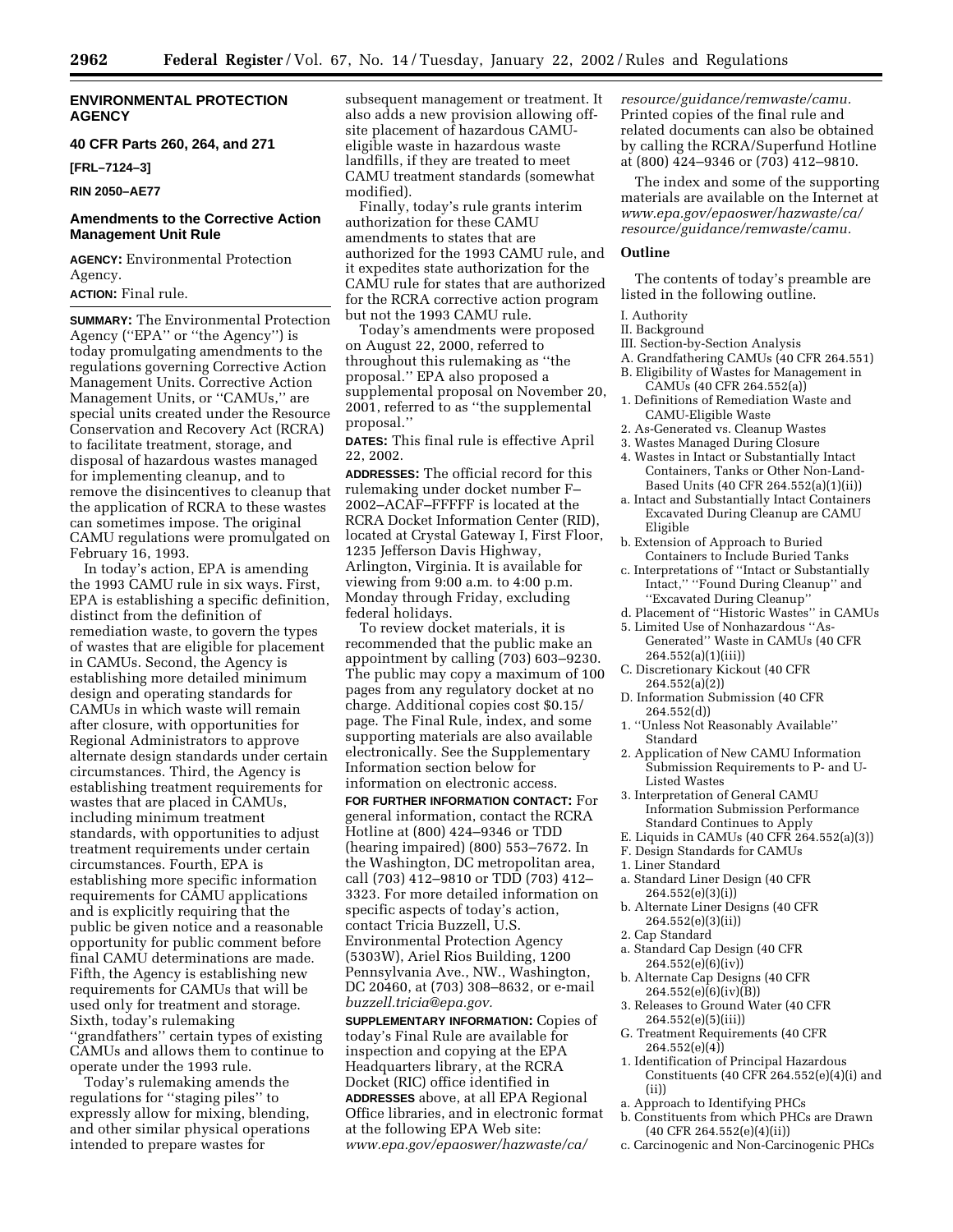- d. PHCs Identified Based on Waste-to-Ground-Water Pathway (40 CFR 264.552(e)(4)(i)(B))
- e. Designation of Other PHCs (40 CFR 264.552(e)(4)(i)(C))
- f. Relationship of PHCs to ''Principal Threats'' Guidance
- 2. Treatment Standards (40 CFR 264.552(e)(4)(iii))
- a. Minimum National Treatment Standards (40 CFR 264.552(e)(4)(iv))
- (1) Standard of 90% Capped by 10XUTS
- (2) Use of TCLP and Alternative Leach Tests
- (3) Assessment of 90% Reduction b. Site-Specific Treatment Standards Based on Adjustment Factors (40 CFR  $264.552(e)(4)(v)$
- (1) Adjustment Factor A: Technical Impracticability (40 CFR  $26\overline{4.552(e)(4)(v)(A)}}$
- (2) Adjustment Factor B: Consistency with Site Cleanup Levels (40 CFR  $264.552(e)(4)(v)(B)$
- (3) Adjustment Factor C: Community Views  $(40 \text{ CFR } 264.552(e)(4)(v)(C))$
- (4) Adjustment Factor D: Short-Term Risks  $(40 \text{ CFR } 264.552(e)(4)(v)(D))$
- (5) Adjustment Factor E: Engineering Design and Controls (40 CFR 264.552(e)(4)(v)(E))
- (6) If / Then Chart Illustrating Application of Adjustment Factor E
- c. Relationship between Minimum National Treatment Standards and Adjustment
- Factors
	- d. Treatment in CAMUs within a Reasonable Time (40 CFR 264.552(e)(4)(vi))
	- e. Assessing Compliance with Treatment Standards (40 CFR 264.552(e)(4)(vii))
	- H. Constituents at or below Site Cleanup Levels or Goals (40 CFR 264.552(g))
	- I. Storage and/or Treatment Only CAMUs (40 CFR 264.552(f))
	- J. Staging Piles (40 CFR 264.552(g))
	- K. Placement of CAMU-Eligible Wastes in Off-Site Hazardous Waste Landfills
	- 1. Conditions of Off-Site Landfill Placement
	- a. Limitation to CAMU–Eligible Wastes
	- b. Limitation to Placement in Off-Site Landfills
	- c. Treatment Requirements
	- d. Disposal Requirements
	- 2. Approval Procedures
	- a. Approval of CAMU-Eligible Waste for Placement Off-Site in a Subtitle C Landfill
	- b. Permitting and Acceptance at the Receiving Landfill
	- 1. Other Requirements
	- L. Grandfathering CAMUs (40 CFR 264.555 and 40 CFR 264.551)
	- M. Public Participation (40 CFR 264.552(h))
	- N. Additional Requirements (40 CFR 264.552(i))
- IV. Relationship to Other Regulatory Programs
- V. How Will Today's Regulatory Changes be Administered and Enforced in the States?
	- A. Applicability of Federal Rules in Authorized States
	- B. Authorization of States for Today's Final Rule
- C. Interim Authorization-by-Rule for States currently Authorized for the CAMU Regulations
- 1. Background and List of States Eligible for Interim Authorization-by-Rule 2. Eligibility Criteria and Process for
- Interim Authorization-by-Rule
- D. Expiration of Interim Authorization
- E. Authorization for § 264.555
- F. Authorization of States currently Authorized for Corrective Action, but Not the Existing CAMU Rule
- 1. State Applications for Final Authorization
- 2. Authorization Approach for States That Adopt the CAMU Regulations by Reference or Verbatim
- VI. Effective Date
- VII. Conforming Changes (40 CFR Part 260 Subpart S, § 260.10)
- VIII.Analytical and Regulatory Requirements A. Planning and Regulatory Review under Executive Order 12866
	- 1. Economic Analysis Background and Purpose
	- a. Framework for the Analysis
	- b. Baseline Case Description
	- c. Post-Regulatory Case Description
	- d. Incremental Impacts
	- 2. CAMU Administrative Approval Costs Assessment
	- 3. Assessment of the Incremental Impacts Related to the Treatment and Unit Design Provisions, and to the Storage and/or treatment Only CAMU Provisions
	- a. Treatment and Unit Design Standards Implemented in the Baseline
	- b. Treatment and Unit Design Provisions in the Post-Regulatory Case
	- c. Incremental Impacts Associated with Final Treatment and Unit Design Provisions
	- d. Incremental Impacts Associated with the Storage and/or treatment Only CAMU Provisions
	- 4. Assessment of the Incremental Change in the Number of CAMUs Approved
- a. Grandfathering Window
- b. Early After Promulgation
- c. Post Promulgation Equilibrium
- 5. Assessment of the Total Impacts for the Final Amendments to the CAMU Rule
- B. Regulatory Flexibility Act (RFA) as Amended by the Small Business Regulatory Enforcement Fairness Act (SBREFA)
- 1. Methodology to Assess Small Entity Impacts
- a. Framework for the Analysis
- b. Methodological Approach for SBREFA Analysis
- c. Examination of Existing CAMUs for Small Entity Status
- d. Significant Impact Screen of Facilities for Which Size Was Undetermined
- 2. The Impacts Estimated on Small Entities
- C. Paperwork Reduction Act
- D. Unfunded Mandates Reform Act
- E. National Technology Transfer and Advancement Act
- F. Consultation and Coordination with Indian Tribal Governments (Executive Order 13175)
- G. Protection of Children from Environmental Health Risks and Safety Risks (Executive Order 13045)
- H. Federalism (Executive Order 13132) I. Environmental Justice (Executive Order 12898)
- J. Congressional Review Act
- K. Energy Effects (Executive Order 13211)

#### **I. Authority**

These regulations are promulgated under the authority of sections 1006, 2002(a), 3004, 3005(c), 3007, 3008(h), and 7004 of the Solid Waste Disposal Act, as amended by the Resource Conservation and Recovery Act, as amended by the Hazardous and Solid Waste Amendments of 1984.

#### **II. Background**

Since the 1984 Hazardous and Solid Waste Amendments (HSWA) to the Resource Conservation and Recovery Act of 1976 (RCRA), EPA has recognized that the comprehensive regulatory framework that generally governs identification, generation, transportation, treatment, storage, and disposal of hazardous wastes can present serious disincentives to management of hazardous wastes during cleanups. As discussed in the proposal1 and in numerous other Agency documents and rulemakings,<sup>2</sup> these disincentives arise for three primary reasons.

First, the broad objectives of the hazardous waste program—to prevent releases through a comprehensive set of management requirements, to minimize generation of hazardous waste, and to promote legitimate reuse and recycling—are not, in general, the same as the Agency's objectives during cleanup. During cleanup, the Agency is faced primarily with remediating a release that has already occurred. In this context the Agency may, in fact, desire to maximize the amount of waste generated (i.e., maximize the amount of waste managed for implementing cleanup).

Generators of hazardous waste, for the most part, do not have a choice about whether they trigger application of the RCRA hazardous waste regulations (once the waste is generated). If a hazardous waste is generated, RCRA applies. The application of the RCRA hazardous waste regulations, however, discourages its generation in the first

<sup>1</sup>All references to ''the proposal'' are to the proposal of today's amendments, 65 FR 51080, August 22, 2000.

<sup>2</sup>For a fuller discussion of this issue, see the preamble discussions accompanying the Land Disposal Restrictions (LDR) Phase IV rule, 63 FR 28556, 28603–28604 (May 26, 1998); Clarification of the LDR Treatment Variance Standard (the ''environmentally inappropriate'' variance), § 268.44(h), 62 FR 64504, 64505-64506 (December 5, 1997); and the HWIR-Media rule, 63 FR 65874, 65876–65878 (November 30, 1998), and sources cited therein.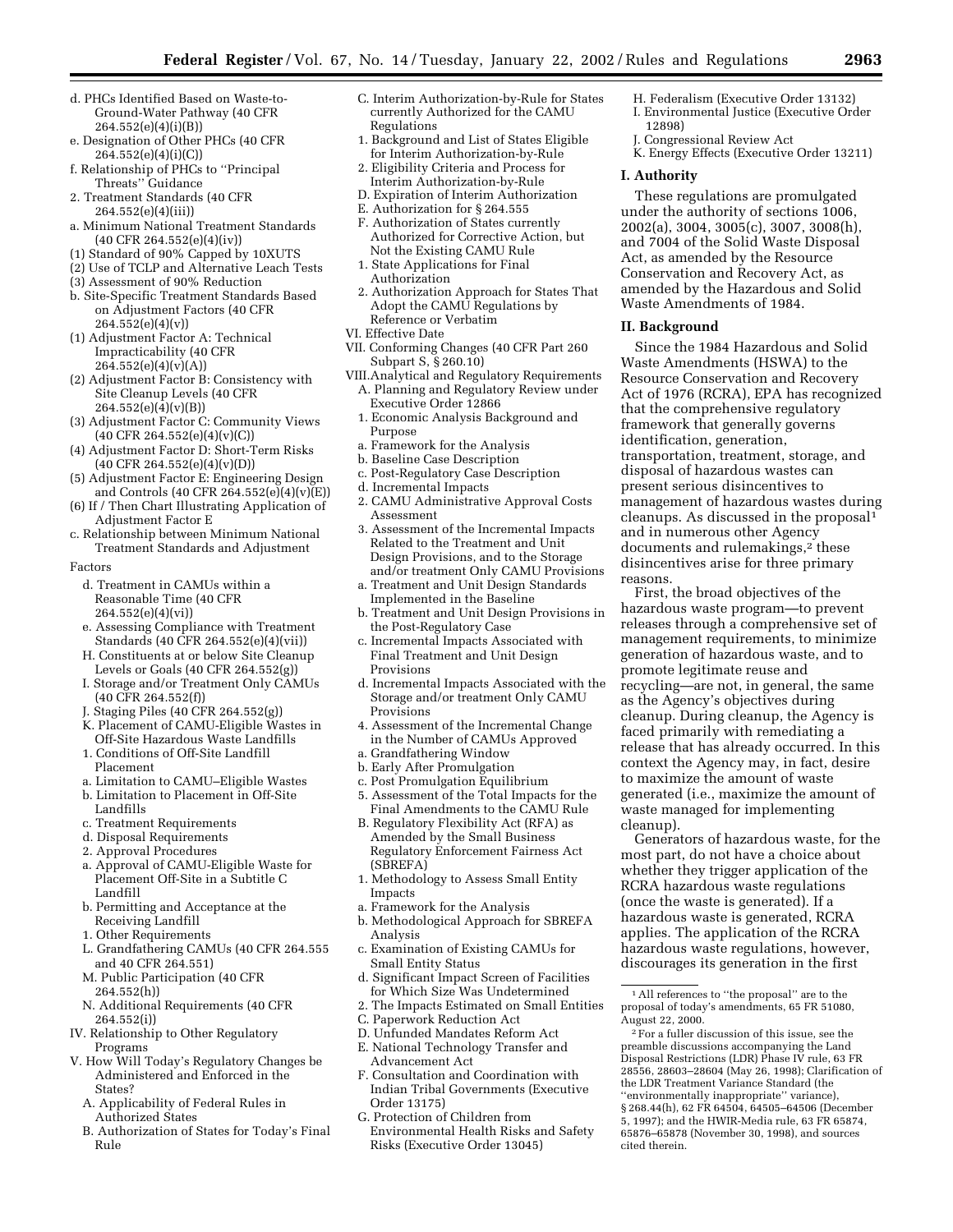place and encourages generators to reuse materials, to reduce waste, and to use fewer hazardous constituents in production processes. These outcomes are desirable and consistent with the broad objectives of RCRA. Conversely, in a cleanup situation, the waste already exists, but site owners/operators often have legal options that allow them to minimize or avoid application of the RCRA regulations, which thus discourage cleanup or the amount of wastes cleaned up. In large part, these legal options involve capping waste in place, or in some cases not engaging in cleanup at all. In general, these types of approaches are less desirable than remedies that involve excavation of some, or all, cleanup waste for more aggressive treatment and/or off-site disposal.

Second, the RCRA regulations have been conservatively designed and uniformly applied to ensure proper management of hazardous wastes over a range of waste types, environmental conditions, management scenarios, and operational contingencies. The land disposal restriction (LDR) treatment standards for most hazardous wastes, for example, are established at levels achieved by the best demonstrated available technology for treating the waste in question. Likewise, the minimum national design and operation standards for hazardous waste land disposal units were developed to be protective in a range of disposal scenarios. Cleanups, on the other hand, are fundamentally site-specific and essentially risk-based. During cleanup, the Agency generally has the site- and waste-specific information it needs to develop protective management requirements for the particular site and waste in question; therefore, there is less need for generic management approaches to ensure protectiveness in a range of scenarios.

Finally, in addition to the differences in the context for regulating hazardous wastes from ongoing industrial operations versus cleanup described above, there are often (but not always) significant physical and chemical differences between wastes generated by industrial processes (or ''as-generated'' wastes) and cleanup wastes. These physical and chemical differences further support the need for different approaches for wastes managed for implementing cleanup.

In practice, application of the RCRA regulations developed for as-generated wastes to wastes managed for implementing cleanup often presents remediation project managers with only two choices: (1) pursue the legal option of capping or treating cleanup wastes in

place, thereby avoiding application of many RCRA requirements, or (2) excavate cleanup wastes and, in accordance with RCRA requirements, treat them to the fullest extent possible given available technology and place them in a permitted hazardous waste landfill. Often neither of these options represents the best remedial approach. And the desire to avoid costs associated with the second option creates an incentive to select the first.

While recognition of this problem came relatively early, EPA and stakeholder groups have grappled for more than ten years with the policy challenges associated with solving the problem. Developing approaches to regulating cleanup wastes differently from as-generated wastes presents a number of challenges. For example, how does the Agency develop approaches tailored to cleanup wastes while at the same time leaving in place the basic features of the RCRA program as they apply to as-generated wastes? How does the Agency create a management structure for cleanup wastes that minimizes disincentives for cleanup without creating incentives to mismanage as-generated wastes? How do EPA and the states ensure that cleanup wastes are managed safely while providing for the site-specific flexibility that effective cleanups demand?

In an effort to deal with these questions, the Agency has developed over the years numerous policies, regulations, and guidance documents addressing the application of the RCRA Subtitle C regulations for as-generated wastes to wastes managed for implementing cleanup.3 As part of its efforts to address these issues, the Agency promulgated the original CAMU rule in 1993. (February 16, 1993, 58 FR 8658) The 1993 CAMU rule created a special type of hazardous waste management unit—a Corrective Action Management Unit, or CAMU—to be used only for on-site treatment, storage, and disposal of hazardous wastes managed for implementing cleanup. Consolidation or placement of cleanup wastes into a CAMU is not considered land disposal and, therefore, does not trigger RCRA LDR requirements. 40 CFR 264.552(a)(1). Similarly, consolidation

or placement of cleanup waste into a CAMU does not create a unit subject to RCRA's minimum technology requirements. 40 CFR 264.552(a)(2). Instead of applying RCRA LDRs, minimum technology requirements, and other hazardous waste requirements, overseeing agencies had considerable flexibility under the 1993 CAMU rule to tailor design, operating, closure and post-closure, and waste treatment requirements to site- and waste-specific conditions. This approach allowed a significantly broader range of cleanup options at individual sites and has led, at individual sites, to prompter and more aggressive cleanup.

Many stakeholders supported the 1993 CAMU rule. In implementation, the Agency believes the 1993 CAMU rule has resulted in appropriate, protective, site-specific remedies. (See the CAMU Site Background Document in the docket for today's rule.) Not all stakeholders, however, supported the 1993 CAMU rule. As discussed in the proposal, the 1993 CAMU rule was legally challenged after promulgation. (*Environmental Defense Fund* v. *EPA,* No. 93–1316 (D.C. Cir. filed May 14, 1993.) Among other things, the Petitioners were concerned with provisions in the 1993 CAMU rule providing that land disposal restrictions, minimum technology requirements, and other Part 264 and 265 unit requirements did not apply to CAMUs. After an extended stay of the challenge, during which EPA and stakeholders pursued a number of other approaches to addressing RCRA regulation of hazardous remediation wastes, the Agency entered into settlement discussions and reached a settlement agreement on February 11, 2000. Today's amendments to the 1993 CAMU rule are the result of this settlement process.

In developing today's amendments and in negotiating the CAMU settlement, the Agency's primary purpose was to allow continued use of CAMUs so as to remove the disincentives to cleanup that result from applying RCRA regulations for asgenerated hazardous wastes to cleanup wastes. As the Agency stated in the proposal:

The Agency recognizes the benefits of including minimum standards in a rule of this nature, i.e., such standards can make the process more consistent nationally, and the results more predictable, as well as more explicit for the public. Such standards can also make implementation of the rule less vulnerable to mistakes or abuse. However, the Agency did not want to include more detailed standards if they would result in potentially limiting the usefulness of the

<sup>3</sup>These include, the ''area of contamination'' policy; the ''contained-in'' policy; the ''Phase IV LDR'' treatment standards for contaminated soil; and, the provisions for "Remedial Action Plans" RAPs. Descriptions of many of these and other relevant policies and regulations, including references, are included in the October, 1998 memorandum, ''Management of Remediation Waste Under RCRA,'' EPA 530–F–98–026. These regulations, policies, and guidance documents are not changed by today's rulemaking.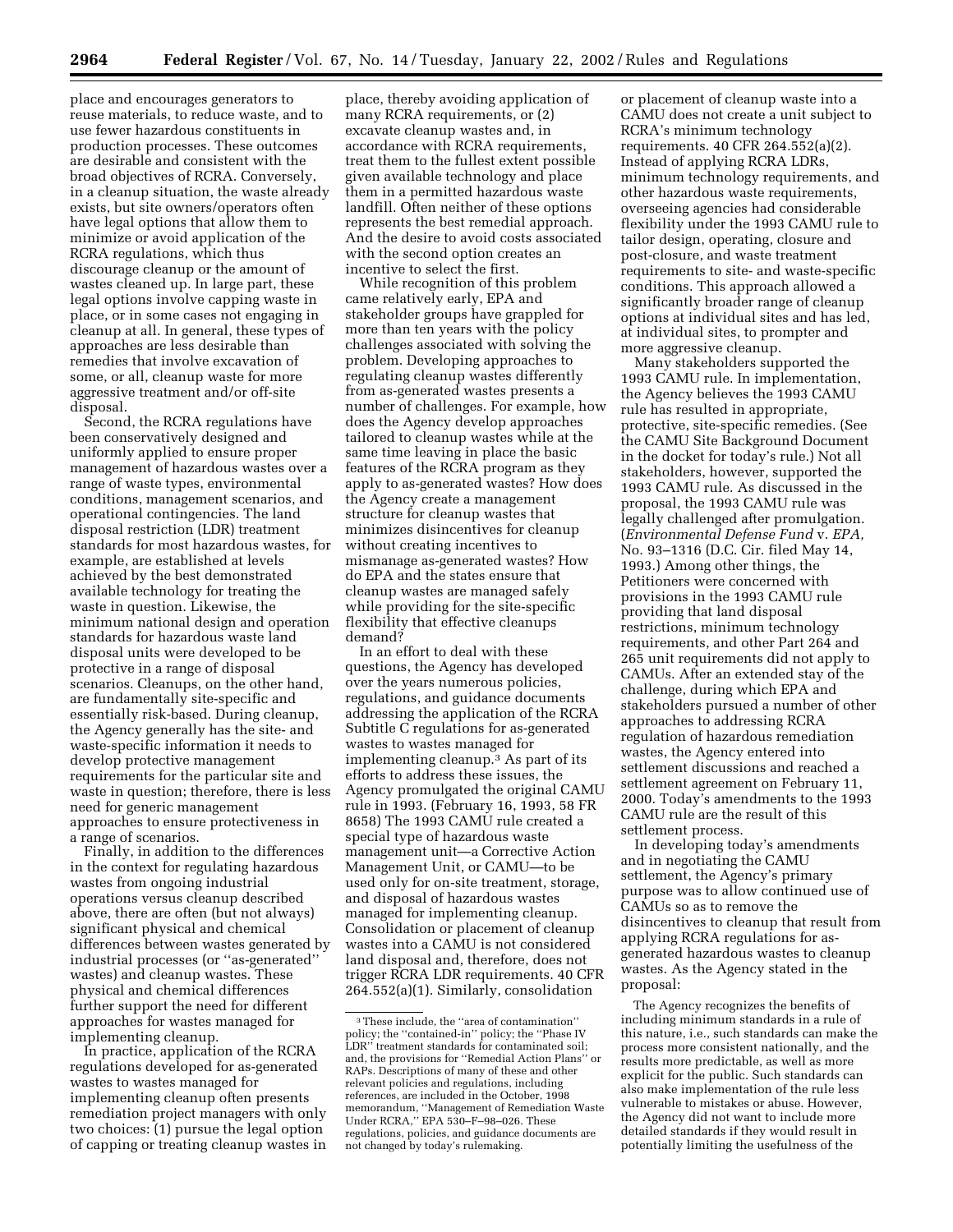rule, thereby delaying or inhibiting cleanups. (65 FR 51084.)

It was the Agency's conclusion at the time of proposal that the proposed amendments achieved an appropriate balance, realizing the benefits of increased regulatory detail without reinstating the disincentive to cleanup the CAMU rule was originally designed to address. As discussed in the proposal, the Agency's analyses showed that the vast majority of CAMUs approved under the 1993 rule could be approved with few or no changes under the proposed amendments. The Agency requested comment on these conclusions.

The Agency received mixed comments on the proposed CAMU amendments. Many commenters, including the Petitioners from the 1993 CAMU litigation, strongly supported the proposal as remedying ''major legal and policy deficiencies with [the 1993 CAMU rule], principally by providing for baseline standards rather than unconstrained discretion.'' Some commenters opposed the CAMU amendments, believing they were not needed to protect human health or the environment and disagreeing with the Agency's conclusion that they would not reinstate disincentives to cleanup. On balance, however, even most commenters who thought that amendments to the 1993 CAMU rule were not necessary, expressed the view that, if the Agency was convinced that amendments to the 1993 CAMU rule were needed, the proposed approach was reasonable.

After considering these comments, the Agency has decided to finalize the CAMU amendments largely as proposed. The Agency agrees with commenters who pointed out (as EPA did at proposal) that the 1993 CAMU rule has had a positive effect on cleanups and has promoted more aggressive remediation at individual sites. But the Agency continues to believe that the benefits that derive from the more specific regulatory standards of this rule will not be gained at the cost of reinstating the regulatory disincentive to cleanup that the CAMU was intended to address. This result, in EPA's view, argues in favor of promulgating today's amendments. Although many commenters expressed concern that today's rule would recreate disincentives, they provided general arguments rather than specific evidence. Furthermore, no commenter disputed the Agency's conclusion that the areas in which the Agency provides flexibility from the minimum standards cover the full variety of situations where the

minimum standards might operate to discourage aggressive remediation. Similarly, comments submitted on the effects of increased CAMU processing costs (monetary and temporal) for CAMU approval expected to result from today's amendments did not convince the Agency either that such costs alone would likely outweigh the benefits to facilities of obtaining a CAMU, thereby reversing the benefits realized from the 1993 rule. The Agency is therefore promulgating the proposed amendments with only minor changes from the proposal (see discussion of specific changes below).4

#### **III. Section-by-Section Analysis**

#### *A. Grandfathering CAMUs (40 CFR 264.551)*

EPA proposed that CAMUs approved prior to the effective date of the final CAMU amendments (i.e., the effective date of this rulemaking) and CAMUs for which substantially complete applications (or equivalents) were submitted to the Agency on or before ninety (90) days after publication of the proposal (i.e., November 20, 2000), would generally continue to operate under the 1993 CAMU regulations and would not be subject to the CAMU amendments finalized today. This approach is referred to as ''grandfathering.'' Commenters generally supported the grandfathering provisions and, in today's rulemaking, EPA is finalizing these provisions as proposed. Issues associated with grandfathering are discussed in section L, at the end of the section-by-section analysis.

#### *B. Eligibility of Wastes for Management in CAMUs (40 CFR 264.552(a))*

EPA's approach to defining the types of wastes that may be placed in CAMUs is an important element in its effort to strike a balance between encouraging aggressive remediation and maintaining RCRA's incentives to avoid releases and minimize wastes in the first instance. EPA's intention in the 1993 CAMU rule and in today's action is to clearly limit the wastes that may be placed in CAMUs to wastes that are managed as a result of cleanup, except under

specifically described and limited circumstances.

Under the 1993 CAMU rule, the term ''remediation waste'' defined the types of wastes that may be placed in a CAMU. ''Remediation waste'' is defined at 40 CFR 264.10 as ''all solid and hazardous wastes, and all media (including ground water, surface water, soils, and sediments) and debris that contain listed hazardous wastes or that themselves exhibit a hazardous characteristic and are managed for implementing cleanup.'' 5 The definition of remediation waste is also used in regulations pertaining to Remedial Action Plans (see part 270, subpart H), staging piles (see 40 CFR 264.554), and site-specific LDR treatment variances under the ''environmentally inappropriate'' variance provisions (see 40 CFR 268.44(h)(2)(ii)).

Working from the definition of ''remediation waste,'' EPA proposed a number of changes to define more specifically the types of remediation waste that may be placed in CAMUs. First, the Agency proposed to establish a separate subcategory of waste, within the broader category of remediation waste, to govern the types of wastes that may be placed in a CAMU. EPA proposed to call this subcategory of waste ''CAMU-eligible waste.'' Second, EPA proposed to include in the definition of CAMU-eligible waste clarifying language to better distinguish between as-generated and cleanup wastes. Third, EPA proposed, with some exceptions, to explicitly prohibit waste in containers and other non-land-based units from being placed in CAMUs. Fourth, the Agency proposed to allow nonhazardous, as-generated wastes to be placed in a CAMU if such placement would facilitate treatment or the performance of the CAMU. The Agency also proposed to ban placement of liquids in CAMUs except under certain circumstances and to allow the Regional Administrator, under certain circumstances, to ''kick out'' or disallow placement in a CAMU of wastes that would otherwise be CAMU-eligible.

Commenters generally supported EPA's overall proposed approach to more specifically defining the types of remediation waste that may be placed in

<sup>4</sup> In finalizing today's amendments, the Agency has published the entire text of the CAMU rule as it will appear in the CFR. EPA took this approach for the sake of clarity. However, it is important to note that the CAMU regulatory provisions on which the Agency did not seek comment in the proposal (i.e., those which, at proposal, were simply repeated from the 1993 rule) are not modified by today's amendments. In addition, to further aid the reader, the Agency has placed a ''redline/strikeout'' version of the CAMU regulations in the docket for today's rulemaking. This document indicates exactly where changes to the 1993 rule are being finalized.

<sup>5</sup>As discussed in the proposal, the remediation waste definition promulgated with the 1993 CAMU regulations was modified by the Agency in the Hazardous Waste Identification Rule for Contaminated Media (HWIR-Media). See, 63 FR 65874, November 30, 1998. The remediation waste definition quoted above is the definition as modified by the HWIR-Media rule. The Agency is today promulgating an editorial change to the remediation waste definition, as discussed later in this section of the preamble.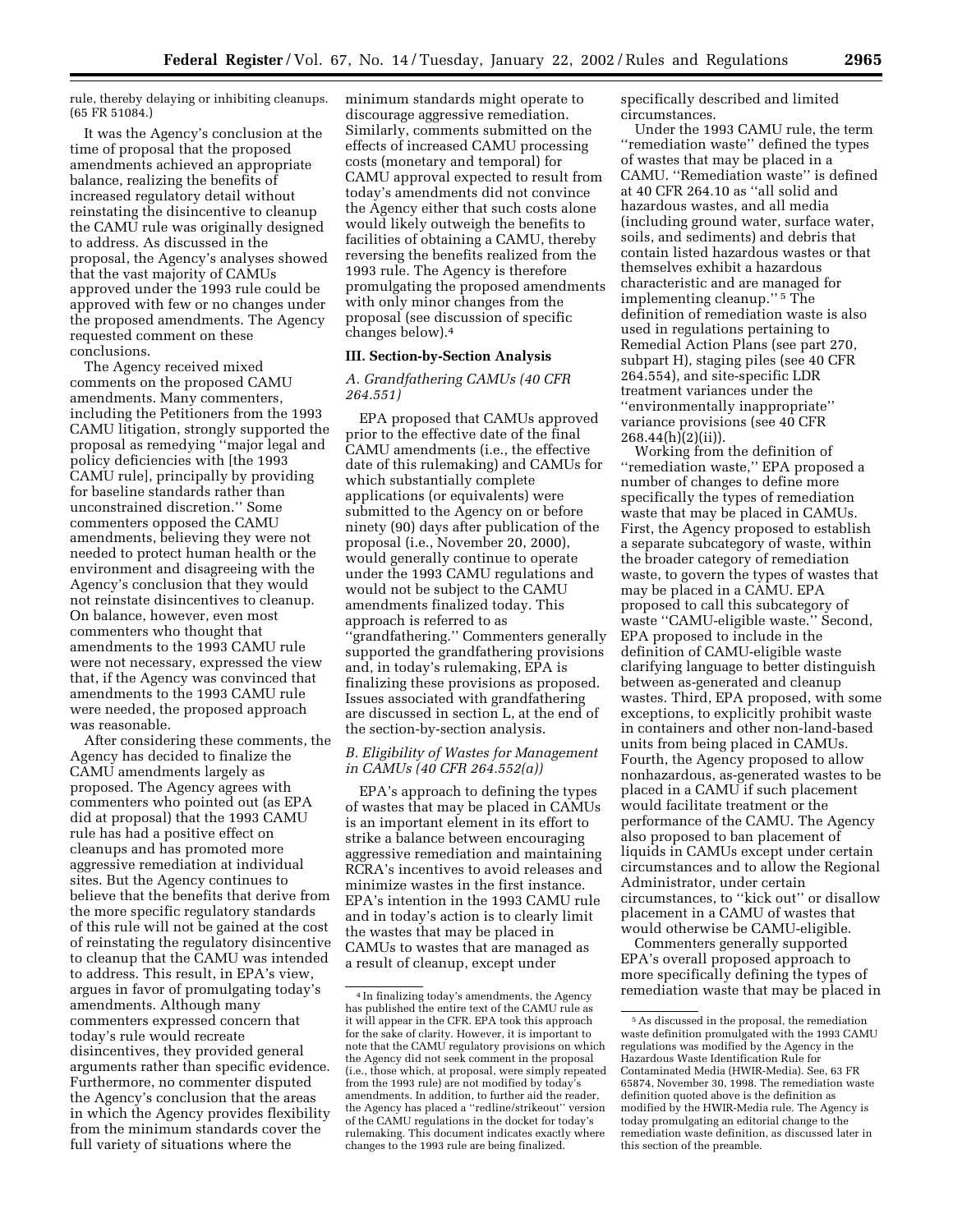CAMUs, and today the Agency is finalizing its approach largely as proposed. In response to comments, however, the Agency is making two changes to the CAMU-eligible waste definition in today's final rulemaking. First, the Agency is making an editorial change to the definition of CAMUeligible waste (and a conforming change to the related definition of ''remediation waste'') to make clear that these definitions include both hazardous and nonhazardous wastes (including hazardous and nonhazardous environmental media and debris), when such materials are managed for implementing cleanup. Second, the Agency is expanding the definition of CAMU-eligible wastes to include intact and substantially intact tanks. With this change, both containers and tanks excavated during cleanup (and materials they may hold) are generally CAMU eligible. The details of the Agency's approach to defining wastes eligible for management in CAMUs, including the two changes made in response to comments, are discussed below.

1. Definitions of ''Remediation Waste'' and ''CAMU-Eligible Waste''

EPA proposed: (1) To establish a separate subcategory of waste to more specifically define the types of remediation wastes that can be placed in CAMUs, (2) to call the subcategory of waste "CAMU-eligible waste," and (3) to promulgate the definition of CAMUeligible waste in the CAMU regulations at 40 CFR 264.552(a)(1) rather than in the general definitions section at 40 CFR 260.10. To complement the new definition of CAMU-eligible waste, EPA proposed to revise the definition of Corrective Action Management Unit to refer to ''CAMU-eligible waste'' rather than ''remediation waste.'' Also, to make clear that the changes to the definition would not apply beyond the CAMU rule, the Agency proposed to move the definition of CAMU from the general definitions section at 40 CFR 260.10 to the CAMU regulations at 40 CFR 264.552(a) and, for grandfathered CAMUs, at 40 CFR 264.551(a).

EPA proposed to define CAMUeligible waste as ''[a]ll solid and hazardous wastes, and all media (including ground water, surface water, soils, and sediments) and debris that contain listed hazardous waste or that themselves exhibit a hazardous characteristic and are managed for implementing cleanup. As-generated wastes (either hazardous or nonhazardous) from ongoing industrial operations at a site are not CAMUeligible wastes.'' The first sentence of the proposed definition reiterated the

definition of remediation waste. The second sentence added language from the preamble to the 1993 CAMU rule to more explicitly prohibit management of as-generated wastes in CAMUs.

EPA did not receive adverse comments on the proposal to promulgate the definition of CAMUeligible waste in the CAMU regulations, on the proposed conforming change to the definition of CAMU, or on the proposal to move the definition of CAMU from the general definitions section to the CAMU regulations. The Agency is promulgating those provisions as proposed.

Commenters also generally supported establishing a separate definition for CAMU-eligible waste; however, in evaluating the new definition, a number of commenters expressed concern that the definition could be read to preclude placement of nonhazardous cleanup wastes (or environmental media and debris that contain solid but not hazardous wastes) in a CAMU. The Agency believes this misreading which it understands but never intended—could unnecessarily delay approvals of CAMUs and delay cleanups, so it is taking today's opportunity to make editorial changes necessary to clarify the definition of CAMU-eligible waste and the related definition of remediation waste, as discussed below.

The current definition of remediation waste is ''All solid and hazardous waste, and all media (including groundwater, surface water, soils, and sediments) and debris *that contain listed hazardous wastes or that themselves exhibit a hazardous characteristic* and are managed for implementing cleanup'' (emphasis added). EPA included the phrase ''that contain listed hazardous wastes or that themselves exhibit a hazardous characteristic'' to make clear that media brought under regulation through the ''contained-in'' policy were eligible for management in a CAMU. Under the Agency's longstanding contained-in policy, EPA requires that contaminated environmental media, although not hazardous wastes themselves, be managed as if they were hazardous waste as long as they contain hazardous waste or exhibit a characteristic of hazardous waste.6 Commenters expressed concern that, because it is not clear which portions of the definition of remediation waste are modified by the phrase ''that contain listed hazardous wastes or that

themselves exhibit a hazardous characteristic,'' the definition could be read to limit media and debris placed in a CAMU to those containing listed waste or exhibiting a characteristic, and not to include contaminated environmental media or debris that contain solid (but not hazardous) waste.

Commenters additionally raised concerns that the definition of ''CAMUeligible waste''—which is based on the definition of remediation waste—could similarly be read to exclude nonhazardous wastes managed for implementing cleanup. This reading would preclude management of nonhazardous remediation wastes in CAMUs.7 Clearly, this reading does not reflect the Agency's intent as expressed in the preamble to the proposal or in earlier Agency discussions of remediation waste, and therefore the Agency is making editorial changes to the definition of CAMU-eligible waste.

As discussed in detail in the 1993 CAMU rule, ''the definition of remediation waste includes nonhazardous solid waste . . . [although] management of such wastes would not require the designation of a CAMU . . . since [RCRA] Subtitle C requirements would not apply to management of [nonhazardous solid waste]'' (58 FR 8664, February 16, 1993). The Agency also addressed this issue in the 1998 HWIR-Media rulemaking, where it indicated that ''remediation waste'' includes ''both hazardous and nonhazardous solid wastes managed as a result of cleanup'' (63 FR 65881, November 30, 1988). Nonetheless, to prevent any potential confusion over this issue, the Agency is revising the wording of the definition of CAMU-eligible waste to remove the

<sup>6</sup>The contained-in policy is described in the October 1998 memorandum, ''Management of Remediation Waste Under RCRA,'' EPA A530-F– 98–026, which is included in the docket for today's rulemaking.

<sup>7</sup>The confusion is caused by the restrictive clauses in the definitions of CAMU-eligible and remediation waste. In the case of remediation waste, the definition is: ''Remediation waste means all solid and hazardous wastes, and all media (including ground water, surface water, soils and sediments) and debris that contain listed hazardous wastes or that themselves exhibit a hazardous characteristic and are managed for implementing cleanup.'' Some commenters feared that the restrictive clauses ''that contain listed hazardous wastes or that themselves exhibit a hazardous characteristic . . .'' would be read to limit media and debris placed in a CAMU to those containing listed wastes or exhibiting a characteristic. This interpretation would mean that nonhazardous media and debris could not be managed in a CAMU. In an alternative reading, commenters feared that the restrictive clauses could be read to modify ''all solid and hazardous wastes, and all media . . .,'' that is, to require that solid or hazardous waste ''contain listed hazardous wastes'' or ''exhibit a hazardous characteristic'' in order to be covered by the definitions. While EPA believes that most readers understood what it intended in the definition, the Agency agrees that the wording is confusing and has, therefore, made the editorial changes discussed in today's rulemaking.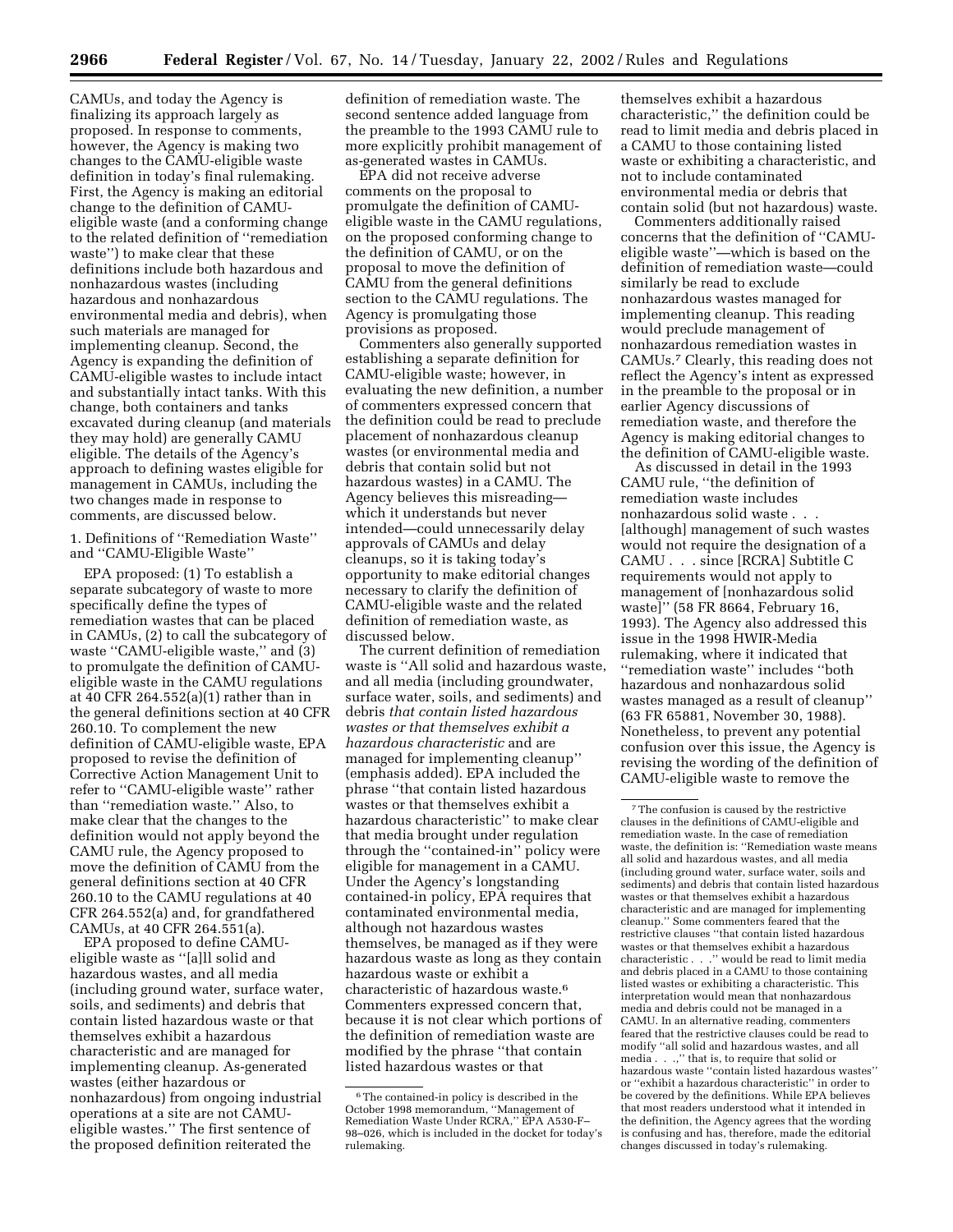phrase ''that contain listed hazardous wastes or that themselves exhibit a characteristic.'' The definition of CAMU-eligible waste promulgated today, in pertinent part, reads: ''CAMU-Eligible Waste means: (i) all solid and hazardous wastes, and all media (including groundwater, surface water, soils, and sediments) and debris that are managed for implementing cleanup.''

EPA emphasizes that this editorial change does not reflect a change in the Agency's approach toward implementing the definition of CAMUeligible waste. Rather, it reflects the Agency's conclusion, based on comments, that the proposed definition created a potential for confusion which could hinder implementation of the CAMU amendments. EPA further emphasizes that the exclusion of nonhazardous ''as-generated'' waste from the definition of CAMU-eligible waste is not affected by this change. As discussed later in today's rulemaking, nonhazardous as-generated waste is generally not within the definition of CAMU-eligible waste and can be placed in CAMUs only under certain limited circumstances.

EPA is also taking this opportunity to make the same change to the definition of remediation waste. The revised definition of remediation waste reads: ''Remediation waste means all solid and hazardous wastes, and all media (including groundwater, surface water, soils, and sediments) and debris that are managed for implementing cleanup.'' EPA is making this change to avoid confusion that might result from using different wording in the definitions of remediation and CAMU-eligible waste. The Agency notes that it is making these changes solely for clarity and consistency and that they will have no substantive effect on either definition.

The Agency also received a number of comments on the inclusion of the sentence ''[a]s-generated wastes (either hazardous or nonhazardous) from ongoing industrial operations at a site are not CAMU-eligible wastes' in the definition of CAMU-eligible waste. These comments are discussed in the section ''As-Generated versus Cleanup Wastes,'' below.

#### 2. As-Generated versus Cleanup Wastes

The 1993 CAMU rule limited wastes placed in CAMUs to ''remediation waste,'' i.e., to wastes, environmental media, and debris that ''are managed for implementing cleanup.'' The preamble to the 1993 rule explained what was generally meant by this definition: ''(t)oday's definition of remediation waste excludes ''new'' or as-generated wastes (either hazardous or

nonhazardous) that are generated from ongoing industrial operations at a facility'' (58 FR 8658 and 8664, February 16, 1993). While the Agency believes the 1993 CAMU rule language is clear, it also understands the concerns of critics of the rule, who argued that the regulations could benefit from additional language creating a ''firewall'' between industrial process waste and cleanup waste by specifically prohibiting placement of as-generated wastes in CAMUs. In response to these concerns, the Agency proposed to add the sentence ''[a]s-generated wastes (either hazardous or nonhazardous) from ongoing industrial operations at a site are not CAMU-eligible wastes'' to the new definition of CAMU-eligible waste. Commenters supported adding this express exclusion, and the Agency is finalizing this part of the definition of CAMU-eligible waste as proposed.

As discussed in the proposal, including the sentence ''[a]s-generated wastes (either hazardous or nonhazardous) from ongoing industrial operations at a site are not CAMUeligible wastes'' in the definition of CAMU-eligible waste does not change the way the Agency currently distinguishes between as-generated and cleanup wastes (65 FR 51085 and 51086, August 22, 2000). It is simply a way to reflect more explicitly the original intent of the 1993 definition.

''As-generated'' continues to have the same meaning that it did in 1993. For example, hazardous wastes generated by an industrial process (e.g., an electroplating operation at a metalsfinishing facility), managed in an operating hazardous waste surface impoundment or landfill, are considered as-generated wastes. As such, these wastes must be managed, treated, and disposed of in compliance with applicable RCRA hazardous waste requirements.

EPA has also not changed the meaning of ''from ongoing industrial operations.'' EPA is including this phrase in the definition of CAMUeligible wastes solely to aid program implementers in distinguishing between wastes that are managed as a result of routine hazardous waste management activities at a facility, and wastes that are managed for implementing cleanup. Wastes from ongoing industrial operations include wastes produced during commercial operations as well as any wastes that are produced during management of such wastes. For example, hazardous sludges that, in accordance with 40 CFR 268.4, must be removed at least annually from operating hazardous waste surface impoundments are considered wastes

from ongoing industrial operations. They are not considered wastes ''managed for implementing cleanup'' and thus are not CAMU-eligible (65 FR 51085, August 22, 2000). However, as discussed in the proposal, soil that becomes contaminated by releases (including leachate) from operating hazardous waste units would be CAMUeligible when managed for implementing cleanup (65 FR 51085, August 22, 2000).

Similarly, soil or other materials contaminated by product spills or releases from ongoing industrial processes are not considered asgenerated wastes and, as such, are CAMU-eligible when managed for implementing cleanup. Note, however, that EPA fully expects—and requires facility owners/operators to avoid spills and unintended releases of any sort. Also, facility owners and operators should note that today's rulemaking provides that soils and other materials contaminated by spills or releases although generally within the meaning of CAMU-eligible—might be disallowed from management in a CAMU under the discretionary kickout provision. The discretionary kickout provision is discussed later in today's rulemaking.

EPA specifically requested comment on whether including the sentence ''[a]s-generated wastes (either hazardous or nonhazardous) from ongoing industrial operations at a site are not CAMU-eligible wastes' in the definition of CAMU-eligible waste might have unintended consequences, for example, by eliminating actual or potential practices where as-generated waste is appropriately placed in a CAMU as a legitimate part of cleanup. In response to this request, one commenter expressed the concern that the phrase ''generated from ongoing industrial operations'' suggests a temporal condition that could be interpreted to mean that only historical wastes are CAMU-eligible. For example, this reading might preclude placement of materials contaminated by spills from ongoing industrial processes in a CAMU. As explained above, the Agency appreciates this concern and takes this opportunity to state explicitly that CAMU-eligible waste is not limited to historical waste or contamination. The Agency does not consider cleanup of contaminated soils or similar materials to be an ongoing industrial process even if the contamination itself derives from ongoing industrial processes. Thus, material contaminated by spills from industrial processes would not be ''as-generated'' wastes from these processes. When managed for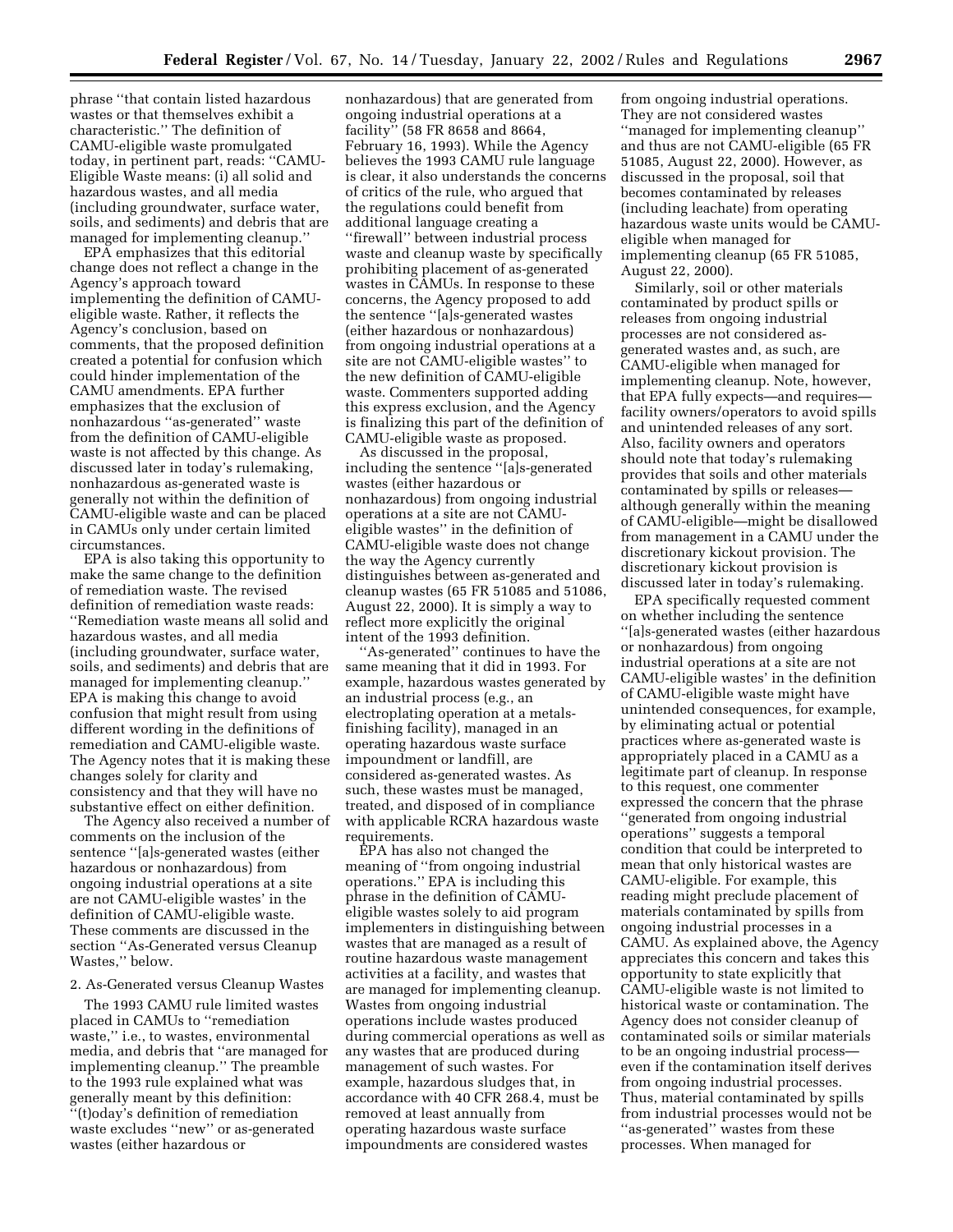implementing cleanup, these materials are CAMU eligible.

Another commenter expressed a similar concern that the phrase ''from ongoing industrial operations'' could be read to preclude management of historical wastes in a CAMU simply because the industrial process that caused the wastes to be generated in the first instance continues to operate. Many industrial facilities have industrial operations that have been ongoing for a number of years. As this commenter pointed out, management strategies for wastes generated by these ongoing industrial operations typically have changed over time, in part to respond to new regulatory requirements. For example, wastes currently generated by an ongoing industrial operation might be sent off site for RCRA Subtitle C disposal; these are clearly asgenerated waste. At the same time, wastes previously generated by this same industrial operation might remain on site in solid waste management units that are now subject to RCRA corrective action requirements. If these solid waste management units require cleanup, wastes removed from them during cleanup (and materials contaminated by releases from them) would be CAMU eligible. This is because removal of the wastes would be a remedial activity, rather than part of an ongoing industrial process.

#### 3. Wastes Managed During Closure

In the proposal, the Agency clarified the circumstances under which wastes associated with closure of land-based hazardous waste treatment, storage or disposal units are ''managed for implementing cleanup'' and, therefore, when they are eligible for placement in a CAMU. This distinction is based primarily on a distinction between ''permanent'' and ''non-permanent'' land-based units.

Closure with waste in place is an option for permanent land-based units, e.g., landfills, surface impoundments, and land treatment units. Given the availability of the closure with waste-inplace option, EPA considers closure by removal to be ''cleanup'' for such permanent land disposal units. Therefore, wastes removed from closed or closing permanent land-based units are considered wastes ''managed for implementing cleanup'' and are CAMU eligible (65 FR 51086, August 22, 2000). As discussed in the proposal, ''closed or closing'' means units that have received their final volume of wastes (65 FR 51086, August 22, 2000).8

Conversely, non-permanent units, e.g., container and tank storage units and waste piles, are not intended as the final resting place for wastes. Rather, removal of waste from these units in general is part of the normal course of operations. Therefore, EPA believes that, typically, it is inappropriate to consider waste removed from nonpermanent units to be CAMU-eligible, because removal is part of the operating life cycle of the unit (65 FR 51086, August 22, 2000).9

Many commenters were concerned with EPA's position that wastes associated with closure of waste piles and other non-permanent units are generally not ''managed for implementing cleanup'' and would not be CAMU-eligible. In particular, commenters disagreed with EPA's view that waste piles and other units are ''non-permanent'' units. Commenters pointed out that regulations at 40 CFR 264.197 and 40 CFR 265.197 (for tank systems) and 40 CFR 264.258 and 40 CFR 265.258 (for waste piles) require that when these units do not comply with secondary containment and liner requirements, respectively, facility owners/operators must prepare contingent plans to close these units as if they were hazardous waste landfills. Also, for both tank systems and wastes piles, landfill closure is required if, after a reasonable effort is made to meet the clean-closure performance standard, an owner/operator demonstrates that not all contaminated soils can be

9As discussed in the proposal, ''typically'' is intended to indicate the Agency's ability, for example, at abandoned facilities, to place waste found in old piles or similar units in a CAMU, because once they are abandoned, management of wastes they contain is for implementing cleanups. Note also that there is a distinction between removal of waste from a closed or closing unit for placement in a CAMU and incorporation of a unit into a CAMU. EPA's position that wastes removed from non-permanent land-based units are generally not CAMU-eligible does not preclude incorporation of such units into a CAMU under appropriate circumstances. 40 CFR 552(b). As with any other regulated unit that is incorporated into a CAMU, the Subpart F, G and H requirements and the unitspecific requirements of 40 CFR Part 264 or 265 that applied to the regulated unit will continue to apply to that portion of the CAMU (i.e., the portion encompassing the former regulated unit) after incorporation into the CAMU. See, 40 CFR 264.552(b). Under § 264.110 or § 265.110, however, the Regional Administrator may defer any of these standards to the site's corrective action requirements, if certain conditions are met (most importantly, the regulated unit is situated among solid waste management units (or areas of concern), a release has occurred, and the regulated unit and the solid waste management units or areas of concern are likely to have contributed to the release).

practicably removed or decontaminated.10

EPA agrees that a clarification is warranted. The Agency recognizes that waste piles and tank systems (or, more likely, environmental media contaminated by releases from these units) may be closed as landfills if it is not practicable to remove or decontaminate all contaminated material during an attempt to achieve clean closure. The Agency does not believe, however, that these circumstances justify a change to the interpretation that, as a general matter, wastes removed from these typically non-permanent units are not ''managed for implementing cleanup'' and therefore are not CAMU-eligible.

As explained earlier as well as in the proposal, the Agency does not typically consider waste removed from closing non-permanent land-based units (such as waste piles) to be ''managed for implementing cleanup,'' because removal of wastes from waste piles and other non-permanent land-based units is a normal part of unit operation. (65 FR 51086, August 22, 2000.) These units are not intended as the final resting place for wastes, and the existence of a regulatory option allowing contamination to remain in the unexpected circumstance where clean closure is not practicable does not alter this general conclusion. However, the Agency does agree that when these units are closed as landfills in situations where clean closure is not practicable, they are the final resting place for the remaining wastes, and any waste thereafter removed from them would be ''managed for implementing cleanup'' and would therefore be CAMU eligible.11 Also, as discussed earlier in

 $^{\rm 11}$  Guidance on the clean closure standard is available in the 1998 guidance memorandum Risk-Based Clean Closure. See Elizabeth Cotsworth to

<sup>8</sup>As discussed in the proposal, the Agency believes the ability to place such wastes in CAMUs

will promote its objective of encouraging the removal and/or treatment of wastes during closure of RCRA units (65 FR 51086).

<sup>10</sup>The regulations for tank systems at 40 CFR 264.197 and 40 CFR 265.197 require owners/ operators to remove or decontaminate all waste residues, contaminated containment system components (liners, etc.), contaminated soils, and structures and equipment contaminated with waste. If an owner/operator demonstrates that not all contaminated soils can be practicably removed or decontaminated as required, the owner/operator must close the tank system as a landfill. The regulations for waste piles at 40 CFR 264.258 and 40 CFR 265.258 require owners/operators to remove or decontaminate all waste residues, contaminated containment system components, contaminated subsoils, and structures and equipment contaminated with waste and leachate. If, after removing or decontaminating all residues and making all reasonable efforts to effect removal or decontamination of contaminated components, subsoils, structures, and equipment as required, the owner/operator finds that not all contaminated subsoils can be practicably removed or decontaminated, the owner/operator must close the waste pile as a landfill.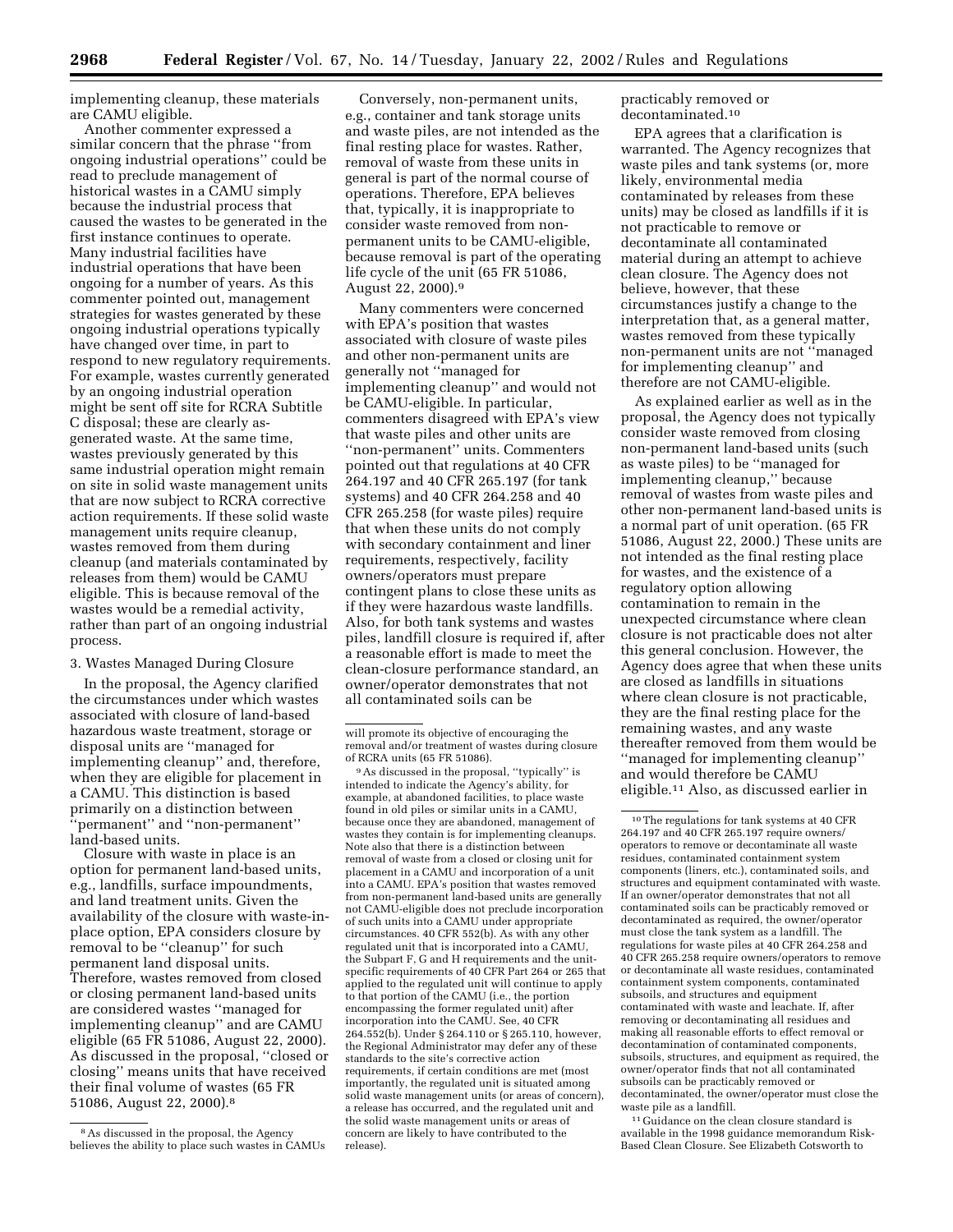today's rulemaking, environmental media, such as soil, ground-water, and debris contaminated by hazardous waste placed in waste piles or other nonpermanent land-based units generally are CAMU eligible. Therefore, if contamination resulting from the release of waste from a waste pile or tank system is cleaned up, either during closure or otherwise, the contaminated material would generally be CAMUeligible.12

One commenter also requested the Agency's view on whether miscellaneous units approved under the 40 CFR part 264, subpart X provisions are considered permanent or nonpermanent land-based units, and therefore whether wastes from these units might be ''managed for implementing cleanup.'' Given the diversity of units that may be approved under the subpart X provisions, the Agency cannot offer a generic answer. In general, the Agency expects the determination of whether wastes from a subpart X miscellaneous unit are ''managed for implementing cleanup'' will be made on a unit-specific basis, considering the purpose of the unit (e.g., is it intended for permanent disposal or will wastes be removed at closure?), the design and operating standards applied to the unit at the time the unit was permitted, and its similarity to conventional units. The Agency notes that many subpart X units (e.g., drum crushers or vitrification plants) are not land-based units and are more analogous to hazardous waste tanks or incinerators. Wastes managed in such units generally would not be CAMU eligible. If a subpart X unit were intended to be a final disposal site for wastes (for example, as indicated in the unit closure plan), it would likely be considered a permanent land-based unit.

Finally, the Agency reiterates the guidance offered in the proposal on abandoned units. The Agency interprets today's rule to provide that waste removed from abandoned land-based units, whether the units were intended to be permanent or non-permanent, is waste ''managed for implementing cleanup'' and is CAMU eligible (see, 65 FR 51086, August 22, 2000).

4. Wastes in Intact or Substantially Intact Containers, Tanks, or Other Non-Land-Based Units (40 CFR 264.552(a)(1)(ii))

The Agency proposed to prohibit management in a CAMU of wastes found during cleanup in intact or substantially intact containers, tanks, or other non-land-based units, even if those wastes would otherwise be within the meaning of CAMU-eligible (i.e., wastes managed for implementing cleanup). ''Other non-land-based units'' include intact or substantially intact non-land-based units that are not ''containers'' or ''tanks,'' but were designed to contain wastes (e.g., containment buildings under part 264, subpart DD, and part 265, subpart DD). The Agency also proposed two exceptions to this general prohibition. First, the Agency proposed to allow management in a CAMU of wastes that are first placed in tanks, containers, or other non-land-based units as part of cleanup. Second, the Agency proposed to allow management in a CAMU of containers (even if they are substantially intact) that are excavated during the course of cleanup.

The Agency did not receive any adverse comment on its general exclusion of wastes in intact or substantially intact containers, tanks, or other non-land-based units, or on the proposed exemption for wastes first placed in tanks, containers or other nonland-based units as a part of cleanup. The Agency is finalizing these provisions as proposed.

Most commenters also supported the proposed exemption to allow placement in a CAMU of intact or substantially intact containers excavated during cleanup. One commenter opposed this approach. After evaluating these comments, the Agency has decided to promulgate the exemption for intact or substantially intact containers as proposed, as discussed below.

a. Intact and Substantially Intact Containers Excavated during Cleanup Are CAMU–Eligible

In developing the proposed exemption allowing placement in a CAMU of intact and substantially intact containers excavated during cleanup, EPA reflected the concerns of many stakeholders that excluding buried containers might create a disincentive to their excavation and would raise practical implementation issues. While off-site management may be chosen for these containers in many cases, in other cases (for example, where the waste in intact containers differs little from other remediation waste at the site, or where

off-site management is difficult to arrange for), it may be sensible for the Regional Administrator to consider onsite treatment and disposal options chosen as part of the CAMU process. As explained in the preamble to the proposal, buried containers will typically be much more difficult to assess and manage than those found above ground and could complicate, and potentially slow cleanup, as well as possibly create an incentive not to excavate the container in the first place (65 FR 51087, August 22, 2000). For these reasons, the Agency proposed to allow intact and substantially intact containers (and the wastes they may contain) excavated during cleanup to be placed in CAMUs. (Interpretations of "intact," "substantially intact," and ''excavated during cleanup'' are discussed below.)

Most commenters supported this approach. One commenter opposed the approach, arguing generally that, if a container (or tank—see discussion below) is excavated and it is intact, there is no reason that the waste it contains should not be subject to normal RCRA Subtitle C requirements and the waste should not be disposed of in a CAMU. Focusing on tanks only, however, the commenter argued that requiring RCRA Subtitle C management would not create an incentive to leave buried tanks unexcavated on site (potentially to leak); presumably, therefore, the commenter would also disagree with EPA that excluding buried containers from CAMU eligibility might also act as a disincentive to excavation. The commenter was also not persuaded by EPA's concerns for practical issues of implementation, arguing that if a container is still intact after excavation, it should be managed under normal RCRA Subtitle C requirements.

As discussed in the proposal, the Agency agrees that, as a matter of practice, site-specific remedy decisions will often include off-site management under the RCRA Subtitle C requirements for intact containers (and the wastes they may hold) excavated during cleanup (65 FR 51087, August 22, 2000). EPA's analysis of CAMUs approved under the 1993 CAMU rule shows no evidence that waste in intact containers has been placed in CAMUs (65 FR 51086–51087, August 22, 2000 and CAMU Site Background Document). The Agency, however, does not agree that it should categorically exclude placement of intact containers in CAMUs.

First, EPA continues to believe that a blanket requirement excluding ''substantially intact'' excavated containers from placement in a CAMU could act as a disincentive for

RCRA Senior Policy Advisors, Risk-Based Clean Closure, March 16, 1998.

<sup>12</sup>Also, as discussed earlier in today's rulemaking, environmental media, such as soil, ground water, and debris contaminated by hazardous waste managed in waste piles or other non-permanent land-based units will generally be CAMU-eligible. Therefore, if waste that has been released from a waste pile or tank system is cleaned up, either during closure or otherwise, such waste will generally be CAMU-eligible.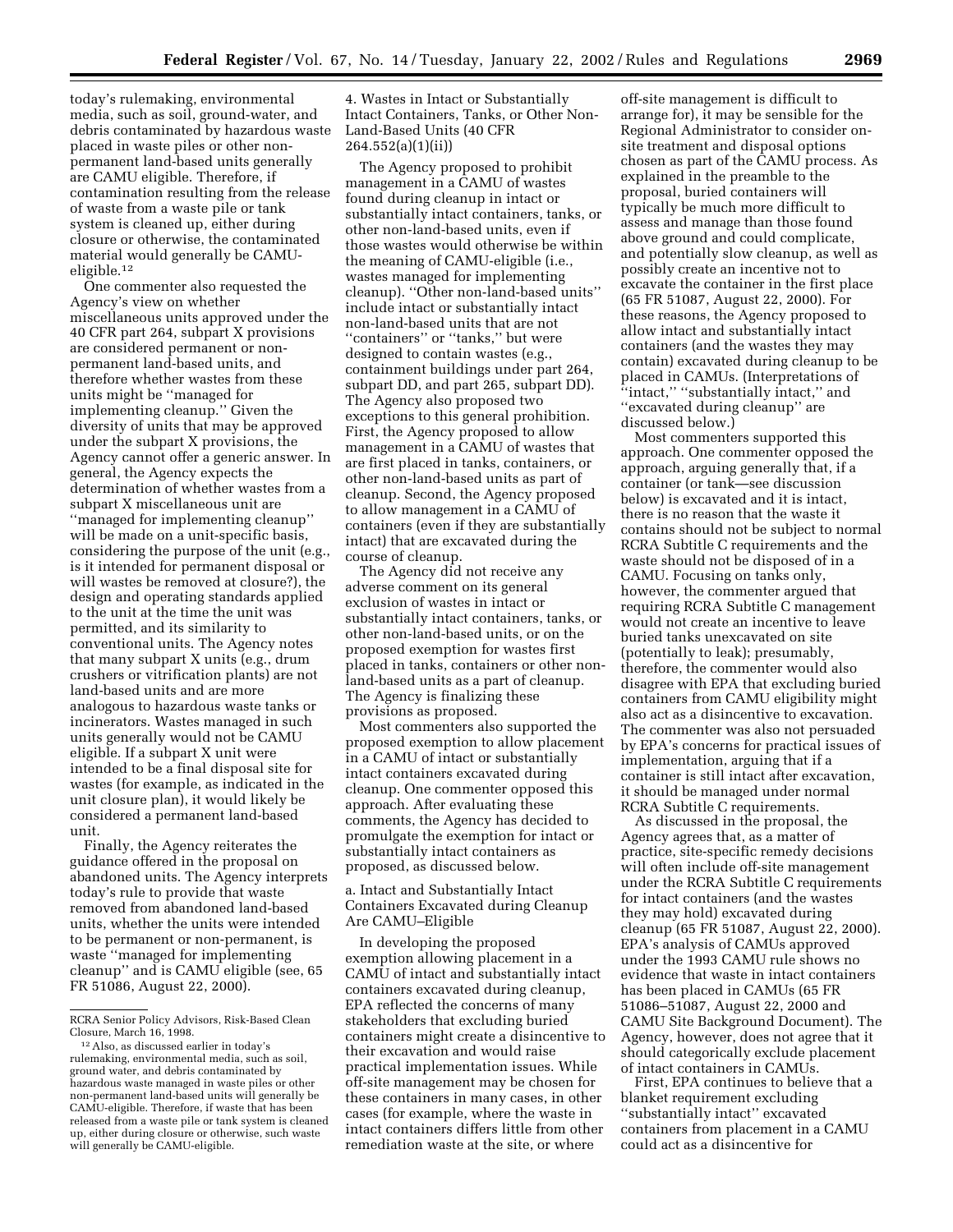excavation of the containers in the first place. Buried containers are similar to other buried wastes in that facility owners/operators will often be under no obligation to excavate them; if removal automatically triggers RCRA Subtitle C land disposal restrictions, minimum technology requirements, and similar obligations—because placement in a CAMU is not allowed—the RCRA Subtitle C disincentives for excavation might be considerable. EPA is concerned therefore, that prohibiting placement of these wastes in a CAMU regardless of the site-specific circumstances—could discourage aggressive cleanups.

EPA also believes the commenter underestimates the practical difficulties that could arise. As explained in the preamble to the proposal, buried containers ''will typically be much more difficult to assess and manage than those found above ground'' (65 FR 51087, August 22, 2000). For example, buried containers are more likely to be damaged or deteriorating than containers stored above-ground (for example, because of the burial process and conditions), and therefore questions as to whether a container is or is not ''substantially intact'' are much more likely to arise. EPA believes that attempts to resolve such questions at a specific site might lead to fruitless argument, would unnecessarily distract from the focus on the most effective remedial strategies at the site, and therefore might delay cleanup. Furthermore, as the commenter acknowledges, removal of ''intact'' containers may be dangerous, or it may be technically challenging. In such cases, as another commenter observed, the most prudent approach might be to remove the container's contents and place them in a CAMU before excavation of the container is attempted. Prohibiting placement of wastes in ''intact'' containers in CAMUs could discourage this practice.

More generally, it will typically be easy for remediators to identify and plan for intact containers that are on the surface before a cleanup begins, while buried containers will often not be discovered until an excavation is ongoing. At that point, it will be potentially much more disruptive to cleanups if operations have to stop for a judgment on intactness and to arrange for off-site disposal. Yet this process may be unnecessary (for example, where only a few containers are involved and they contain the same waste that is being placed in the CAMU).

For these reasons, EPA is finalizing the inclusion of intact and substantially intact buried containers among CAMU-

eligible wastes, as proposed. By allowing intact and substantially intact containers (and the wastes they may hold) that are excavated during cleanup to be placed in CAMUs, the Agency believes it will reduce the likelihood that the CAMU amendments would create disincentives to excavation of buried containers and their contents. As discussed in the proposal, the Agency is less concerned that these disincentives will be created for intact or substantially intact above-ground containers, tanks or other non-land-based units, because these units are much easier to assess and manage in accordance with RCRA Subtitle C requirements for as-generated wastes (65 FR 51087, August 22, 2000). For these reasons, the Agency is finalizing the provisions allowing intact or substantially intact containers excavated during cleanup to be placed in CAMUs as proposed.

b. Extension of Approach to Buried Containers to Include Buried Tanks

EPA specifically requested comment on whether the proposed exemption for buried containers that are excavated during the course of cleanup should also apply to buried tanks (65 FR 51087, August 22, 2000). The Agency received similar comments on the issue of allowing placement in a CAMU of tanks excavated during cleanup as it did on the exemption for containers excavated during cleanup: most commenters supported CAMU eligibility for intact and substantially intact tanks excavated during cleanup; one commenter opposed CAMU eligibility, arguing that—if substantially intact—tanks (and the wastes they may hold) are more appropriately managed under the RCRA Subtitle C requirements for as-generated wastes.

After evaluating these comments, the Agency is persuaded by the view of commenters that intact and substantially intact tanks excavated during cleanup should be addressed in the same way as intact and substantially intact containers excavated during cleanup.13 The Agency has reached this conclusion based primarily on three considerations. First, as with buried

containers, facility owners/operators will often have the option of leaving buried tanks in place during a cleanup action. Therefore, as commenters pointed out, the disincentives to excavation (or aggressive remediation) that application of RCRA Subtitle C requirements for as-generated wastes can impose on cleanup will apply to both buried tanks and buried containers. As discussed throughout the proposal and today's rulemaking, the primary purpose of CAMUs is to remove these disincentives. Second, the same practical difficulties that apply to excluding buried containers from CAMU-eligibility (discussed above) apply equally to buried tanks. Third, as discussed in the proposal, it could be difficult in burial situations to always distinguish between tanks and containers—a point seconded by one set of commenters. In the regulation of asgenerated wastes, regulators and facility owners/operators sometimes engage in lengthy discussions over whether a particular storage unit is a ''tank'' or a ''container'; these discussions could be considerably more complicated in the case of excavated ''units'' containing wastes, particularly if the original function or use of the unit is not clear (e.g., at the time it was being used, was the unit ''portable''—making it a ''container'' under § 260.10—or ''stationary''—making it a ''tank''). Thus, extending the container approach to tanks furthers EPA's objective of eliminating from the cleanup context distinctions that serve a useful purpose for management of as-generated hazardous waste, but that, in a cleanup context, distract from the overall objective of achieving cleanups without adding significant value.

Furthermore, as discussed in the proposal, any material found in tanks (or containers) after excavation must meet the new CAMU treatment requirements, ensuring that any principal hazardous constituents are adequately treated so as to ensure protection of human health and the environment (65 FR 51087, August 22, 2000). The CAMU treatment requirements are discussed later in today's rulemaking.

c. Interpretations of ''Intact or Substantially Intact,'' ''Found During Cleanup'' and ''Excavated During Cleanup''

Today's exemption from the prohibition on placement of containers in CAMUs applies to ''intact or substantially intact'' tanks and containers that are ''excavated during cleanup.'' ''Intact'' and ''substantially intact'' continue to have the meanings

<sup>&</sup>lt;sup>13</sup> Note that products and waste in operating underground storage tank systems would not be CAMU-eligible under today's approach. This is because operating underground storage tank systems are considered part of on-going industrial operations at a facility. They are addressed by today's proposal in the same way as operating waste piles and other non-permanent land-based units. That is, waste removed from such systems is generally not considered waste managed for implementing cleanup and is not CAMU-eligible. Environmental media and debris contaminated by releases from such systems is, if excavated, considered managed for implementing cleanup and is CAMU-eligible.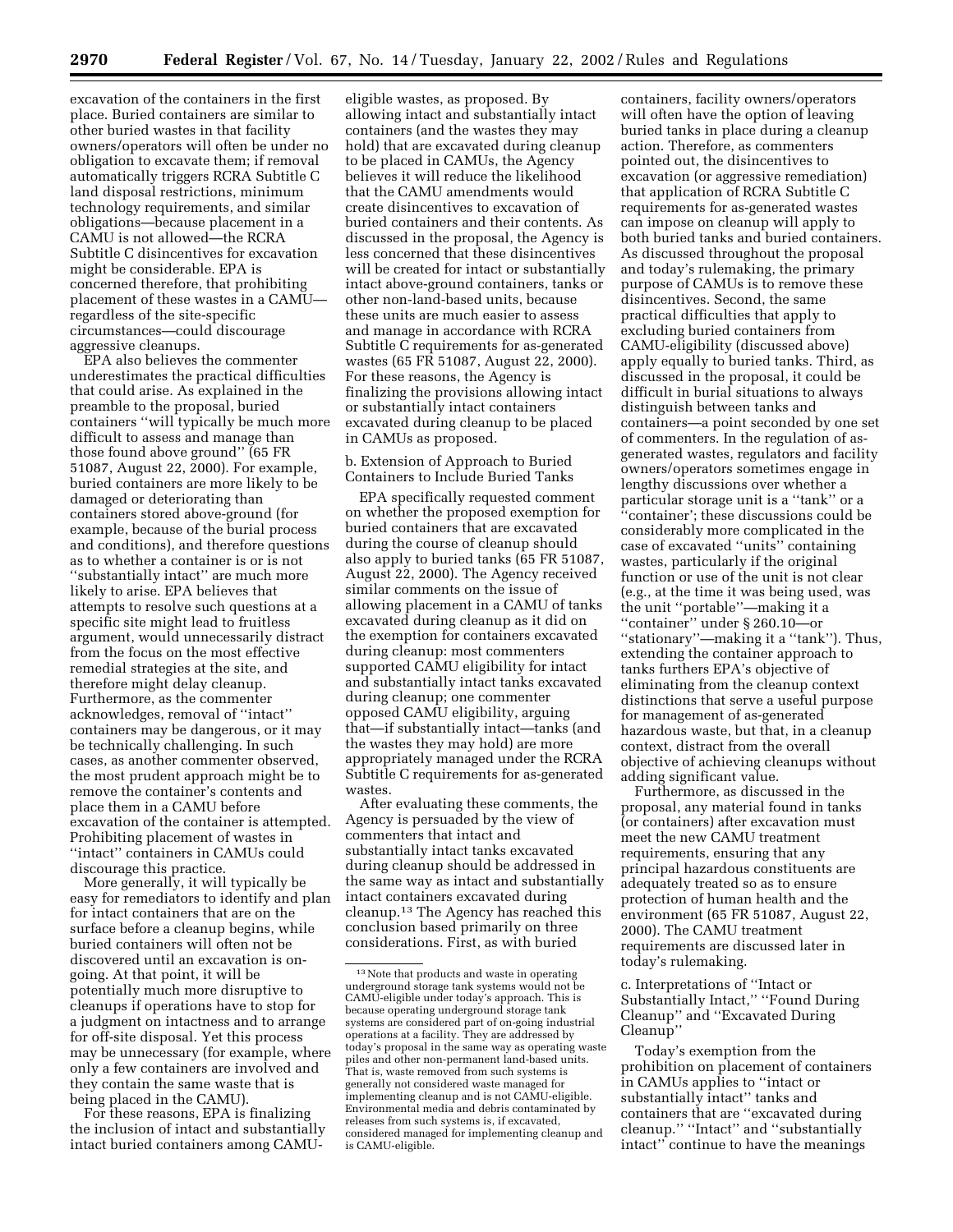discussed in the proposal. That is, intact or substantially intact containers, tanks, and other non-land-based units can be removed without likelihood of a significant release. Minor imperfections should not prevent a unit from being considered ''intact'' (65 FR 51087, August 22, 2000). Commenters who addressed this issue supported this approach.

One commenter asked for clarification of the distinction between the phrases ''found during cleanup'' and ''excavated during cleanup.'' As discussed in the proposal, ''found during cleanup'' refers to wastes being addressed in the context of cleanup, as opposed to as-generated wastes that may also be stored at a site undergoing cleanup. It is the phrase ''excavated during cleanup,'' not the phrase ''found during cleanup,'' that defines whether waste in a tank, container, or similar unit is CAMU eligible. Waste ''found during cleanup'' might include waste in intact and substantially intact containers, tanks, or similar units that are above ground (e.g., in an old warehouse) as well as wastes that are buried. Wastes in the above ground units would not be CAMU eligible. Only the wastes in intact and substantially intact containers, tanks, or similar units that were buried and are ''excavated during cleanup'' are CAMU eligible. ''Excavated'' is intended to have its normal meaning of ''unearthed'' or ''dug up.''

#### d. Placement of ''Historic Wastes'' in **CAMUs**

In the proposal (65 FR 51087), the Agency also discussed the CAMUeligibility of historic wastes left onsite in units that arguably could meet the definition of either a land-based unit or a ''tank.'' Under today's rulemaking, as under the proposal, historic wastes would be CAMU-eligible if they are found in a land-based unit and managed for implementing cleanup. In the proposal, EPA identified wastes at manufactured coal gas production facilities as an example of ''historic'' wastes (although the Agency also noted that these wastes would not be hazardous under the TCLP). These facilities often have old ''gas holders'' that contain historic coal gas manufacturing wastes. In most cases, such units would be considered landbased units under RCRA (e.g., old building foundations, which are analogous to concrete vaults), and the wastes would be CAMU-eligible. EPA is also aware that some facilities have old units that have not been used in decades that would arguably meet the definition of a tank, and therefore would potentially not be CAMU-eligible. If

such a unit were a tank and it was buried, then it and the waste it contained would be CAMU-eligible. If the ''historic'' tank were not buried, the rule requires that the Regional Administrator determine whether it is intact or substantially intact to decide whether the waste is CAMU-eligible. In some cases, given the age, construction, and size of such units, the Agency believes that it would be reasonable to assume that the units are not substantially intact. As a result, waste removed from the units would be CAMU-eligible (65 FR 51087, August 22, 2000). In other cases, historic units would be considered land-based units under RCRA (e.g., old building foundations), and the waste would not be excluded from CAMU eligibility. Commenters supported this approach.

#### 5. Limited Use of Nonhazardous ''As-Generated'' Waste in CAMUs (40 CFR 264.552(a)(1)(iii))

EPA believes that, as a general matter, it is not appropriate to manage asgenerated waste in CAMUs. This longstanding position was discussed in the preamble to the 1993 CAMU regulations (58 FR 8658 and 8664, February 16, 1993), in the proposal to this rulemaking (65 FR 51085 and 51086, August 22, 2000) and in the section on ''as-generated vs. cleanup wastes'' above. At the same time, the Agency acknowledges that there are accepted practices where nonhazardous as-generated wastes are used in cleanup remedies. The new language on asgenerated waste added to the CAMUeligible waste definition, however, would expressly prohibit these practices in CAMUs. EPA proposed, therefore, that Regional Administrators might allow placement of nonhazardous asgenerated cleanup waste in a CAMU when such waste is being used to facilitate treatment or the performance of the CAMU. Commenters supported this approach, and the Agency is finalizing this provision as proposed.

As discussed in the proposal, the Agency is aware of two common practices that use nonhazardous asgenerated wastes to facilitate treatment of cleanup wastes or the performance of waste disposal units. The first practice is to use fly ash or cement kiln dust (CKD) or similar materials as stabilization agents to reduce leaching of metals from metal-bearing wastes. The second practice is to use similar agents, such as coal combustion wastes, to provide increased structural stability for wastes, such as sludges, that do not have sufficient strength to bear their own weight or the additional weight of a cap without risk of failure. Such

practices facilitate treatment or the performance of the CAMU and are within the meaning of today's exemption for placement of nonhazardous as-generated wastes.

EPA requested comment on whether Regional Administrators should also have the discretion to allow placement of hazardous as-generated waste in a CAMU if such placement would facilitate treatment or the performance of the CAMU (65 FR 51086, August 22, 2000). Most commenters did not address this issue. One commenter did suggest, however, that Regional Administrators should have the discretion to allow such placement. The commenter offered, as a hypothetical example, the situation where the corrosive properties of an otherwise hazardous waste might be useful in stabilizing other materials. EPA carefully evaluated this comment. At this time, the Agency is not persuaded to allow placement of hazardous as-generated waste in CAMUs. The Agency is concerned that such an approach might weaken the distinction between wastes generated from ongoing industrial operations and wastes managed for implementing cleanup and does not believe the appropriateness of such a provision has been demonstrated by one hypothetical example. At the same time, EPA acknowledges that there may be individual cases where placement of asgenerated hazardous waste in a CAMU could safely facilitate a remedy. If experience shows that the absolute prohibition on placement of asgenerated hazardous waste in CAMUs is counterproductive, the Agency may revisit the issue in the future.

Although EPA is not allowing placement of hazardous as-generated waste in CAMUs, the Agency—as commenters pointed out—has sought to encourage the use of materials such as cement kiln dust and coal combustion wastes to facilitate treatment or performance of disposal units, and it would consider these to be legitimate uses of such secondary materials. Their use in a CAMU would be allowed.

#### *C. Discretionary Kickout (40 CFR 264.552(a)(2))*

The RCRA Subtitle C regulations ensure that hazardous wastes are handled according to stringent national standards. As discussed in the 1993 CAMU rule and in the proposal to today's rulemaking, these requirements, when applied to existing contamination problems, can provide a strong incentive for leaving wastes in place or for selecting remedial approaches that minimize regulation under RCRA Subtitle C. In the 1993 CAMU rule and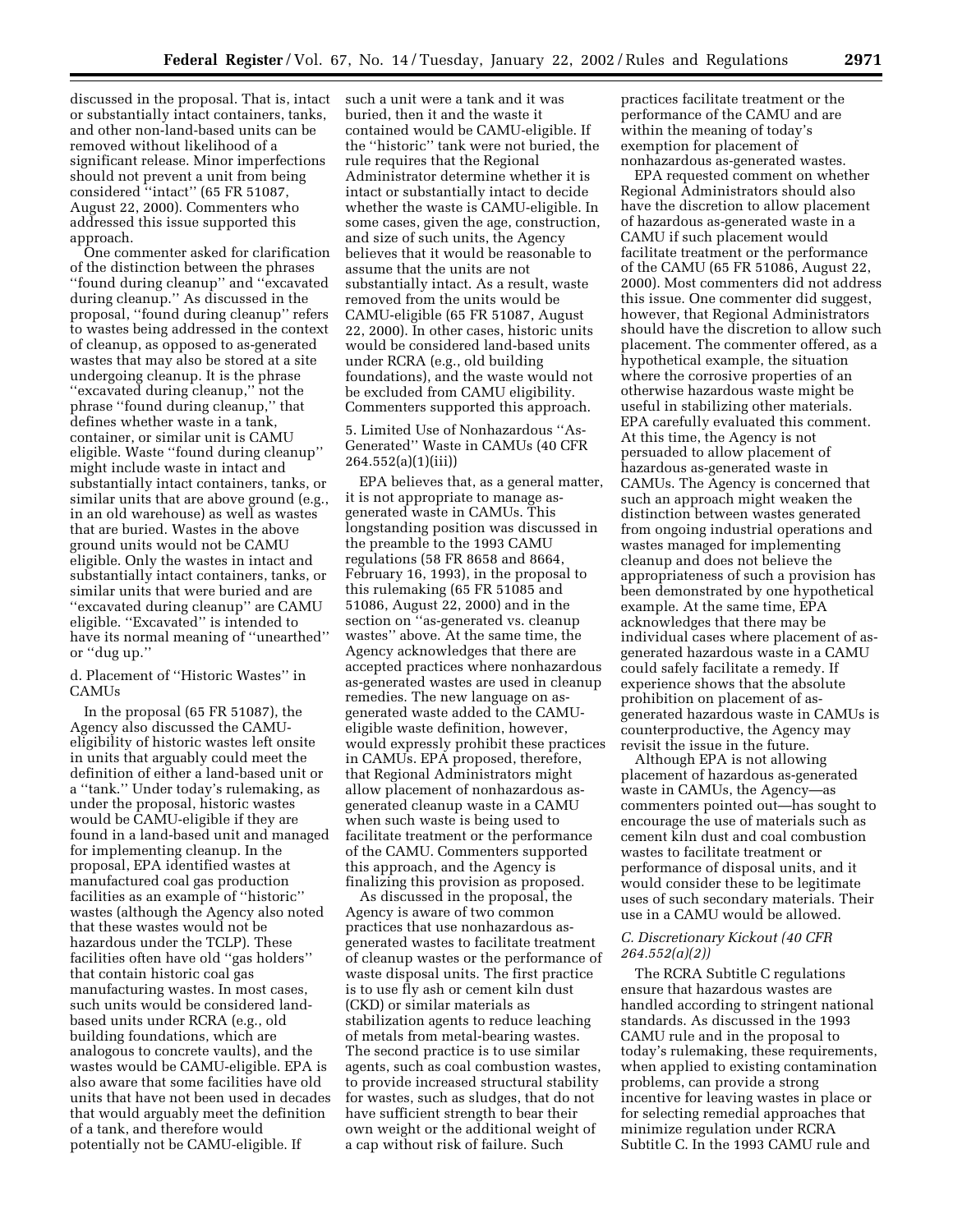in these amendments, EPA's primary purpose is to provide appropriate opportunities to tailor the RCRA Subtitle C standards to provide better incentives to manage hazardous wastes during cleanup. At the same time, EPA does not want the CAMU regulations to reward facility owners for noncompliance with applicable RCRA Subtitle C requirements for as-generated wastes.

All facility owners/operators are legally obligated to make themselves aware of and comply with applicable RCRA Subtitle C requirements. To ensure that the CAMU rules do not create any incentive to mismanage asgenerated wastes (e.g., to create a remediation waste eligible for management in a CAMU), or do not reward past non-compliance, EPA proposed that a Regional Administrator might disallow the management of CAMU-eligible waste in a CAMU where he or she has or receives information that such wastes have not been managed in compliance with applicable land disposal treatment standards of 40 CFR part 268, or applicable 40 CFR part 264 or part 265 unit design requirements, or that noncompliance with other applicable RCRA requirements likely contributed to the release of the waste. This is referred to as the ''discretionary kickout'' provision.

EPA received numerous comments on the discretionary kickout provision. Some commenters strongly supported the provision and thought it should be expanded. Other commenters questioned the need for the provision at all and expressed concern over how the provision might be implemented. As discussed below, EPA was not persuaded that the scope of the discretionary kickout provision should be expanded or reduced. The Agency continues to believe that the discretionary kickout provision strikes a reasonable balance between facilitating cleanups through CAMUs and ensuring that facility owners are not rewarded for improper waste management. EPA, therefore, is finalizing the discretionary kickout provision as proposed, and as discussed below.

As mentioned above, several commenters strongly supported the discretionary kickout provision and thought it should be expanded. One group of commenters suggested that the discretionary kickout should generally be applied to wastes previously managed in violation of major RCRA requirements and ideally should be made mandatory at least with respect to the non-complying owner/operator and affiliated parties. Similarly, other commenters argued that the

discretionary kickout provision should be expanded to give Regional Administrators the discretion to exclude CAMU-eligible wastes from management in a CAMU under circumstances other than those outlined in the proposal in order to support more stringent state requirements and state risk-based cleanup evaluations.

The Agency carefully evaluated these comments. As discussed in the proposal, EPA wants to be sure that the CAMU regulations do not create incentives for noncompliance, whether the noncompliance is intentional to take advantage of the CAMU rule requirements or is the result of careless management practices (65 FR 51088, August 22, 2000). The Agency also believes that it will generally be most appropriate to apply the discretionary kickout to owners/operators (or affiliated parties) who are responsible for acts of noncompliance rather than subsequent owners/operators or government agencies conducting the cleanup.14

The Agency is not, however, persuaded that the discretionary kickout provision should be made mandatory with respect to such owner/operators. The circumstances where noncompliance may have led to a release will be varied, and EPA believes it would be a mistake to automatically eliminate the possibility of a CAMU in such cases, even where the entity conducting the cleanup is responsible for the original noncompliance. In many cases, CAMUs may allow remedial alternatives that all parties agree are most appropriate for a site—for example, they might facilitate a treatment alternative where, without a CAMU, the most likely alternative might be capping in place without treatment. In other cases, a compromise remedial alternative established through a CAMU might allow a protective remedy to move forward promptly, avoiding years of contention and litigation. Finally, EPA believes that making the discretionary kickout mandatory would inevitably move discussions about CAMUs away from the question of what type of remedy is most appropriate for a site and toward questions surrounding the exact set of circumstances of past waste disposal and management, whether specific management practices did or did not involve a violation, and whether a release occurred as a result of

past management before or after the present owner held the property. In other words, it might undercut the objectives of developing protective remedies and avoiding wasteful disputes over ancillary issues. In such cases, action on a CAMU (and more broadly on a cleanup) might be put on hold until all these issues were resolved.

EPA remains convinced that the discretionary kickout provision will be an important tool, especially where violations are clear, or there are indications of intentional noncompliance. However, for the reasons discussed above, the Agency has determined that making the discretionary kickout mandatory—and thereby removing any discretion from overseeing agencies—would be counterproductive by increasing the transaction costs associated with CAMUs, resulting in the potential delay of cleanups, and, in some cases, precluding the most effective remedy for a site. Instead, the Agency continues to believe that the Regional Administrator should have the flexibility to consider both the significance of the violation at issue and other site-specific factors (see discussion of site-specific factors, below) when making a determination as to whether to exercise the discretionary kickout provision.

The Agency is also not persuaded that the language of the discretionary kickout provision needs to be changed in order to accommodate more stringent state approaches. Under RCRA section 3009, states are not restricted from establishing state regulations that are more stringent than the federal RCRA Subtitle C regulations. This would include state provisions to restrict additional wastes from being placed in CAMUs and provisions to establish additional circumstances under which wastes that would otherwise be CAMUeligible may not be placed in a CAMU.

Other commenters questioned the need for the discretionary kickout provision and expressed concern over its implementation. One group of commenters expressed the view that the discretionary kickout provision could have untoward effects on cleanups, and that other mechanisms and incentives exist that would adequately promote compliance with RCRA Subtitle C standards (e.g., enforcement action against the violations). This group also suggested that if the discretionary kickout provision is retained: (1) It should be limited in all cases to situations where noncompliance ''likely contributed to the release of the waste'' and, in the case of LDR requirements, it should be limited to instances of

<sup>14</sup> Indeed, as discussed in the proposal, EPA generally would not exercise its discretion to disallow placement of CAMU-eligible wastes in a CAMU when the entity applying for the CAMU is not the same as or affiliated with the entity that mishandled the waste (65 FR 51089, August 22, 2000).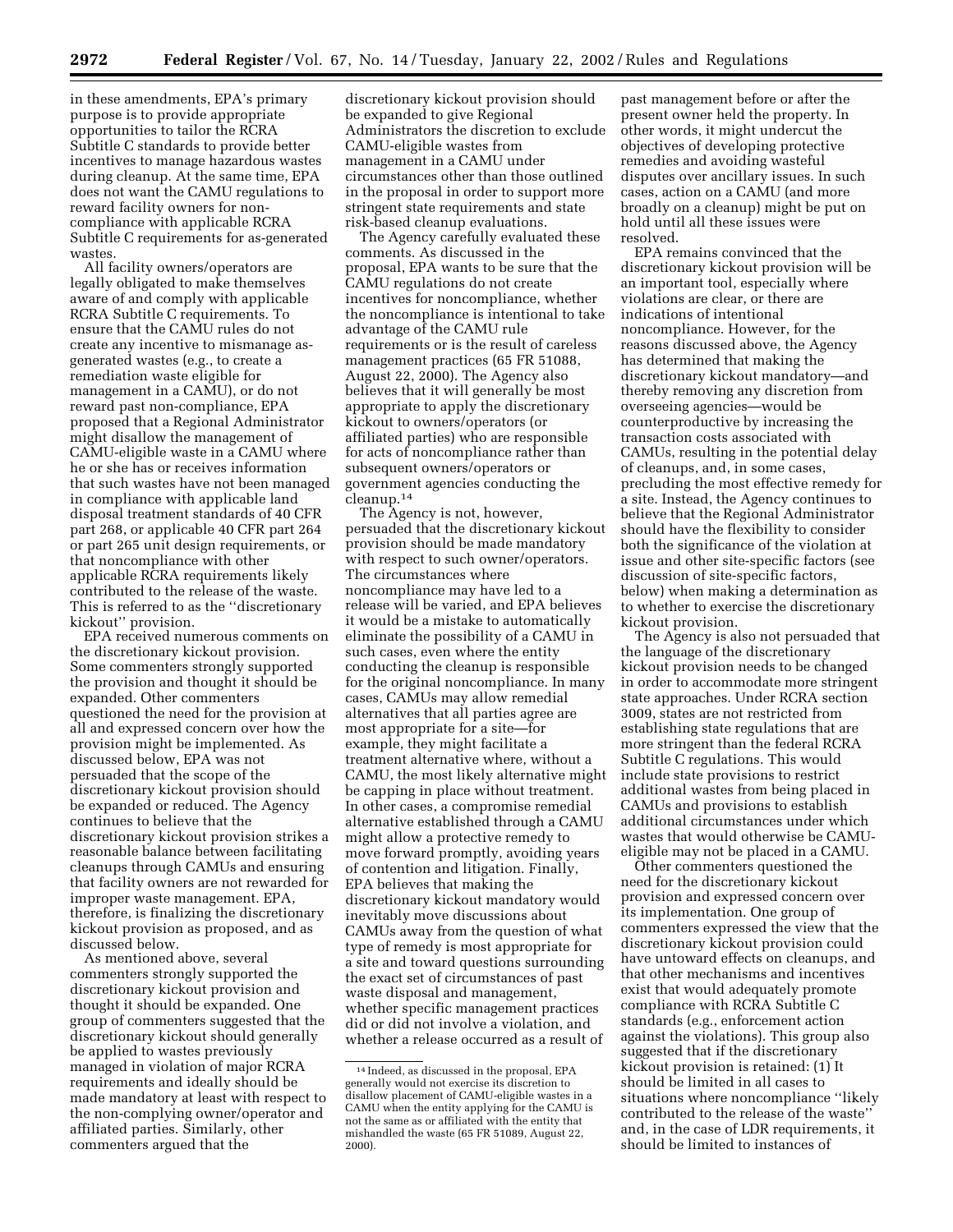noncompliance with the prohibition against actual land disposal without required treatment (i.e., not to the other related requirements of 40 CFR part 268); (2) the Agency should designate additional illustrative factors that Regional Administrators should consider when deciding whether to exercise the kickout, including ''(i) whether the violation was a substantial factor that likely contributed to the release of the waste, (ii) the impact or likely impact of the release in comparison to other releases that may have contributed to the need for cleanup, and (iii) whether the violation was intentional;'' and (3) the Agency should establish a fair and responsible process to ensure that discretionary kickout decisions are properly made by overseeing agencies.

The Agency understands that most facility owners/operators are conscientious and are making their best efforts to understand and comply with applicable environmental requirements; however, the Agency is not persuaded that the discretionary kickout provision should be eliminated on that basis. EPA agrees that other mechanisms—e.g., enforcement mechanisms—also promote compliance, but the Agency continues to believe that the discretionary kickout provision is important to ensure that facilities do not benefit inappropriately from non-compliance. As discussed above, the Agency continues to believe that the discretionary kickout provision represents a reasonable balance between facilitating cleanups with CAMUs and maintaining incentives for waste minimization and proper waste management in the first instance. The discretionary kickout provision will play an important role in maintaining that balance because it provides a significant incentive to owners/ operators to manage as-generated hazardous waste properly. A facility owner/operator who understands that the Regional Administrator may deny, at his or her discretion, placement of otherwise CAMU-eligible waste in a CAMU based on relevant noncompliance may focus more closely on safe management of the waste in the first place.

The Agency is also not persuaded that the discretionary kickout provision should be changed to limit its application, in the case of LDRs and design standards, to situations where the noncompliance ''specifically contributed to the release of the wastes.'' As discussed in the proposal, the Agency singled out LDRs and unit design requirements in the discretionary kickout provision because they are fundamental RCRA Subtitle C

requirements aimed at preventing or minimizing releases of hazardous waste (65 FR 51088, August 22, 2000). They are also provisions from which CAMUs may provide relief. EPA appreciates that commenters would prefer for the Agency to place less importance on violations of these key requirements, but commenters failed to address EPA's underlying assumption—that substantive violations of LDRs and unit design standards are the kinds of RCRA violations that are likely to lead to environmental contamination—and therefore the Agency is unpersuaded by their argument that the rule should not single out these requirements as a basis for the Regional Administrator to exercise the discretionary kickout.

EPA believes that it has already at least partially addressed the commenter's concern that the discretionary kickout provision would be exercised for non-germane violations of the land disposal restrictions or minimum technology requirements. The discretionary kickout provision, as written, focuses on the substantive requirements of the LDRs and unit design standards. The Agency notes that it specifically highlighted in the proposal that ''unit design requirements'' refers to substantive design standards, such as the tank design standards under 40 CFR 264.192 or the design requirements for waste piles under 40 CFR 264.251 and that maintenance requirements, such as the requirements that owners/operators inspect tanks under 40 CFR 264.195, are not ''unit design requirements'' and thus would be addressed under the phrase ''or that non-compliance with the other applicable RCRA requirements likely contributed to the release of the waste.'' (65 FR 51088, August 22, 2000) Similarly, the element of the discretionary kickout provision related to the LDR requirements is limited, as proposed, to noncompliance with applicable ''land disposal *treatment* standards'' (emphasis added). The Agency believes that this clearly refers to land disposal without required treatment. Therefore, EPA has already focused the discretionary kickout provision on the aspects of LDR requirements and unit design standards that are most likely to be related to environmental releases.

The Agency does believe that it is reasonable to expect the Regional Administrator to consider a number of factors when making decisions about whether and how to apply the discretionary kickout provision. As discussed in the proposal, the Agency emphasizes that it does not intend to exercise its discretionary kickout

authority in every instance of noncompliance with LDR treatment requirements or substantive unit design requirements. The Agency expects the Regional Administrator to consider, as appropriate, the significance of the violation at issue, whether it was intentional,15 facility owner/operator has a history of violations, the extent to which it likely contributed to the release of the waste, and the likely management approach for waste excluded from placement in a CAMU, among other factors, when applying the discretionary kickout provision.

The Agency also agrees that a fair and responsible process should be used to make decisions about applying the discretionary kickout provision; however, the Agency does not agree that it is necessary to include a specific process in today's rulemaking. Decisions to apply the discretionary kickout provision will be made in the context of CAMU approvals, using the CAMU approval process, which relies on existing administrative procedures (e.g., permitting procedures) augmented by CAMU-specific requirements (i.e., public notice and opportunity for comment, as discussed later in today's rulemaking) to review and make decisions about CAMU applications. Therefore, decisions about application of the discretionary kickout provision are subject to review in accordance with available administrative and judicial review procedures.

#### *D. Information Submission (40 CFR 264.552(d))*

To implement the more specific requirements for identifying wastes eligible for management in a CAMU (discussed above), EPA also proposed to define more specifically the types of information that owners/operators must submit to enable the Regional Administrator to designate a CAMU. For wastes proposed for placement in a CAMU, the Agency proposed that owners/operators must submit information, unless not reasonably available, on (1) the origin of the waste and how it was subsequently managed

<sup>15</sup>This is not to say, of course, that an intent to violate RCRA has to be present where the kickout is exercised. As EPA stated in the preamble to the proposed rule, ''EPA does not want the CAMU to create any incentives for non-compliance, whether intentional to take advantage of alternate requirements in the CAMU rule, or as result of careless management practices (which could, by example, thereby encourage others to ignore applicable requirements.'' 65 FR 51088. EPA does believe, however, that intent may be an issue appropriate for the RA to take into account when deciding whether to exercise the kickout (for example, in a situation where the facility intentionally mismanaged waste to take advantage of the flexibility in the CAMU rule).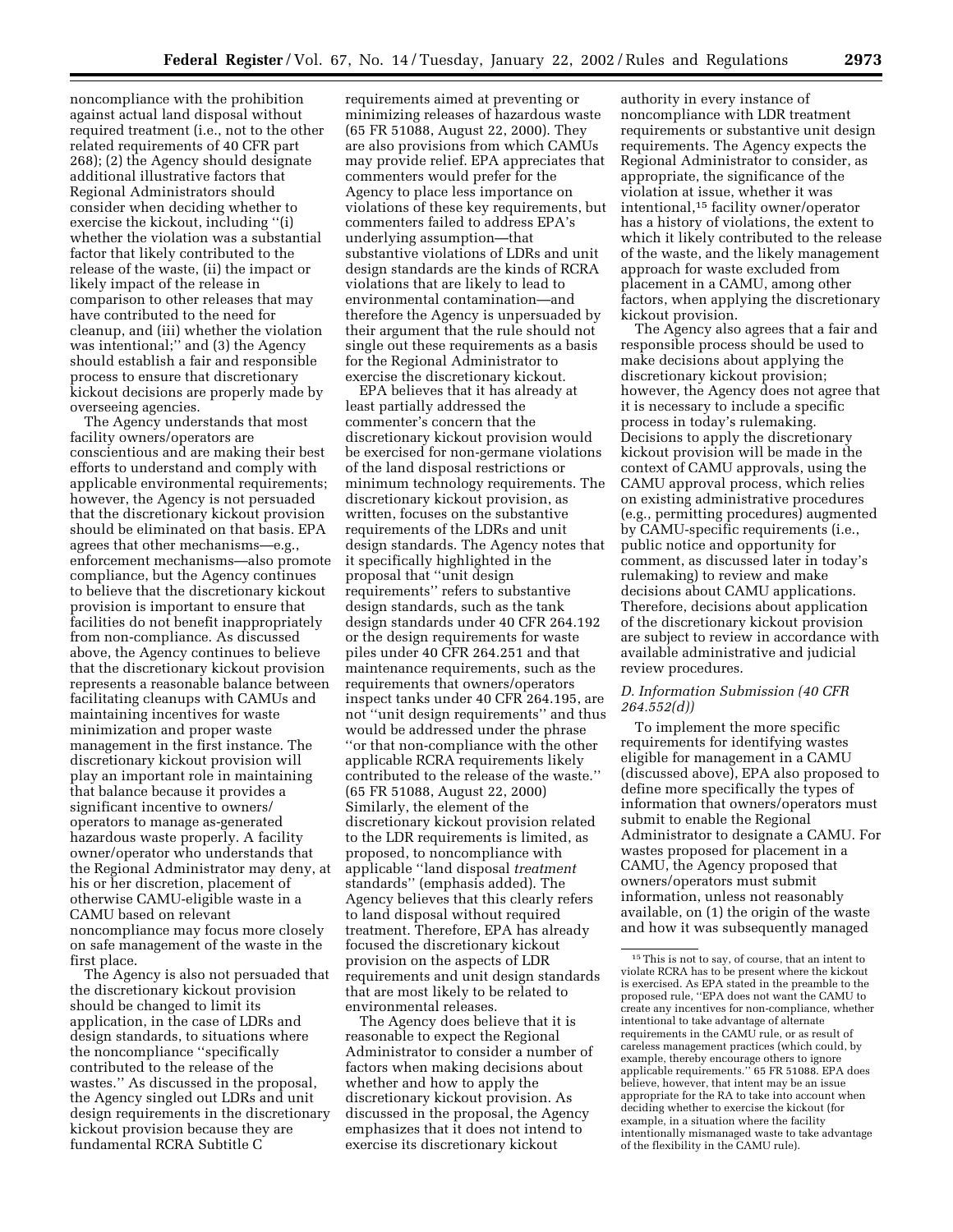(including a description of the timing and circumstances surrounding the disposal and/or release), (2) whether the waste was listed or identified as hazardous at the time of disposal and/ or release, and (3) whether the waste was subject to the land disposal requirements of 40 CFR part 268 at the time of disposal and/or release.

In addition to general comments on the information requirements, the Agency specifically requested comment on an alternative approach to information on LDRs. Specifically, the Agency asked whether it should require facility owners/operators to submit information on whether ''the disposal and/or release of the waste occurred before or after the LDR requirements of part 268 of this chapter were in effect for the associated listing'' rather than whether wastes were ''subject to the land disposal restriction requirements.''

The Agency is promulgating the information requirement on waste origin and management, the information requirement on whether wastes were listed or identified as hazardous at the time of disposal and/or release, and the standard that information be provided ''unless not reasonably available'' as proposed. EPA received considerable comment on the ''reasonably available'' standard. These comments are discussed later in this section. EPA did not receive comments specifically on the other two terms. After evaluating comments received on the issue, the Agency has chosen to finalize its alternative approach to the information requirement on LDR requirements, as discussed below.

The Agency believes that requiring facility owner/operators to submit factual information on the dates of waste disposal and/or release relative to the effective dates of LDR requirements will be more efficient than expecting owners/operators to make determinations of whether wastes were ''subject to'' LDR requirements. Determinations of whether wastes are ''subject to'' LDR requirements can be complex (for example, as one commenter pointed out, the question might arise as to whether a waste was ''prohibited'' or ''restricted'' under the land disposal restrictions, and it was not clear how a facility owner should answer the ''subject to'' question based on the answer). In contrast, facility owners/operators can easily compare the timing of waste disposal/release to the effective dates for LDR requirements (these effective dates are published by the Agency in 40 CFR part 268, Appendix VII—Effective Dates of Surface Disposal Wastes Regulated in the LDRs) and, using this information,

the Agency can make any necessary judgments about whether wastes were subject to LDR requirements at the time of disposal or release. Commenters who addressed this issue supported the alternate approach to providing information on LDRs.

In finalizing the alternate approach to information on LDRs, EPA is making a minor clarifying change to the language discussed in the proposal. The alternative language for 40 CFR 264.552(d)(2) discussed in the proposal would have required facility owners/ operators to provide information on whether ''the disposal and/or release of the waste occurred before or after the land disposal restriction requirements of part 268 of this chapter were in effect for the *associated listing*'' (emphasis added). By referring explicitly to ''the associated listing,'' this language does not address information requirements for characteristic wastes (although, obviously, for characteristic waste, EPA would expect information on the timing of the disposal and/or release compared to the effective date of the LDRs for the associated characteristic). To address this imprecision, EPA has revised the language of the final regulation so that it clearly covers both listed and characteristic wastes. Under the new language, facility owners/operators must submit information (unless not reasonably available) on whether ''the disposal and/or release \* \* \* occurred before or after the land disposal restrictions \* \* \* were in effect for the *waste listing or characteristic*'' (emphasis added).

The specific information now required under 40 CFR 264.552(d)(1) though (3) covers the circumstances surrounding the origin and subsequent management of wastes proposed for placement in CAMUs. The information required (unless not reasonably available) under 40 CFR 264.552(d)(1) covers waste origins and past management because that is the information the Agency needs to distinguish between as-generated and cleanup wastes and, thus, to make decisions about CAMU eligibility. The Regional Administrator would use this information for the purposes of deciding whether the waste is CAMU-eligible, including whether such waste is one for which kickout should be considered. The information required (unless not reasonably available) under 40 CFR  $264.552(d)(2)$  and (3) speaks to whether wastes proposed for placement in a CAMU were subject to RCRA Subtitle C requirements and whether one key requirement—the land disposal restrictions—was in effect at the time of release or disposal. The Agency will use

this information to make decisions about whether, because of previous mismanagement, the discretionary kickout provision should be considered.

The Agency emphasizes that the purpose of the new information submission requirements is to give Regional Administrators and the public information necessary for these specific decisions. Given the importance of restricting CAMUs to management of legitimately CAMU-eligible waste and the need for overseeing agencies to properly exercise the discretionary kickout provision, this information is important. At the same time, the Agency expects that information collection will be focused on what is needed to allow informed decisions to be made and will avoid the collection of unnecessary information. This is consistent with the Agency's general guidance on collection of information in cleanup situations. (See, e.g., 61 FR 19944, May 1, 1996, where EPA observed that ''poorly focused investigations can become a drain on time and resources and, in some cases, unnecessarily delay remedial actions'' and encouraged program implementers and facility owners/operators to use a variety of mechanisms to focus site investigation activities.)

EPA emphasizes that, in general, facility owners/operators will already have the information required by 40 CFR  $264.552(d)(1)$  through (3) prior to requesting approval of a CAMU. Where a CAMU is proposed for a RCRA treatment, storage or disposal facility, information on the origin and historical management of wastes, and on the sources and causes of contamination, will routinely be available in permit applications, RCRA Facility Assessments, and RCRA Facility Investigations. This information can also be found in similar documents prepared under other cleanup programs (e.g., preliminary assessments and site investigations under the federal Superfund program or remedial assessments under state programs). Other cleanup documents, such as remedial work plans, engineering reports, and analyses of remedial alternatives, also typically include information about the waste origin and historical management. Therefore, EPA does not believe that providing this information will be burdensome or will require a special exercise in information development. Commenters agreed.

As discussed in the proposal, if information meeting the requirements of 40 CFR 264.552(d)(1) through (3) has been submitted to the Agency in the past and it remains timely and accurate, owners/operators can simply identify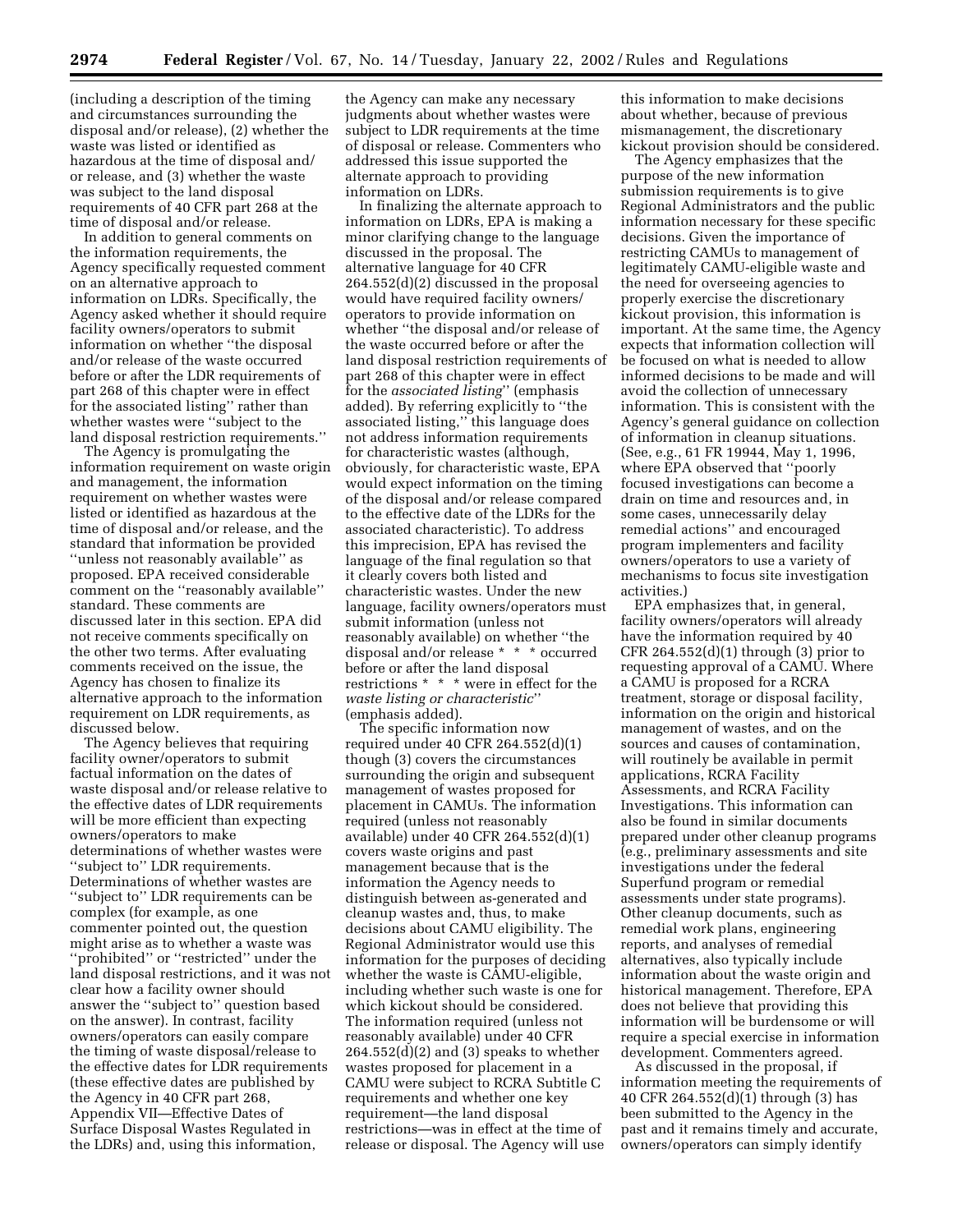the information in this past submittal. EPA generally would not expect owners/operators to resubmit information that has been provided previously (65 FR 51089, August 22, 2000). Where information required under 40 CFR 264.552(e)(1) through (3) is not reasonably available, facility owners/operators can fulfill these requirements by informing EPA of the extent of their knowledge about waste origin and history. (See discussion of the ''reasonably available'' standard, below.) As discussed in the proposal, EPA recognizes that there will be situations where information on the origins of contamination or the past management of waste will simply not be reasonably available. For example, there will be situations where contamination cannot be linked with specific waste management activities historically associated with a facility (e.g., characteristically hazardous soil not associated with any hazardous waste management unit). In such cases, facility owners/operators must provide what they know. If the information required by 40 CFR 264.552(d)(1) through (3) is not reasonably available, they are not required to submit it (see discussion at 65 FR 51090, August 22, 2000).

Also as discussed in the proposal, when information submitted in response to the requirements of 40 CFR  $264.552(d)(1)$  through  $(3)$  is already in the Agency's possession, or information brought to the Regional Administrator's attention by citizens raises significant concerns about waste eligibility or past waste management practices, the Agency expects the Regional Administrator should, where appropriate, seek additional, reasonably available, information regarding waste history beyond that initially submitted pursuant to § 264.552(d), in order to make properly informed decisions about CAMU eligibility and the use of the discretionary kickout provision (65 FR 51090, August 22, 2000). Facility owners/operators and overseeing agencies often engage in a series of backand-forth discussions, information exchanges, and requests for additional information throughout the CAMUapplication process. While sometimes necessary, these exchanges, of course, should be focused on the information needed for the decision at hand (e.g., for decisions about whether waste is CAMU eligible) and should avoid the collection of information not necessary to inform or support the decision in question.

1. ''Unless Not Reasonably Available'' Standard

As explained above, the information specified in 40 CFR 264.552(1) through (3) is required ''unless not reasonably available.'' Under this standard facility owners/operators must make a good faith effort to gather and provide information meeting the requirements. Also as explained above, the Agency believes that most owners/operators will already have the information required by 40 CFR 264.552(d)(1) through (3) as part of their general facility records or in site investigation reports, cleanup work plans, and other documents. In instances where this is not the case, the Agency expects that facility owners/ operators will be able to gather the information from existing site- and waste-specific records. As discussed in the 1998 Phase IV LDR rule establishing treatment standards for contaminated soil, such site- and waste-specific records generally include manifests; vouchers; bills of lading; sales and inventory records; sampling and analysis reports; accident, spill investigation, and inspection reports; enforcement orders; and permits (63 FR 28619, May 26, 1998). Relevant information might also be obtained by talking with current and, in some cases, former employees, particularly where written documentation is absent.

The Agency received a number of comments on the ''reasonably available'' standard. In particular, some commenters were concerned with EPA's reference, in the proposal, to discussions with former employees (65 FR 51090, August 22, 2000). These commenters were concerned that the Agency might expect all facility owners/ operators to interview former employees as part of a good faith effort to meet the ''reasonably available'' standard and that this expectation was not, in fact, reasonable. The Agency does not expect facility owners/operators to have to interview former employees in order to meet the ''reasonably available'' standard, except in unusual circumstances. The Agency also agrees with commenters that, in general, it is not reasonable to expect facility owners/ operators routinely to contact former employees who might have knowledge relevant to meeting the new information submission requirements, solely to meet these requirements. Rather, the Agency expects that contacting former employees will likely not be necessary, because, as discussed above, facility owners/operators will already have information sufficient to meet the 40 CFR 264.552(d)(1) through (3) requirements. Where that is not the

case, contact with former employees themselves would be subject to the same ''reasonably available'' standard. As discussed above, if the information required by 40 CFR 264.552(1) through (3) is not reasonably available, facility owners/operators do not have to provide it. At the same time, the Agency rejects the notion that it is categorically ''not reasonable'' to contact former employees. For example, it might be reasonable in a particular case for a facility owner/operator to contact a former plant environmental manager with a known address (or one that can be readily located) if that person had information about waste origin or past management that was not readily available through other means.

In response to one commenter, EPA also clarifies that, when the Agency asks for additional information under § 264.552(1)–(3), beyond what was submitted in a facility's initial CAMU application, the request would be limited to information that is ''reasonably available.'' In other words, EPA's authority would be limited to the same standard that pertains to information in the original submission.

2. Application of New CAMU Information Submission Requirements to P- and U-Listed Wastes

In the proposal, the Agency clarified application of the new, more specific information requirements in 40 CFR 264.552(d) to commercial chemical products. Because there is often the potential for confusion around commercial chemical products and because, as discussed above, EPA is promulgating the alternate approach to information on LDRs, the Agency discusses the issue again here. For commercial chemical products, 40 CFR 264.552(d)(2) requires that facility owners state whether the listing associated with the commercial chemical product was in effect at the time the commercial chemical product was disposed of or released. EPA has changed the language from the proposal (as discussed above), so the discussion of previous language dealing with commercial chemical products in the proposal preamble (65 FR 51090) is no longer relevant. Under the approach to 40 CFR 264.552(d)(3) promulgated today, for commercial chemical products facility owners/operators must indicate whether the disposal or release took place before or after the effective date of the prohibition for the relevant P or U listing.16

<sup>16</sup>As explained in the proposal, commercial chemical products are not ''wastes'' until they are Continued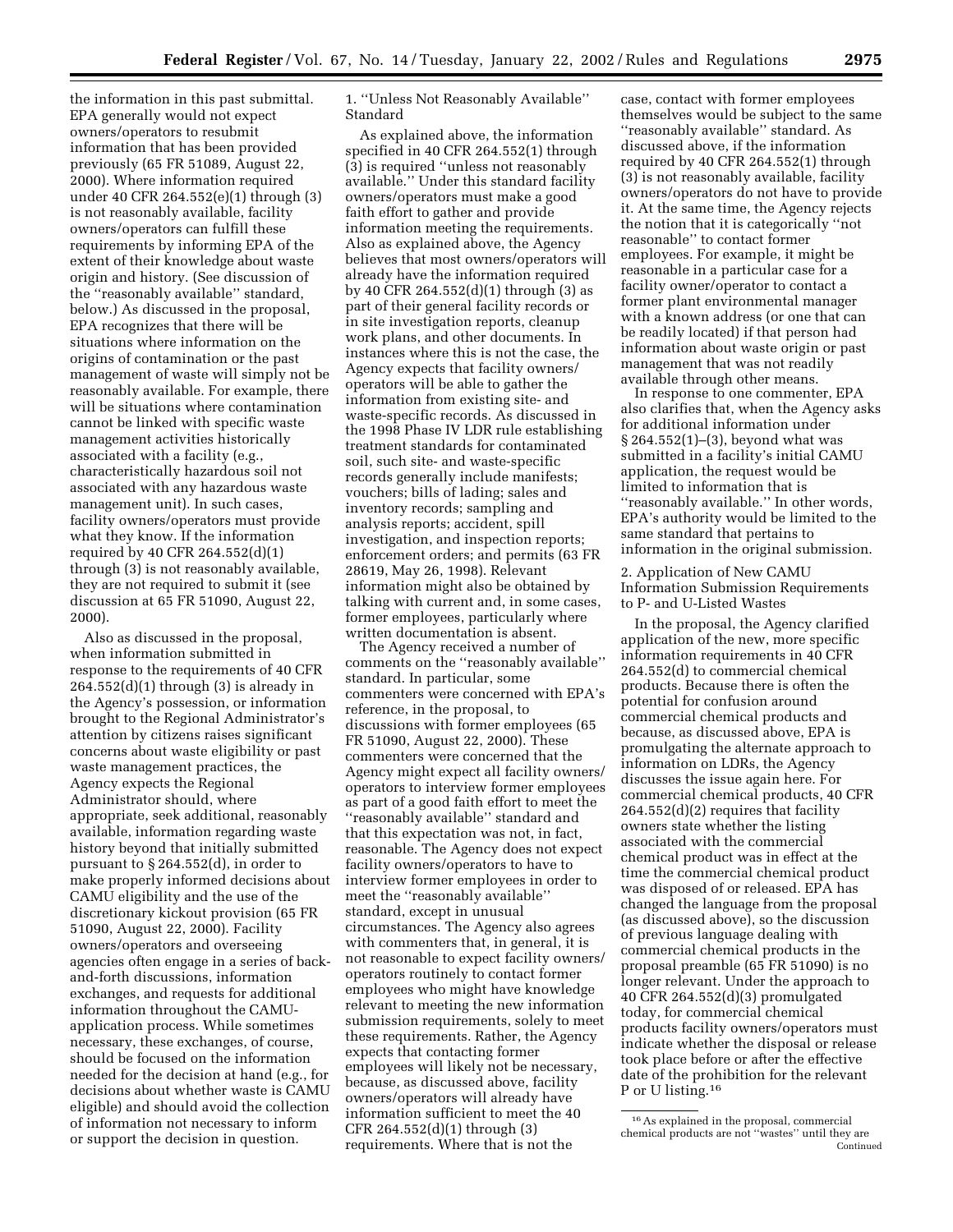3. Interpretation of General CAMU Information Submission Performance Standard

The more specific information requirements promulgated today do not eliminate the general information submission performance standard established in the 1993 CAMU rule. Under the general performance standard, owners/operators must provide information sufficient to enable Regional Administrators to designate CAMUs ''in accordance with the criteria in 40 CFR 264.552.'' As discussed in the proposal, despite the Agency's use of the term ''criteria'' to refer to the requirements in 40 CFR 264.552(c) in the preamble to the 1993 CAMU rule (58 FR 8671, February 16, 1993), EPA interprets the general information performance standard to require information relating to all aspects of implementation of the CAMU regulations (65 FR 51090, August 22, 2000). This includes, for example, implementation factors that are not specifically referenced in 40 CFR 264.552(c), such as information relating to the inclusion of a regulated unit in a CAMU under 40 CFR 264.552(b).

#### *E. Liquids in CAMUs (40 CFR 264.552(a)(3))*

EPA proposed a general prohibition against the placement of liquids in CAMUs, with an exception allowing placement of liquids when they facilitate the remedy selected for the waste being managed in the CAMU. As discussed in the proposal, EPA believes that the general basis for prohibiting the placement of liquids in landfills—that liquids fundamentally increase the risk of future releases from the landfill—also applies to CAMUs. The Agency does not believe that, in general, placement of liquids enhances the performance of long-term disposal units (65 FR 51091, August 22, 2000). Commenters generally supported this approach, and the Agency is promulgating these provisions as proposed.

EPA is promulgating four provisions related to the placement of liquids in

CAMUs. First, at 40 CFR 264.552(a)(3)(i), the Agency prohibits the placement of bulk or noncontainerized liquid hazardous waste or free liquids contained in hazardous waste (whether or not sorbents have been added) in any CAMU except where placement of such wastes facilitates the remedy selected for the waste. Second, at 40 CFR 264.552(a)(3)(ii), EPA prohibits placement of containers holding free liquids in CAMUs, unless such placement facilitates the remedy selected for the waste.

Third, at 40 CFR 264.552(a)(3)(iii), EPA prohibits placement of any liquid that is not a hazardous waste in a CAMU unless such placement facilitates the remedy selected for the waste or a demonstration is made pursuant to 40 CFR 264.314(f). Under this demonstration, the Regional Administrator must determine that the only reasonable alternative to placement in a CAMU is placement in a landfill or unlined surface impoundment that contains (or may be reasonably anticipated to contain) hazardous waste and that placement in a CAMU will not present a risk of contamination of any underground source of drinking water, as defined in 40 CFR 144.3. Fourth, EPA specifies that the absence or presence of free liquids in either a containerized or a bulk waste must be determined in accordance with 40 CFR 264.314(c) and that sorbents used to treat free liquids in CAMUs must meet the requirements of 40 CFR 264.314(e).

These changes essentially extend the prohibitions currently in place on placement of liquids in hazardous waste landfills to CAMUs, with the exception that placement of liquids in CAMUs is allowed if it facilitates the remedy for the waste being managed in a CAMU. As discussed in the proposal, the Agency took this approach for two reasons. First, the general basis for prohibiting placement of liquids in hazardous waste landfills—that liquids fundamentally increase the risk of future releases from the landfill generally applies to CAMUs. Therefore, the prohibitions on placement of liquids in hazardous waste landfills should apply equally to CAMUs. Second, unlike hazardous waste landfills, which are used for permanent disposal, CAMUs are used to implement a range of remedies, including treatment remedies (65 FR 51091, August 22, 2000). In some cases, remedies may involve placement of liquid CAMUeligible waste for treatment or other management in a CAMU (e.g., dewatering of CAMU-eligible wastes containing liquids or placement of hazardous ground water in CAMU for

infiltration); in other cases, placement of liquids in a CAMU may promote the remedy for non-liquid CAMU-eligible wastes (e.g., when liquids are used for soil washing or to promote certain types of bioremediation). To ensure that these legitimate remedial practices could continue, EPA proposed (and is today finalizing) an exemption to the general prohibition on placement of liquids in CAMUs when such placement facilitates the remedy.

Commenters supported the general prohibition on placement of liquids in CAMUs and the exemption for placement of liquids when such placement would facilitate the remedy, and the Agency is finalizing these provisions as proposed.

In the proposal (65 FR 51091), EPA specifically identified the use of water or leachate for dust suppression while a CAMU is under construction or operating as a reasonable cleanup waste management approach, allowable as facilitating ''the remedy selected for the waste.'' One commenter expressed concern that the regulatory standard, in fact, would not cover this situation. The commenter requested that EPA amend the proposed language so that it allowed placement of liquids where they facilitate ''the performance of the CAMU'' as well as ''the remedy selected for the waste.'' EPA appreciates the commenter's concern, but it does not believe a regulatory change is necessary. In EPA's view, if placement of a liquid facilitates the performance of a CAMU used to manage the waste as part of a cleanup remedy, then clearly it also facilities the remedy selected for the waste.

EPA also recognizes that it may have confused the issue by identifying dust suppression as a use of liquids that would not be subject to the liquids prohibition, because it would facilitate the performance of the remedy. In fact, EPA would not consider use of nonhazardous liquids for dust suppression or similar purposes to be subject to the prohibition in the first place. EPA has long maintained that use of nonhazardous liquids in landfills for dust suppression, watering vegetative caps, and similar purposes is not prohibited by the statutory or regulatory prohibition of liquids in landfills. Because the standard promulgated today simply repeats the statutory prohibition on nonhazardous liquid (with the added condition that placement of liquids would be allowed if it ''facilitates the remedy for the waste''), it similarly

discarded or intended to be discarded by being abandoned (or used as fuels or in a manner constituting disposal when these are not their normal manner of use). 40 CFR 261.33. Therefore the associated LDR requirement would not apply to the product as it was spilled, even if it was spilled after the effective date of the LDR prohibition. Thus, the spill would not constitute a land ban violation triggering consideration of the discretionary kickout provision. For the sake of consistency, however, EPA concludes that it will be easier for facility owners/operators to indicate (if the information is reasonably available) whether a release of a commercial chemical product occurred before or after the date of the land disposal prohibition for the relevant P or U listing.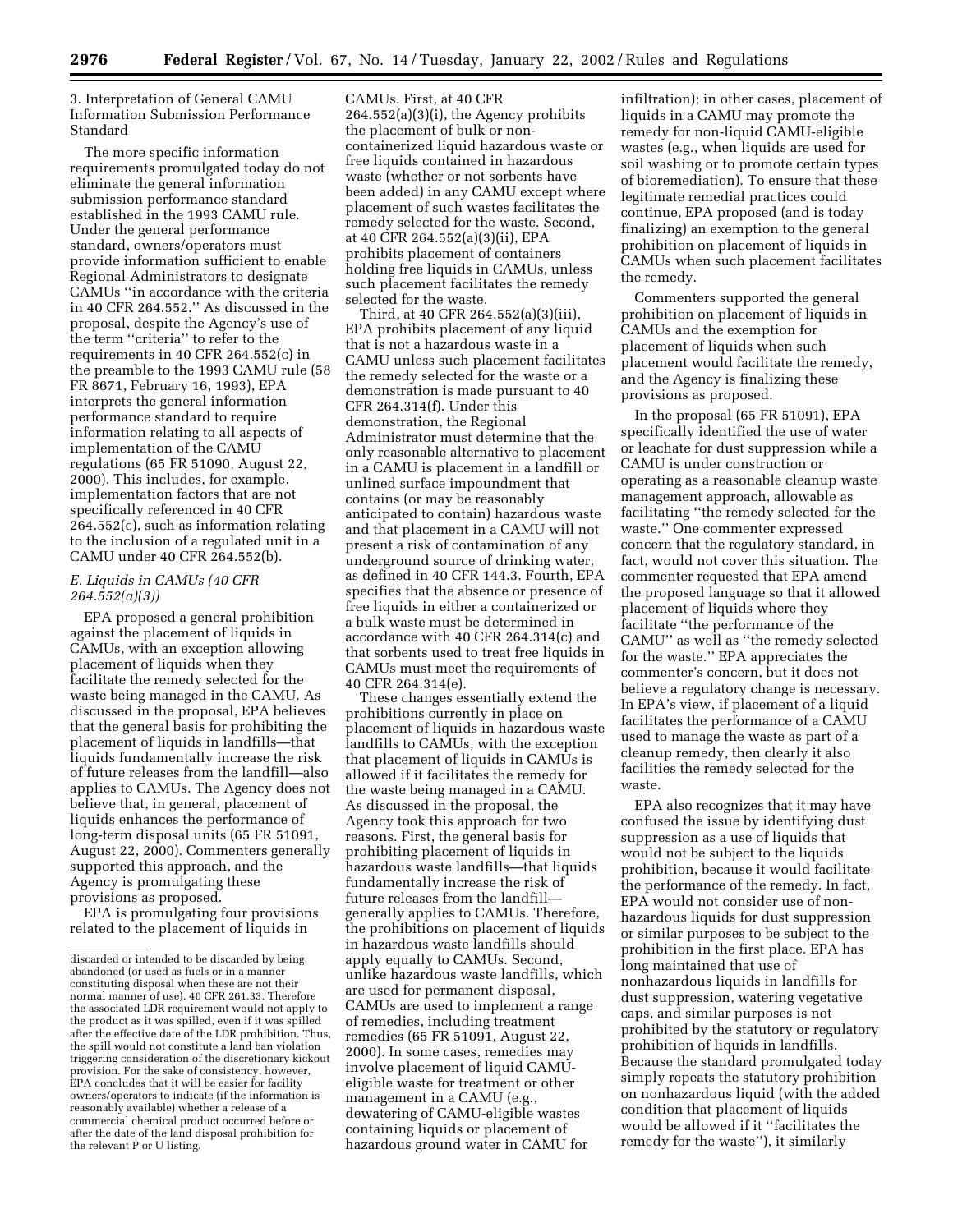allows application of nonhazardous liquid wastes for such uses.<sup>17</sup>

#### *F. Design Standards for CAMUs*

Today EPA is finalizing, essentially as proposed, three amendments to the design standards for CAMUs in which wastes will remain in place after closure. First, owners/operators must meet minimum liner requirements for new, replacement, or laterally expanded CAMUs. Second, owners/operators must meet minimum design criteria for CAMU caps. Third, owners/operators must notify and take corrective action, as necessary to protect human health and the environment, for any releases from CAMUs to ground water. Today's amendments also establish opportunities for owners/operators to propose, and Regional Administrators to approve, alternate liner and cap designs to accommodate site- and waste-specific circumstances.

EPA proposed these additional design standards as reasonable for CAMUs in which wastes will remain in place after closure and are appropriately consistent with current standards for the design, operation, and closure of other units used for long-term disposal. Given the site-specific nature of cleanups and the need to maintain the incentives for remediation that the CAMU rule provides, the Agency also proposed to allow alternate liner and cap designs, under certain circumstances (65 FR 51091–51095, August 22, 2000).

Comments on the proposal to make the CAMU design standards more specific were mixed. Some commenters supported the new design standards. A number of commenters opposed the Agency's decision to develop minimum national design standards for CAMUs. These commenters suggested that the new minimum national design standards would slow future cleanups using CAMUs or would lead owners/ operators to cap cleanup wastes in place

rather than pursue more aggressive remediation. Some commenters suggested that EPA abandon the minimum design standards for CAMUs altogether, or express the standards as guidance rather than in regulation. Others suggested that standards for CAMU design should be modeled after the risk reduction goals of the National Contingency Plan or otherwise based on a risk management finding.

As discussed throughout the proposal and today's rulemaking, EPA is attempting in these amendments to strike a reasonable balance between predictability in CAMU design and operation and flexibility to use CAMUs over a range of site- and waste-specific conditions. EPA believes that appropriate minimum national design standards are a key element of this balance.

The Agency is not persuaded that minimum national design standards will significantly affect the kinds of remedies selected at cleanup sites (since CAMUs approved to date generally meet these standards). Furthermore, EPA does not have evidence (and commenters did not provide specific evidence) that today's rule would increase the likelihood that facility owners/operators would cap wastes in place rather than pursuing more aggressive remedial approaches. As discussed in the proposal, the majority of new, replacement or laterally expanded CAMUs approved under the 1993 CAMU rule already include liners and capping requirements that would comply with the standards promulgated today. Where liners or caps were not used, there were legitimate reasons related to the cleanup for that decision, and the design generally would have been allowed under today's rule. (65 FR 51092, August 22, 2000; Corrective Action Management Unit (CAMU) Site Background Document, 2001). Nor did commenters provide evidence that today's rule would significantly slow approval of CAMUs. EPA designed the processes in today's rule to mirror those actually used today in CAMU approval, and therefore it does not believe today's rule would significantly add to existing processes. For these reasons, EPA sees no reason why specifying minimum standards, generally consistent with practice to date, would slow down or deter cleanups. Instead, these standards will provide for important predictability in CAMU decision-making and for transparency to the public.

The Agency also does not agree that minimum national design standards should be replaced by a risk-reduction performance goal. While EPA agrees that site-specific factors (including sitespecific factors related to risk) are of central importance in cleanup and CAMU determinations, the Agency is not persuaded that a performance standard based solely on risk would ensure the minimum baseline of protection or provide the predictability in CAMU design and operation that the Agency and many stakeholders desire. As discussed above, site- and wastespecific factors are appropriately accommodated in the opportunities for owners/operators to propose and the Regional Administrator to approve alternate CAMU design standards. Commenters provided no specific examples of where a legitimate cleanup would not be accommodated by this approach.

On balance, most commenters who addressed the minimum design standards for CAMUs, including commenters who opposed or questioned the need for such standards, recognized that EPA had to balance a range of concerns in developing the CAMU amendments. Overall, these commenters thought that, if EPA was persuaded that the design standards for CAMUs should be more specific, the approach of establishing minimum national design standards for CAMUs with opportunities for Regional Administrators to approve alternate standards, and the specific standards and approaches proposed, were reasonable. The Agency appreciates this support, and is finalizing the minimum design standards as discussed below.

#### 1. Liner Standard

In the 1993 CAMU rule, the fourth general decision criterion for designation of CAMUs (40 CFR  $264.552(c)(4)$ ) specifies that "areas within the CAMU where wastes remain in place after closure of the CAMU shall be managed and contained so as to minimize further releases to the extent practicable.'' As discussed in the proposal, EPA intended this standard, in conjunction with the closure and post-closure provisions for CAMUs in 40 CFR 264.552(e), to ensure that longterm controls adequate to protect human health and the environment are imposed for CAMUs in which wastes will remain for long-term disposal (65 FR 51091, August 22, 2000).

In practice, pursuant to the 1993 CAMU rule, Regional Administrators have required liners on a site-specific basis for most new, replacement, or laterally expanded CAMUs. The 1993 CAMU rule, however, does not have explicit minimum liner requirements for CAMUs in which wastes will remain after closure. Some stakeholders expressed the concern that the 1993

<sup>17</sup>See, e.g., the April 30, 1986 guidance, ''Restrictions on Placement on Nonhazardous Liquids in Hazardous Waste Landfills'' OSWER Directive 9487.01–1A(85), in which EPA states, ''uses of nonhazardous liquids that are necessary to meet other regulatory or safety requirements, including EPA-approved corrective actions are not considered to be subject to the restrictions under RCRA section 3004(c)(3). . . . For this reason, uses such as the following should not be subject to the restrictions under section 3004(c)(3): dust suppression, fire fighting, intermittent watering of vegetative cover, moistening of a clay cap to prevent cracking or offgassing, washing of landfill equipment, and herbicide or pesticide treatment to control certain organisms that could break a cap or liner. In addition, EPA believes that the use of liquids for approved corrective action purposes (e.g., landfill washing or soil flushing to reduce hazardous waste concentrations) does not require an owner or operator to apply for an exemption under section  $3004(c)(3)$ .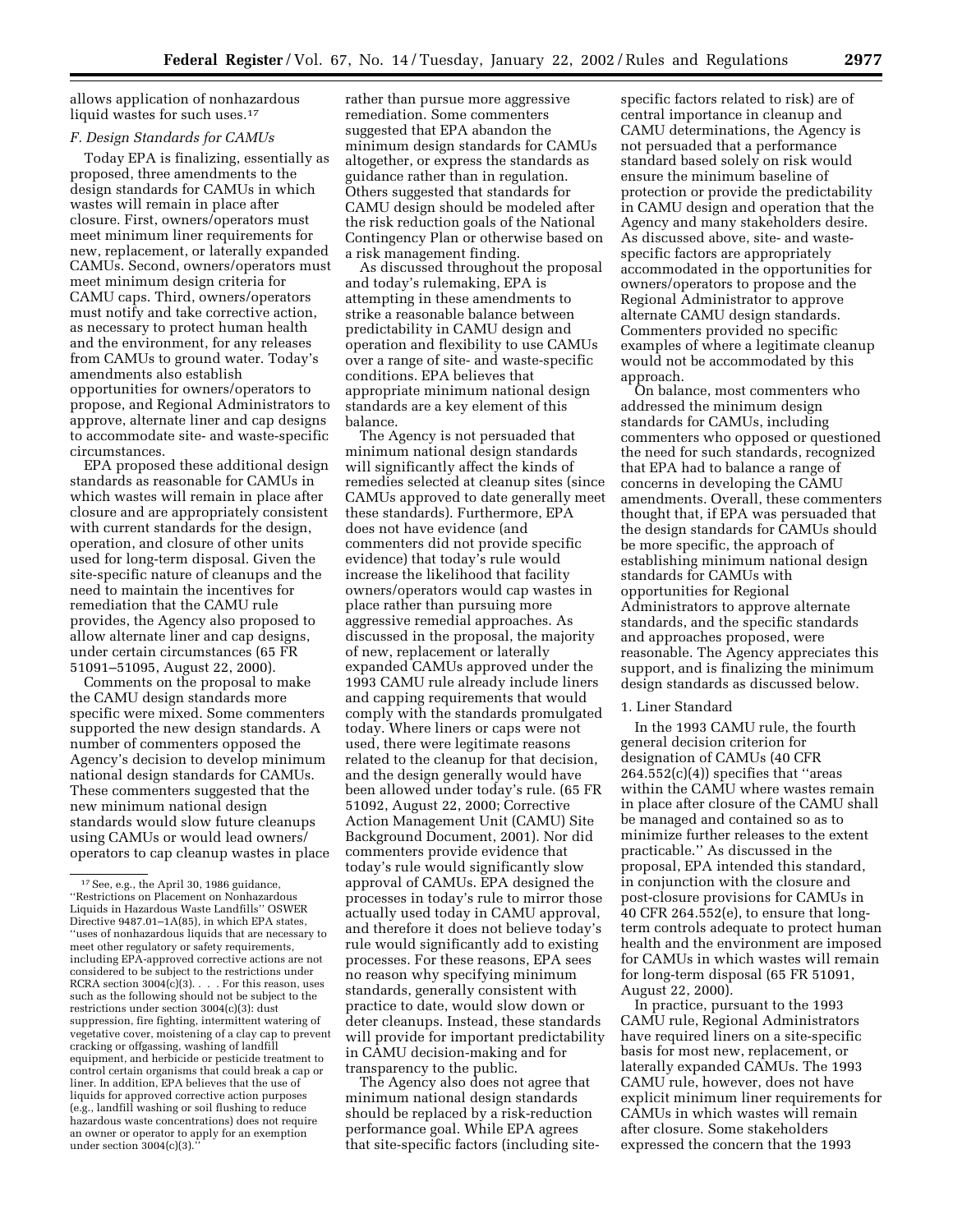CAMU rule standard, while implemented appropriately in practice to date, was too open-ended and would benefit from increased detail to better ensure that liners are designed adequately and used where appropriate. This approach would also make CAMU design more predictable for the public. In response to these concerns, EPA proposed and is today finalizing a minimum national liner standard for new, replacement, or laterally expanded CAMUs in which wastes will remain after closure. To ensure the flexibility needed for cleanups, the Agency also proposed and is today finalizing opportunities for owners/operators to propose and Regional Administrators to approve alternate liner standards. Comments on the standards are addressed in the standard-specific sections, below.

#### a. Standard Liner Design (40 CFR 264.552(e)(3)(i))

Today's minimum national CAMU liner standard at 40 CFR 264.552(e)(3)(i) is modeled after the uniform design standard for municipal solid waste landfills currently in place at 40 CFR 258.40(a)(2). Under today's CAMU standard, all new, replacement, or laterally expanded CAMUs in which wastes will remain after closure must be constructed with a composite liner and a leachate collection system (unless the Regional Administrator approves an alternate site-specific standard). Today's standard requires a composite liner consisting of two components: (1) An upper flexible membrane liner with a minimum thickness of 30-mil, and (2) a lower component consisting of at least two feet of compacted soil with a hydraulic conductivity of no more than  $1x10<sup>-7</sup>cm/sec.$  The rule requires the upper flexible membrane liner component to be installed in direct and uniform contact with the compacted soil component. Flexible membrane liners consisting of high density polyethylene must be at least 60-mil thick. The leachate collection system must be constructed to maintain less than a 30 cm depth of leachate over the liner. Commenters who addressed the specific minimum national liner design requirements generally supported the requirements as reasonable, and the Agency is finalizing these provisions as proposed.

The Agency believes that these standards are appropriate minimum national standards for new, replacement, or laterally expanded CAMUs in which wastes will remain after closure, because they will, among other things, be protective across a wide range of waste and site conditions. They

also reflect what has generally been EPA and state practice at CAMUs to date. (See CAMU Site Background Document.) Indeed, commenters who addressed the specific liner and leachate collection standards proposed generally agreed that the RCRA Subtitle D standards were appropriate for CAMUs. In addition, by using the standards for municipal solid waste landfills as a guide, the Agency avoids the implementation issues associated with promulgation of a new standard. Guidance on application of the standards for municipal solid waste landfills is already available. See, for example, Solid Waste Disposal Facility Criteria, 56 FR 50978, October 9, 1991 and EPA's 1993 guidance, Solid Waste Disposal Facility Criteria: Technical Manual (EPA 530–R–93–017, November 1993), available on the Internet at *www.epa.gov/epaoswer/non-hw/ muncpl/landfill/tecnman/intro.pdf.*

The new minimum national design standards (and alternate standards, discussed below) apply only to new, replacement, or laterally expanded CAMUs in which wastes will remain after closure. As discussed in the proposal, the terms ''new,'' ''replacement,'' or ''laterally expanded'' should be interpreted consistently with guidance EPA has developed for ''new,'' ''replacement,'' and ''laterally expanded'' landfills and surface impoundments in the context of the liner and leak detection requirements of RCRA section 3004(o) (65 FR 51092, August 22, 2000). Unlike hazardous waste landfills and surface impoundments addressed by section 3004(o), however, as discussed above, ''existing'' and ''new'' CAMUs are not defined by a specific date. For CAMUs, ''new'' has its common meaning. That is, a CAMU built as part of a remedial action would be ''new.'' An existing unit that a Regional Administrator designates as a CAMU is not ''new'' and would not be subject to the design standards promulgated today. Over the years, EPA has issued guidance on application of the terms ''new,'' ''replacement,'' and ''laterally expanded.'' The Agency has placed key elements of this guidance in the docket for today's rulemaking.

One commenter expressed the concern that the proposal did not adequately describe ''existing'' units. Citing a 1985 EPA memorandum on application of the section 3004(o) standards,18 the commenter argued that relying on this interpretation of ''existing'' would eliminate virtually all nonhazardous solid waste management units at corrective action facilities.

The guidance cited was not placed in the docket for the proposal and does not define the Agency's approach for determining which units are ''existing'' for purposes of today's CAMU design standards. RCRA section 3004(o) established minimum liner and leachate detection standards for hazardous waste landfills and surface impoundments built after November 8, 1984, the effective date of HSWA. Therefore, EPA guidance at the time defined ''new'' in relation to the specific effective date of the section 3004(o) requirements—i.e., units built after that effective date were considered ''new.'' In referencing guidance on the terms ''new,'' ''replacement,'' and ''laterally expanded'' in the proposal, the Agency was referring to its general principles for application of these terms, not to its determinations of specific effective dates of section 3004(o) requirements for specific types of units. To respond directly, EPA clarifies that, for the purposes of the CAMU design standards promulgated today, solid waste management units that are in existence at the time of a remedial action are not considered ''new'' units if they are designated as a CAMU.

#### b. Alternate Liner Designs (40 CFR 264.552(e)(3)(ii))

EPA proposed two provisions that would allow Regional Administrators to approve alternate liner designs for new, replacement, or laterally expanded CAMUs in which wastes will remain after closure. Under certain circumstances, such designs may include alternatives that do not include a liner or leachate collection system.

Under 40 CFR 264.552(e)(3)(ii)(A), owners/operators may propose and Regional Administrators may approve alternate liner and leachate collection system designs based on a finding that alternate design and operating practices, together with location characteristics, will prevent migration of hazardous constituents into ground or surface water at least as effectively as the standard liner and leachate collection system. As discussed in the proposal, this standard is patterned on the statutory alternate liner standard for hazardous waste land disposal units at RCRA section (o)(2), promulgated by EPA at 40 CFR 264.301(d) (65 FR 51092, August 22, 2000). This allows for alternate liner and leachate collection

<sup>18</sup>The guidance document cited by the commenter is Applicability of the HSWA Minimum Technology Requirements Respecting Liners and Leachate Collection Systems, April 1, 1985,

available in the RCRA permit policy compendium as document 9480.1985(01).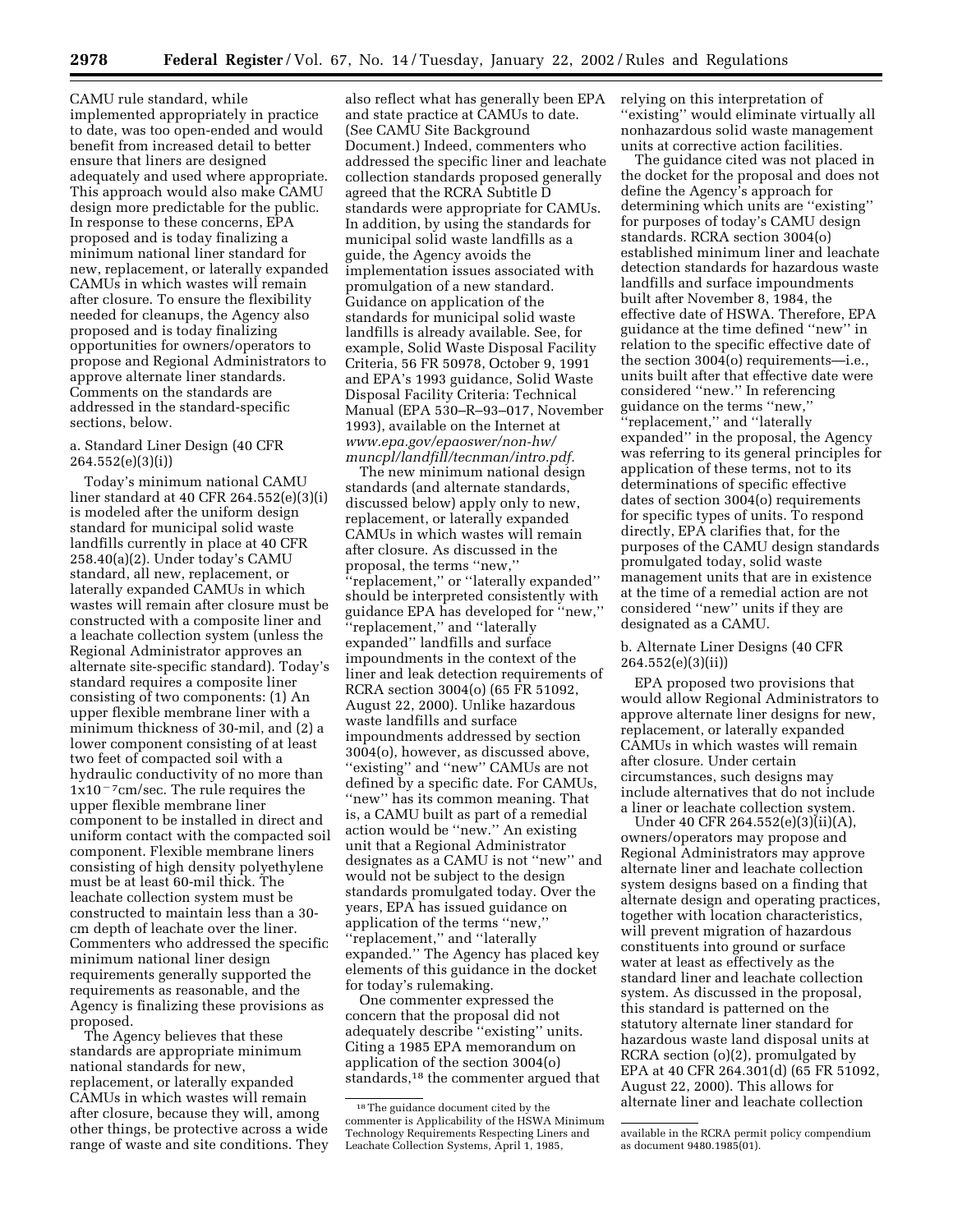system designs for hazardous waste landfills provided the alternate design, in conjunction with location characteristics, will achieve technical performance equal to the standard liner and leachate collection system design. As discussed in the proposal (65 FR 51092), EPA expects this provision would provide flexibility for designs that take into account local factors, including state design protocols and availability of construction materials.

Several commenters addressed the proposal to include ''location characteristics'' as a consideration in determining whether an alternate liner design would prevent migration as effectively as the standard liner and leachate collection system. Commenters who addressed this issue agreed that allowing Regional Administrators to consider location characteristics when approving alternate liner designs is appropriate. Commenters suggested that location characteristics that might influence technical performance of alternate liner and leachate collection system designs could include climate, geology, hydrology, and soil chemistry at a site. The Agency agrees that these considerations are among the location characteristics that might be considered.

Commenters also suggested that the chemical and physical characteristics of specific wastes that will remain in a CAMU after closure should be considered ''location characteristics'' that may influence the technical performance of alternate liner and leachate collection designs. The Agency does not agree with this view. At the same time, it is reasonable for Regional Administrators to consider the physical and chemical characteristics of waste, such as a waste form's potential for leaching hazardous constituents, in comparing whether an alternate liner system will prevent migration as effectively as the standard liner and leachate collection system.

Under 40 CFR 264.552(e)(3)(ii)(B) owners/operators may propose and Regional Administrators may approve alternate approaches to liner and leachate collection systems for new, replacement, and laterally expanded CAMUs in which wastes will remain after closure, where a CAMU is ''to be established in an area with significant levels of contamination, and the Regional Administrator finds that an alternative design, including a design that does not include a liner, would prevent migration from the unit that would exceed long-term remedial goals.'' Commenters generally support this approach, and EPA is finalizing these provisions as proposed.

As discussed in the proposal, EPA believes that it may be appropriate to approve CAMU designs that do not include a liner or leachate collection system under certain circumstances (65 FR 51093, August 22, 2000). For example, at some highly contaminated facilities, CAMUs may be located in areas of significant contamination is pervasive throughout the subsurface. At such facilities, remedial approaches may involve long-term ground water pump-and-treat systems, or subsurface soil contamination may be expected to remain in place as a source of ground water contamination. At these types of facilities, a liner and leachate collection system to reduce migration of hazardous constituents into an already significantly contaminated subsurface likely would not meaningfully increase protection of human health or the environment and would not be the best use of cleanup resources. When approving alternate designs that do not include a liner or leachate collection system, the Regional Administrator must find that potential migration of hazardous constituents from the CAMU will be consistent with the remedial goals for the facility (for example, not cause cleanup goals to be exceeded at locations where potential receptors would be located) (see 65 FR 51093).

The Agency also believes that the alternate approaches to liners and leachate collection systems allowed under 40 CFR 264.552(e)(3)(ii)(B) will be helpful when CAMUs are used for land treatment. As discussed in the proposal, land treatment generally does not involve the use of liners because it typically requires that rainwater or introduced liquids percolate through the waste and the underlying soil column (65 FR 51093, August 22, 2000). Also, as discussed in the proposal, EPA expects that many CAMUs used for land treatment will be existing units (see discussion above) and will not be subject to the minimum liner standards established today. In situations where an existing unit is not used, the Agency believes that land treatment CAMUs will be established in areas of significant contamination and thus will be accommodated by this provision allowing approval of CAMUs without liners or leachate collection systems. The Agency specifically requested comment on whether its proposed approach to alternate liners and leachate collection systems adequately addressed land treatment. Commenters who addressed this issue believed that land treatment was adequately accommodated.

#### 2. Cap Standard

Under the 1993 CAMU rule at 40 CFR 264.552(e)(4)(ii)(B), owners/operators are required to cap CAMUs in which waste will remain in place after closure. Similar to the 1993 approach to liner and leachate collection systems (discussed above), the 1993 CAMU rule did not have explicit minimum cap design criteria for CAMUs. Some stakeholders expressed the concern that the 1993 CAMU rule standard was too open-ended and would benefit from increased detail to better ensure that caps are properly designed. In response to these concerns, EPA proposed and is today finalizing a minimum national cap design standard for CAMUs in which wastes will remain after closure. To maintain the flexibility necessary to encourage cleanups, the Agency also proposed, and is today finalizing, opportunities for owners/operators to propose and Regional Administrators to approve alternate cap standards.

The proposed cap standard for CAMUs would have required caps for all CAMUs where waste remained in place after closure. However, the Agency also specifically requested comment on situations where treatment of waste in a CAMU would reduce concentrations of hazardous constituents to health-based levels or below. The Agency expressed the concern that, although ''waste'' may remain in such units after closure, capping would not be needed to protect humans or the environment, because constituent concentrations would already be at or below health-based levels. Therefore, requiring capping would be an unnecessary and inappropriate use of cleanup resources. EPA offered specific alternative regulatory language to address this issue in the proposal; under the alternate language, caps would be required only where waste remained in place at the closed CAMU ''above remedial levels or goals applicable to the site'' (65 FR 51094, August 22, 2000.)

Commenters who addressed this issue agreed that caps would not be appropriate where concentrations of hazardous constituents are at or below health-based levels. In response to these comments, the Agency is modifying the standard for CAMU caps as discussed in the proposal. The final standard now reads, in pertinent part: ''At final closure of the CAMU, for areas in which wastes will remain after closure of the CAMU with constituent concentrations above remedial levels or goals applicable to the site, the owner or operator must cover the CAMU with a final cover designed and constructed to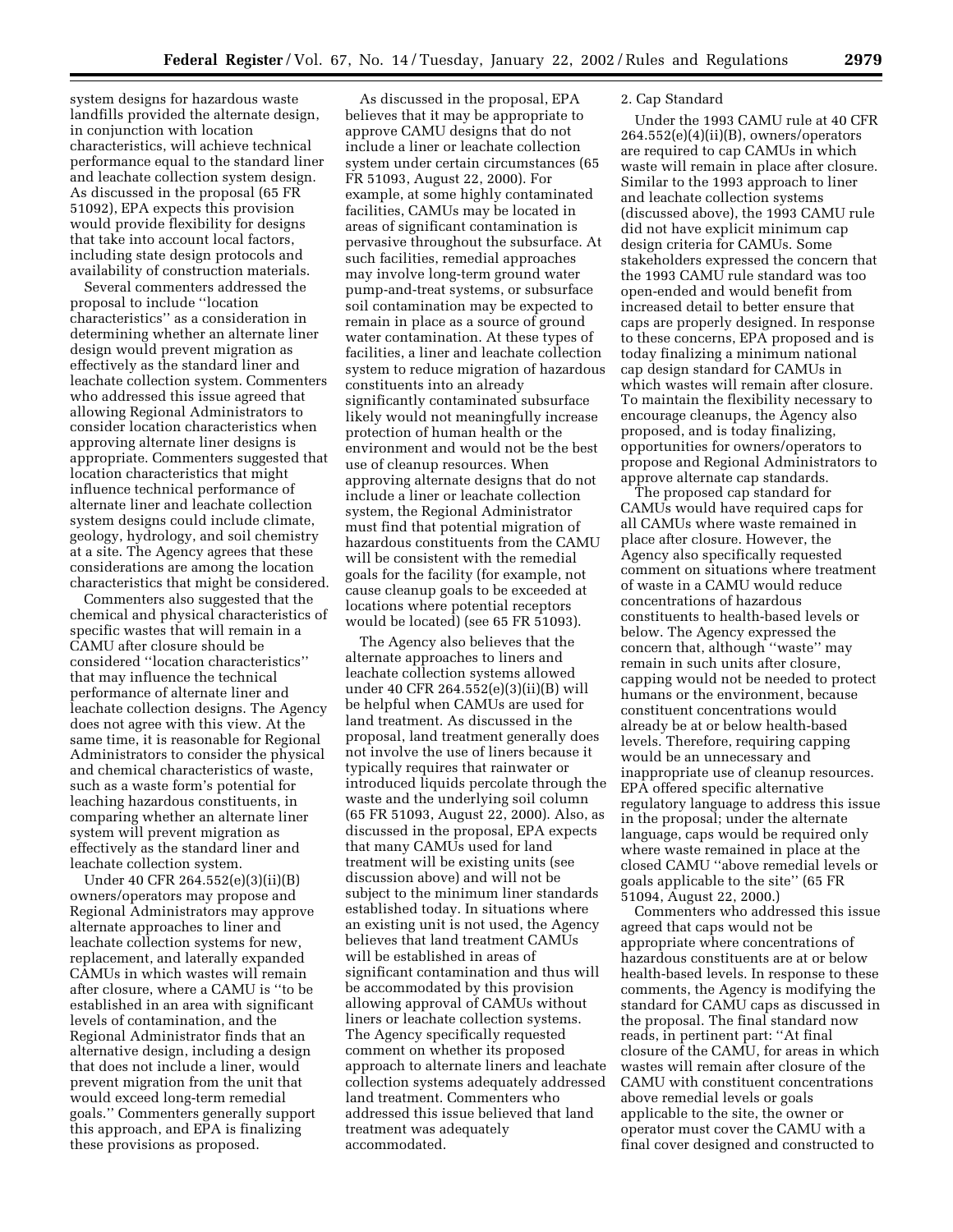meet the following performance criteria \* \* \* '' As discussed later in today's rulemaking, this approach is consistent with the Agency's approach to situations where concentrations of hazardous constituents are at or below health-based levels when wastes are first placed in a CAMU. (See discussion of 40 CFR 264.552(g).)

#### a. Standard Cap Design (40 CFR 264.552(e)(6)(iv))

Today's minimum national cap design standard for CAMUs in which wastes will remain after closure is modeled after the cap design standards for hazardous waste landfills at 40 CFR 264.310(a). Under today's rule, unless Regional Administrators approve alternate site-specific standards, CAMU caps must be designed and constructed to meet five performance criteria. First, the cap must provide long-term minimization of migration of liquids through the closed CAMU. Second, the cap must function with minimum maintenance. Third, the cap must promote drainage and minimize erosion or abrasion of the cover. Fourth, the cap must accommodate settling and subsidence so that the integrity of the cover is maintained. Fifth, the cap must have a permeability less than or equal to the permeability of any bottom liner system or natural subsoils present. As discussed earlier in this preamble (see section III.F, above), comments on the overarching concept of minimum national design standards for CAMUs were mixed. However, as with the standards for liners discussed above, commenters who specifically addressed the proposed minimum national standards for CAMU caps generally supported the proposed standards as reasonable. With the change discussed above, the Agency is finalizing the cap standard as proposed.

As discussed in the proposal, although the performance criteria for CAMU caps are modeled after the criteria for hazardous waste landfills, the Agency believes that CAMU caps will not generally be constructed like the caps required under RCRA Subtitle C for hazardous waste landfills (65 FR 51094, August 22, 2000). This is because the standard for permeability of the cap is set in relationship to the liner—the cap must be of equal or lower permeability than the liner. The minimum national standards for CAMU liners promulgated today apply only to new, replacement, or laterally expanded CAMUs and are modeled after the liner standards for municipal disposal facilities regulated under Subtitle D, not the standards for hazardous waste landfills regulated under Subtitle C.

Given the range of liner approaches that may be taken for CAMUs under today's regulations (e.g., existing units where the new minimum national liner standards do not apply; new, replacement, or laterally expanded CAMUs with Subtitle D type liners; new, replacement, or laterally expanded CAMUs with alternate liner designs), the Agency expects a similar range of approaches to the design and construction of CAMU caps.

Also as discussed in the proposal, the minimum permeability standard for CAMU caps may be met in a variety of ways including with systems that are designed to use the water uptake capability of vegetation (65 FR 51094, August 22, 2000). As a result, it will not always be necessary for the construction materials of the cap to match the construction materials of the liner (if a liner is present) to meet the permeability standard. For more discussion on the range of cap designs that might meet the minimum permeability standard, see the preamble discussion to the July 1997 revised standards for municipal solid waste landfills (62 FR 40710, July 29, 1997).

b. Alternate Cap Designs (40 CFR 264.552(e)(6)(iv)(B))

EPA proposed and is today finalizing a provision allowing Regional Administrators to approve alternate cap designs. Under this provision, owners/ operators may propose and Regional Administrators may approve alternate cap designs when such designs facilitate treatment or the performance of the CAMU. As discussed in the proposal, this provision might be used, for example, to promote continued biotreatment of wastes remaining in CAMUs after closure by allowing infiltration of rainwater through the cap into the wastes (65 FR 51094, August 22, 2000). Alternative designs might also be appropriate for caps that rely on evapotranspiration through plants to prevent infiltration of liquids. Commenters who addressed this issue generally supported the Agency's approach to alternate cap standards, and the Agency is finalizing these provisions as proposed.

#### 3. Releases to Ground Water (40 CFR 264.552(e)(5)(iii))

The 1993 CAMU rule included at 40 CFR  $264.552(e)(5)$  a provision for monitoring existing releases to ground water and identifying any new releases from wastes remaining in CAMUs after closure. The 1993 rule, however, did not include provisions that specifically require owners/operators to notify Regional Administrators of releases to

ground water from CAMUs or to take corrective action for such releases. As discussed in the proposal, EPA expected that such requirements would be imposed on a site-specific basis under the general CAMU designation criteria at 40 CFR 264.552(c)(2) and other authorities (65 FR 51095, August 22, 2000). However, because protection from future releases is a critical aspect of CAMUs (or any hazardous waste management unit), the Agency proposed and is today finalizing an express requirement for ''notification to the Regional Administrator and corrective action as necessary to protect human health and the environment for releases to ground water'' from CAMUs. Commenters who addressed the issue generally supported this approach.

As discussed in the proposal, the new requirement for notification and corrective action as necessary to protect human health and the environment does not change the more general performance standards for CAMUs. Consistent with the Agency's policies on ground water remediation,19 the Agency believes that decisions about the details of ground water monitoring programs, including monitoring and reporting (i.e., ''notification'') frequencies for CAMUs and, if necessary, decisions about corrective action for releases to ground water from CAMUs, should be made in the context of overall site remedial approaches (65 FR 51095, August 22, 2000). For example, as discussed in the proposal, monitoring and reporting frequencies are typically established on a sitespecific basis in sampling and analysis plans that reflect site-specific conditions. These conditions may include the extent of existing contamination, distance to nearest ground water well, ground water flow rates, and statistical sampling protocols.

The Agency expects that notification requirements, will similarly be determined on a site-specific basis in the context of these types of site-specific plans. Like the standard for ground water monitoring established in the 1993 CAMU rule, the standard for notification and corrective action for releases to ground water established today—''as necessary to protect human health and the environment''—is a performance standard. The Agency expects that more detailed

<sup>19</sup>See, e.g., Corrective Action for Releases from Solid Waste Management Units at Hazardous Waste Management Facilities, Advance Notice of Proposed Rulemaking at 61 FR 19432, 19461 (May 1, 1996) and Presumptive Response Strategy and Ex Situ Treatment Technologies for Contaminated Ground Water at CERCLA Sites, EPA 540/R–96/023, October, 1996.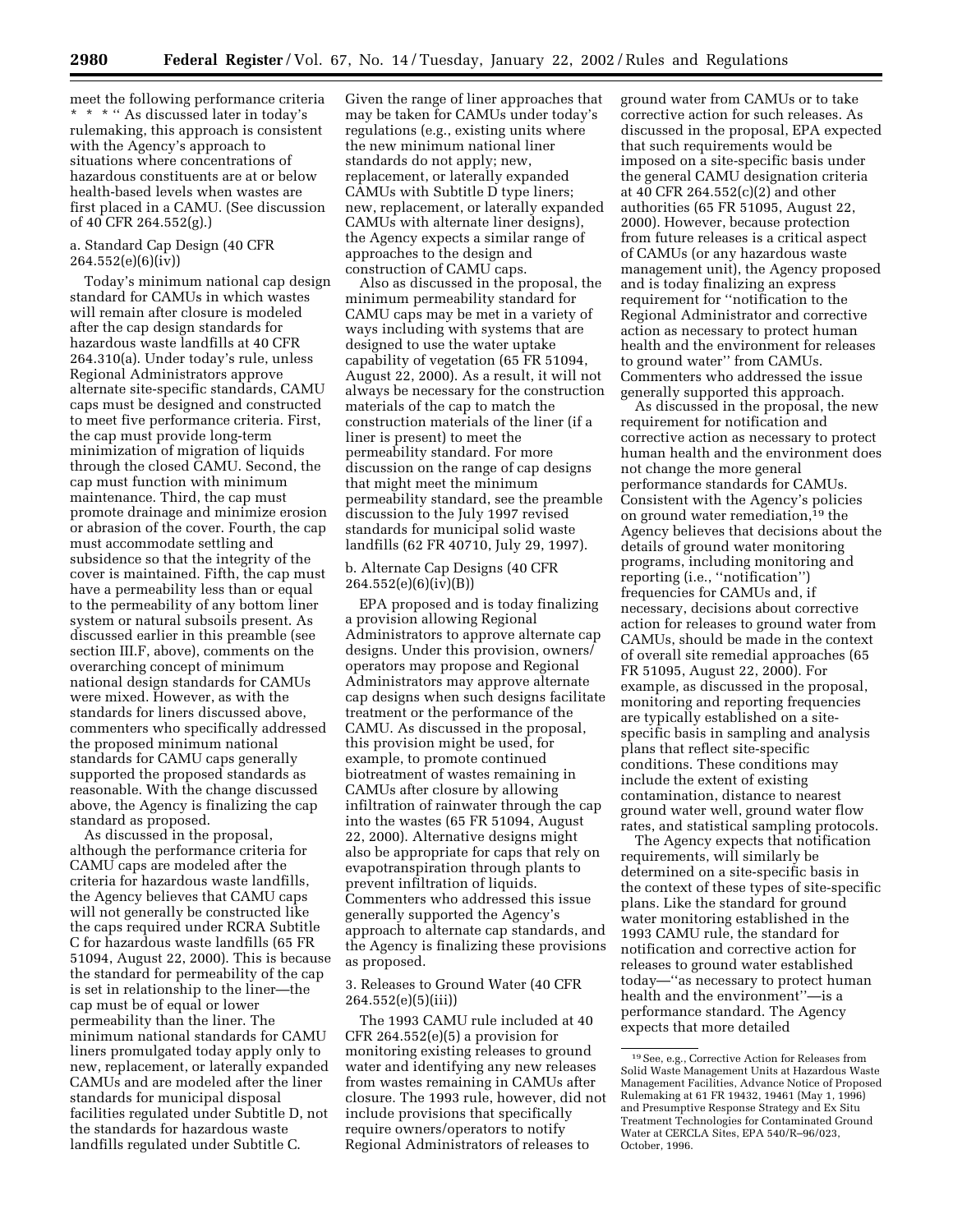specifications or performance goals for ground water monitoring, notification, and corrective action will be included in CAMU permits or orders based on site-specific information and conditions.

#### *G. Treatment Requirements (40 CFR 264.552(e)(4))*

Today's rulemaking establishes a new framework for treatment of wastes placed in CAMUs. Under this new framework, ''principal hazardous constituents,'' or ''PHCs,'' must meet either minimum national treatment standards adapted from the LDR Phase IV soil treatment standards or, in specific circumstances, site-specific treatment standards based on defined adjustment factors. In the 1993 CAMU rule, EPA did not establish specific minimum treatment requirements. Instead, the Agency emphasized the importance of treatment in a performance standard, requiring that CAMUs ''enable the use, when appropriate, of treatment technologies \* \* \* to enhance the long-term effectiveness of remedial actions by reducing the toxicity, mobility or volume of wastes that will remain in place after closure.'' The new framework for treatment of wastes placed in CAMUs and the specific treatment standards and adjustment factors established today address concerns that the 1993 CAMU rule did not contain explicit requirements for treatment (or treatment standards) and that this deficiency might, in some cases, result in insufficient treatment of higher-risk wastes.20 As EPA explained in the proposal (65 FR 51084), the Agency believes that minimum national standards will have significant benefits. Such standards can make the CAMU process more consistent nationally, and the results more predictable, as well as more explicit for the public. Such standards can also make implementation of the rule less vulnerable to mistakes or abuse.

Treatment requirements for CAMUeligible wastes and, more generally, the application of RCRA LDR treatment standards to wastes managed during cleanups are, perhaps, the most difficult issues addressed by the CAMU

amendments. The Agency's position on these issues was clearly articulated in the proposal and, because these are important and longstanding issues, bears repeating:

In developing today's treatment requirements, EPA considered what approaches to treatment would be appropriate in the context of the primary purpose of the CAMU rule, i.e., in the context of reducing disincentives to cleanup. During cleanup it is not always straightforward, possible, or reasonable to require owners/ operators to excavate or remove contaminated material, because of the costs and practical issues associated with potential application of the RCRA requirements for asgenerated wastes to excavated material and because there is often a legal option to leave material in place. This is particularly an issue with respect to application of the LDR treatment standards for as-generated wastes to wastes managed for implementing cleanup. Part of the benefit of the LDR treatment standards for as-generated wastes is that they create an incentive to generate less waste. At cleanup sites, contamination has already occurred, i.e., ''wastes'' have already been generated, and the incentive to generate less waste tends to work against the goal of cleanup, which is often to maximize the amount of waste managed in order to more aggressively manage and, where appropriate, remove the threats it poses. For a fuller discussion of this issue, see the May 26, 1998, LDR Phase IV rule establishing the soil treatment standards, at 63 FR 28556, 28603. All of the Agency's attempts to address these issues have been designed to promote more aggressive cleanups, that is, to promote cleanups that rely more heavily on excavation and management and include an appropriate degree of treatment. EPA believes that, in general, these types of cleanup result in more permanent remedies. (65 FR 51095, August 22, 2000).

Comments on EPA's proposal to establish treatment requirements, and specific treatment standards and adjustment factors for wastes placed in CAMUs were mixed. As with the CAMU design and operating standards discussed above, some commenters supported the proposed establishment of a baseline treatment requirement for wastes placed in CAMUs. Other commenters opposed the new treatment requirements, arguing that they would slow future cleanups or recreate disincentives to excavating and managing wastes and contaminated materials during cleanup. Some commenters suggested that EPA eliminate the treatment requirements altogether or, if treatment must be required, provide that treatment requirements be developed on a sitespecific basis considering site risks.

The Agency does not agree that proposed CAMU treatment standards should be eliminated. As discussed throughout the proposal and today's

rulemaking, EPA is attempting in these amendments to strike a reasonable balance between predictability for CAMU operation and the flexibility necessary to use CAMUs over a range of site- and waste-specific conditions. EPA believes that appropriate minimum treatment requirements for wastes that are placed in CAMUs are an important element of this balance.

The Agency does not believe that today's treatment requirements will deter cleanups. As discussed in the proposal, EPA evaluated CAMUs approved under the 1993 rule against today's treatment requirements and concluded that existing CAMU remedies involving treatment would still require treatment under today's requirements and that, similarly, existing CAMU remedies that do not involve treatment would not require treatment under today's requirements (65 FR 51096, August 22, 2000 and CAMU Background Document). Likewise, the amount of treatment required in specific instances is not expected to change. Nothing in the comments on the proposal (nor in the Agency's update of its analysis for today's rule) counters these conclusions. As explained earlier, EPA also believes these standards will have significant benefits in terms of consistency, predictability and reduction in the likelihood of mistakes or abuse.

While the Agency agrees that sitespecific factors, including site-specific factors related to risk, are appropriate (under certain circumstances) to consider in adjusting treatment requirements, the Agency is not persuaded that a risk-reduction standard alone would provide the predictability in decision making about treatment of wastes placed in CAMUs that the Agency and many stakeholders desire. It is EPA's conclusion, based on its evaluation of CAMUs approved under the current risk-based CAMU standards (and the lack of comments on that evaluation), that site- and waste-specific factors, including factors related to risk, are appropriately accommodated in the treatment standard adjustments, as discussed later in today's rulemaking. The Agency also notes that, while some commenters supported a completely risk-based approach, most supported the proposed treatment requirements as reasonable.

For these reasons, EPA is promulgating the treatment requirements essentially as proposed and as discussed below.21

<sup>20</sup>As discussed in the proposal, the Agency does not believe the 1993 CAMU rule has resulted in insufficient treatment in practice. Treatment has been used at more than 70% of CAMUs approved under the 1993 rule. EPA continues to believe that CAMU remedies that require treatment under the 1993 rule would likewise require treatment under today's rulemaking; similarly, EPA believes that CAMU remedies that, under the 1993 rule do not require treatment where treatment was not required under the 1993 rule would properly not require treatment under today's rulemaking (65 FR 51096, August 22, 2000).

<sup>21</sup>EPA suggests that readers interested in more specific insight into how EPA intends to apply the treatment conditions of today's rule may wish to Continued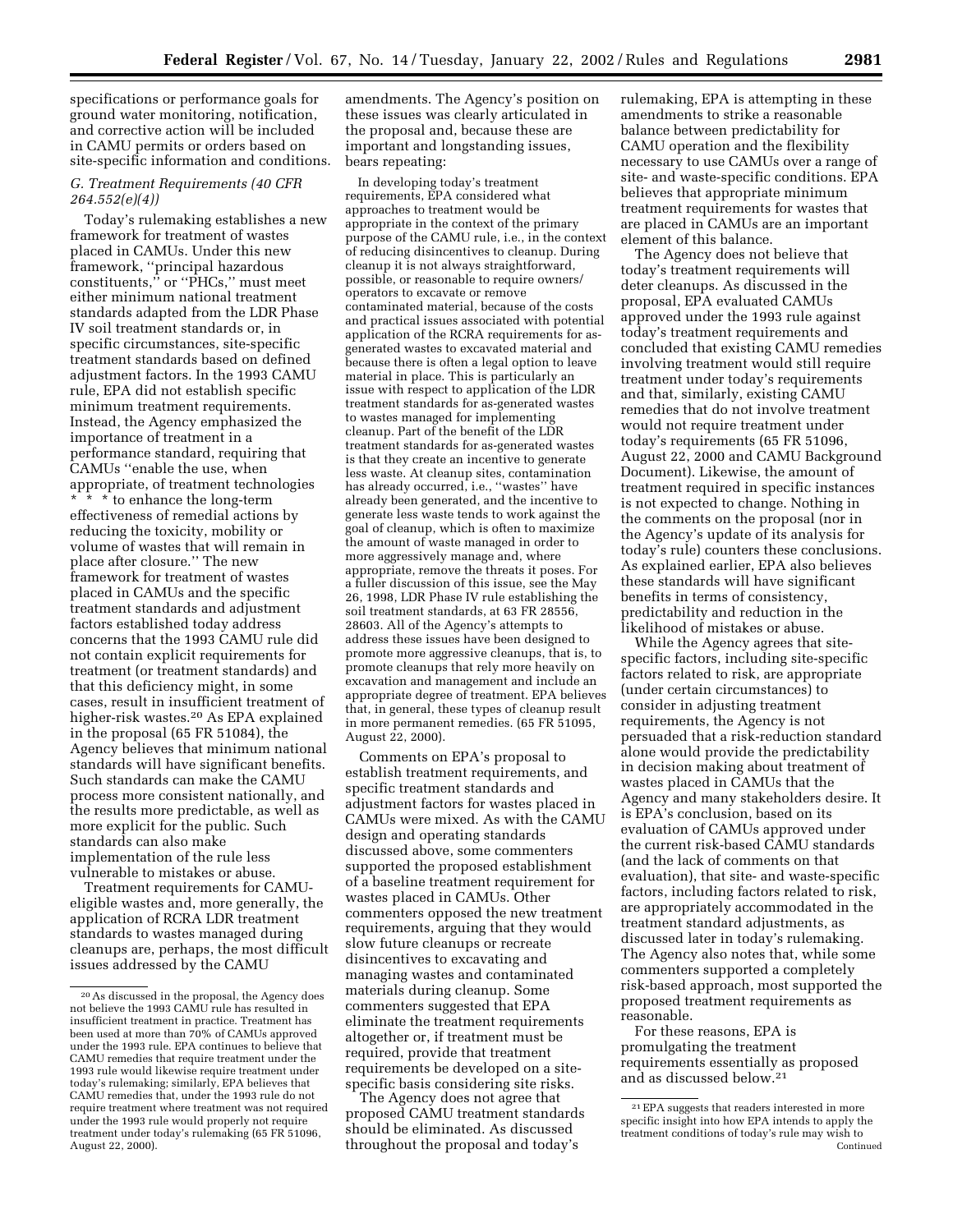1. Identification of ''Principal Hazardous Constituents'' (PHCs) (40 CFR 264.552(e)(4)(i) and (ii))

The Agency proposed that the treatment standards established today would apply only to ''principal hazardous constituents,'' or ''PHCs.'' Commenters supported this approach, and the Agency is finalizing the PHC approach with one clarifying change. As discussed below, the Agency is amending the proposed regulatory language defining PHCs based on ground water risks to emphasize that the general performance standards for PHCs apply to the selection of these PHCs as well.

Under today's rulemaking, PHCs are defined as those constituents that ''pose a risk to human health or the environment that is substantially higher than the cleanup levels or goals at the site.'' The Regional Administrator selects PHCs from those constituents that would otherwise be subject to treatment under the RCRA LDR treatment standards for as-generated waste. As proposed, EPA is requiring that ''in general, the Regional Administrator will designate as principal hazardous constituents: carcinogens that pose a potential direct risk from ingestion or inhalation at the site at or above  $10^{-3}$ ; and noncarcinogens that pose a potential direct risk from ingestion or inhalation at the site an order of magnitude or greater over their reference dose.''

Today's rule also requires that: ''The Regional Administrator will also designate constituents as principal hazardous constituents, where appropriate, when risks to human health and the environment posed by the potential migration of constituents in wastes to ground water are substantially higher than the cleanup levels or goals at the site; when making such a designation, the Regional Administrator may consider such factors as constituent concentrations, and fate and transport characteristics under site conditions.'' Note that, in response to comment and to be consistent with the description of designation of ''other constituents'' as PHCs (below), the Agency has added the phrase ''when risks to human health and the environment are substantially higher than the cleanup levels or goals for the site.''

Finally, as proposed, the Agency is requiring that ''The Regional Administrator may also designate other constituents as principal hazardous

constituents that the Regional Administrator determines pose a risk to human health and the environment substantially higher than the cleanup levels or goals at the site.''

Each of the PHC criteria are discussed more completely in the sections below.

#### a. Approach to Identifying PHCs

During the site characterization efforts associated with cleanup, owners/ operators and overseeing agencies typically identify which wastes are hazardous, which materials warrant remediation or removal, and which constituents will be used to set site cleanup levels. This process results in the identification of what are generally known as the ''risk drivers'' at a site. As discussed in the proposal, EPA continues to expect that the site characterization and evaluation processes that lead to remedy selection and (in some cases) to the decision to consider use of a CAMU will reliably identify PHCs. The Agency emphasizes that it views identification of PHCs as a normal part of well-designed cleanup processes, not a separate analysis. Commenters who addressed this issue agreed that the site characterization typically carried out during welldesigned cleanups would generally provide the information necessary to support a PHC determination and that, therefore, a separate analysis should not be needed.

As discussed in the proposal, the designation of PHCs is made in relation to site cleanup levels or goals—that is, PHCs are those constituents that pose a risk to human health and the environment substantially higher than cleanup levels identified as protective of human health and the environment for the site (65 FR 51097, August 22, 2000). EPA took this approach based on a view that it is appropriate to designate PHCs in the context of the cleanup levels or goals set for a site, because in situations where PHCs are designated, the CAMU will generally be a permanent disposal unit.22 Site cleanup levels or goals typically take into account such factors as reasonably anticipated land use (e.g., residential, industrial, or agricultural) and exposure pathways of concern. Therefore, the Agency believes it is appropriate to designate PHCs in the context of these factors, because the PHC concept is meant to distinguish

higher-level risks relative to the riskreduction goals for a particular site. The Agency did not propose generic national concentrations for PHC determinations, since generic concentrations would almost certainly not reflect remedial activities at individual sites.

As discussed in the proposal, in making determinations of whether PHCs are present in CAMU-eligible wastes, overseeing agencies and owners/ operators cannot use pre-treatment of the waste to avoid a PHC determination that would otherwise be made. That is, PHC determinations and the related application of today's treatment standards and adjustment factors should be made based on constituent concentrations in CAMU-eligible waste as the waste is initially managed, not after pre-treatment or other activity intended to reduce constituent concentrations to below PHC levels.

In determining whether PHCs are present, based on risks from ingestion and inhalation, the Regional Administrator to will assume that an individual is directly exposed to the constituents in the CAMU-eligible waste, consistent with the exposure assumptions used to develop sitespecific cleanup levels or goals, and to consider reasonably anticipated land use (which could be residential or nonresidential). Fate and transport will only be considered for assessing the migration of constituents from waste into ground water or air, for the purpose of determining the risk posed by direct exposure to the ground water or inhalation. Some commenters questioned this approach, recommending that PHC determinations reflect plausible exposures that take into account the protection from exposure provided by a CAMU; these commenters argued that, where the engineering design of a CAMU makes direct contact implausible, EPA should not assume that the exposure might occur. EPA is not persuaded that designation of PHCs should reflect protection from exposure afforded by the engineering of a CAMU, at least when ingestion and inhalation are of concern (see discussion of wasteto-ground water pathway below). As discussed in the proposal, one of the reasons for specifying treatment requirements for CAMUs and for using the PHC approach is to protect against the potential for direct exposure to higher risk constituents in the event a CAMU fails (65 FR 51098, August 22, 2000). (Commenters did not challenge the possibility of such a failure occurring.) Therefore, in PHC determinations, fate and transport can be used only for assessing the potential migration of constituents from CAMU-

consult EPA's Corrective Action Management Unit (CAMU) Site Background Document (October 2001), which is available in the docket to today's rule.

<sup>22</sup>When CAMUs are not intended to be a permanent feature, the Agency believes they will generally be implemented through the provisions for storage and/or treatment only CAMUs, discussed in section I of today's preamble. In this case, the treatment standards would not apply to wastes within the CAMU, since their removal would be required at closure.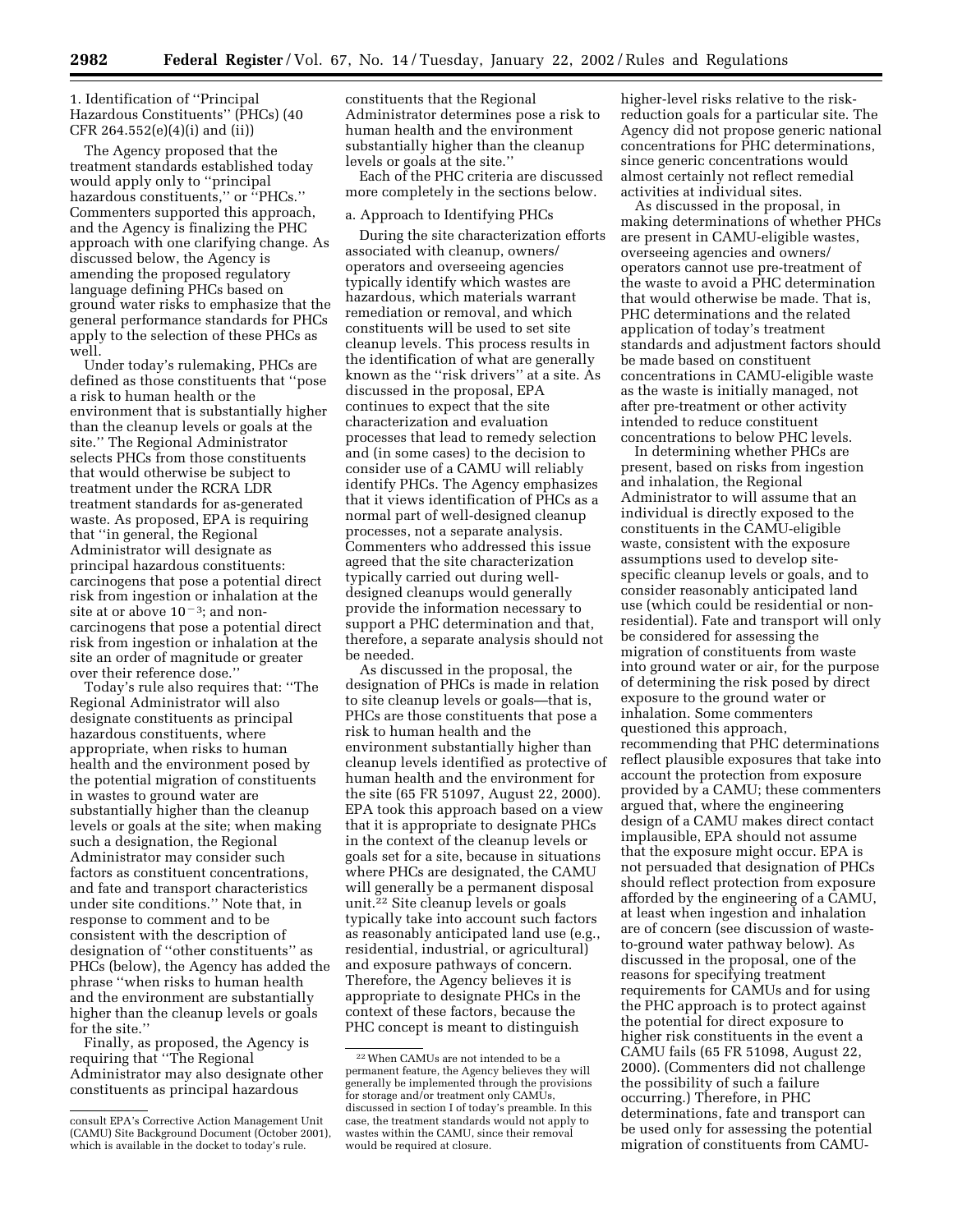eligible waste into ground water or air for the purpose of determining the risk posed by direct exposure to the constituents in ground water or by inhalation at points where receptors are located.

Finally, as discussed in the proposal, the Regional Administrator does not have to wait to make site-specific PHC determinations until activities associated with development and approval of site-specific cleanup levels or goals have been completed. In many cases, it will be possible and appropriate for Regional Administrators to designate site-specific PHCs based on standard cleanup values (see discussion of the use of standard tables, later in today's rulemaking) and/or information available at the time CAMU determinations are made. The Agency believes that, as a general rule, if there is enough information at a site to make a CAMU determination, there will be enough information to identify PHCs in wastes proposed for management in the CAMU.

b. Constituents from Which PHCs Are Drawn (40 CFR 264.552(e)(4)(ii))

The set of constituents from which Regional Administrators might designate PHCs is the set of constituents that, absent a CAMU, would be subject to the LDR treatment requirements. That is, for listed wastes, the ''regulated hazardous constituents'' for the relevant listing found in 40 CFR 268.40, Treatment Standards for Hazardous Wastes); for characteristic hazardous waste, all ''underlying hazardous constituents'' (40 CFR 268.2(c), § 268.40(e)); and for contaminated soil, ''constituents subject to treatment'' (40 CFR 268.49(d)). As discussed in the proposal, the Agency believes that it is appropriate to limit PHCs to constituents that would otherwise be subject to the LDRs, because one of the primary objectives of the CAMU rule is to provide relief from application of the LDR requirements to wastes managed for implementing cleanup (65 FR 51096, August 22, 2000). Commenters supported this approach.

c. Carcinogenic and Non-Carcinogenic PHCs

Under today's rule, the Regional Administrator will generally identify carcinogenic constituents as PHCs when they pose a direct risk from inhalation or ingestion that is at or above a  $10^{-3}$ risk level. As discussed in the proposal, the Agency believes that risks at or above  $10^{-3}$  will generally be ''substantially higher than the cleanup levels or goals at the site'' given that EPA (and most state cleanup programs)

generally sets site-specific cleanup levels or goals for carcinogenic constituents within the risk range of  $10^{-4}$  to  $10^{-6}$ , with  $10^{-6}$  used as a point of departure.23

In the rare cases where site cleanup levels or goals are established at the upper end of the risk range (i.e., at  $10^{-4}$ ) risk levels), constituents with concentrations at or above the  $10^{-3}$  risk level should generally be identified as PHCs, because, in general, a level of risk an order of magnitude above the upper end of the risk range would typically be considered a risk substantially higher than site cleanup levels or goals. The Regional Administrator would look closely at concentrations above but near the  $10^{-3}$  risk level in light of assumptions that underlie the risk estimate (e.g., waste characteristics and site conditions) prior to determining whether the particular constituents were principal hazardous constituents. For example, if a constituent posed risks close to a  $10^{-3}$  level, based on conservative default assumptions (e.g., promulgated state default tables or generic assumptions used to determine bioavailability), and the underlying assumptions were not applicable at the site in question, the Regional Administrator could determine that the constituents should not be designated as principal hazardous waste constituents.

Today's rulemaking also provides that the Regional Administrator will generally designate non-carcinogenic constituents as PHCs when they pose a risk from inhalation or ingestion that is greater than or equal to ten times the hazard quotient 24 for the constituent (i.e., an order of magnitude or greater over the reference dose). Hazard quotients are used as a measure of unacceptable exposure to constituents that produce toxic endpoints other than cancer. As discussed in the proposal, the Agency believes that risks ten times the hazard quotient or greater will generally be ''substantially higher than the cleanup levels or goals for the site,'' given that EPA typically sets cleanup

goals for individual non-carcinogens at a hazard quotient of one or less. (65 FR 51098, August 22, 2000).

Commenters supported this approach.

Carcinogenic and non-carcinogenic constituents may be identified as PHCs either through a site-specific risk assessment or by a comparison of site concentrations to standard values. As discussed in the proposal, many state (and federal) cleanup programs publish standard tables with cleanup levels based on risks from inhalation or ingestion under various exposure scenarios (65 FR 51097, August 22, 2000). The Regional Administrator may use these tables, where appropriate, to assist in making PHC determinations by extrapolating  $10^{-3}$  risk levels from the standard  $10<sup>-6</sup>$  table values. While commenters generally agreed with the Agency that such tables could be useful in designating PHCs, some commenters were concerned that the Agency intended the Regional Administrator to require use of standard tables (and, therefore, standard exposure assumptions and assumptions about other factors) to the exclusion of more site-specific approaches. The Agency emphasizes that it is not requiring the use of standard tables to identify PHCs and that either standard tables or sitespecific approaches may be used. The Agency recognizes that, in many cases, standard tables are developed using conservative exposure and other assumptions and that these assumptions may not match actual site-specific conditions. As discussed earlier in today's rulemaking, the Agency expects PHCs to be identified as a normal part of the site characterization and evaluation activities associated with well-designed cleanups.

Today's rule, like the proposal, requires that the Regional Administrator ''generally'' identify hazardous constituents as PHCs if constituent concentrations exceed the specified risk levels for carcinogens and noncarcinogens discussed above. However, as discussed in the proposal, there may be site-specific situations where these risk levels are not appropriate for determining PHCs (65 FR 51097, August 22, 2000). The Agency emphasizes that PHC determinations are made on a sitespecific basis in the context of site cleanup levels or goals. In situations where the Regional Administrator decides not to identify constituents that meet the above descriptions as PHCs, the Agency expects them to document and explain the decision in the supporting materials associated with the CAMU determination.

<sup>23</sup>For a full discussion of the use of the risk range in setting site-specific cleanup levels or goals in the RCRA corrective action program, see the Corrective Action ANPR (61 FR 19432, 19450, May 1, 1996).

<sup>24</sup>The hazard quotient is the estimated sitespecific exposure (dose) over a specified period divided by the reference dose for the constituent in question over similar exposure conditions. A reference dose is an estimate of a daily exposure to the general population of humans, including sensitive sub-populations, that is not likely to have an appreciable risk of adverse effects during a lifetime. The magnitude of an adverse effect is not always related directly to the magnitude of the hazard quotient. The Agency's Integrated Risk Information System (IRIS) database has a more detailed description of reference doses and hazard quotients, see *www.epa.gov/iris*.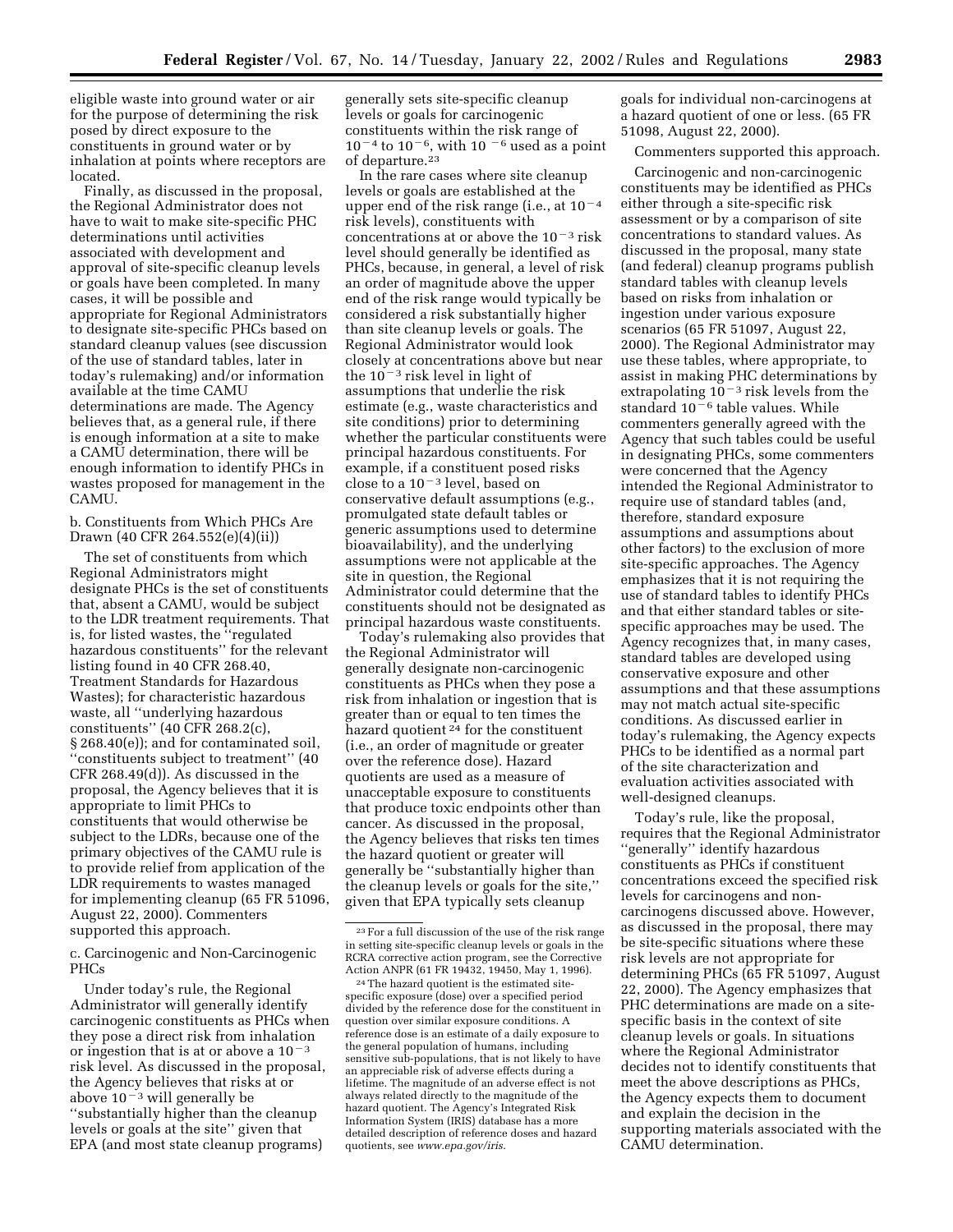d. PHCs Identified Based on the Wasteto-Ground Water Pathway (40 CFR 264.552(e)(4)(i)(B))

In addition to designating PHCs based on carcinogenic and non-carcinogenic risks to humans from direct exposure through inhalation and ingestion, Regional Administrators will, where appropriate, designate PHCs based on the risk posed by the potential migration of constituents from wastes to ground water. As discussed in the proposal, the Agency expects that in making such determinations Regional Administrators will consider site-specific factors that could affect constituent migration. These site-specific factors could include factors such as the location of the CAMU, the nature of the wastes placed in the CAMU (e.g., mobility), how the waste placed in the CAMU will be managed (e.g., the type of CAMU that will be used and potential rates of liquid percolation into and out of the unit), factors that affect transport of constituents to ground water, and beneficial uses of ground water. As discussed in the proposal, in situations where constituents in soil pose a significant potential threat through the ground water pathway (e.g., based on fate and transport modeling) and the soil is excavated for disposal in a CAMU, the Regional Administrator should strongly consider whether to designate such constituents as PHCs if they are not otherwise designated as PHCs under the approach for direct human exposure to carcinogens and non-carcinogens discussed above (65 FR 51098, August 22, 2000).

The approach to designating PHCs based on risks from the waste-toground-water pathway is different from the approach taken to designating PHCs based on direct exposure through ingestion. It does not specify a generally appropriate risk level that would typically define PHCs, and it allows for consideration of additional factors that potentially affect exposure. As discussed in the proposal, EPA believes that this approach is appropriate because, among other things, of the highly site-specific nature of the wasteto-ground-water pathway (65 FR 51098, August 22, 2000). Commenters supported this conclusion.

While commenters who addressed the issue generally supported EPA's proposed approach to identification of PHCs based on the waste-to-groundwater pathway, some commenters expressed concern about the specific regulatory language. Commenters argued that, because the regulatory language describing identification of PHCs based on the waste-to-ground-

water pathway did not include the overall PHC standard of ''risks substantially higher than site cleanup levels or goals,'' the provision could be read as standardless. The Agency believes that the overreaching standard for identifying PHCs at 40 CFR 264.552(e)(4)(i) is clear; PHCs are constituents that, on a site-specific basis, ''pose a risk substantially higher than the cleanup levels or goals for the site.'' However, to eliminate any potential confusion over the PHC standard as it applies to the waste-toground-water pathway, the Agency has modified from the proposal the regulatory language describing the waste-to-ground-water pathway to reiterate the overall standard for identification of PHCs. The new language reads, ''The Regional Administrator will also designate constituents as principal hazardous constituents, where appropriate, when risks to human health or the environment posed by the potential migration of constituents in wastes to ground water are substantially higher than the cleanup levels or goals at the site; when making such a designation, the Regional Administrator may consider such factors as constituent concentrations, and fate and transport characteristics under site conditions.'' This revised regulatory language is consistent with the comparable regulatory language addressing the designation of PHCs based on other risks (see 40 CFR 264.552(e)(4)(i)(C) and discussion below).

e. Designation of Other PHCs (40 CFR  $264.552(e)(4)(i)(C)$ 

As discussed above, EPA is today establishing a general framework for site-specific identification of PHCs that emphasizes risks to humans from direct ingestion and inhalation and highlights the waste-to-ground-water pathway. The Agency believes that this framework will result in the identification of constituents that pose risks ''substantially higher'' than the cleanup levels or goals for a site. The Agency also believes that this approach will screen out constituents posing lower risks, and CAMU-eligible wastes with lower concentrations of higher-risk constituents. However, there may be other types of site-specific circumstances where constituents pose risks that are ''substantially higher than the cleanup levels or goals for the site,'' for example, based on risk scenarios not otherwise addressed in the other PHC determinations.

The Regional Administrator might, on a site-specific basis, for example, designate PHCs based on ecological

concerns, potential risks posed by dermal contact, or constituent mobility. PHCs might be designated at risk levels higher or lower than the standard risk levels discussed for carcinogens and non-carcinogens above. For example, the Regional Administrator could determine that a highly mobile constituent posing a risk of  $10<sup>-4</sup>$  is a principal hazardous constituent at a site where protection of ground water is an especially significant issue. To emphasize that PHCs may be designated based on all appropriate site-specific considerations, EPA proposed and is today finalizing a provision that ''the Regional Administrator may also designate other constituents as principal hazardous constituents that the Regional Administrator determines pose a risk to human health and the environment substantially higher than the cleanup levels or goals for the site.''

Some commenters expressed concern that, by emphasizing the Regional Administrator's ability to designate PHCs based on risks other than those posed by direct exposure to humans through inhalation or ingestion or from the waste-to-ground-water pathway, the Agency would render moot the general guidelines for establishing PHCs. The Agency disagrees that this result will occur. As discussed throughout today's rulemaking, during cleanups overseeing agencies encounter a diversity of sitespecific conditions. While EPA believes that considering risks posed by direct exposure to humans through inhalation and ingestion as well as risks posed by migration of contamination from wastes to ground water will most often result in appropriate identification of PHCs (because these are the issues that typically drive cleanup decisions), the Agency cannot rule out identification of PHCs based on other site-specific risk factors. As with other PHC designations, these designations would be made only when constituents pose risks that are ''substantially higher than the cleanup levels or goals for the site.'' The Agency would expect PHCs based on factors other than direct exposure to humans through ingestion or inhalation or risks from the waste-to-ground-water pathway would be considered where such factors were among the risk drivers for cleanup at a site, and contaminants were identified at levels substantially higher than cleanup goals.. On the other hand, the Agency does not expect that PHCs will be designated based on ecological risks unless ecological risk concerns are among the drivers for site cleanup levels or goals.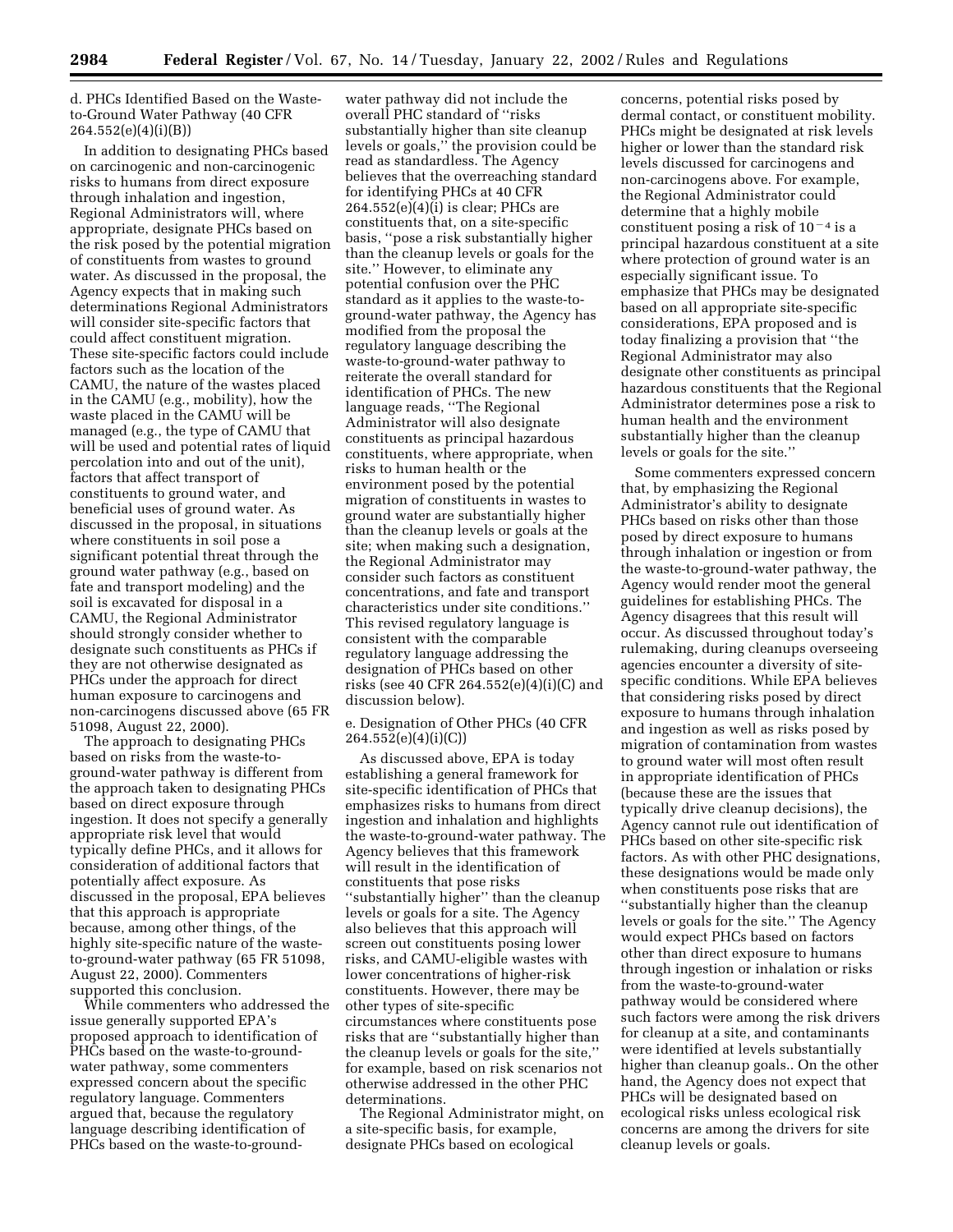#### f. Relationship of PHCs to ''Principal Threats'' Guidance

In the proposal, the Agency discussed its approach to principal hazardous constituents and to treatment requirements in relation to the Agency's general and longstanding preference for treatment of higher-risk wastes during cleanup (65 FR 51098, August 22, 2000). The Agency observed that the PHC concept is consistent with the ''principal threats'' approach used in the CERCLA and RCRA corrective action programs to express the Agency's general preference for treatment of higher-risk wastes. Commenters were concerned that this presentation of the PHC approach as consistent with the ''principal threats'' approach could be misleading. These commenters noted that the principal threats approach is often used to inform choices between various remedial approaches and to determine which wastes are likely to need active management, while the PHC approach is meant to identify higherrisk constituents in CAMU-eligible wastes that would, absent the CAMU regulations, be subject to RCRA LDR treatment standards. Furthermore, these commenters noted that the PHC concept applies after a decision has been made to excavate and manage cleanup wastes.

The Agency agrees that the PHC approach and the ''principal threats'' concept apply at different points in cleanup processes and are used for different purposes. EPA's statements on this matter were only meant to observe that, like the ''principal threats'' concept, the PHC approach focuses on the higher-risk subset of wastes under consideration. For a fuller discussion of the application of the ''principal threats'' concept during RCRA corrective action, see Corrective Action ANPR (61 FR 19432, 19448 (May 1, 1996)). Also see ''A Guide to Principal Threats and Low Level Threat Waste,'' OSWER Directive 9380.3–06FS, November 1991.

#### 2. Treatment Standards (40 CFR 264.552(e)(4)(iii))

Under today's new framework for treatment of wastes placed in CAMUs, principal hazardous constituents must be treated to achieve minimum national treatment standards or, in certain circumstances, site-specific treatment standards developed through application of a number of adjustment factors. As discussed in the proposal, the Agency believes that this approach—minimum national standards with appropriate opportunities for sitespecific adjustments—represents a reasonable balance by setting specific

treatment standards while preserving the flexibility needed to address a range of site- and waste-specific circumstances. The Agency also believes that the CAMU treatment standards and specified adjustment factors will provide a valuable benchmark against which the public can review treatment options under consideration. Details of the minimum national treatment standards and application of the adjustment factors are discussed below.

### a. Minimum National Treatment Standards (40 CFR 264.552(e)(4)(iv))

#### (1) Standard of 90% Capped by 10XUTS

EPA proposed and is today finalizing a minimum national treatment standard of ninety (90) percent reduction in concentrations of PHCs unless such treatment would result in concentrations that are less than ten (10) times the relevant Universal Treatment Standard (UTS), in which case treatment would be capped at ten times the universal treatment standard. This standard was established for hazardous contaminated soil in the LDR Phase IV rule and is commonly referred to as ''90% capped by 10xUTS.'' For details on implementation of this standard, see the description in the LDR Phase IV rule, 40 CFR 268.49, 63 FR 28556, 28605 (May 26, 1998). Universal treatment standards are identified in 40 CFR 268.48, Universal Treatment Standards Table.

Today's treatment standard applies to both soil and non-soil wastes, including sludges and debris. Debris subject to today's treatment standards (i.e., CAMU-eligible debris that contain PHCs) must be treated using the current LDR treatment standards for hazardous debris at 40 CFR 264.45 or the CAMU treatment standards, whichever the Regional Administrator deems appropriate. Consistent with the approach it took for hazardous contaminated soils in the Phase IV rule, EPA is also requiring that wastes subject to today's treatment standards (i.e., CAMU-eligible waste that contains PHCs) that exhibit the hazardous characteristics of ignitability, corrosivity, or reactivity must be treated to eliminate such characteristics.

As discussed in the proposal, the Agency believes the 90% capped by 10xUTS treatment standard is appropriate and will generally result in meaningful treatment (65 FR 51100, August 22, 2000). Reducing concentrations of PHCs by 90% is a substantial reduction and, in cases where treatment is capped at 10xUTS, this is a relatively small increment over

constituent concentrations established at the limits of the performance of available technology (i.e., the UTS levels that are established based on a Best Demonstrated Available Technology standard). The Agency continues to believe that the 90% capped by 10xUTS treatment standard is generally achievable in soils using technologies other than combustion. Because soil contaminated with hazardous waste is generally more difficult to treat than hazardous waste alone, the Agency believes that today's treatment standards can likewise be achieved in non-soil CAMU-eligible wastes using technologies other than combustion. For a fuller discussion of the achievability of the soil treatment standards, see the LDR Phase IV rule at 63 FR 28556, 28603 (May 26, 1998). As discussed in the proposal, in situations where today's treatment standards cannot be achieved using noncombustion technologies, the Agency has established an adjustment factor allowing Regional Administrators to adjust treatment standards based on a finding that the minimum national treatment standard is technically impracticable. The ''technical impracticability'' adjustment factor is discussed later in today's rulemaking.

Some commenters generally supported treatment standards, but opposed the 90% capped by 10xUTS standard as excessively stringent. They argued that this standard would likely limit the usefulness of CAMUs and therefore provide a significant disincentive to cleanups. The Agency does not believe that the 90% capped by 10xUTS standard is excessively stringent. As discussed in the proposal, the Agency's goal in designing today's treatment standards was that the treatment standards should provide a meaningful level of treatment and be achievable, but should not be so onerous as to discourage cleanup (65 FR 51100, August 22, 2000). The Agency also sought to ensure that today's treatment standards would not require treatment to levels significantly below those that are necessary to protect human health and the environment. The Agency continues to believe that the 90% capped by 10xUTS treatment standard, with opportunities to adjust treatment standards on a site-specific basis using the adjustment factors, meets these goals.25 Given the fact that

<sup>25</sup>The Agency notes that, as part of comments opposing the 90% capped by 10xUTS treatment standard, one commenter observed that while ''the proposed regulations do allow for alternate treatment standards \* \* \* departures from specific standard requirements are very often difficult to Continued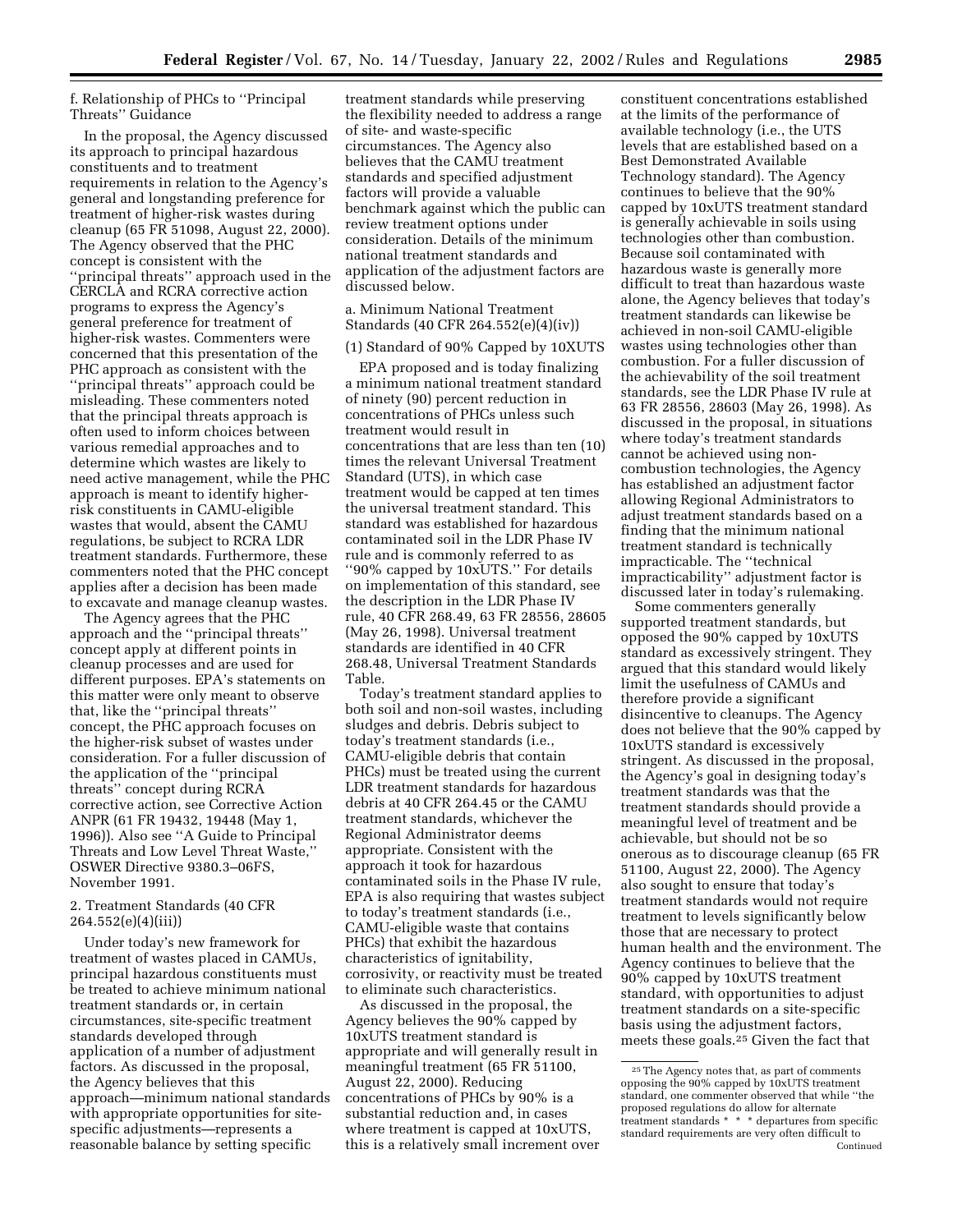treatment applies only to principal hazardous constituents, the general achievability of the numerical standards, the availability of adjustment factors, and EPA's analysis that treatment in CAMUs under the previous standards meet those of today's rule, EPA is not persuaded that the minimum national treatment standard promulgated today will reinstate disincentives to cleanups.

Today's treatment standard apply to PHCs in CAMU-eligible wastes when such wastes will be placed in a CAMU for permanent disposal. EPA is not requiring that treatment standards be met prior to placement. Treatment may occur either before or after wastes are placed in a CAMU—as is appropriate given that CAMUs will often be used to facilitate remedies involving treatment. Commenters who addressed the issue supported this approach. In addition, EPA is not requiring treatment when wastes are placed in CAMUs used for storage and/or treatment only. Requirements for CAMUs that will be used for storage and/or treatment only are discussed later in today's rulemaking.

(2) Use of TCLP and Alternative Leach Tests

EPA proposed that the Toxicity Characteristic Leaching Procedure (TCLP) be used to determine compliance with the CAMU 90%/ 10xUTS treatment standard under  $\S 264.552(e)(4)(iv)(B)$  and (C) for metals. As noted in the proposal, the TCLP has been used as a broadly applicable leach test for assessing the potential mobility of both organic and inorganic constituents under plausible, reasonable worst-case management conditions for solid waste. The TCLP has performed reliably in many applications, with a few exceptions, and the Agency continues to believe that it is an appropriate evaluative test for waste classification and treatment compliance. This is particularly so when industrial wastes might plausibly be co-disposed under conditions similar to those typically present in municipal solid waste landfills, and also particularly when wastes are tested and managed without regulatory oversight. Thus, the TCLP is a reasonable and appropriate test for both identifying and evaluating the treatment of wastes, and today's rule establishes the TCLP as the default test for determining compliance with the

CAMU treatment requirements. Today's rule also provides Regional Administrators with the flexibility to use alternatives to the TCLP for CAMU compliance, in some cases.

EPA noted in the CAMU proposal (65 FR 51101) that hazardous remediation waste will not often be co-disposed of with municipal solid waste in CAMUs. (No commenters on the proposal disputed this conclusion.) Since the TCLP reflects some key leaching conditions likely to be present in municipal solid waste landfills, but not necessarily in CAMUs, EPA, suggested that it may not always be the most appropriate predictor of waste leaching behavior in CAMUs. In addition, the Agency stated that the circumstances associated with disposal at a CAMU site will be well defined and known (although conditions at CAMUs will vary from site to site, depending on the wastes disposed of there and any previous uses of the site). Thus, leaching tests that more closely reflect individual site conditions might, in some instances, be better suited than the TCLP to estimate the behavior of waste disposed of in a CAMU. EPA sought public comment in the proposal on the appropriateness of using leach tests other than the TCLP for determining compliance with the CAMU treatment standards for metals, when warranted by site conditions.

For the most part, commenters on this issue expressed skepticism about the universal relevance of the TCLP test for cleanups, and generally supported the use of alternatives to the TCLP when warranted by site conditions. Several commenters broadly supported the use of alternative tests, while others specifically pointed to the Synthetic Precipitation Leaching Procedure or SPLP (which simulates acid rain conditions, rather than conditions in a municipal solid waste landfill). One commenter, for example, argued that the TCLP, by virtue of its design, does not appropriately simulate leachability of metals under circumstances in which metal-bearing wastes are not codisposed with municipal wastes. On the other hand, another commenter stated that EPA should retain the TCLP as the standard test, but, where the TCLP may not be appropriate for ''unusual wastes,'' the Regional Administrator should be allowed to require the use of supplemental tests.

After reevaluating this issue in consideration of these comments, EPA concludes that the leaching conditions represented in the TCLP may not be present at many remediation sites, and that the TCLP will, therefore, not always be the most reliable test for predicting

site-specific leaching behavior for waste disposed of at these sites. (See CAMU Site Background Document).26 The TCLP anticipates general municipal solid waste landfill conditions (as reasonable, plausible worst-case management for waste), and is not tailored to reflect conditions of other waste management unit types or specific sites. It may, to some degree, either over- or under-predict leaching potential of some waste constituents at any particular site. For example, in the Agency's recent experience with monofilling of treated K088 waste (spent aluminum pot liners), the TCLP underpredicted arsenic leaching (see 62 FR 41005, July 31, 1997, and 62 FR 63458, December 1, 1997). On the other hand, some soils are less acidic than the TCLP (particularly in the western United States), and do not have the levels of acetic acid found in municipal solid waste landfills, and the TCLP might therefore over-predict leaching of some metals from these contaminated soils.27 Because of these types of concerns, the Agency relied on other leach tests when waste was not being disposed of in municipal solid waste landfills in its recent rulemakings on inorganic chemicals and chlorinated aliphatics manufacturing wastes (see 65 FR 55695, September 14, 2000, and 65 FR 67100, November 8, 2000). EPA therefore concludes that, where a regulatory agency can specify a disposal site for remediation waste (such as a CAMU), and conditions at the specific cleanup site differ from those simulated by the TCLP, tests other than the TCLP that are tailored to reflect conditions at the site may be better suited to assess the likely leaching behavior of waste disposed of at that site (including in a CAMU).

Section  $264.552(e)(4)(iv)(F)$  of today's final rule, therefore, provides the Regional Administrator the flexibility to specify alternative leach tests to determine compliance with the CAMU treatment requirements for metals (except where metals removal technologies are used, and compliance is based on total concentrations). Under today's rule, the Regional Administrator must find that an available alternative to the TCLP would ''more accurately

support and defend, even when they are entirely appropriate.'' The Agency reiterates that it sees the minimum national treatment standards and sitespecific treatment standards developed through application of the adjustment factors as equally available.

<sup>26</sup>For additional information on this issue, see Evanko and Dzombak, 1997, Remediation of Metals-Contaminated Soils and Groundwater, Technology Evaluation Report TE–97–01, Groundwater Remediation Technologies Analysis Center, Pittsburgh, PA.

<sup>27</sup>Particularly metal salts that are more soluble under acidic conditions, or which are soluble in acetate (both TCLP conditions), such as lead or mercury. On the other hand, some eastern U.S. soils are moderately acidic (pH 4.5–5.5) or highly acidic (pH 3.5–4.5), and most soils are buffered to stable pH values (Brady and Weil, 1999).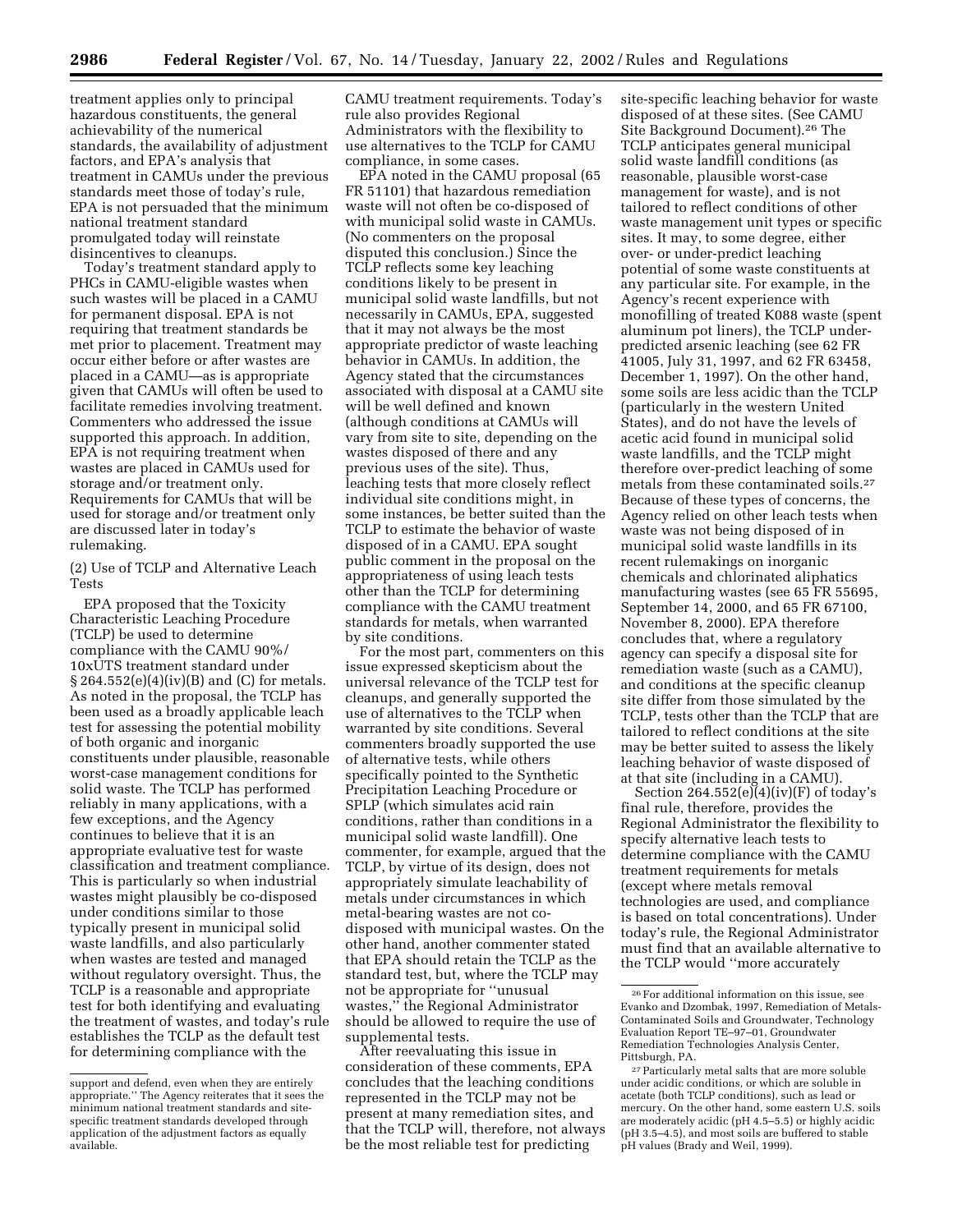reflect the conditions at the site that affect leaching.'' Thus, the tests must better reflect site conditions, based on available site-specific information. Sitespecific use of alternatives to the TCLP would most often be appropriate in cases where disposal conditions are known and differ from municipal solid waste landfill conditions, the waste will not be co-disposed with municipal solid waste (where the TCLP would more likely be appropriate), and there is an appropriate alternative test that more accurately reflects the individual site conditions. Where important factors affecting leaching are similar to municipal solid waste landfill conditions, the TCLP will likely be most appropriate even if there is no municipal solid waste co-disposed with the CAMU wastes. This may occur when acidic chemicals (particularly organic acids, such as phenols and cresols) are found in CAMU remediation wastes. The flexibility in today's rules, allowing the Regional Administrator to specify alternatives to the TCLP, could mean that either more or less treatment will be needed to meet the standard compared with evaluating treatment with the TCLP.

In determining that an alternative test was likely to better predict waste behavior at a selected disposal site, the Regional Administrator would be expected to consider site- and wastespecific factors affecting metals leaching. These might include disposal site and waste pH, anticipated rainfall infiltration of the site, characteristics of other waste co-disposed at the site, and the anticipated long-term structural integrity and porosity of wastes stabilized using cement or other pozzolonic treatment materials. Appropriate use of alternative tests might include testing over a range of pH values known to occur at the site, or adjusting liquid/solid ratios either in the test or mathematically after testing to estimate metals leaching rates and annual mass that would be leached. In the K088 monofilling case cited above, for example, performing a leaching test in the highly alkaline range (pH > 11) might well have identified the high leaching potential of arsenic from the treated waste under the actual site conditions at the disposal facility (leachate pH of 13), before high arsenic levels were detected in the landfill leachate. EPA emphasizes that these findings are site-specific.

Today's rule requires that an alternative leach test be ''appropriate for use.'' Leach testing is currently an active

research area.28 While some alternatives to the TCLP exist today, other testing approaches may be developed into test protocols in the future. Ideally, an appropriate alternative leach test will have a defined test protocol that has been subjected to a peer review.29 Tests that have been incorporated into EPA technical guidance, or used routinely by other federal agencies, or published by third-party technical accreditation organizations (such as ASTM or ANSI) may be appropriate. Of tests currently available, a plausible alternative for some sites may be the Synthetic Precipitation Leaching Procedure (SPLP; SW–846 Method 1312).30 Other tests that rely on multiple pH values and that vary other test conditions to better reflect a range of possible site conditions are under development or have been adopted by European countries, including the Netherlands.31 However, even for established tests, the relevance of the test to the particular site circumstances must be considered in selecting and using an alternative test at that site.

One commenter recommended that EPA discuss other leaching tests that could be applied to remediation wastes, and explicitly identify and recommend alternative types of leaching tests, or specify criteria for selection of leaching tests based on site-specific application criteria (e.g., waste type, environmental setting). This commenter urged EPA to develop a leaching test, or a series of leaching tests, that reflect site specific conditions. EPA has addressed this

29See the *EPA Peer Review Handbook,* EPA document number EPA 100–B–00–001, December 2000, or a review of similar rigor.

30EPA has used and recommended use of the SPLP in some instances where municipal solid waste co-disposal is not occurring or is not plausible because it addresses one concern about the TCLP in these situations, the pH of the leaching solution.

31See Dutch Availability Test, NEN 7341; NEN 7349; and ongoing work of the CEN (European Committee for Standardization) working group CEN/TC292/WG2.

comment in the preceding paragraph, by identifying site and waste conditions that may affect metals leaching. EPA, however, is not at this time prepared to recommend a specific set of tests, given the evolving state of the science. EPA has been conducting a broad review of leach testing, including funding of research on waste leaching and leach testing, and will continue to monitor and participate in developments in this area and provide appropriate guidance as new information and testing approaches are developed and evaluated.

Another commenter appears to suggest that non-TCLP tests be used as supplemental to the TCLP for evaluating unusual wastes, rather than as an alternative to the TCLP. While this commenter clearly supports the use of TCLP as the default test for evaluating the effectiveness of treatment, it is unclear what conditions it believes warrant departure from the TCLP, except for the opinion that such departures would be ''unusual.'' 32 The Agency disagrees that non-TCLP tests should only supplement the TCLP. Assuming that this is an accurate reading of this comment, the Agency disagrees that non-TCLP tests should only supplement the TCLP (that is, be used in addition to the TCLP), when the question is determining compliance with CAMU treatment requirements. Rather, the Agency believes that, in a situation (such as remediation) in which adequate administrative controls and knowledge of site and waste conditions supports it, the test most likely to be accurate for the particular waste under the identified conditions should be used. Because conditions vary from siteto-site, there is no one established test that will always be most accurate.

That being said, however, EPA notes that it is retaining the TCLP as the default test because some CAMU sites may have conditions similar to those simulated by the test (due to either the nature of the site contamination or where there is naturally acidic soil), and because the TCLP is well known and widely used for determining compliance with treatment requirements. The Agency has considerable experience with the TCLP in evaluating waste treatment over a number of years (which it does not have with possible alternative tests), and the Agency believes implementation and administration of CAMU remediations

<sup>28</sup>See, for example, van der Sloot, et al., 1997, *Harmonization of Leaching/Extraction Tests;* Garrabants and Kosson, 2000, *Use of a chelating agent to determine the metal availability for leaching from soils and wastes,* Waste Management 20, 155–165; Sanchez et al., 2000, *Environmental assessment of a cement-based solidified soil contaminated with lead,* Chemical Engineering Science 55, 113–128; Kosson, D.S., van der Sloot, H.A., Sanchez, F., and Garrabants, A.C. 2002, *An Integrated Framework for Evaluating Leaching in Waste Management and Utilization of Secondary Materials,* submitted for publication in Environmental Engineering Science, on 12/13/2001; and Sanchez, F., Kosson, D.S., Mattus, C.H., and Morris, M.I., 2001, *Use of a New Leach Testing Framework for Evaluating Alternative Treatment Processes for Mercury-Contaminated Mixed Waste (Hazardous and Radioactive*), Vanderbilt University Department of Civil and Environmental Engineering, December 14, 2001.

<sup>32</sup>The Agency is not clear as to what ''unusual'' wastes are of concern to the commenter. Any metalbearing waste treated with solidification/ stabilization treatment may generate a high pH, so these wastes are not unusual and are, in fact, common.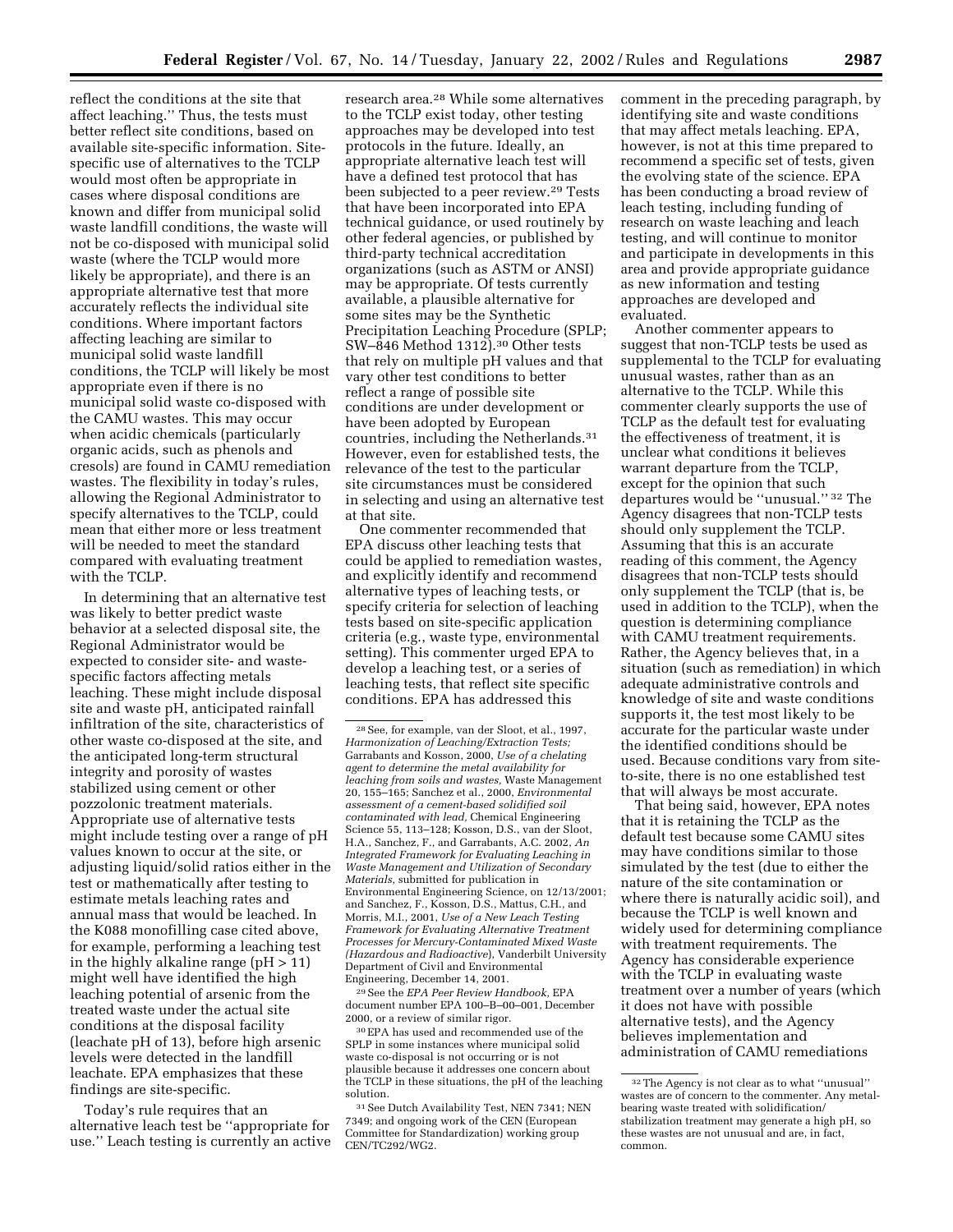will be facilitated by establishing a default test, rather than requiring that a test be selected and supported in every CAMU decision.

Several commenters asked EPA to clarify that the Regional Administrator should define the testing approach for determining acceptable treatment at the onset of CAMU consideration, and that the approach should not be revised after treatment technologies have been selected or the CAMU approved. EPA expects that the Regional Administrator will approve specific leaching tests at the onset of CAMU designation, as part of the overall approach for determining acceptable treatment. At the same time, EPA cannot categorically say the testing approaches would never be changed after approval of the CAMU. For example, a change in testing approach might be warranted if the waste treatment method were changed, or if new site information unknown at the time of approval indicated that site conditions were somewhat different from what was originally believed. Commenters can be assured, however, that any changes to testing methods or other CAMU conditions would have to go through the appropriate procedural steps. In the case of permits, for example, EPA could only modify the permit only under certain defined circumstances, unless the change was requested by the permittee. See 40 CFR 270.41 and 270.42.

In allowing the Regional Administrator to approve alternatives to the TCLP, today's rule of course assumes of course that the Regional Administrator knows exactly how and where the CAMU-eligible waste will be disposed of—that is, the waste will be disposed of in a CAMU that he or she has approved. But, today's rule also includes an option that would allow the disposal of CAMU-eligible wastes in offsite hazardous waste landfills.33 EPA expects that the TCLP would be used in these cases to measure compliance with treatment requirements, because the regulatory authority at the remediation site would not know the details of how the disposal site is managed or the local conditions at the site (indeed, in many cases, the regulator may not know which disposal site will eventually receive the waste—but only that the landfill must meet design standards for RCRA subtitle C landfills). Therefore, EPA believes that it will be generally unlikely that the Regional Administrator will be able to approve an alternative to the TCLP to measure treatment compliance before off-site disposal.

Nevertheless, EPA recognizes that there may be limited circumstances where the Regional Administrator knows, with complete assurance, where the waste is going and also knows the specific conditions at the receiving site. (For example, this might conceivably occur where the disposal sites were in the same state under the oversight of the same regulator.) In this case, EPA believes that it might be reasonable for the Regional Administrator to accept (or require) alternative tests to the TCLP to demonstrate treatment compliance. Therefore, EPA has not precluded this possibility by regulation, although it believes that the TCLP will almost always be the appropriate test for offsite disposal.34

The Agency reiterates that today's rule changes retain the TCLP as the presumptive test for evaluating compliance with the CAMU treatment requirements. Alternatives to the TCLP may be used only as determined to be appropriate (based on an assessment of waste and site conditions) by the Regional Administrator. The Agency believes that, given the degree of regulatory supervision of CAMU site remediations, it is possible to appropriately implement the use of alternatives to the TCLP for determining CAMU treatment compliance, on a sitespecific basis. EPA continues to find the TCLP to be an appropriate test for situations where regulatory agencies do not supervise waste testing and disposal, and where disposal in a municipal landfill (or a unit resembling a municipal landfill) is a plausible waste management or mismanagement scenario. The Agency emphasizes that the proposal, and today's rule, deal only with the use of the TCLP in determining compliance with the CAMU treatment requirements. Neither the proposal nor today's rule have any effect on existing requirements regarding use of the TCLP to determine whether a waste is hazardous or has been adequately treated under the LDR program.

#### (3) Assessment of 90% Reduction

As discussed in the proposal, EPA expects that the facility owner/operator will rely on normal waste and soil characterization techniques and procedures for representative sampling to determine 90% reduction in constituent concentrations. (65 FR 51101, August 22, 2000.) The Agency has recently issued draft guidance for public comment, in the context of the

Phase IV Land Disposal Restrictions rule, on establishing and validating the 90% reduction levels for contaminated soil (see 66 FR 52198, October 18, 2001). EPA recommends the use of this guidance (when finalized) in assessing whether the 90% reduction standard for CAMU wastes has been achieved. In general, if the CAMU-eligible hazardous waste has a treatment standard that is measured by total constituent concentrations (i.e., organics and cyanide), then the 90% reduction would be measured using total constituent concentrations. If the treatment standard for the waste is measured using the TCLP or an approved alternative leach test (i.e., for metals), then the 90% reduction would also be measured using the TCLP or the proposed alternative leach tests. If wastes contaminated with metal constituents were treated using a technology which removed, rather than stabilized metals, the 90% reduction would be measured using total constituent concentrations.

b. Site-specific Treatment Standards based on Adjustment Factors (40 CFR 264.552(e)(4)(v))

EPA proposed and is today finalizing five factors that outline circumstances under which Regional Administrators may adjust the minimum national treatment standards on a site-specific basis: technical impracticability, consistency with site cleanup standard, community views, short-term risks, and protection offered by engineering controls under specified circumstances. When one or more of the adjustment factors are applied, EPA is requiring that the resulting site-specific treatment standard be ''protective of human health and the environment,'' as discussed below.

As discussed in the proposal, in developing the adjustment factors, the Agency identified circumstances both where it might be appropriate to require less treatment than would be required by the minimum national treatment standards (i.e., less treatment than 90% reduction in concentrations of PHCs capped by 10xUTS) and where it might be appropriate to require more treatment than would be required by the minimum national treatment standards.35 When one or more

<sup>33</sup>For further discussion of this provision, see section K of today's preamble.

<sup>34</sup> In particular, the regulator at the remediation site is unlikely to know conditions of co-disposal at the off-site landfill, which is often a critical factor in determining whether an alternative to the TCLP is acceptable.

<sup>35</sup>Of course, Regional Administrators do not need the adjustment factors to require more treatment than would be required by the minimum national treatment standards, since such treatment could be required, where necessary to protect human health or the environment, using the provision allowing for additional CAMU requirements when necessary to protect human health or the environment. See 40 CFR 264.552(i), discussed later in today's rulemaking. Agencies overseeing cleanups may also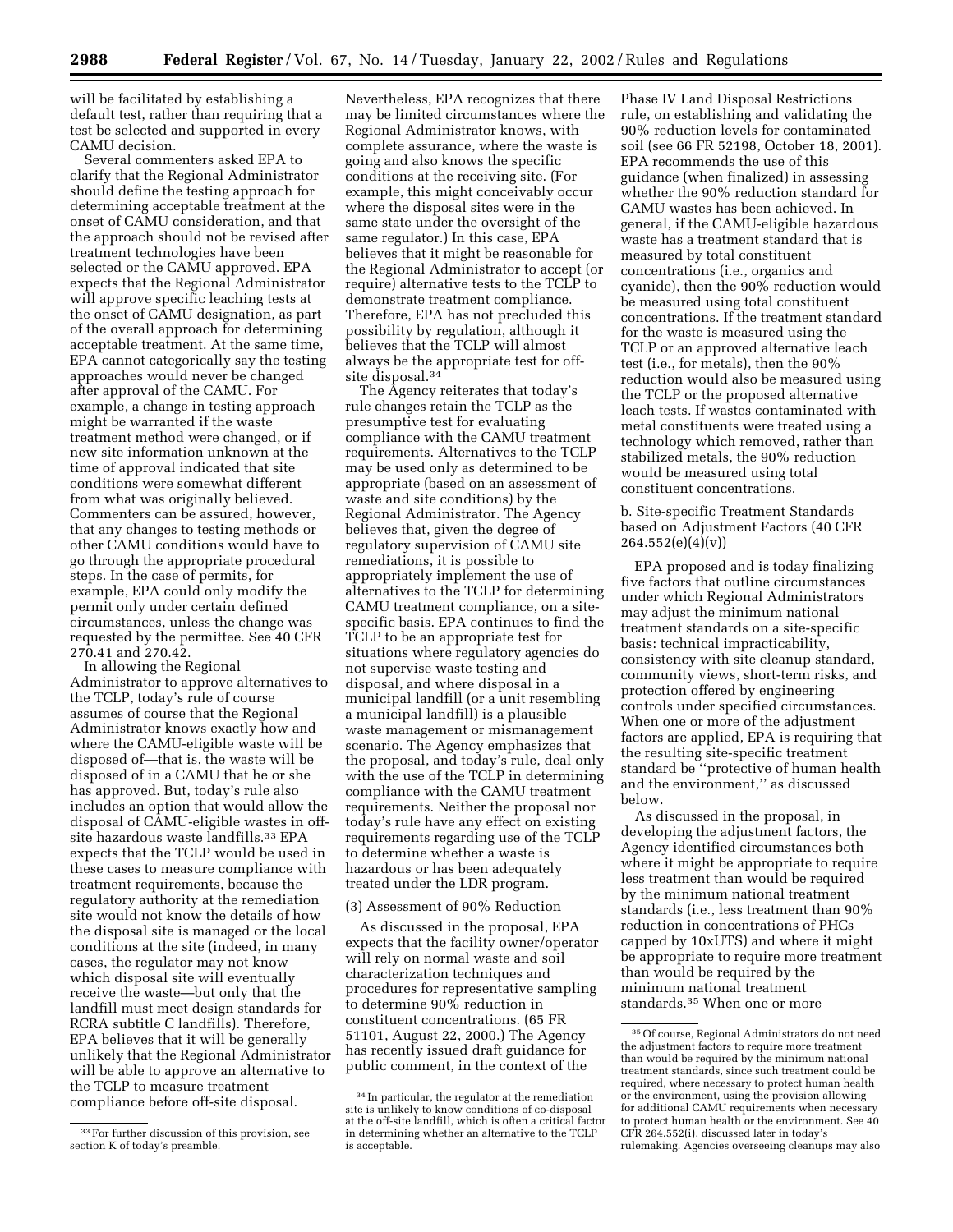adjustment factors are applied, the result is a site-specific treatment standard. Today's rule requires that such site-specific treatment standards be protective of human health and the environment. The Agency discussed the application of the ''protective of human health and the environment'' standard in the proposal through a specific example, which it repeats here:

An example of how this [protection of human health and the environment standard] would be implemented is a site where there are two technologies that are available to treat the CAMU waste. Technology A, although it would technically meet the proposed generic standards, presented an unacceptable risk to site workers (e.g., because of risks of explosion). Technology B, on the other hand, did not present that risk, but could only achieve a 75% reduction in PHC concentrations. In this case, because the factors associated with adjustment factor D (''short-term risks,'' discussed below) were present, the Regional Administrator could consider an alternative standard; such standard could only be imposed where the alternate level (75% reduction) was protective. EPA expects that the Regional Administrator would undertake this assessment of protectiveness of the alternate standard as part of the overall remedy decision process. In judging protectiveness of the alternate standard, the Agency would expect the Regional Administrator to consider, as appropriate, the characteristics of the waste, including such factors as concentrations and mobility, how the wastes will be managed (e.g., the type of unit), and site characteristics, such as depth to groundwater and factors that affect fate and transport to potential receptors. Note, as discussed below under adjustment factor E, that protection offered by the engineering of the unit as the initial basis for considering an alternate standard is limited to a specific set of circumstances. 65 FR 51101 and 51102, August 22, 2000.

Commenters generally supported the approach of allowing adjustment of the minimum national treatment standards to accommodate certain site-specific conditions and, in general, supported the specific adjustment factors established today. EPA is finalizing the adjustment factors as proposed.

One commenter expressed the concern that the Agency might use the adjustment factors to change treatment requirements in the middle of a cleanup. The Agency clarifies that it expects decisions about treatment standards (including application of the adjustment factors) to be made as a part of CAMU determinations and, as a general matter, apply for the life of the CAMU. After a CAMU has been approved, any changes made to treatment (or other) requirements would

be in response to an evolution of understanding of site-specific conditions that might occur during an iterative cleanup process. The existence of adjustment factors does not make such changes any more or less likely than they were under the 1993 CAMU rule. Furthermore, any changes would be subject to appropriate procedural safeguards—for example, the permit modification process if a CAMU were incorporated into a permit, or, in the case of orders, procedures for amending orders.

#### (1) Adjustment Factor A: Technical Impracticability (40 CFR 264.552(e)(4)(v)(A))

Using the technical impracticability adjustment factor, the Regional Administrator may adjust the minimum national treatment standards on a sitespecific basis when it is not technically practicable to achieve these standards because of factors related to technologies or cost.

As discussed in the proposal, in some cases a facility owner/operator may find that it is not technically practicable to achieve the minimum national treatment standards, or to conduct meaningful treatment at all, because of factors relating to the performance capability or cost of technology. Factors related to the technical performance capabilities of technology and cost are routinely discussed in the remedy decision process in the federal CERCLA and RCRA corrective action cleanup programs and as part of remedy selection in state cleanup programs. As explained in the preamble to the proposal, the Agency intends that the technical impracticability adjustment factor will include the general concepts of ''technically infeasible'' and ''inordinately costly,'' as those terms are used in the federal CERCLA program (65 FR 51102, 51103, August 22, 2000). As explained in the preamble to the CERCLA National Contingency Plan, technical impracticability should be based on ''engineering feasibility and reliability, with cost generally not a major factor unless compliance would be inordinately costly'' (55 FR 8666, 8748 (March 8, 1990)). These concepts are also described in the RCRA corrective action ANPR at 61 FR 19432 (May 1, 1990) and in the Role of Cost in the Superfund Remedy Selection Process, Publication 9200.3–23FS, September 1996.

Factors relating to the performance of technology and cost are also addressed in the RCRA LDR treatment standard requirements in the provisions for variances. As discussed in the proposal, the Agency intends for the technical

impracticability adjustment factor to encompass the concepts contained in the current ''unachieveable'' LDR treatment variance at § 268.44(h)(1) and the ''technically inappropriate'' variance at § 268.44(h)(2)(i) (65 FR 51102, August 22, 2000). Under the ''unachieveable'' LDR treatment variance, a new treatment standard can be developed when it is not physically possible to meet the otherwise applicable treatment standard. The Agency believes this concept is equally appropriate for adjusting treatment standards for PHCs placed in CAMUs, because imposition of a treatment standard that is impossible to meet would likely result in a containment remedy that would not involve any treatment at all. See 53 FR 31138, 31199 (August 17, 1988) for a discussion of the ''unachieveable'' variance. Under the ''technically inappropriate'' variance, the Regional Administrator may approve a sitespecific treatment standard if treatment to the otherwise applicable standard is not appropriate, even though such treatment is technically possible. For example, the Agency has repeatedly expressed the view that it is technically inappropriate to require combustion of large amounts of mildly contaminated environmental media. See, 53 FR 31138, 31199 (August 17, 1988) and 62 FR 64504 (December 5, 1997) for a discussion of the technically inappropriate variance.

EPA received no adverse comments on the technical impracticability adjustment factor and is today finalizing this factor as proposed.

(2) Adjustment Factor B: Consistency with Site Cleanup Levels (40 CFR 264.552(e)(4)(v)(B))

Under the ''consistency with site cleanup levels'' adjustment factor, the Regional Administrator may adjust the minimum national treatment standards, on a site-specific basis, to require more or less treatment of principal hazardous constituents when treatment to the minimum national treatment standards would result in concentrations of PHCs that are significantly above or below the cleanup levels for the site. In the proposal, the language in adjustment factor B did not specify that it would be used to adjust treatment requirements only for principal hazardous constituents, although this was clearly the Agency's intent (i.e., because the treatment standards in today's rule apply only to principal hazardous constituents). EPA has modified the final rule accordingly.

As discussed in the proposal, EPA intends that in considering whether to apply this adjustment factor, Regional

require additional treatment when selecting cleanup remedies.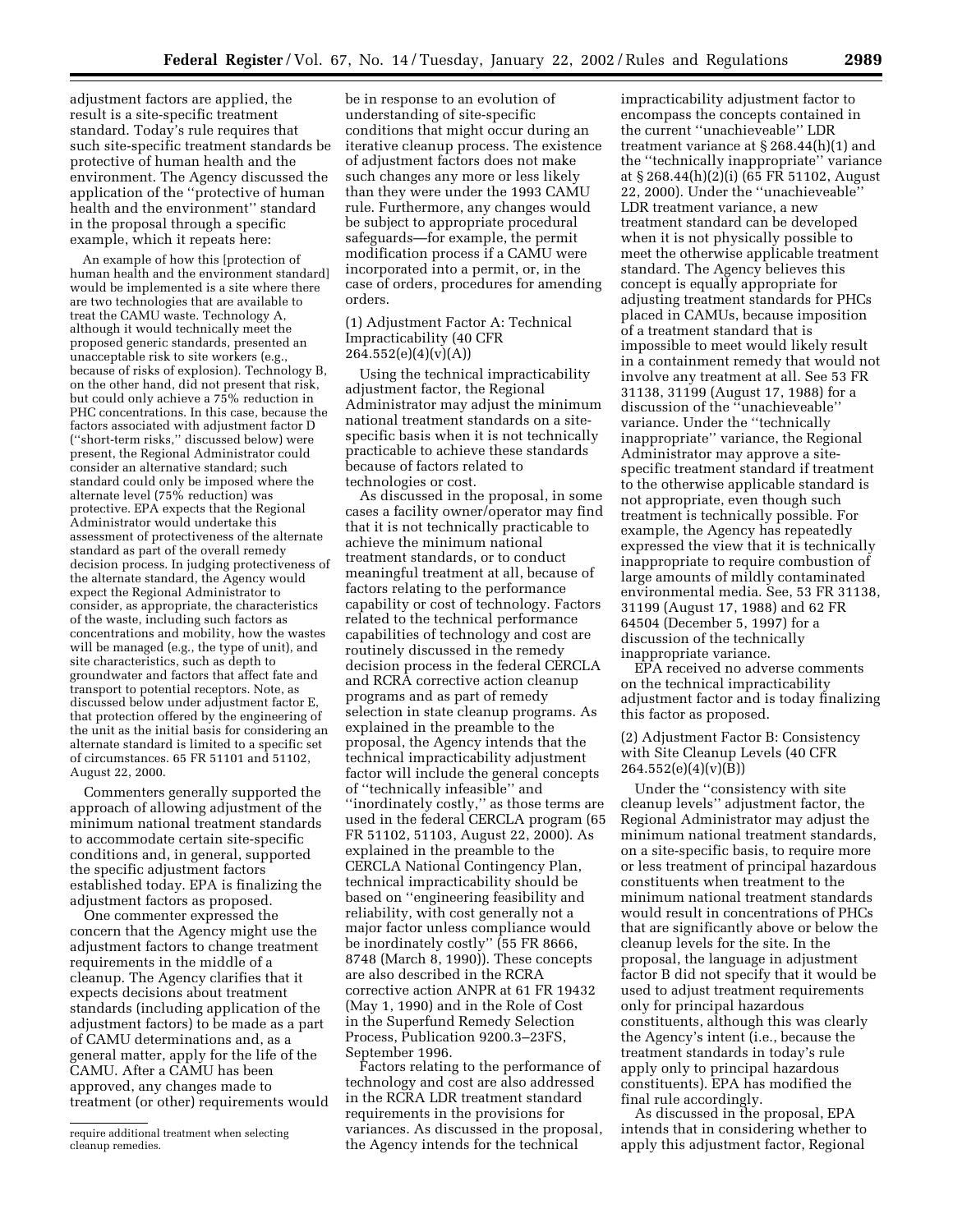Administrators will compare concentrations of PHCs that would be attained through treatment to the minimum national standards (i.e., 90% reduction in PHCs capped by 10 x UTS) to site cleanup levels that assume there is direct exposure of a receptor to the PHC (i.e., site cleanup levels based on direct exposure) (65 FR 51103, August 22, 2000). Site cleanup levels based on direct exposure could be drawn from default standards established under state or federal law, where appropriate, or from a more site-specific analysis and/or a site-specific risk assessment. Site cleanup levels are typically established in consideration of a number of factors that influence the risk potential of a site, including fate and transport considerations (e.g., migration of contamination from soil to ground water); distinctions between residential, industrial and other types of land use; and the locations of potential receptors. In some cases, these factors are standardized (e.g., when standard assumptions of exposure correspond with standard land use assumptions). In other cases, these factors are populated with site-specific data, for example, as might occur during a site-specific risk assessment. Consideration of the protection from exposure provided by the engineering of a CAMU cannot be included in the evaluation. This is because, as discussed earlier in today's rulemaking, the treatment requirements are designed, in part, to minimize the risks of adverse effects on humans or the environment in the unlikely event that the containment provided by a CAMU should fail.

In the proposal, EPA solicited comment on whether it should expressly state in adjustment factor B that site cleanup levels used for comparison had to be based on assumptions of ''direct exposure'' to the principal hazardous constituents (65 FR 51103). EPA explained that it assumed that state cleanup programs routinely used direct exposure scenarios in setting cleanup levels, and therefore it was not necessary to explicitly make use of a direct exposure scenario a condition in adjustment factor B language. One group of commenters stated that they disagreed with EPA's assumption that cleanup programs typically base site goals or levels on ''direct exposure,'' arguing instead that cleanup programs did not assume direct exposure without considering actual or likely exposure scenarios at a site. The commenters, therefore, recommended that EPA not specifically require direct exposure assumptions in adjustment factor B. On the other hand, these commenters also

asked EPA to clarify in the preamble to the final rule that adjustment factor B should be interpreted consistently with the Agency's interpretation of the § 268.44(h)(3) variance—which allows land disposal restriction variances for contaminated soil where LDR standards ''would result in concentrations of hazardous constituents that are below \* \* \* the concentrations necessary to minimize short- and long-term threats to human health and the environment'' and which further specifies that determinations that threats have been minimized may ''not consider post-land disposal controls" (§ 268.44(h) $\overline{3}$ (ii)).

EPA believes that commenters may have misunderstood what EPA meant by ''direct exposure'' in the preamble, because the Agency certainly agrees that cleanup programs do and should consider ''actual or likely exposure'' in setting cleanup levels. As stated in the preamble to the proposal, EPA agrees that ''site-specific cleanup standards are typically derived after consideration of factors that influence the risk potential at the site, including fate and transport considerations (e.g., in setting levels in soils that are protective of ground water), distinctions between residential, industrial and other types of land use, and location of potential receptors'' (65 FR 51103). Again, cleanup levels based on these assumptions would certainly be appropriate under adjustment factor B. EPA also reaffirms—as it clearly stated in the CAMU proposal (65 FR 51103)—that it interprets adjustment factor B in a manner consistent with its interpretation of the § 268.44(h)(3) variance. In particular, as the Agency stated in the preamble to the regulation, ''Consistent concentrations that achieve [levels based on the Agency's risk range for cleanup levels or goals] should be calculated based on a reasonable maximum exposure scenario—that is, based on an analysis of both current and reasonably expected future land uses, with exposure parameters chosen based on a reasonable assessment of the maximum exposure that might occur.'' (See 63 FR 28606–28608, May 26, 1998). EPA does note, however, that this land disposal restriction variance explicitly provides that, in setting ''minimize threat'' levels, the Agency cannot consider ''post-land-disposal'' controls  $(\S 268.44(h)(3)(ii))$ , and in the preamble to the Phase IV rule EPA cautions that site-specific determinations under this variance ''cannot be based on the potential safety of land disposal units, or engineered structures such as liners, caps, slurry walls or any other practice occurring after land disposal'' (63 FR 28607). Similarly, as EPA explained in

the preamble to the CAMU proposal, levels established under adjustment factor B could not reflect the ''protection offered by the CAMU itself'' (65 FR 51103).

Given that the commenters are mistaken in their concern that EPA intended to disallow consideration of actual or likely exposure scenarios in this adjustment factor, and given that no other commenters argued that cleanup programs do not routinely use ''direct'' exposure assumptions in setting cleanup levels or goals, the Agency continues to believe that adding the phrase ''direct exposure'' to this adjustment factor is unnecessary. As discussed above, EPA does reemphasize, however, that, in determining whether adjustment was appropriate under this adjustment factor—as in the LDR variance at § 268.44(h)(3)—EPA or the state would not consider protection offered by the disposal unit or engineering controls as a basis for adjusting treatment levels. As explained later in this preamble, protection offered by the CAMU as a basis for departing from the 90%/ 10×UTS standard is appropriately considered under adjustment factor E.

(3) Adjustment Factor C: Community Views (40 CFR 264.552(e)(4)(v)(C))

Under the community views adjustment factor, the Regional Administrator may require more or less treatment than would be required under the minimum national treatment standards based on the views of the affected community on the treatment levels or treatment methods. As discussed in the proposal, at some sites, communities express concerns about factors such as the long-term reliability of remedies, worker safety, cross-media transfer of pollutants, and interference with their day-to-day lives (e.g., from traffic, odors, or noisy technologies) (65 FR 51103, August 22, 2000). EPA expects that such community concerns could provide the impetus to either reduce or increase treatment requirements.

EPA believes it is reasonable to include community views as an explicit criterion to justify adjustment of treatment requirements, because, in the Agency's experience, treatment is often an area of specific concern to the public. For example, many communities are very concerned about the use of combustion technologies. Consideration of community views is supported by the requirement (discussed later in today's rulemaking) that the public be provided notice and an opportunity for public comment on all CAMU determinations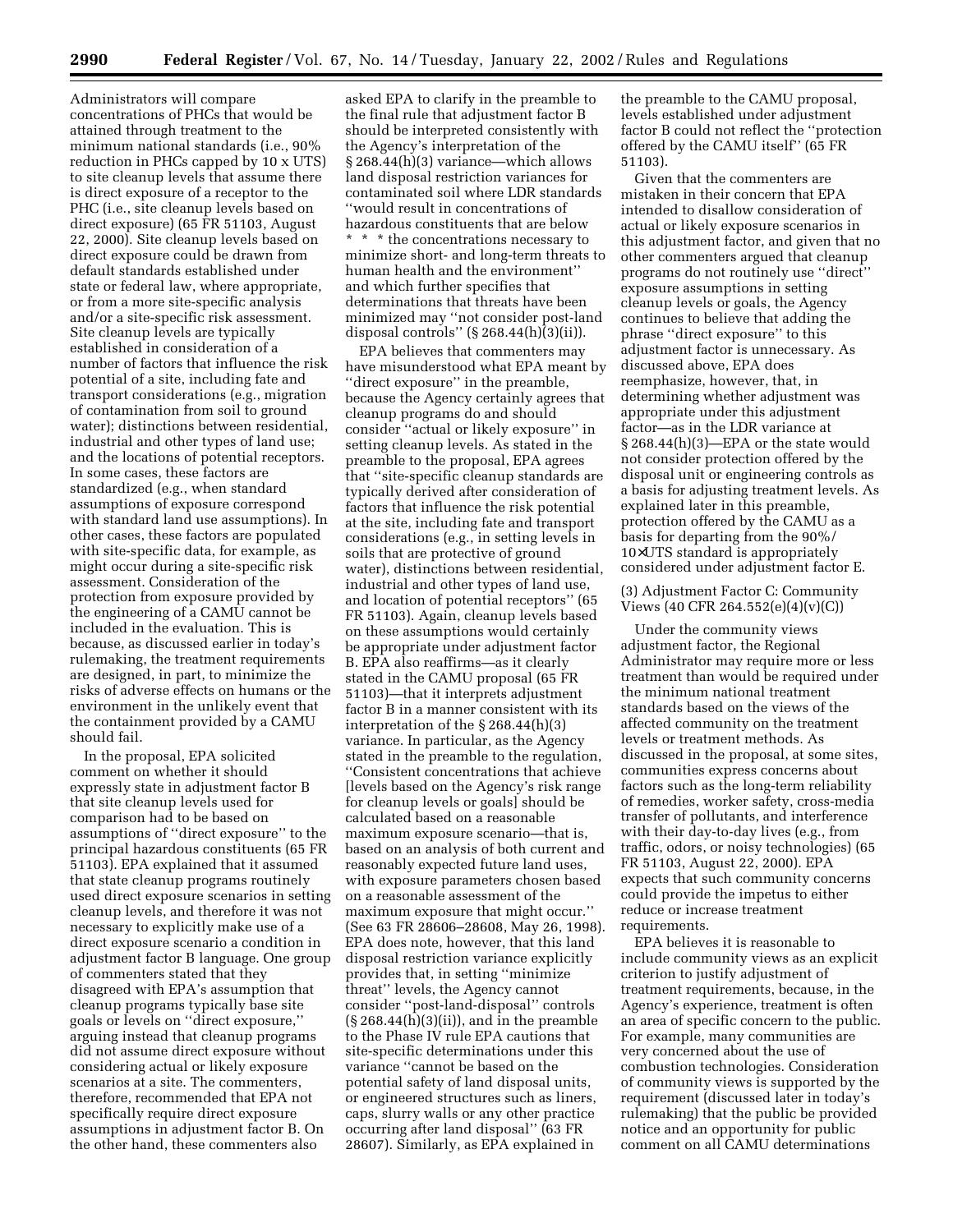before such determinations are made final.

Commenters who addressed this issue supported the community views adjustment factor, and the Agency is finalizing this provision as proposed.

#### (4) Adjustment Factor D: Short-Term Risks (40 CFR 264.552(e)(4)(v)(D))

Under the short-term-risk adjustment factor, the Regional Administrator may require more or less treatment than would be required under the minimum national treatment standards if the technology necessary to achieve the minimum national treatment standards would cause unacceptable short-term risks to workers or the public. Unacceptable short-term risks might be presented by a technology necessary to achieve treatment standards, or by the analysis necessary to determine whether treatment standards have been achieved. As discussed in the proposal, short-term risks associated with remedies and proposed treatment technologies are routinely considered during the remedyselection process under the federal CERCLA program and the RCRA corrective action program (65 FR 51104, August 22, 2000). Commenters who addressed this issue supported consideration of short-term risks in adjusting treatment requirements, and the Agency is finalizing the short-term risk adjustment factor as proposed.

#### (5) Adjustment Factor E: Engineering Design and Controls (40 CFR  $264.552(e)(4)(v)(E)$

EPA proposed and is today finalizing an opportunity for Regional Administrators to adjust the minimum national treatment standards on a sitespecific basis to require less treatment than would otherwise be required because of the protection offered by the engineering design of a CAMU. Under this provision, Regional Administrators may adjust the minimum national treatment standard based on the longterm protection offered by the engineering design of the CAMU and related engineering controls in five sets of circumstances: first, when the minimum national treatment standards are substantially met and PHCs are of very low mobility; second, when costeffective treatment has been used and the CAMU meets the liner and leachate collection requirements for new hazardous wastes land disposal units at 40 CFR 264.301(c) and (d); third, when the Regional Administrator determines that cost-effective treatment is not reasonably available, and the CAMU meets the liner and leachate collection requirements for new hazardous waste land disposal units at 40 CFR 264.301(c)

and (d); fourth, when cost-effective treatment has been used and PHCs in the treated wastes are of very low mobility; and fifth, when the Regional Administrator determines that costeffective treatment is not reasonably available, PHCs are of very low mobility, and the CAMU meets or exceeds the liner and leachate collection system standards for new, replacement, or laterally expanded CAMUs in 40 CFR 264.552(e)(3)(i) and (ii), or the CAMU provides substantially equivalent or greater protection. Each of these sitespecific circumstances is described more completely below.

As discussed in the proposal, the Agency means the phrase ''engineering design of the CAMU and related engineering controls'' to include the design of the unit itself (*e.g.*, presence and type of liner, leachate collection, and cap) and any associated engineering systems such as slurry walls, systems that produce inward hydraulic gradients in the vicinity of the unit, French drains, associated pump and treat systems, and ground water monitoring systems (65 FR 51105, August 22, 2000). Along with an assessment of the protection offered by the engineering design and related engineering controls for a CAMU, the Agency expects that the Regional Administrator's determination regarding a site-specific treatment standard would consider whether wastes placed in the CAMU pose any potential for unacceptable releases over the long term. This consideration should examine factors such as the concentrations and mobility of the PHCs in the CAMU-eligible waste, the waste matrix (soil or other), the site environment (e.g., fate and transport considerations), and how wastes might be affected by potential liquid infiltration into the CAMU.

Commenters generally supported the standards of proposed adjustment factor E. One commenter argued that EPA's proposed approach was too complicated, and that EPA should allow a broader risk-based approach. As discussed earlier, EPA does not believe the risk-based approach would provide the level of consistent protection, or of predictability for the public, that EPA's seeks in today's rule. Other commenters stressed the importance of adjustment factor E in ensuring that today's rule would not discourage aggressive remediation. As indicated in EPA's study of past CAMU decisions (included in the docket), many currently approved CAMUs would be allowed today only with consideration of adjustment factor E. EPA, therefore, agrees with these commenters on the likely importance of

this adjustment factor in promoting effective cleanups

The specific subfactors available under adjustment factor E are discussed below. See also the if/then options illustrated in the chart presented in the following section of this preamble, section G.2.b(6). EPA has modified the proposed regulatory language for adjustment factor E for the sake of clarity (addressing commenters' concern with the complexity of this adjustment factor), but has not changed the substantive standards of this factor.<sup>36</sup>

The minimum national treatment standards are substantially met and PHCs in the waste or residuals are of very low mobility (40 CFR 264.552(e)(4)(v)(E)(1)). Adjustment factor E(1) allows Regional Administrators to adjust the minimum national treatment standards to require less treatment than would otherwise be required, based on the long-term protection offered by the engineering design of the CAMU and related engineering controls when: (1) the minimum national treatment standards are ''substantially met,'' and (2) PHCs are of ''very low mobility.'' EPA proposed this provision to address concerns that, where constituents in the waste are of low mobility and where the minimum national treatment standards are substantially met, it may not be reasonable to impose strict compliance with the minimum standards given  $(1)$ the level of protection provided by substantial compliance, and (2) the added protection offered by the engineering design of a CAMU and related engineering controls.

As discussed in the proposal, the term ''substantially met'' for purposes of adjustment factor E is meant to reflect situations where a treatment technology may result in concentrations of PHCs that meet the minimum national treatment standards for the most part, but do not precisely attain the minimum national treatment standards for all of the PHCs. In the proposal, the Agency gave two examples of application of the 'substantially met" standard, which it repeats here:

For example, the most appropriate technology at a site for wastes containing organic contaminants that have low migration potential (*e.g.*, certain polyaromatic hydrocarbons) might be biodegradation. This technology might come close to, but not achieve, 10 X UTS for the contaminants with low migration potential. Given that the contaminants have a low

<sup>36</sup>The regulatory language of today's rule breaks out the individual provisions of proposed § 264.555(e)(4)(v)( $\vec{E}$ )(2)(i)-(iii) into four different subfactors, but the regulatory language and substantive conditions remain identical.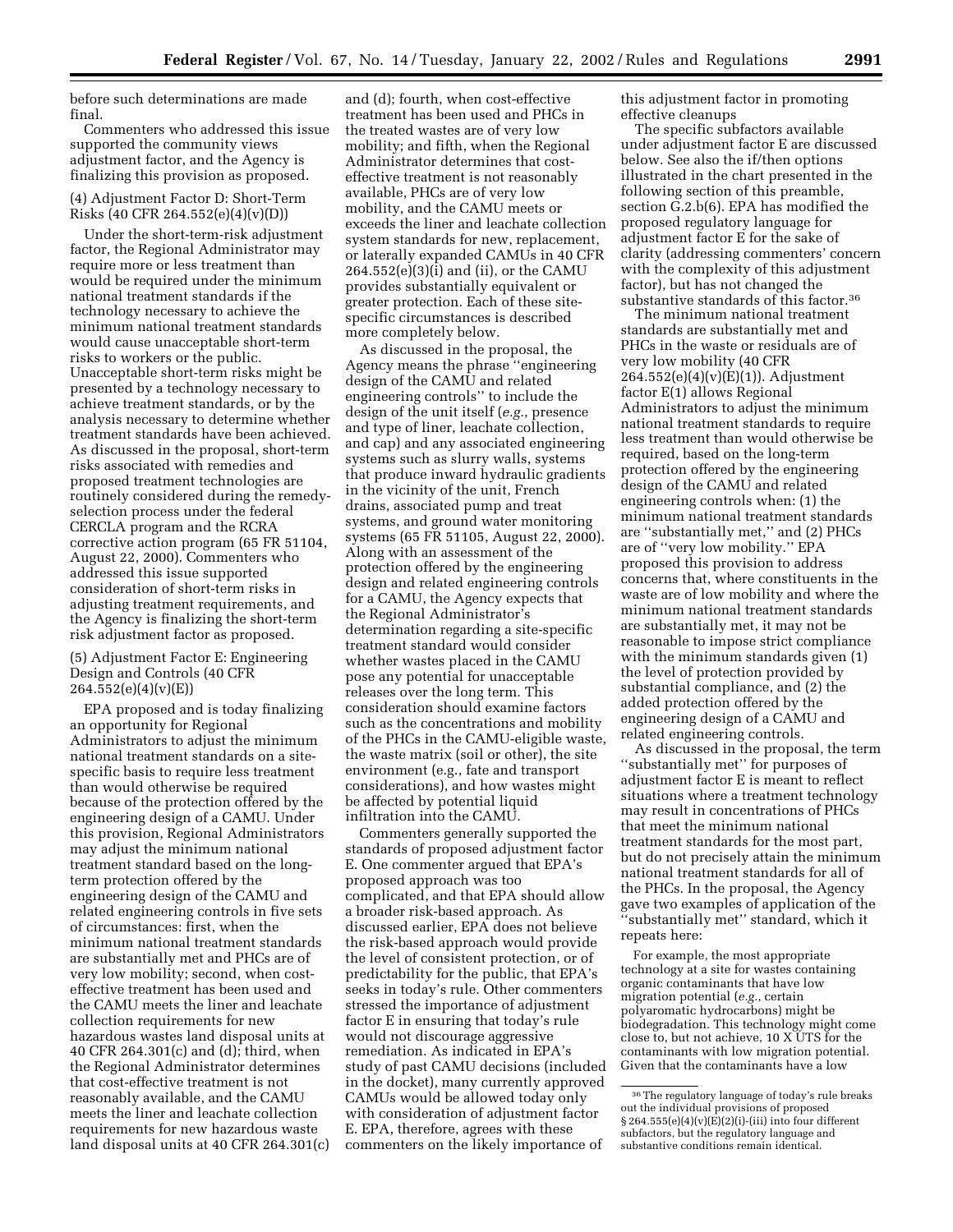migration potential, the Regional Administrator could assess site-specific factors that affect mobility, including the geologic setting, precipitation, and evaporation, and make the determination that an alternate treatment standard based on this technology would provide long-term protection of human health and the environment. In another example, the treatment standards would be substantially met where the overwhelming majority of constituents have been treated to meet the treatment standards, but a very few immobile constituents do not meet the standards. 65 FR 51106, August 22, 2000.

The term ''very low mobility'' reflects the concept that certain constituents (including constituents that may present significant risks in the event of direct exposure) have very little ability to migrate from waste to receptors through media such as air, soil, or water . As discussed in the proposal, the ability of a constituent to migrate is a function of the physical and chemical properties of the constituent and of site-specific conditions such as the waste matrix, the site environment (e.g., fate and transport considerations), conditions associated with the disposa unit, and how wastes might be affected by potential liquid infiltration into a CAMU (65 FR 51105, August 22, 2000.) In the proposal, the Agency gave two examples of the application of the very low mobility standard, which it repeats here for guidance:

One example of immobile constituents are certain metals, such as lead, that have a strong affinity for organic matter and can, under proper site conditions (which are typically strongly affected by pH conditions), demonstrate very low mobility. Another common example of immobile constituents is polyaromatic hydrocarbons (PAHs), such as benzo(a)anthracene and benzo(a)pyrene. PAHs can reliably be considered non-mobile constituents (with the notable exception of when the PAHs are concentrated to the extent that they are in a free-phase—i.e., as non-aqueous phase liquids (NAPLs)—when they are dissolved in a mobile substrate, such as oil). PAHs can be present as a direct result of historical industrial processes, or may be found as a residuum of formerly more complex mixtures of organic contamination that have been exposed to breakdown processes in the environment, or as a result of applying biological treatment technologies to the wastes. At some sites, such as petroleum refineries, PAHs can be found in high concentrations in old refinery wastes and contaminated soils, PAHs tend not to be found in significant concentrations in ground water, because of their low mobility and tendency to adhere to organic matter in soils and sludges. 65 FR 51106, August 22, 2000.

*Cost-effective treatment has been used and the CAMU meets the liner and leachate collection requirements for new hazardous wastes landfills at 40 CFR 264.301(c) and (d). (40 CFR*

*264.552(e)(4)(v)(E)(2).* Under adjustment factor E(2), the Regional Administrator may adjust the minimum national treatment based on the long-term protection offered by the engineering design of a CAMU and related engineering controls when: (1) costeffective treatment has been used, and (2) the CAMU meets the liner and leachate collection requirements for new hazardous waste landfills. As discussed in the proposal, this adjustment factor reflects the Agency's concerns about the uncertainties of long-term containment; thus, when the national treatment standards have not been substantially met, this adjustment factor would require more robust engineering controls to reduce the potential for and consequences of unit failure. It would also require costeffective treatment. (If cost-effective treatment was not reasonably available, adjustment of the treatment standards would still be possible, as provided by adjustment factor E(3)).

As discussed in the proposal, the concept of ''cost-effective'' treatment for the purpose of adjustment factor E means that the additional cost associated with increased treatment is proportionate to the increase in protection that the treatment would provide. EPA expects that assessments of cost-effectiveness will be made based on a reasonable review of the costs and the increased protection provided by treatment and on the best professional judgment of the Regional Administrator (65 FR 51106, August 22, 2000). Commenters on ''cost-effectiveness'' supported EPA's proposed approach.

This adjustment factor requires a more rigorous approach to engineering design and related controls than the minimum national design standards for CAMUs in that it requires compliance with the liner and leachate collection requirements for new hazardous waste land disposal units at 40 CFR 264.301(c) and (d). As discussed in the proposal, the liner and leachate collection requirements for new hazardous waste landfills are well established and understood, and units constructed to meet the liner and leachate collection requirements for new hazardous waste landfills generally offer a high degree of protection over time (65 FR 51107, August 22, 2000). Because the engineering design and related engineering controls required by this provision are very robust, the Agency is not limiting this adjustment factor to PHCs of very low mobility.

As discussed in the proposal, the Agency does not expect that CAMUs typically will be constructed to meet the liner and leachate collection standards

for new hazardous waste landfills (65 FR 51107, August 22, 2000). Where they are designed to meet these standards, however, adjustment factor E(2) would allow treatment levels to be adjusted based on the protection offered by the unit design.

*The Regional Administrator determines that cost-effective treatment is not reasonably available, and the CAMU meets the liner and leachate collection requirements for new hazardous waste landfills at 40 CFR 264.301(c) and (d). (40 CFR 264.552(e)(4)(v)(E)(3)).* Under adjustment factor E(3), the Regional Administrators may also adjust the minimum national treatment standards based on the long-term protection offered by the engineering design of a CAMU and related engineering controls when: (1) cost-effective treatment is not reasonably available, and (2) the CAMU meets the liner and leachate collection requirements for new hazardous waste landfills. As discussed in the proposal, today's rulemaking reflects the general presumption that PHCs will be treated if cost-effective treatment is reasonably available (65 FR 51106, August 22, 2000). The Agency recognizes, however, that cost-effective treatment is not always reasonably available. In such cases, today's rule would allow the Regional Administrator to adjust the minimum national treatment standard based on the engineering design of the CAMU and related engineering controls, even where treatment is not used (that is, under this adjustment factor, when the CAMU meets the liner and leachate collection requirements for new hazardous waste landfills, and, under adjustment factor E(5) (discussed below), when the CAMU meets the liner standards for new CAMUs promulgated today and PHCs in the waste are of very low mobility).

As discussed in the proposal, the Agency expects that reviews to determine whether potentially appropriate cost-effective treatment technologies are ''reasonable available'' will be carried out consistently with the types of technology evaluations that are commonly associated with remedy selection under federal and many state cleanup programs (65 FR 51106, 51107, August 22, 2000). These reviews consider the availability and timing of goods and services associated with implementing a technology and issues associated with administrative feasibility as well as technical capability, feasibility, and reliability of the technology. Thus, while an individual technology might appear, in theory, to be cost-effective and capable of meeting a treatment standard, it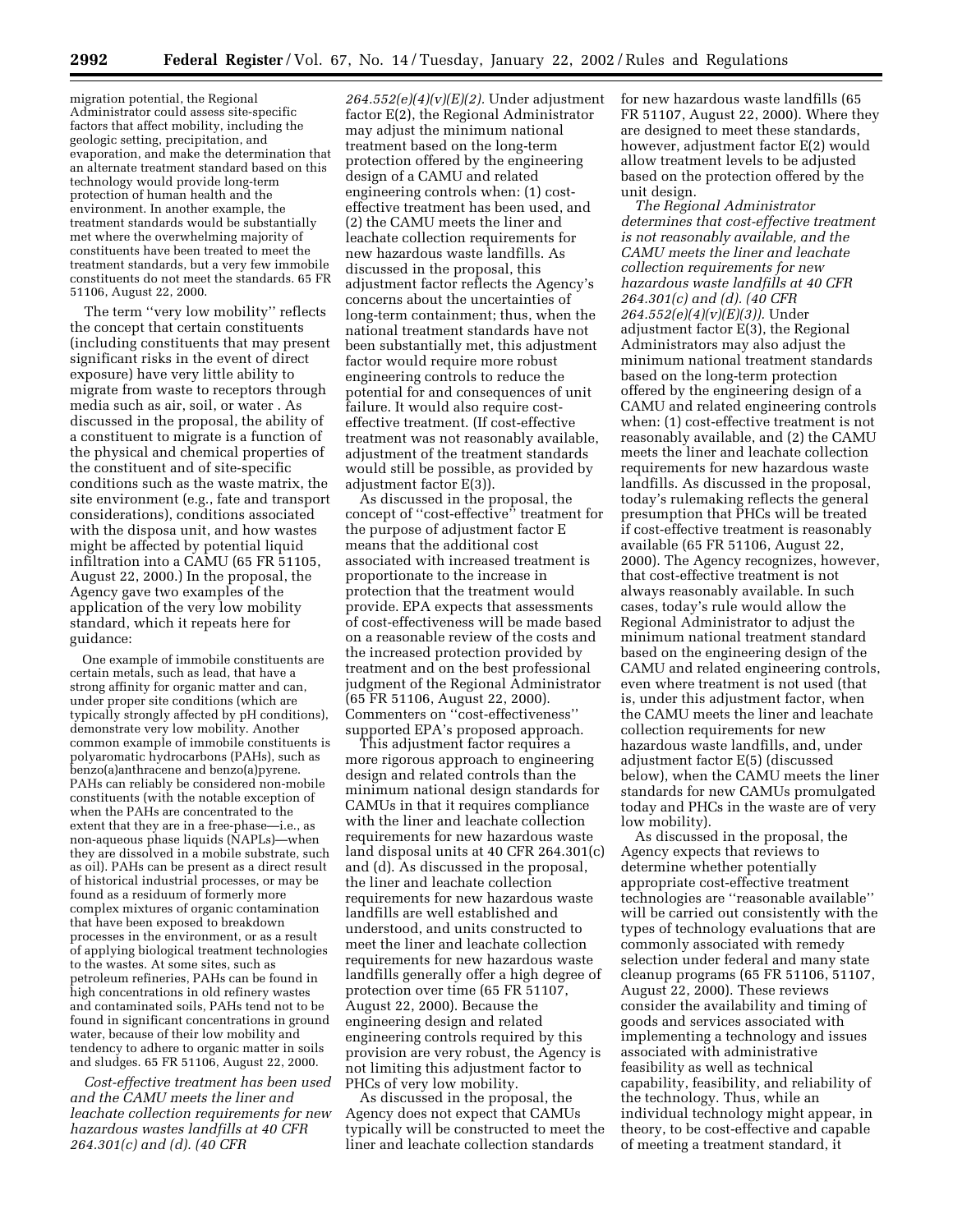might not be ''reasonably available'' because of practical and implementation issues. Because of the range of site- and waste-specific factors that inform the types of treatment technologies that might be appropriate, the level of effort involved in reviews for reasonable availability should be determined on a site-specific basis.

Under this adjustment factor, the potential increase in risk to human health and the environment that corresponds to reduced or no treatment (because cost-effective treatment is not available) is balanced by the requirement to meet the liner and leachate collection system design standards for new hazardous waste landfills. As discussed above, the liner and leachate collection requirements for new hazardous waste landfills are well established and understood, and units constructed to meet the liner and leachate collection requirements for new hazardous waste landfills generally offer a high degree of protection over time.

*Cost-effective treatment has been used and PHCs in the treated waste are of very low mobility. (40 CFR 264.552(e)(4)(v)(E)(4).* Under adjustment factor E(4), Regional Administrators may adjust the minimum national treatment standards based on the longterm protection offered by the engineering design of a CAMU and related engineering controls when: (1) cost-effective treatment has been used, and (2) PHCs are of very low mobility. As discussed in the proposal, this adjustment factor is meant to accommodate circumstances where cost-effective treatment is available and will be used for PHCs, but the treatment will not meet or substantially meet the minimum national treatment standards. The Agency believes that it is reasonable for the Regional Administrator to make adjustments to the minimum national treatment standards when the engineering design of CAMUs and related engineering controls offer adequate protection and PHCs have been treated using costeffective treatment and are unlikely to

reach a receptor because they are of very low mobility. In these circumstances, the Agency believes that, even if unexpected failure of a CAMU were to occur, the constituents would not migrate far (and therefore would not be likely to reach receptors). The concepts of ''cost-effective treatment'' and ''very low mobility'' are discussed above.

*The Regional Administrator determines that cost-effective treatment is not reasonably available, PHCs in the wastes are of very low mobility, and the CAMU meets or exceeds the liner and leachate collection system standards for new, replacement, or laterally expanded CAMUs in 40 CFR 264.552(e)(3)(i) and (ii) or the CAMU provides substantially equivalent or greater protection. (40 CFR 264.552(e)(4)(v)(E)(5)).* Under adjustment factor E(5), Regional Administrators may adjust the minimum national treatment standards based on the long-term protection offered by the engineering design of a CAMU and related engineering controls when: (1) Cost-effective treatment is not available, (2) PHCs in the wastes are of very low mobility, and (3) the CAMU meets the design and operation standards for new, replacement or laterally expanded CAMUs promulgated today (including alternative standards). As discussed in the preamble to the proposal, this adjustment factor requires less rigorous engineering design standards than adjustment factor (E)(2) because it is limited to situations where PHCs are of very low mobility (65 FR 5107, August 22, 2000).

In situations where PHCs are of very low mobility, the Agency believes that the possibility of an increase in risk to human health or the environment resulting from reduced treatment (because cost-effective treatment is not available and therefore treatment does not take place) is balanced by the requirement that a CAMU be designed to meet the minimum standards for new, replacement, or laterally expanded CAMUs established today (or alternative standards) at 40 CFR 264.552(e)(3)or that the ''CAMU provides substantially equivalent protection.'' The liner

standards at 40 CFR 264.552(e)(3) are based on the standards for municipal solid waste landfills and are discussed earlier in today's preamble. As discussed in the proposal, the concept of a CAMU providing ''substantially equivalent protection'' to the liner standards under 40 CFR 264.552(e)(3) allows for consideration of the entire CAMU unit and location characteristics (65 FR 51107, August 22, 2000).

In the proposal, the Agency gave two examples of when it might find that a CAMU provides ''substantially equivalent protection.'' These examples are repeated here for guidance:

If an existing unit without a liner were to be potentially used for a CAMU under the conditions of this adjustment factor, the Regional Administrator could examine the protectiveness offered by the CAMU components (e.g., cap, ground water monitoring, ancillary engineering features), as well as mobility of constituents in the waste within the unit (which will be very low), and geology associated with the unit, in assessing equivalent protection. In another example, soils contaminated with PAHs, with no cost-effective method of treatment reasonably available, are proposed to be disposed in an existing unit with a liner that does not meet the § 264.552(e)(3) standards. Given the very low mobility of these constituents and the calculated infiltration rate of rainwater into the unit, it might be calculated that only very low concentrations of constituents would potentially migrate from the unit, that any migration would be for a very short distance, and that the CAMU would provide substantially equivalent protection to the liner standard under § 264.552(e)(3). 65 FR 51107-51108, August 22, 2000.

#### (6) If / Then Chart Illustrating Application of Adjustment Factor E

Application of adjustment factor E relies on a number of site-specific determinations made in specific combinations. To assist program implementors in properly applying this adjustment factor, the Agency has prepared the following ''if/then'' chart, which was also included in the proposal, as guidance.

| lf                                                                                            | And If                                                            | And If                                                                                           | Then                                                                                                                                                                             |
|-----------------------------------------------------------------------------------------------|-------------------------------------------------------------------|--------------------------------------------------------------------------------------------------|----------------------------------------------------------------------------------------------------------------------------------------------------------------------------------|
| Treatment<br>standards<br>ın<br>$\S 264.552(e)(4)(iv)$ are <i>not</i> sub-<br>stantially met. | Cost-effective treatment has not<br>been used.                    | RA has <i>not</i> determined that cost-<br>effective treatment is not rea-<br>sonably available. | RA may not consider adjusting<br>based upon the "long term pro-<br>tection offered by the engineer-<br>ing design of the CAMU and re-<br>lated controls."                        |
| standards<br>Treatment<br>in<br>$\S 264.552(e)(4)(iv)$ are <i>not</i> sub-<br>stantially met. | The PHCs in the waste or residu-<br>als are of very low mobility. |                                                                                                  | RA may consider adjusting based<br>upon the "long term protection<br>offered by the engineering de-<br>sign of the CAMU and related<br>controls."<br>$\S 264.552(e)(4)(v)(E)(1)$ |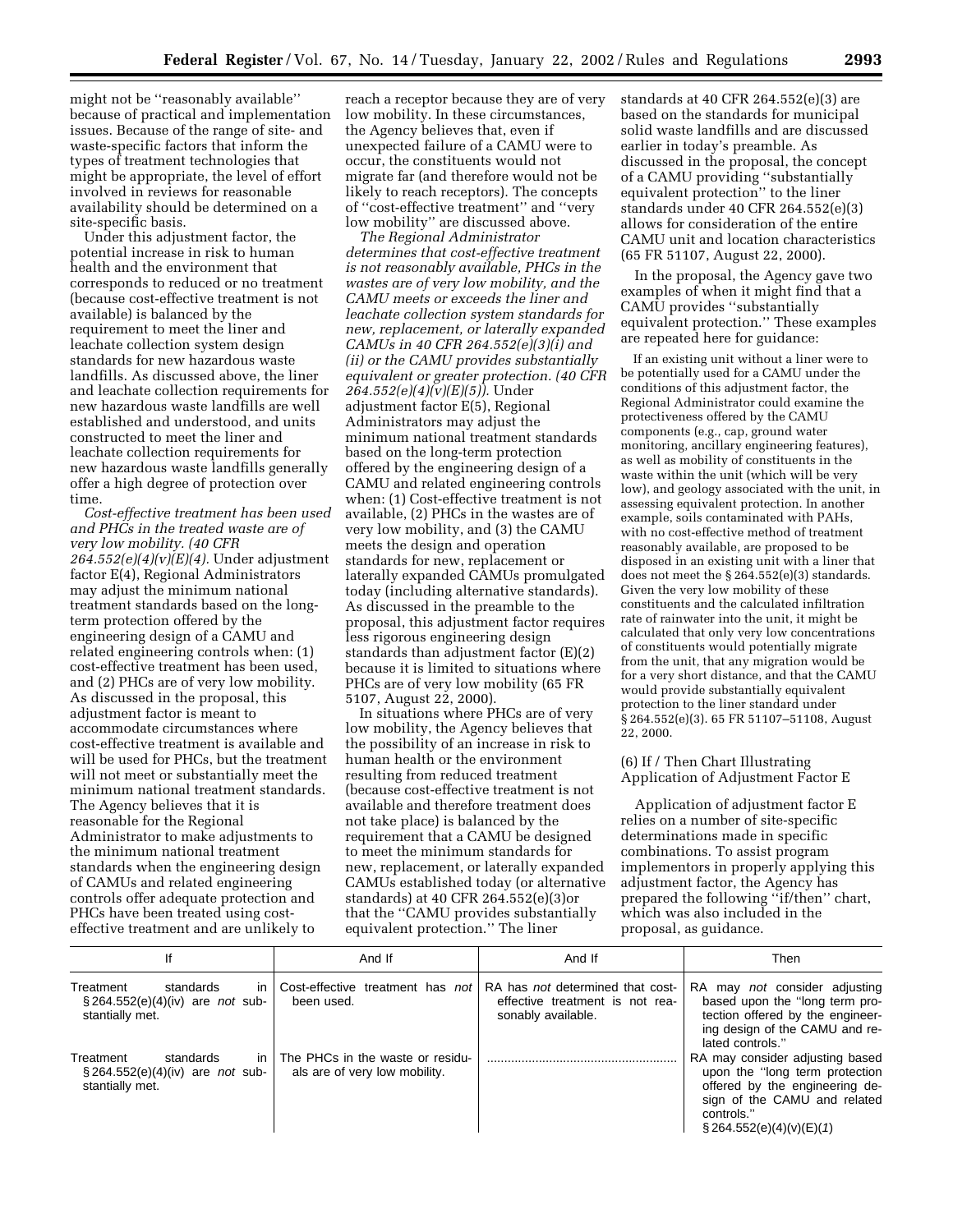| lf                                                                                                         | And If                                                                                                                                           | And If                                                                                                                                                                                                                                                      | Then                                                                                                                                                                             |
|------------------------------------------------------------------------------------------------------------|--------------------------------------------------------------------------------------------------------------------------------------------------|-------------------------------------------------------------------------------------------------------------------------------------------------------------------------------------------------------------------------------------------------------------|----------------------------------------------------------------------------------------------------------------------------------------------------------------------------------|
| Cost-effective treatment has been<br>used.                                                                 | The CAMU meets the Subtitle C<br>liner and leachate collection re-<br>quirements for new land dis-<br>posal units at $\S 264.301(c)$ and<br>(d). |                                                                                                                                                                                                                                                             | RA may consider adjusting based<br>upon the "long term protection<br>offered by the engineering de-<br>sign of the CAMU and related<br>controls."<br>$\S 264.552(e)(4)(v)(E)(2)$ |
| The Regional Administrator deter-<br>mines that cost-effective treat-<br>ment is not reasonably available. | The CAMU meets the Subtitle C<br>liner and leachate collection re-<br>quirements for new land dis-<br>posal units at $\S 264.301(c)$ and<br>(d). |                                                                                                                                                                                                                                                             | RA may consider adjusting based<br>upon the "long term protection<br>offered by the engineering de-<br>sign of the CAMU and related<br>controls."<br>$\S 264.552(e)(4)(v)(E)(3)$ |
| Cost-effective treatment has been<br>used.                                                                 | The PHCs in the treated waste<br>are of very low mobility.                                                                                       |                                                                                                                                                                                                                                                             | RA may consider adjusting based<br>upon the "long term protection<br>offered by the engineering de-<br>sign of the CAMU and related<br>controls."<br>$\S 264.552(e)(4)(v)(E)(4)$ |
| The Regional Administrator deter-<br>mined that cost-effective treat-<br>ment is not reasonably available. | The PHCs in the waste are of<br>very low mobility.                                                                                               | Either the CAMU meets or ex-<br>ceeds the liner standards for<br>new, replacement, or laterally<br>expanded CAMUs in paragraph<br>$(e)(3)(i)$ and $(ii)$ of this section,<br>or the CAMU provides substan-<br>tially equivalent or greater pro-<br>tection. | RA may consider adjusting based<br>upon the "long term protection<br>offered by the engineering de-<br>sign of the CAMU and related<br>controls."<br>$\S 264.552(e)(4)(v)(E)(5)$ |

c. Relationship Between Minimum National Treatment Standards and Adjustment Factors

Commenters expressed a range of views about the relationship between the minimum national treatment standards and site-specific treatment standards developed through application of the adjustment factors. Some commenters expressed the view that ideally the minimum national treatment standards should be adjusted only in exceptional circumstances. Other commenters thought that EPA should clarify that facility owners/ operators could choose either the minimum national treatment standards or site-specific treatment standards.

EPA expects program implementors, in making treatment determinations, to start from the minimum national treatment standard and then to consider whether, based on site-specific circumstances, any of the adjustment factors apply. The minimum national treatment standards may be adjusted only in accordance with the adjustment factors. The Agency, as a general matter, has a preference neither for nor against application of the factors. EPA recognizes that the minimum national treatment standards will often be the preferable approach; at the same time as discussed in the proposal, the adjustment factors reflect circumstances where, in EPA's view, adjustment of the minimum national treatment standards might be appropriate because they represent circumstances where failure to adjust treatment could result in

discouraging aggressive cleanup (65 FR 51101, August 22, 2000). Therefore, as discussed above, the Agency believes it is appropriate to have neither a preference for nor against application of the factors.

#### d. Treatment in CAMUs Within a Reasonable Time (40 CFR 264.552(e)(4)(vi))

EPA proposed and is today finalizing provisions that allow treatment of PHCs to the minimum national treatment standards (or site-specific treatment standards based on application of the adjustment factors) to occur either before placement of wastes in CAMUs or within a reasonable time after placement of waste in a CAMU. This is different from the approach taken in the LDR requirements, where treatment generally is required prior to placement. As discussed in the proposal, the Agency believes it is appropriate to allow treatment requirements to be met either before or after placement of wastes in a CAMU so that CAMUs can be used to facilitate treatment remedies (65 FR 51108, August 22, 2000). As discussed throughout today's rulemaking, promoting aggressive remedial approaches that involve excavation and treatment of contaminated wastes and materials (i.e., removing disincentives to cleanup) is the primary purpose of the CAMU rule. The Agency received no adverse comment on this provision.

As discussed in the proposal, determinations of what is a ''reasonable time'' for treatment should be made on

a site-specific basis in the context of the remedy selected for the waste (65 FR 51108, August 22, 2000). As a general rule, EPA expects that treatment technologies, such as biotreatment, that are implemented after wastes are placed in a CAMU will achieve treatment standards within months or years, not decades, except in very unusual circumstances. (Today's rulemaking also establishes specific provisions for storage and/or treatment only CAMUs, from which wastes will be removed at closure. Storage and/or treatment only CAMUs are described in detail later in today's rulemaking.)

#### d. Assessing Compliance With Treatment Standards (40 CFR 264.552(e)(4)(vii))

The Agency proposed and is today finalizing provisions to allow, on a sitespecific basis, for the analysis of a subset of PHCs to determine whether treatment standards are achieved rather than requiring analysis of all PHCs present. As discussed in the proposal, the Agency believes that in many cases it will not be necessary to require analysis of all PHCs being treated to accurately assess whether treatment standards are being achieved for all constituents. The Agency received no adverse comment on this provision.

Analyzing a subset of constituents to assess performance of treatment is a common practice in cleanup and generally involves consideration of factors such as the difficulty of treatment and grouping of constituents with similar properties. Today's rule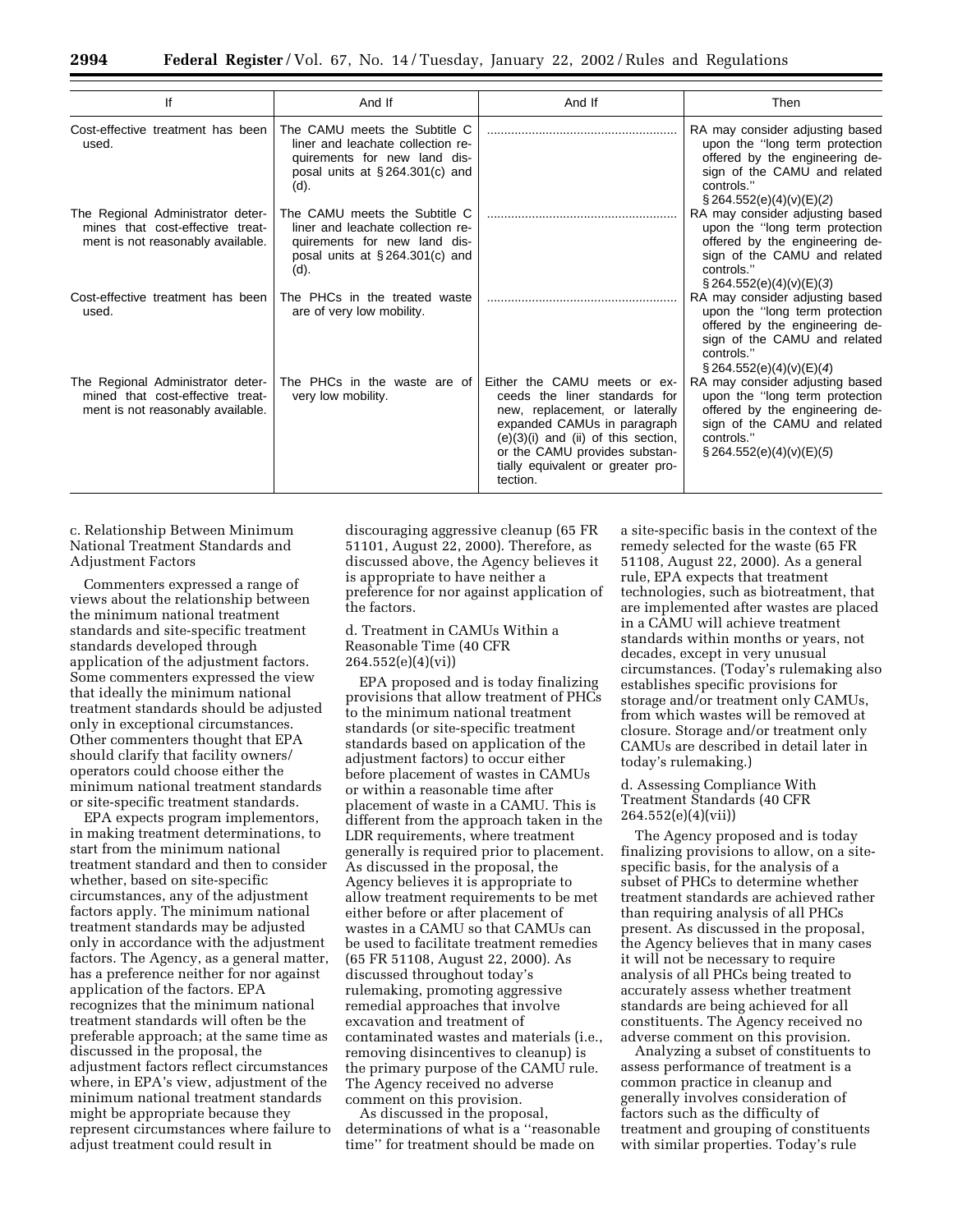requires that Regional Administrators consider those factors when making site-specific determinations about analysis of a subset of PHCs. As discussed in the proposal, EPA also expects the Regional Administrator to consider the ability to analyze the constituents when selecting the subset of PHCs to be evaluated (65 FR 51088, August 22, 2000). The Agency gave an example of application of this concept in the proposal, which it repeats here as guidance:

A general strategy is to analyze, within a group of constituents with similar treatment properties, the most difficult constituents to treat, following the reasoning that treatment of the most difficult to treat constituents will result in treatment of the other constituents as well. For example, when wastes containing mixtures of organic molecules are subjected to bioremediation, certain compounds tend to be more recalcitrant and take longer to treat. It might be reasonable to focus analysis on measurement of the compounds that are most resistant to bioremediation, to assess whether the treatment standards had been met. 65 FR 51108, August 22, 2000.

#### *H. Constituents at or Below Site Cleanup Levels or Goals (40 CFR 264.552(g))*

EPA proposed that, where all wastes placed in a CAMU have constituent concentrations at or below cleanup 37 levels or goals applicable to the site, the CAMU would not have to meet the requirements for liners and leachate collection systems, caps, or ground water monitoring requirements discussed earlier in today's rulemaking or the design requirements for storage and/or treatment only CAMUs discussed below.38 The Agency received no adverse comment on this approach and is promulgating it as proposed.

As discussed in the proposal, EPA believes that, if constituent concentrations in all wastes placed in a CAMU are at or below concentrations that are considered protective at the facility (i.e., are at or below cleanup levels or goals for the facility), it is not necessary to require that the CAMU meet design or operating requirements (65 FR 51108—51109, August 22, 2000). This approach is consistent with the Agency's ''contained-in'' policy. Under the 1993 CAMU rule, program

implementors had considerable flexibility in developing CAMU design and operation requirements and could accommodate circumstances where wastes placed in the CAMU were at or below cleanup levels or goals for the facility. Because today's amendments establish more specific design and operating requirements for CAMUs, the exemption is necessary to retain this flexibility. EPA is limiting this provision to situations where all wastes in the CAMU are at or below sitespecific cleanup levels or remedial goals. Thus, if an existing unit is used as a CAMU and that unit contains wastes with concentrations that are above cleanup levels or goals this exemption would not apply and, among other requirements, the unit would remain subject to the capping and ground water monitoring requirements established today. EPA anticipates that this section would be used when owners/operators seek a CAMU to obtain relief from RCRA LDR requirements for wastes that are no longer considered hazardous. Wastes that are no longer considered hazardous remain subject to the LDRs when, for example, a ''contained-in'' determination has been made because hazardous constituents are at concentrations below health-based levels but above applicable LDR treatment standards. EPA also anticipates that this section will be used for materials that are not addressed by the contained-in policy (e.g., CAMUeligible sludges). See 65 FR 51108.

One commenter suggested that, even when constituent concentrations in cleanup wastes are at or below cleanup levels or goals, they may still pose a risk if the assumptions used to determine remedial goals change (e.g., if cleanup levels or goals are determined using exposure assumptions appropriate to nonresidential land use, and then the land use changes). This commenter recommended that administrative notices (e.g., deed notices) be required in situations where site-specific cleanup levels or goals assume non-residential land uses. The Agency agrees that when nonresidential exposure assumptions are used to establish cleanup levels or goals for a facility, it is important for overseeing agencies to consider the long-term implications of these decisions for facility land use. The Agency does not agree, however, that it should establish a specific requirement in this rule for administrative notice to address this issue. EPA believes the issues of determining appropriate land use and exposure assumptions and developing mechanisms to

communicate, monitor, and maintain nonresidential land use assumptions should be addressed as part of overall remedy selection—i.e., during selection of the site-specific factors that will be used to inform site-specific cleanup levels or remedial goals—rather than as a part of CAMU determinations. Indeed, these questions are much closer to decisions as to appropriate cleanup levels than they are to the remediation waste management decisions more generally associated with CAMU determinations.

EPA notes that RCRA corrective action, Superfund, and other cleanup programs rely on a range of mechanisms to ensure that remedies remain protective when they are based on nonresidential land uses. Mechanisms include informational requirements (e.g., deed notices), permits, state and local land use laws, environmental easements, and similar ''institutional controls.'' EPA expects that overseeing agencies will carefully consider the effectiveness of these mechanisms when supervising cleanups where nonresidential land use assumptions are used. For more information on EPA's current views on use of institutional controls see Institutional Controls: A Site Manager's Guide to Identifying, Evaluating and Selecting Institutional Controls at Superfund and RCRA Corrective Action Cleanups, EPA 530– F–00–005, September, 2000. The Agency's current guidance on incorporating considerations of reasonably anticipated future land use in remedial decision making is Land Use in the CERCLA Remedy Selection Process (OSWER Directive No. 9355.7– 04, May 25, 1995). The Agency does not minimize the importance of issues raised by potential changes in land use over time or reliance on institutional controls during cleanups. However, given the wide range of mechanisms now used in RCRA, CERCLA and other programs and the fact that the issue is more appropriately considered in the overall cleanup decision making than in CAMU determinations, EPA has not included specific notification requirements for non-residential future land use assumptions in today's rule.

#### *I. Storage and/or Treatment Only CAMUs (40 CFR 264.552(f))*

EPA proposed to distinguish between CAMUs that are used for storage and/or treatment only and CAMUs in which wastes will remain after closure. CAMUs used for storage and/or treatment only would be subject to the design, operating, and closure standards for staging piles. EPA proposed that storage and/or treatment only CAMUs

<sup>37</sup> In the proposal, EPA used both ''remedial'' levels or goals and ''cleanup'' levels or goals. As used in the proposal, there was no substantive difference between these terms and, for clarity, the Agency uses only to ''cleanup levels or goals'' in today's action.

<sup>38</sup> I.e., in this case the CAMU would not have to comply with the requirements for liners at 40 CFR 264.552(e)(3)(i), caps at 40 CFR 264.552(e)(6)(iv), ground water monitoring at 40 CFR 264.552(e)(5), or the design standards at 40 CFR 264.552(f).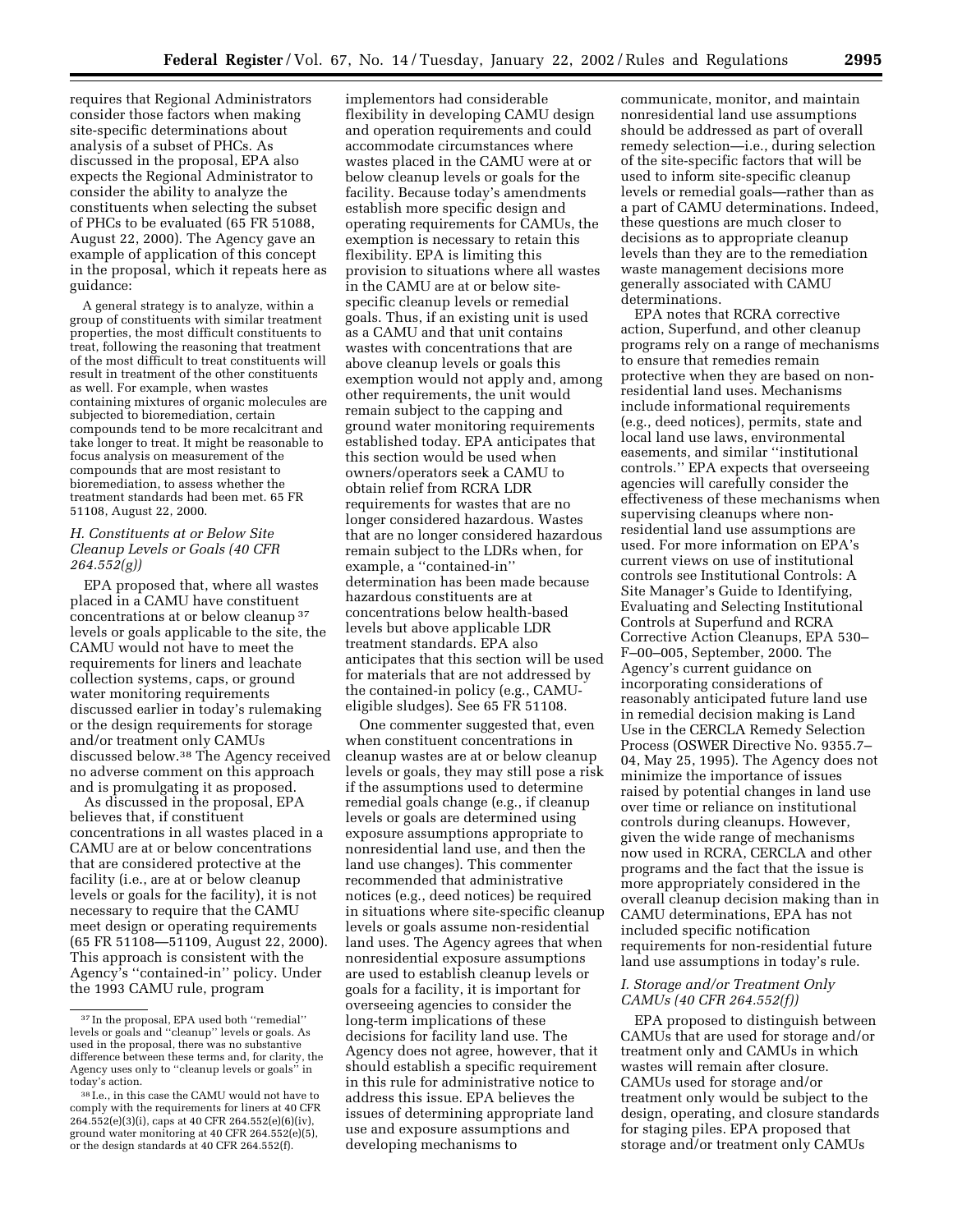that operated for longer than the staging pile time limits (a maximum of two-andone-half years) would be subject to the minimum CAMU design and groundwater monitoring and corrective action standards promulgated today. Commenters generally supported this approach, and the Agency is finalizing this provision as proposed. EPA has reorganized the regulatory language for clarity, but has made no substantive changes from the proposal.39

Under today's rulemaking, CAMUs that are used for storage and/or treatment only and that do not exceed the staging pile time limits are subject only to the performance criteria and design, operating, and closure standards for staging piles at 40 CFR 264.554(d)(1)(i)—(ii), 40 CFR 264.554(d)(2) and 40 CFR 264.554(e), (f), (j), and (k). They are not subject to the CAMU designation criteria at 40 CFR 264.552(c) and the CAMU design, treatment, ground-water monitoring and corrective action, and closure requirements at 40 CFR 264.552(e)(3) through (6).40 Under the staging pile regulations, the Regional Administrator establishes standards and design requirements that facilitate reliable, effective, and protective remedies; that prevent or minimize releases; and that minimize or control cross-media impacts. The Regional Administrator sets staging pile standards and design requirements by considering factors such as the length of time the staging pile will be in operation, the volumes of wastes that will be managed in the pile, the physical and chemical characteristics of the wastes, the potential for releases, the environmental factors that may influence migration of releases, and the potential for human and environmental exposure to releases. As discussed in the proposal, the Agency believes it is appropriate to use the staging pile standards for CAMUs that are used for storage and/or treatment only, because the staging pile standards both reflect the general concepts in the CAMU criteria (i.e., by

establishing the standard that staging piles are to facilitate ''reliable'' and 'protective'' remedies) and focus more directly on factors specific to short-term waste management (65 FR 51110, August 22, 2000). CAMUs used for storage and/or treatment only will also be subject to the staging piles standards at 40 CFR 264.554(e) and (f) governing management of ignitable, reactive, or incompatible wastes and the staging pile standards at 40 CFR 264.554(j) and (k) for closure. (Note that, as discussed in the proposal, the staging pile closure standards establish different requirements for staging piles located in previously contaminated areas and for staging piles located in uncontaminated areas. These apply in the same way to storage and/or treatment only CAMUs located in previously contaminated or uncontaminated areas (65 FR 51110, August 22, 2000).)

If storage and/or treatment only CAMUs exceed the time limits for operation of staging piles (that is, two years with the potential for a single 180 day extension), today's rule requires the Regional Administrator to establish time limits for operation that are no longer than necessary to achieve a timely remedy selected for the wastes. As discussed in the proposal, it is the Agency's general expectation that storage and/or treatment activities will be completed within months or years rather than decades, except in very unusual circumstances. Storage and/or treatment only CAMUs that operate for longer than two and one-half years must comply with the design and operating requirements for CAMUs in which waste will remain after closure at 40 CFR 264.552(e)(3) and the ground-water monitoring and corrective action requirements of 40 CFR 264.552(e)(5). They would not be subject, however, to the treatment standards of 40 CFR 264.552(e)(4) or the closure standards of 40 CFR 264.552(e)(6).

Some commenters expressed concern with this approach, indicating that it was common for large, multi-phased cleanups to require repeated staging of cleanup wastes over a number of years (i.e., more than two years). These commenters suggested that the Agency eliminate the time limit for storage and/ or treatment only CAMUs or, alternatively, count only the days during which waste was actually in the storage and/or treatment only CAMU towards the two-year time limit. (For example, if wastes are staged for three weeks and then removed and the unit is ''empty'' for three weeks before receiving more waste for staging, only the three weeks during which waste was in the unit would apply towards the two-year time limit.)

The Agency is not persuaded that it should eliminate the time limit for storage and/or treatment only CAMUs or count only the time when waste is actually being treated or stored. The Agency believes that when storage and/ or treatment only CAMUs will operate for more than two and one-half years, it is appropriate to apply the minimum national standards for CAMU design and ground-water monitoring and corrective action established today. Storage and/or treatment only CAMUs that operate for longer than two and one-half years have greater potential to release hazardous constituents to the environment (if only because they are in place for longer periods of time), and, therefore, in EPA's view should be treated in a manner similar to units designed for more permanent disposal. EPA is also not persuaded that it should count towards the two and one-half year time limit only the time that waste is actually stored and/or treated in a CAMU. Even though ''waste'' may not be stored in the pile during this period, past residuals may remain. Also, The Agency believes that the practical difficulties associated with such an approach are would be great. For example, would the permit have to specify the extent of removal necessary from a storage and/or treatment only CAMU such that the clock should stop? What type of record-keeping and inspection system would be necessary to document the days and times waste was actually being stored and/or treated in a CAMU? Determining, on a sitespecific basis, the answers to these questions would almost certainly delay cleanups.

Finally, and most important, EPA is not convinced that the proposed approach (finalized today) will constrain cleanups in the way commenters suggested. Commenters appeared most concerned with application of the CAMU design and ground-water monitoring and corrective action requirements to storage and/or treatment only CAMUs operating for longer than two and one-half years. EPA notes that the minimum national standards for CAMU design apply only to new, replacement or laterally expanded units; they do not apply to existing units designated as CAMUs. Thus, existing units designated as storage and/or treatment only CAMUs would not have to be retrofitted, even if they were operated for more than two and one-half years. Furthermore, new CAMUs (including new CAMUs used for storage and/or treatment only) that are sited in areas of significant

<sup>39</sup>EPA revised these regulations by clearly separating the requirements for storage and/or treatment only CAMUs that meet the staging pile time limits (new paragraph (f)(1)) from the requirements for those that do not (new paragraph (f)(2)). The Agency reduced the section by eliminating the proposed paragraph (f)(1), but included the paragraph's conditions in the new paragraphs (f)(1) and (2).

<sup>40</sup>Although the treatment requirements in 40 CFR 264.552(e) would not apply, of course, nothing in this language would preclude the Regional Administrator from imposing additional treatment requirements using, for example, the overall CAMU or remedy decision process, or the provision allowing the Regional Administrator to impose requirements for CAMUs ''as necessary to protect human health and the environment.''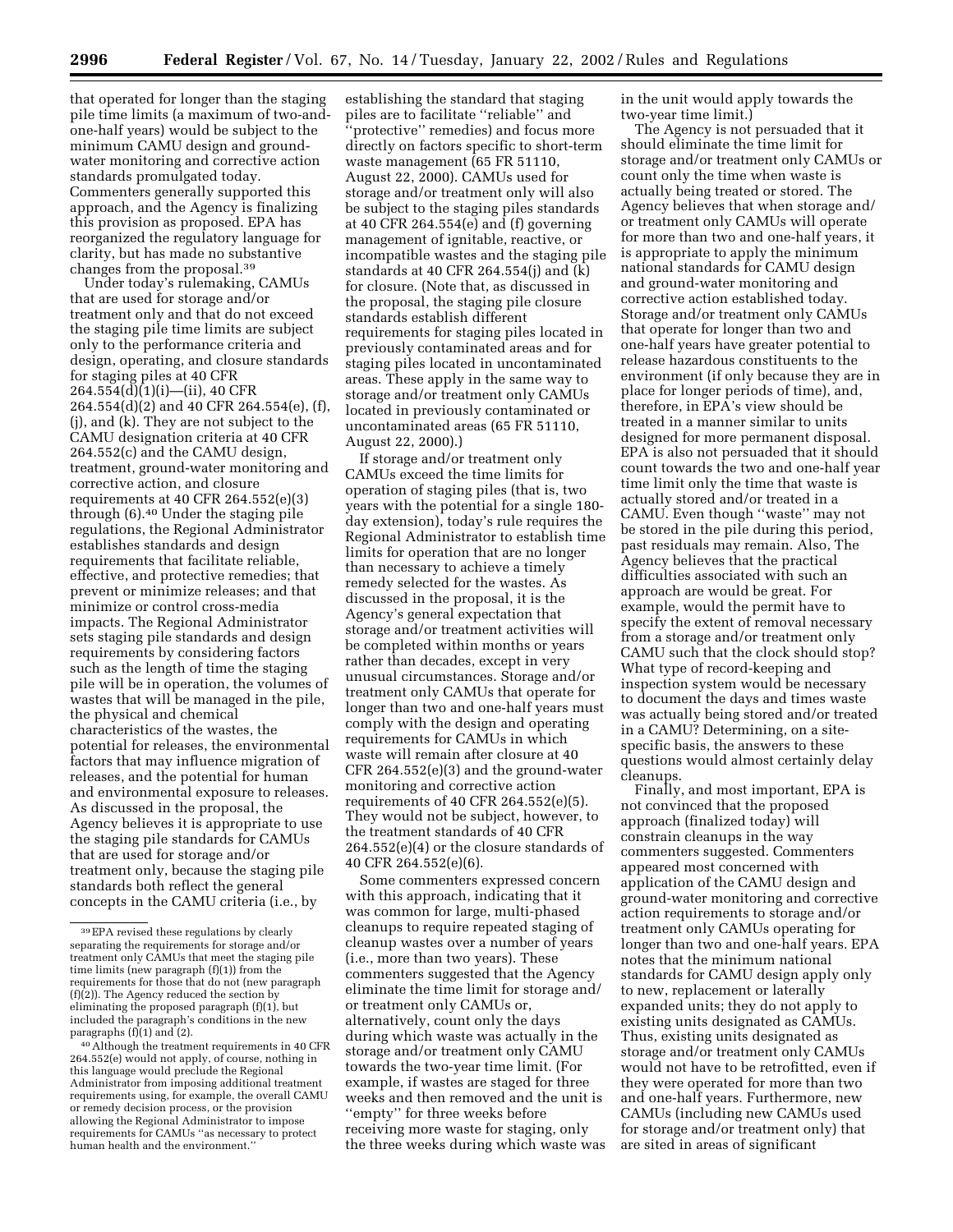contamination are eligible for alternative design standards based on site-specific circumstances. The Agency believes that CAMUs used for long-term storage and/or treatment will often be located in areas of significant contamination (because facility owners/ operators and regulators will choose to keep wastes confined to already contaminated areas, where practical) and therefore will be eligible for a determination that a liner is not needed under 40 CFR 264.552(e)(3)(ii)(B). Alternatively, CAMUs used for longterm storage and/or treatment may include operating practices that, together with location characteristics, will allow for a determination that alternate design approaches are acceptable under 40 CFR  $264.552(e)(3)(ii)(A)$ . For example, a roof constructed over a CAMU used for longterm storage and/or treatment, perhaps combined with pavement or a single liner, could prevent the migration of hazardous constituents into the ground water or surface water at least as effectively as the standard liner and leachate collection systems under certain circumstances (e.g., when waste is placed in the CAMU only intermittently).

As for concerns over ground-water monitoring and corrective action requirements, EPA understands the commenter's point, but it continues to expect that ground-water monitoring and corrective action requirements are going to be appropriate for land-based units that will be in place for many years. EPA does note, however, that the requirements for ground water monitoring and corrective action in § 264.552(e)(5) are expressed as performance standards. For example, ground water monitoring must be ''sufficient to \* \* \* detect and characterize'' releases in ground water. Therefore, monitoring could be reduced where releases were very unlikely, as long as it met the regulatory performance standard. Similarly, corrective action requirements must be sufficient to ensure that the regulatory agency is notified of future releases to ground water and corrective action is taken as necessary to protect human health and the environment. The commenter did not explain why it considered this requirement to be unreasonable.

The Agency is sympathetic to arguments that some complex, phased cleanups may in fact take ''decades rather than years." Nonetheless, as discussed above, the Agency believes these cleanups are appropriately accommodated using the provisions for storage and/or treatment only CAMUs

(and, where applicable, the provisions allowing alternate design approaches) promulgated today.

#### *J. Staging Piles (40 CFR 264.554)*

The Agency specifically requested comments on whether it should revise the staging pile regulations to allow treatment in staging piles, which would complement the provisions for storage and/or treatment only CAMUs. In addition, EPA requested comment on an industry group suggestion that, at a minimum, limited physical operations (that might technically meet the definition of treatment) be allowed in staging piles.

As in the past, comments on the idea of treatment in staging piles were mixed. Some commenters supported the idea of treatment in staging piles and believed that the staging pile standards would result in unit designs and operating criteria that protect against the potential risks of treatment. Commenters pointed out, for example, under 40 CFR 264.554(d)(1)(ii), staging piles must be designed to ''prevent or minimize releases of hazardous waste or hazardous constituents in to the environment'' and to ''minimize or adequately control cross-medial transfer.'' Other commenters opposed the idea of significant treatment in staging piles; they believed, among other things, that it would be misleading to the public (given the name 'staging piles') to allow treatment. They also argued that issues associated with significant treatment are more properly addressed using the CAMU designation process, which is likely to involve a higher level of government and public oversight.

After further consideration of this issue, the Agency has decided not to allow significant treatment in staging piles and to continue to require use of CAMUs (or other appropriate types of RCRA units) for significant treatment activities. EPA agrees with one commenter that issues associated with significant treatment (e.g., air emissions, use of chemical extractants) is more appropriately addressed through the CAMU designation process, where they will receive what EPA described in the proposal as ''the high degree of attention and analysis that has typically accompanied CAMU decisions.'' (65 FR 51111) At the same time, the Agency is persuaded that, given the broad definition of treatment in RCRA, an absolute ban on any treatment in staging piles might severely limit their use and could preclude legitimate staging activities for which they were designed. The Agency, therefore, is revising the staging pile regulations at 40 CFR

264.554 to explicitly allow physical operations that are intended to prepare wastes for subsequent management or treatment. As discussed in the proposal, these operations include mixing, sizing, blending, and other similar physical operations that are intended to prepare wastes for subsequent management or treatment (65 FR 51111, August 22, 2000). These types of activities are common practices during cleanups where it is necessary to first consolidate and then size or blend contaminated soils or other wastes to facilitate subsequent treatment.

Because of the broad definition of ''treatment'' under RCRA, physical activities to manage or prepare wastes for further management—such as the activities described above—could be considered treatment under certain circumstances.41 However, the Agency is convinced that it is appropriate to allow for these types of activities in staging piles—they are legitimately part of typical staging activities at many cleanup sites; disallowing these activities could significantly reduce the usefulness of staging piles; and they generally do not raise issues beyond those that would arise merely from accumulating and storing remediation waste in piles. Today's amendment to the staging pile regulations will clarify that these types of physical activities are allowed for the purposes of managing remediation wastes in staging piles, regardless of whether they might otherwise, technically, meet the RCRA definition of ''treatment'' and provides facility owners/operators assurance that routine staging operations such as the physical mixing, blending and sizing of waste will not result in violations of the staging pile requirements. More significant treatment operations involving something other than physical treatment—that is, where the chemical character of the waste is changed through chemical or biological treatment (such as solvent-based soil washing or biotreatment)—are subject to the CAMU regulations discussed earlier in today's rulemaking. EPA has concluded that it is appropriate to continue to regulate these more aggressive approaches to treatment under the CAMU process because of the likely higher level of public interest and the fact that they do not fit within the

<sup>41</sup>Section 1004 of RCRA defines ''treatment'' as ''any method, technique, or process, including neutralization, designed to change the physical, chemical, or biological character or composition of any hazardous waste so as to render such waste nonhazardous, safer for transport, amenable for recovery, amenable for storage, or reduced in  $volume^*$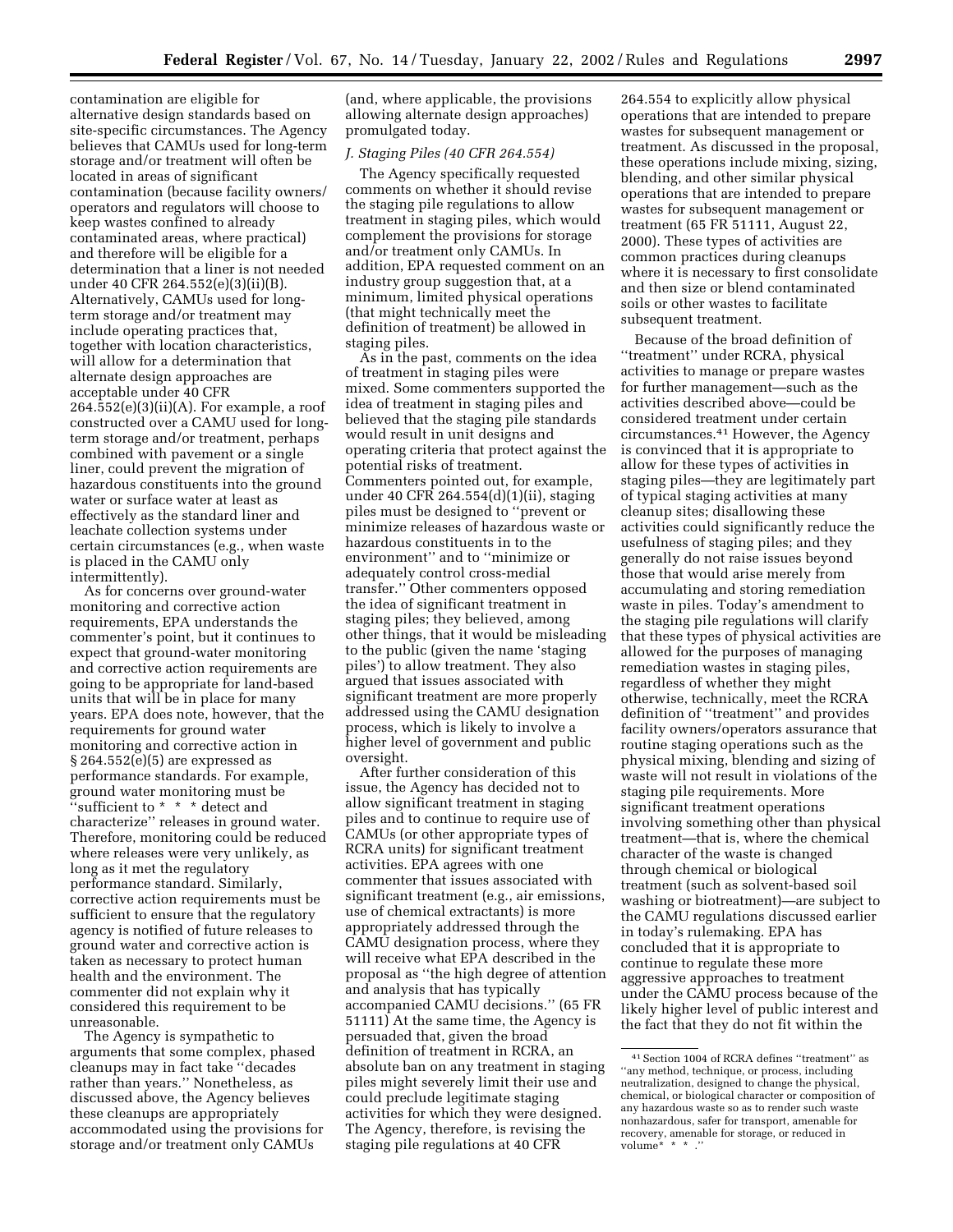staging pile regulation's original concept commenters, EPA is finalizing the of ''staging.''

#### *K. Placement of CAMU-Eligible Wastes in Off-Site Hazardous Waste Landfills*

In response to comments on the August 2000 proposal and to a later proposal from a group of industry representatives, EPA published a supplemental proposal on November 20, 2001 (66 FR 58085). In this proposal, EPA took comment on industry's suggestion that placement of CAMUeligible wastes be allowed in off-site hazardous waste landfills under certain circumstances. In addition, EPA also proposed to allow disposal of CAMUeligible wastes in on-site hazardous waste landfills under the same conditions. In the supplemental proposal, EPA explained in detail why, in its view, allowing disposal of CAMUeligible waste in hazardous waste landfills would promote more aggressive remediation and provide remediators at cleanup sites with additional options—options that might frequently be more protective than disposal in a CAMU, that would likely lead to more thorough cleanups, and that would promote opportunities for redevelopment.

In the November 2001 document, EPA stated its intention to include the new conditions it was proposing (if it chose to go forward with them) in today's final rule, scheduled for signature by December 21. Consistent with this goal and because of the relatively limited nature of the proposal (depending, as it did, on the basic structure of the August 2000 proposal), EPA provided an abbreviated comment period of fifteen days. To ensure prompt notice to commenters and an adequate time for comment, EPA provided electronic copies of the supplemental proposal to all commenters on the August 2000 proposal immediately after it was signed on November 14, 2001. No commenters expressed concern about the length of the comment period on the supplemental proposal as it applied to off-site disposal of CAMU-eligible wastes.

EPA received overwhelmingly favorable comments on the general approach in the proposal. No commenters expressed disagreement with EPA's view that allowing placement of CAMU-eligible wastes in off-site hazardous waste landfills would promote more aggressive remediation. Several commenters asked EPA to clarify implementation issues and raised questions about the workability of the approach described in the supplemental proposal, depending on how it was interpreted. In response to these

supplemental proposal at 40 CFR 264.555, generally as proposed, but it is clarifying the implementation process and adding new procedural requirements, based on comments. These revisions are designed to ensure that the off-site provision can be practically implemented and therefore that it achieves its goal of promoting aggressive remediation. The details of the requirements are discussed below.

1. Conditions for Off-Site Landfill Placement

Section § 264.555(a)(1)–(3) establishes the basic conditions that must be met for the Regional Administrator to approve placement of CAMU-eligible waste in a hazardous waste landfill unit at an off-site location under the terms of § 264.555.42

#### a. Limitation to CAMU-Eligible Wastes

In the supplemental proposal, EPA limited placement of remediation wastes in hazardous waste landfills under the terms of § 264.555 to CAMUeligible waste, but also proposed to include the ''discretionary kickout'' provision of § 264.552(a)(2). The Agency proposed to include the kickout provision because the reasons behind it apply as much to placement of CAMUeligible waste in hazardous waste landfills as it does to placement in CAMUs. The supplemental proposal, however, did not include the special provisions of § 264.552(a)(1)(iii) and (a)(3), which would have allowed placement of ''as-generated'' wastes and liquids under specific circumstances. EPA concluded that, in the case of ''asgenerated'' wastes, a special exception would be unnecessary, because there is no current regulatory constraint on placement of non-hazardous asgenerated wastes in RCRA permitted landfills (except of course in cases of waste incompatibility, or similar situations). As for liquids, EPA saw no reason why the current RCRA ban on liquids in landfills should not continue to apply to hazardous waste landfills receiving CAMU-eligible wastes. The circumstances EPA has identified where the RCRA ban on liquids might be

inappropriate for CAMUs are specific to remediation.

Commenters provided no negative comments on this aspect of the proposal, and therefore EPA is finalizing it as proposed.

#### b. Limitation to Placement in Off-Site Landfills

In the supplemental proposal, EPA allowed disposal of CAMU-eligible wastes in on-site hazardous waste landfills, as well as off-site waste landfills. One group of commenters who was one of the two industry groups who recommended the off-site disposal option to EPA—correctly noted that industry's original proposal did not extend to on-site hazardous waste landfills. This commenter expressed concern that it did not fully understand the implications of this additional provision, and strongly urged EPA to defer extending the conditions of today's rule to on-site landfills. Because of the compressed schedule of this supplemental rulemaking, EPA has decided to proceed at this time only with aspects of the proposal that interested parties support, and to defer final decisions on other aspects to ensure that EPA does not adopt a course of action that may have unintended consequences. Accordingly, EPA is not extending the relief in today's rule to the disposal of CAMU-eligible wastes in on-site hazardous waste landfills and has revised the language of § 264.555(a) to limit the applicability today's rule to ''landfills not located at the site from which the waste originated.''

#### c. Treatment Requirements

In the supplemental proposal, treatment requirements for CAMUeligible wastes placed in permitted hazardous waste landfills would largely track the treatment requirements for CAMU-eligible wastes placed in CAMUs. That is, treatment requirements would be limited to principal hazardous constituents. Treatment would have to meet the national treatment standards of § 264.552(e)(4), with an opportunity for the Regional Administrator to adjust treatment based on specific enumerated factors.

The Regional Administrator would be able to apply the following adjustment factors without any special conditions: adjustment factor A (technical impracticability), adjustment factor C (community acceptance), adjustment factor D (short-term risk), and adjustment factor E(1) (national minimum treatment standard is substantially met and waste PHCs are of very low mobility). EPA proposed not to allow use of adjustment factor B (which

<sup>42</sup>EPA emphasizes that ''CAMU-eligible'' waste may of course continue to be managed off-site in any way that was allowable before today's rule. Today's rule sets alternative treatment conditions for hazardous ''CAMU-eligible'' waste placed offsite hazardous waste landfills. Furthermore (to respond to a question raised by one commenter), off-site management of non-hazardous ''CAMUeligible'' waste is not subject to the requirements of this section, and this waste may be managed off-site (including in hazardous and non-hazardous landfills) consistent with state law.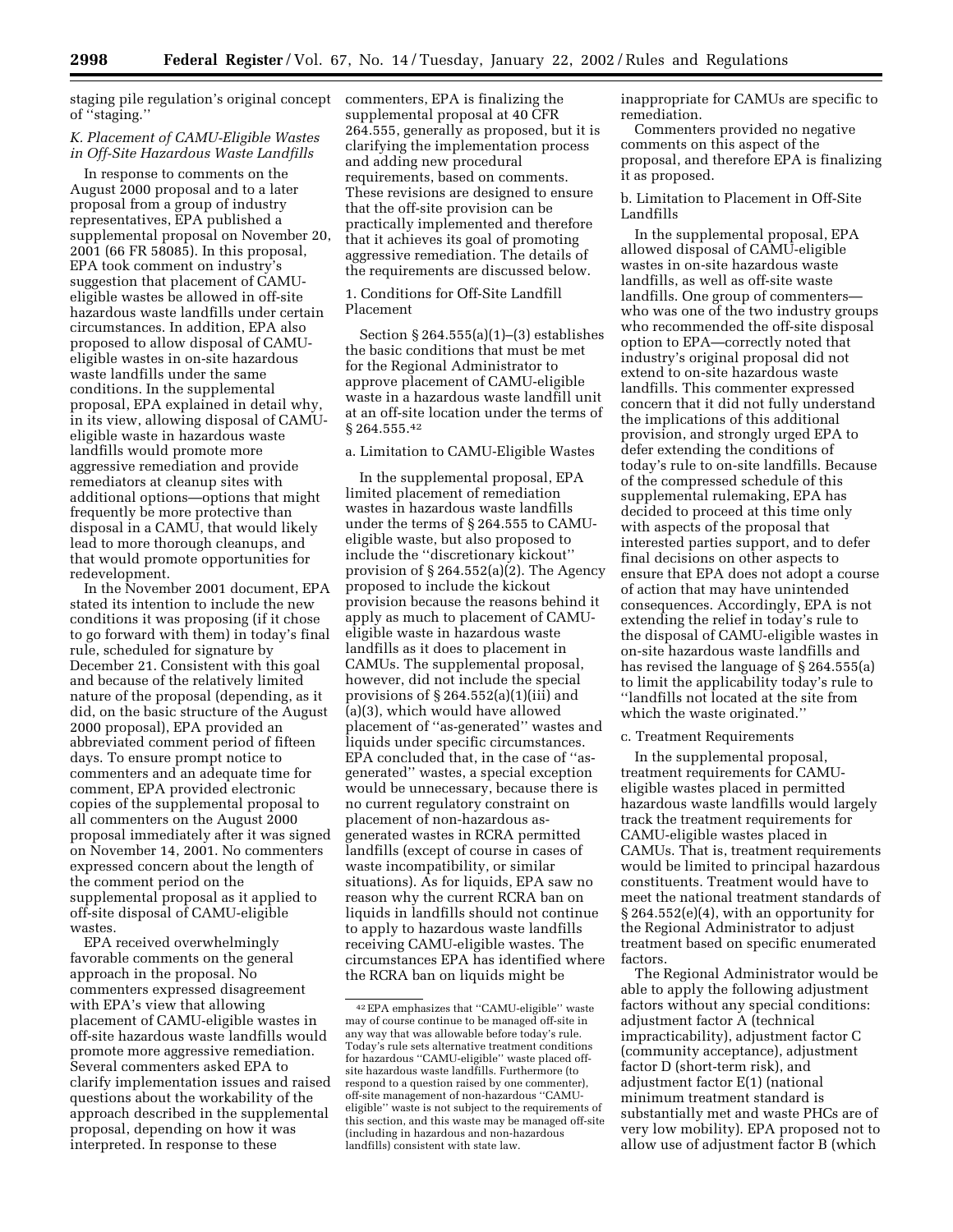considers cleanup levels or goals at the remediation site), because it concluded that these levels would be irrelevant to placement in off-site landfills. In addition, EPA proposed to tighten adjustment factor E(2) (which allows the Regional Administrator to consider the protection provided by the engineering design of the CAMU) to require treatment of principal hazardous constituents in all cases where this adjustment was exercised.

Comments on this aspect of the proposal were largely favorable, and EPA is finalizing the treatment requirements as proposed (see § 264.555(a)(2)).

Regarding use of adjustment factor  $E(2)$ , § 264.555(a)(2)(iii) of today's rule allows the Regional Administrator to adjust the national treatment standards based on the design of the landfill in accordance with

 $\S 264.552(e)(4)(v)(E)(2).43$  This section allows the Regional Administrator to adjust treatment levels based on ''the engineering design of the CAMU and related engineering controls'' ''where cost-effective treatment has been used and the CAMU meets the Subtitle C liner and leachate collection requirements for new land disposal units at  $\S 264.301(c)$  and (d). \* \* \*'' But § 264.555(a)(2)(iii) of today's rule adds a treatment performance standard for CAMU-eligible wastes going to offsite landfills under this adjustment factor—the treatment would have to significantly reduce ''the toxicity or mobility of the principal hazardous constituents in the waste, minimizing the short-term and long-term threat posed by the waste, including the threat at the remediation site.'' Consistent with the proposal, adjustment factors (E)(3), (4), and (5) would not be allowed.

Thus, today's rule significantly tightens the conditions of adjustment factor (E) for CAMU-eligible wastes being placed in off-site hazardous waste landfills. As explained in the proposal, EPA is taking this approach to address possible concerns about potential transfer of risk to the off-site location when the Regional Administrator relies on the protection afforded by the disposal unit to adjust the treatment standards. First, adjustment factors E(3)–(5) would not be available—since either these factors do not require

treatment, or they do not require that the receiving disposal unit meet subtitle C design standards. And second, today's rule requires treatment of PHCs in CAMU-eligible wastes disposed of offsite under adjustment factor E(2).

EPA notes that—as one commenter pointed out—the inclusion of ''the threat at the remediation site'' in the treatment performance standard in § 264.555(a)(2)(iii) contemplates that the Regional Administrator, in implementing this adjustment factor, would make the same kind of balancing of risks allowed in the ''environmentally appropriate'' land disposal restriction variance at  $\S 268.44(h)(2)(ii)$ . That is, in concluding that a particular treatment regime ''minimized threat'' under this adjustment factor, the Regional Administrator could weigh the risks associated with leaving waste in place (or of significantly delaying cleanup) against any possible risks associated with subsequent management of the waste in a permitted hazardous waste landfill.

#### d. Disposal Requirements

In the supplemental proposal, EPA limited hazardous waste landfills receiving CAMU-eligible wastes to those with RCRA permits, not including landfills under RCRA interim status. The proposal did not specify who had to hold the permit for the landfill. For example, landfills accepting CAMUeligible wastes might be off-site commercial units, or they might be at facilities controlled by the owner/ operator of the remediation site. The proposal also required that the landfill meet the technical design and operating requirements for new landfills in 40 CFR part 264, subpart N. This requirement would ensure that the landfill met the minimum technology requirements for hazardous waste landfills (i.e., the double synthetic liner and detailed leachate collection requirements of  $\S 264.301(c)$ . In addition, the landfill would be subject to the specific landfill ground-water monitoring requirements of subpart F of part 264 and the closure requirements of subpart G.

EPA received no negative comments on this aspect of the supplemental proposal and is finalizing § 264.555(a)(3) as proposed.

2. Approval Procedures

a. Approval of CAMU-Eligible Waste for Placement in a Subtitle C Landfill

Under the supplemental proposal, CAMU-eligible waste would be approved for placement in a hazardous waste landfill under procedures

identical to CAMU approval procedures. Facility owner/operators wishing to send CAMU-eligible waste to a RCRA hazardous waste landfill would generally have to provide the same information as persons requesting approval of an on-site CAMU. Commenters generally supported this approach and EPA is finalizing it in  $§ 264.555(b)–(c)$  largely as proposed.<sup>44</sup>

The supplemental proposal indicated simply that the ''Regional Administrator'' would approve CAMUeligible waste for disposal in a landfill, without any further specification on which ''Regional Administrator.'' One commenter asked EPA to clarify whether the ''Regional Administrator'' was the regulator at the remediation site or at the receiving site; another commenter argued that the Regional Administrator approving the action under § 264.555(c) should be the person with regulatory oversight at the receiving landfill. On the other hand, several commenters assumed that EPA meant the Regional Administrator with RCRA regulatory oversight at the location of the cleanup would approve action under § 264.555(c)—that is, the Regional Administrator who would make an off-site decision was the same regulator who would likely be overseeing the cleanup (for example, if it was being conducted as part of a RCRA corrective action).

In developing the supplemental proposal, EPA did not clearly state whether the regulatory authority at the location of the cleanup site or at the receiving landfill would typically review and approve (or deny) proposals for off-site placement under § 264.555. For example, EPA stated in the preamble that ''the Regional Administrator (or the authorized state program) at the location of the hazardous waste landfill would be responsible for placement of CAMU-

<sup>43</sup>Note that, under § 264.555(g), the ''design of the CAMU" in  $\S 264.552(e)(4)(v)(E)$  means the design of the permitted Subtitle C landfill. Because the permitted landfill must meet the prescriptive design standards for new hazardous waste landfills, the Regional Administrator would typically base this adjustment on protection offered by a generic landfill meeting these standards. See discussion later in this section of the preamble.

<sup>44</sup>One commenter asked what information the ''person seeking approval'' would need to provide the Regional Administrator. Under § 264.555(b), the applicant would be required to provide information required under the general CAMU information requirement (§ 264.552(d)) relevant to an off-site determination. That is, the applicant would have to provide information ''sufficient'' for the Regional Administrator to approve CAMU-eligible waste for off-site disposal under § 264.555(c). This would include information to show the Regional Administrator that the waste is CAMU-eligible, to identify PHCs, to adjust treatment levels as appropriate (e.g., to demonstrate technical impracticability), and similar information. The applicant would not be expected to provide information not relevant to the decision (e.g., the specific design of the receiving landfill, since the landfill would be required, by regulation, to meet subtitle C design requirements, and this information would typically be enough to allow the Regional Administrator at the remediation site to make a decision).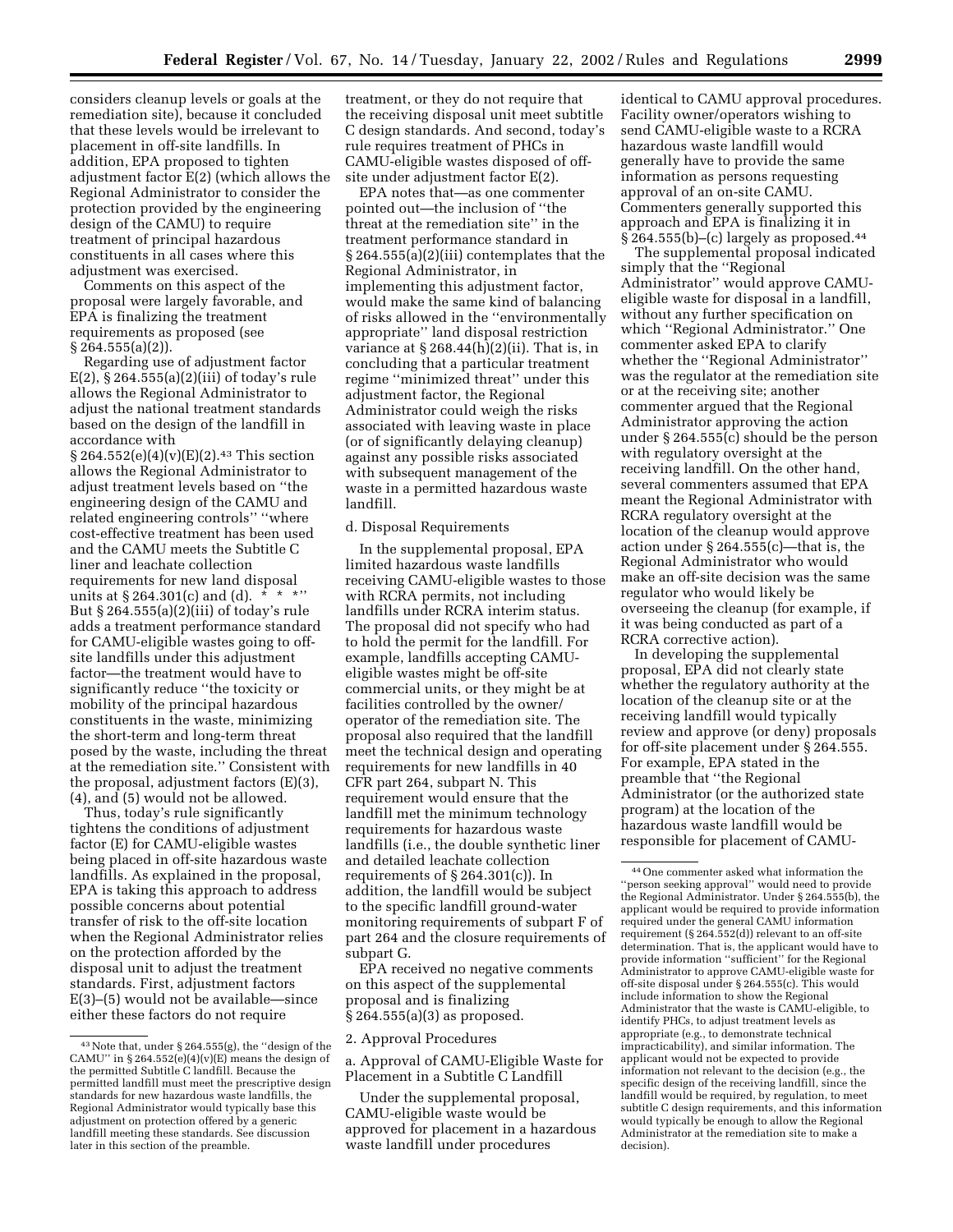eligible waste in the landfill.'' At the same time, however, most of the questions associated with that approval relate closely to specific circumstances, processes, and decisions at the cleanup site (including remedy decisions)—for example, the identification of principal hazardous constituents, which are based on site-specific cleanup goals or levels; technical impracticability adjustments; adjustments because of short-term risks; and similar questions. More broadly, the question of whether (and how much) waste treatment is needed is typically part of the remedial decision process. Therefore, the approval process under § 264.555(c) will inevitably be closely connected to the remedy selection decision at the cleanup site.

After reviewing comments and considering this question further, EPA concludes that the regulatory authority most appropriate for determining that CAMU-eligible waste from a particular remediation is suitable for disposal in a subtitle C landfill, as a general matter, is the regulatory authority at the remediation site. As described above, the question of how the cleanup wastes should be managed is inherently part of the remedy decision, and the information needed to make decisions will be available to the regulatory authority at the cleanup site. Furthermore, the decision on how to manage remediation waste is typically made in an iterative process at the remediation site, with the facility owner and the regulator considering a broad range of alternatives as the investigation and remedy selection proceed. In this process, the options for off-site disposal become a factor in determining which remedy is selected—including, perhaps, whether the waste is excavated in the first place.

In addition, several commenters made the point that extended regulatory review processes (on a remediation-byremediation basis) at potential disposal sites would generally repeat review processes already conducted at the remediation site, and that such processes could, as a practical matter disrupt or significantly delay the cleanup process. For example, the decision for off-site disposal is often made only late in the process (at a point where on-site options are rejected), and then it is often made only generically, i.e., the decision is made that the waste might safely sent off-site for disposal in a hazardous waste landfill, but the specific site would not yet be identified. At the point where off-site disposal has been chosen, the facility owner, in such cleanups, might solicit bids from hazardous waste management companies with processes or landfills

meeting certain criteria. It would obviously be unrealistic to expect each potential bidder to go through an extended approval process with its regulator (except in the case of very large cleanups) before it submitted a bid. At smaller sites, the time between the decision to manage wastes off-site and the actual movement of wastes might only be days. In both cases, if an extended off-site approval process began only after an off-site location had been accepted, cleanup could be significantly delayed, with no meaningful gains in environmental protection.

Thus, for the off-site provisions of today's rule to work effectively to promote aggressive cleanups at a wide range of sites, EPA believes that the regulatory authority at the cleanup site should make the basic decision as to what conditions would most appropriately apply to CAMU-eligible waste disposed of off-site at a subtitle C landfill.

For these reasons, EPA is finalizing § 264.555(a)–(c) generally as proposed, but specifying that the ''Regional Administrator'' approving CAMUeligible waste for subtitle C landfill disposal will be the Regional Administrator (or state regulatory authority) with RCRA oversight over the site where the remediation is occurring. In this case, disposal in a hazardous waste landfill would be allowed, as long as the conditions of § 264.555 were met. Consistent with this expectation, EPA is modifying proposed § 264.555(b) which describes the information that the person seeking approval must provide by removing the parenthetical phrase ''(including the location of the landfill).'' As explained earlier, in many cases, remediators at the cleanup site may not know the location of the specific landfill at the time of the application, or indeed at the time eligibility for off-site disposal in a Subtitle C landfill has been approved.

One state commenter raised a concern about allowing a state director at a remediation site to determine adjusted treatment standards for CAMU-eligible waste, when that waste would be disposed of in another state. The commenter argued that the state regulator overseeing the receiving landfill should be responsible for making any adjustments to the national treatment standards. In particular, the commenter was concerned that the regulator in the generating state would not be knowledgeable about the receiving facility; that the state overseeing the receiving landfill might disagree with the treatment standards determined by the generating state; and that the receiving state would likely feel

compelled to repeat the work of the generating state regulator, leading to duplicative effort.

EPA understands these concerns, but it continues to believe, for the reasons described above, that: (1) The regulator at the site of remediation is the most appropriate authority to make the *general* finding that cleanup waste from a particular site is appropriate for offsite disposal in a subtitle C landfill under today's rule, and (2) the off-site provisions in today's rule will be successful in promoting more aggressive remediation only if the basic decisions on the appropriateness of disposal in a subtitle C landfill are made at the cleanup site, with regulators at the receiving landfill playing their normal role (through the permitting process) in determining what particular wastes are appropriate for disposal at that site.

In answer to the points raised by the commenter, EPA agrees that the regulator at the receiving landfill will certainly be more knowledgeable about site conditions at that particular landfill. The Agency, however, does not believe that this fact is important to decisions on adjustments, because the design standards for the off-site landfill are specified by regulation. That is, the offsite landfill will have to meet the subtitle C design standards for new hazardous waste landfills. These are very specific standards, which not only require double liners and a leachate collection system, but specify such details as the thickness and composition of the liners; the size of the gravel (or other material) in the leachate collection layer; the minimum slope of that layer; and similar details . Thus, the regulator at the remediation site will have ample information on the engineering design of the unit to adjust a treatment standard based on the protection offered by the design of the receiving landfill (if adjustment factor E is exercised). At the same time, location-specific factors at the receiving facility (e.g., site-specific hydrology)—which is the kind of information that the regulator at the remediation site would be unlikely to know—would not be an allowable consideration in adjusting a treatment standard based on the engineering design of the landfill.

EPA acknowledges that, when wastes move from one state to another, the regulator in the receiving state may conclude that treatment levels approved by the neighboring state are unacceptable for a particular landfill, or that the receiving state may feel that it needs to review the work of the neighboring state. EPA certainly expects that, in such cases, overseeing states will be able to generally rely on the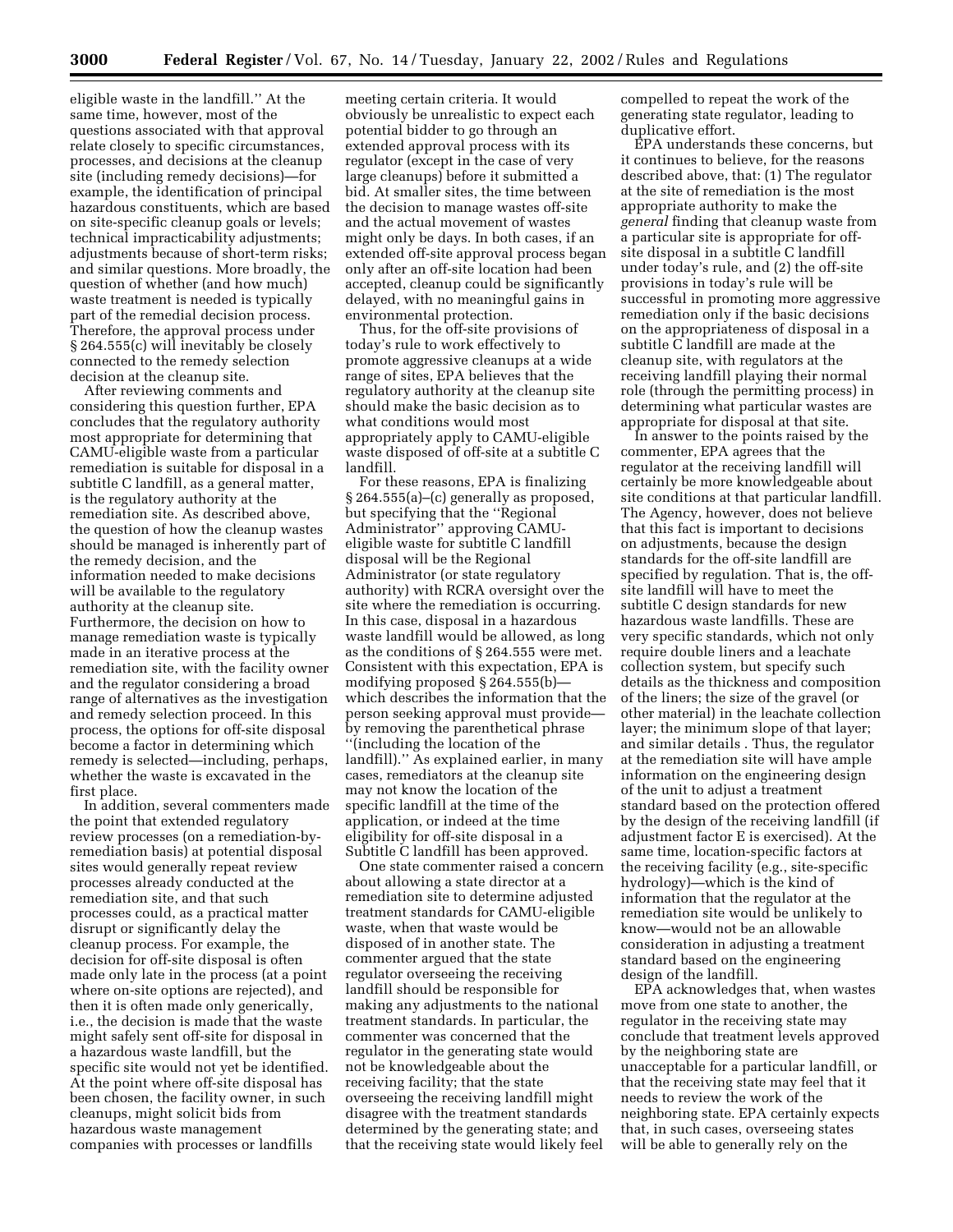protections built into today's rule, and the protections of the permitted landfill receiving the waste, 45 so that they can be comfortable allowing receipt of waste that meets its terms. But, the Agency also acknowledges that there is a potential for redundant reviews. Nevertheless, EPA remains convinced for the reasons stated above—that today's rule will only be successful in promoting aggressive cleanups if the state overseeing the cleanup makes the basic judgments on whether a particular remediation waste is eligible for off-site disposal, and what level of treatment is required under today's rule, before disposal in a subtitle C landfill (regardless of where that landfill is located). Otherwise, as explained above, today's rule is not likely to achieve its intended goals.

#### b. Permitting and Acceptance at the Receiving Landfill

Proposed § 264.555(d) required that the Regional Administrator modify the permit for a hazardous waste landfill to allow receipt of CAMU-eligible waste under the terms of § 264.555, before it could receive such waste. In some cases, state or federal regulations would already require a permit modification at a facility, but in others—for example, where the waste met the waste acceptance criteria in the permit—they might not. But, in any case, proposed § 264.555(d) ensured that the permit was modified through a public process to allow receipt of CAMU-eligible waste under the terms of proposed rule.

The modification would follow permit modification procedures specified in § 270.42 or comparable state regulations, but at a minimum it would include public notice, opportunity for comment, and an opportunity for a hearing. (EPA assumes in most cases that states would choose the class 2 permit modification process, although class 3 modifications would meet the general performance standard as well.) This process would ensure that the local public had the opportunity to comment on whether and how CAMU-eligible wastes would be managed under the facility permit. Commenters supported this approach, and EPA is finalizing it as proposed. (Several commenters did express concern that EPA expected states to modify a facility's permit for

each new remediation; today's rule would not require this. The issue is discussed in detail below.)

As part of the permit modification process at the receiving landfill, the Regional Administrator would include in the permit any requirements he or she determined were necessary or appropriate. During the permitting process, the Regional Administrator would be able to accommodate any special concerns of the local community. For example, the Regional Administrator might include special requirements in the permit to address potential risks from hazardous constituents in the waste, including principal hazardous constituents, to protect human health or the environment through the RCRA ''omnibus'' provision.46 Further, the permit would include requirements to ensure that treatment standards for CAMU-eligible wastes imposed under § 264.555(a)(2) would apply; and, as specified in proposed § 264.555(d), the permit would also include recordkeeping requirements to demonstrate compliance with treatment standards approved for the waste. Under the current permitting requirements at  $\S 264.13(a)(1)$ , the facility owner/ operator at the receiving landfill would be required to conduct an analysis of the waste that, ''at a minimum,'' contains ''all the information which must be known to treat, store, or dispose of the waste in accordance with this part'' (which would include information to show that treatment levels approved by the Regional Administrator were met). The plans for this analysis would be incorporated into the facility waste analysis plan (see § 264.13(b)), and the results of the analysis kept in the facility operating records in accordance with § 264.73(b)(3).

Commenters raised the question of whether a receiving land disposal facility would have to modify its permit every time it received CAMU-eligible waste from a new off-site location. Several commenters (including one state) argued that individual permit modifications would be unnecessary and counterproductive, where CAMUeligible waste already met the acceptance criteria in a facility permit.

This was not EPA's intention in the proposal, and EPA expects that such modifications would ordinarily not be needed. Rather, EPA intends that an offsite facility would modify its permit once (with public notice, comment, and

opportunity for a hearing). In fact, EPA expects that, once today's rule is effective, some commercial hazardous waste landfills will immediately seek enabling permit modifications, before they have been approached by potential customers—and EPA encourages them to do so.47 Once an enabling permit modification has been approved, the modification would allow the facility to accept any CAMU-eligible waste that had been approved for off-site disposal by the appropriate regulatory authority at the remediation site. As part of the permitting process, the permitting authority of course could impose any additional conditions it determined were necessary, but EPA expects that complying with the terms of § 264.555, combined with the design and management standards required at the receiving facility under its RCRA permit, would provide sufficient assurance that CAMU-eligible waste would be safely managed.

One commenter argued that a permit modification at the receiving landfill should not be necessary at all. This commenter argued that permits specify the types of waste a facility may receive, and establish safe management conditions for that waste. If CAMUeligible wastes approved for disposal under today's rule met the permit acceptance criteria, the commenter then questioned why a permit modification would be necessary at all. This commenter noted that, in many other cases, ''CAMU-eligible'' wastes currently go to hazardous waste landfills without permit modifications, because they meet the facilities' permit acceptance criteria. The commenter asked why EPA was requiring a permit modification under today's rule even where a facility's would otherwise allow acceptance of the CAMU-eligible waste without modification.

EPA appreciates the view of this commenter, but at the same time it notes that other commenters—including one state regulator—stressed the importance of the regulator and the local public at the receiving landfill having an opportunity to review and approve the fact that the landfill would receive wastes under the terms of today's rule. EPA also notes that the industry groups who recommended that these CAMU amendments include an off-site option supported an EPA requirement for a

<sup>45</sup>The receiving landfill, as explained below, would have to have a RCRA permit allowing it to receive the type of waste in question. RCRA permits establish detailed facility-wide requirements, including detailed waste analysis procedures, unit design, and waste management practices. These requirements, in EPA's view, will ensuring that the waste is managed protectively at the receiving facility.

<sup>46</sup> 46 Under the RCRA ''omnibus'' provision, ''each permit . . . shall contain such terms and conditions as the Administrator (or the State) determines necessary to protect human health and the environment.'' RCRA section 3005(c)(3).

<sup>47</sup>One commenter suggested that the one-time permit modification approach would lead to a network of approved facilities for EPA, states, and remediation waste generators to use for future projects involving off-site management of eligible wastes. EPA agrees that this result would be highly desirable and would promote more aggressive remediation.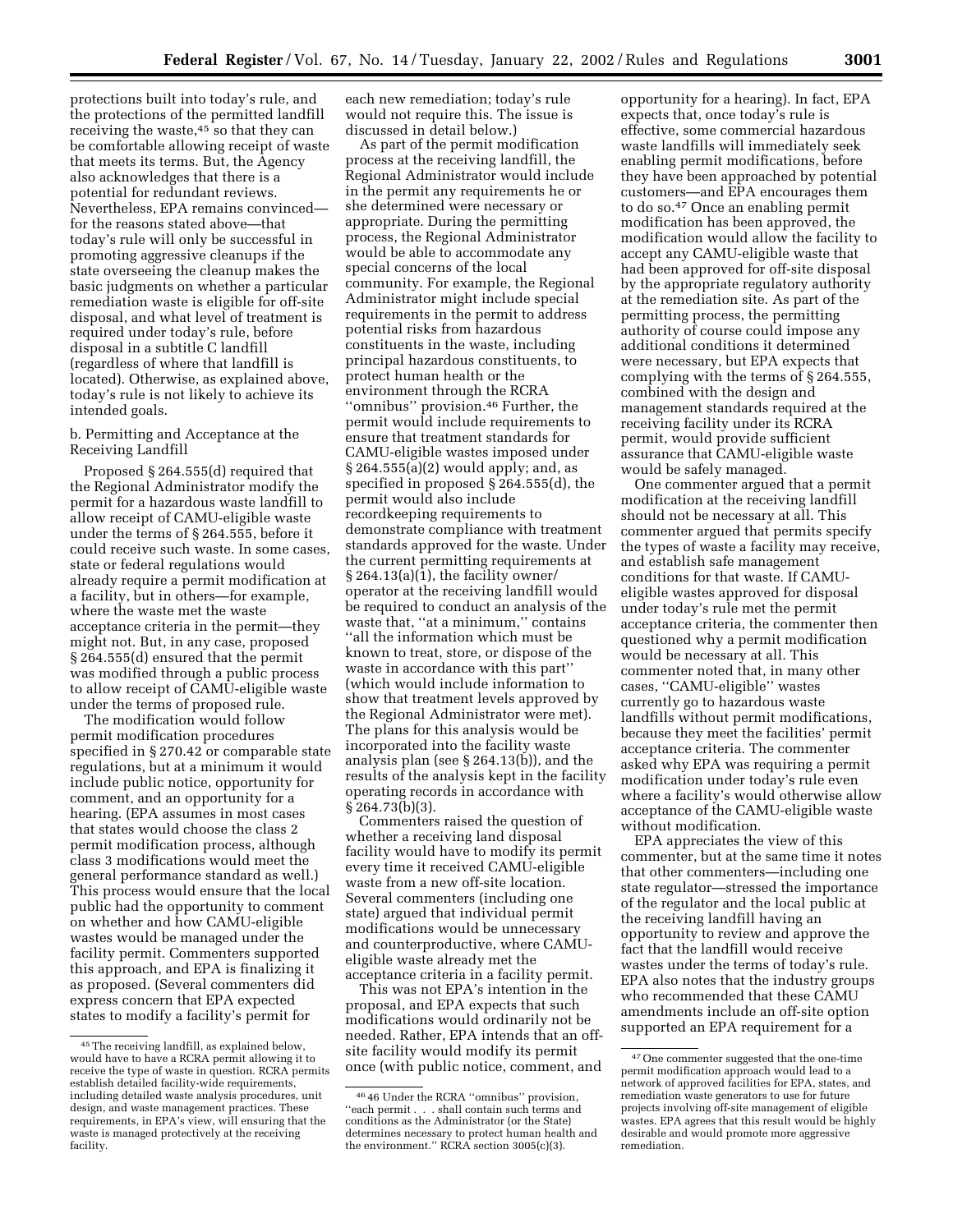permit modification, including public notice and an opportunity for a hearing at the off-site landfill. Therefore, EPA is retaining the proposed requirement in § 264.555(d) that the receiving facility undergo an enabling permit modification before receiving CAMUeligible waste under today's rule. But it clarifies that there would be no need for subsequent permit modifications, as long as the CAMU-eligible waste met the waste criteria in the facility's permit.

At the same time, several commenters raised concerns that decisions on CAMU-eligible waste from any particular cleanup might be of concern to the local public and the regulatory authority at a receiving facility. Therefore, today's rule provides for an abbreviated notice procedure that must be completed before CAMU-eligible waste is placed in a permitted off-site landfill. These procedures are laid out in § 264.555(e). First, the landfill which will already have been approved to receive CAMU-eligible waste under § 264.555(d)—would notify the local public and the RCRA permitting authority of its intent to receive off-site waste from a particular cleanup. (This notice might, for example, be submitted during the bidding process on the waste.) In this case, the public would be the persons listed on the facility's mailing list, required under 40 CFR  $124.10(c)(ix)$ . The notice would identify the location of the remediation site, the principal hazardous constituents, and the treatment requirements. Second, the public would have fifteen days to provide comments or express concerns to the regulatory agency. (Because the permit had already been modified through a public process to receive CAMU-eligible waste under this provision, commenters suggested and EPA has concluded that an abbreviated notice procedure is appropriate.) Finally, the Regional Administrator would have an additional fifteen days to object to the placement of the CAMUeligible wastes in the landfill. The Regional Administrator would have the authority to extend the review period an additional thirty days because of public concern or insufficient information. If the Regional Administrator objects, or if he or she does not notify the owner/ operator that he or she has chosen not to object, the waste could not be placed in the landfill until the objection had been resolved, or, alternatively, the permit had been appropriately modified through the procedures of § 270.42.48

EPA notes that, while this process requires action by the Regional Administrator within 30 days, it does not mean off-site disposal would be approved by default. Disposal could not occur without notification by the Regional Administrator that he or she does not object to the placement of the CAMU-eligible waste. EPA took this approach because it did not want the public to be at a disadvantage solely because the Agency (or an authorized state) failed to act within a specified period of time. At the same time, EPA recognizes that this approach may raise concerns with owner/operators of facilities interested in receiving CAMUeligible wastes from off-site locations. Thus it urges these owner/operators to work closely with the appropriate regulatory authorities and the local public to look for ways to ensure that the process is expedited—consistent with the needs and interests of the regulator and the local community.

Toward this end, EPA has also included in today's rule a provision  $(S 264.555(e)(iv))$  that would allow the facility, the local public, and the regulatory agency to work together to identify situations where, because of minimal risk, they could agree that the limited notification procedures of § 264.555 were not necessary. For example, the facility, the regulatory agency and the community might agree that notification was not necessary if the total volume of waste from a particular remediation very minimal, or if CAMUeligible waste met a particular level of treatment (for example, the waste was treated to the generic national standards of 90%/10XUTS, and none of the adjustment factors was used). EPA expects that these situations will be the exception. At the same time, however, EPA believes this provision will significantly improve the usefulness of today's rule, especially given the concern of one commenter that the rule should address obstacles to smallervolume projects, for which off-site management often makes the most sense.

EPA, of course, understands that the regulatory authority and the local public may choose to limit the scope of today's regulation by requiring—through the initial permitting process at potential receiving facility—additional notice or

review (e.g., a longer public comment period on notifications) before CAMUeligible waste from a new remediation is received, or before certain categories or volumes of CAMU-eligible wastes were received from remediation sites. EPA expects that these issues would be addressed as part of the site-specific permitting process at the off-site hazardous waste facility seeking approval to receive CAMU-eligible waste from off site.

Commenters were particularly concerned that EPA might require that the receiving facility's permit be modified for each remediation. Commenters pointed out that this approach would be impractical and argued that it would likely eliminate the benefits (in aggressive remediation) that it hopes to achieve through § 264.555. The incentives for off-site disposal at hazardous waste landfills provided by today's rule, according to commenters, may often be most useful in the case of relatively small cleanups (or portions of cleanups). In such cases, the facility owner might be hoping to achieve clean closure—perhaps to allow redevelopment or to remove liability. Yet in these cases, the cost of a permit modification (even a ''minor'' modification) could well exceed the income received from a small shipment of remediation waste. Furthermore, such a process would create essentially the same practical problems that would occur if the § 264.555(c) approval process took place at the disposal site for every remediation. As one commenter put it, cleanup projects might be stopped indefinitely while one or more off-site facilities decided whether to participate in bidding on a project and then worked through the permit modification process. Thus, EPA believes it is impractical as well as unnecessary to require permit modifications with every CAMU-eligible waste shipment under today's rule.

#### 3. Other Requirements

EPA emphasizes that the off-site portion of today's rule is narrow in scope. Specifically, the Regional Administrator may approve CAMUeligible waste for placement in off-site hazardous waste landfills under only limited circumstances. Meanwhile, the waste would remain a RCRA hazardous waste, subject to all applicable RCRA hazardous waste requirements. For example, the manifest, recordkeeping, and reporting requirements of part 262 and part 264, subpart E would apply. In other words, the waste would require a manifest when shipped to an off-site facility, and standard RCRA wastemanagement requirements would apply

<sup>48</sup>EPA expects that permit modifications would only be necessary or appropriate as a last resort. That is, most objections are likely to be resolved short of requiring a modification to the permit

modification. EPA, however, included this option because it provides a formal process, with clear requirements for public notice and typically with rights of appeal, which may be appropriate in some few cases. EPA has not specified in this rule what category of modification would be required, although the Agency expects that—if a modification process were determined to be necessary—the state would find a class 2 process to be most appropriate.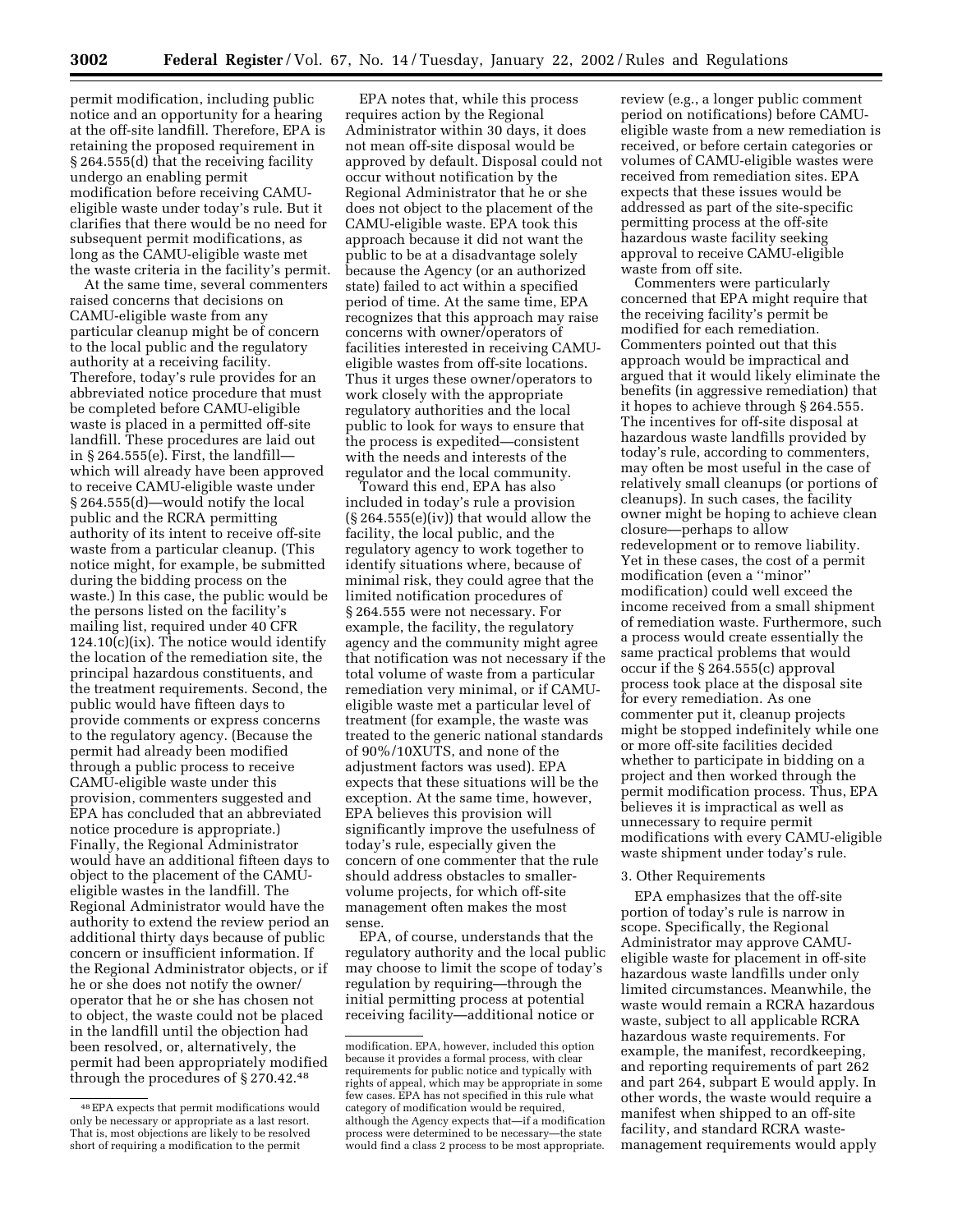(e.g., waste analysis, storage requirements prior to placement, etc.).

In addition, when the waste is sent off-site, the rule (§ 264.555(e)) specifies that the generator of the waste (i.e., the owner/operator of the remediation site) is subject to the reporting, recordkeeping, and tracking requirements of  $\S 268.7(a)(4)$ . This section establishes requirements that apply ''when exceptions allow certain wastes or contaminated soil that do not meet the [land disposal restriction] treatment standards to be land disposed.'' With the initial shipment of waste, the generator will be required to send a one-time written notice to the land disposal facility providing specific information, such as the EPA waste identification numbers, the manifest number of the first shipment, and waste analysis data. EPA proposed this requirement and received no negative comment on it.

One commenter, however, suggested that § 268.7(a) be amended to include ''appropriate'' notice and certification. EPA believes that it has already, for the most part, addressed the commenter's concern by clarifying that the hazardous waste generator at the cleanup site must comply with  $\S 268.7(a)(4)$ , which requires a one-time written notice from the generator to the land disposal facility. The notice must indicate the hazardous waste numbers and the manifest number of the first shipment; a statement that the waste is not prohibited from land disposal; available waste analysis data; and specific information relating to the treatment of debris. EPA does recognize, however, that CAMU-eligible wastes may be treated off-site under today's rule, and that this activity might not be adequately covered by § 268.7(a)(4), which applies to waste generators. Therefore, to ensure adequate tracking and accountability when CAMU-eligible waste is treated off-site, § 264.555(f) of today's rule has been modified to require that off-site treatment facilities meet the certification requirements of § 268.7(b)(4), amended so that the treatment facility is required to certify that the treatment meets the requirements of the off-site provision of today's rule (as opposed to the requirements of the land disposal restrictions).

Finally, today's rule does not in any way restrict remediation waste management options that already exist. For example, the land disposal restriction variances of § 268.44(h) will remain available as an alternative (or complementary) approach for CAMUeligible wastes sent for disposal. Furthermore, as described above, non-

hazardous wastes will also be unaffected, because their management and disposal are generally not regulated under the federal RCRA hazardous waste program, and they will not need special approval under today's rule to allow placement in a landfill.

#### *L. Grandfathering CAMUs (40 CFR 264.550 and 40 CFR 264.551)*

EPA proposed that two types of CAMUs would remain subject to the 1993 CAMU regulations after promulgation of the CAMU amendments (i.e., after today's rulemaking): (1) CAMUs that are approved prior to the effective date of today's rulemaking and (2) CAMUs that were not approved prior to the effective date of today's rulemaking but for which substantially complete applications (or equivalents) were submitted to the Agency on or before 90 days after publication of the proposal (i.e., where substantially complete applications (or equivalents) were submitted on or before November 20, 2000). This approach is referred to as ''grandfathering.''

As discussed in the proposal, EPA continues to believe that it would be a poor use of cleanup resources to require reevaluation, in light of today's amendments, of CAMUs that are already approved or are substantially in the approval process (65 FR 51111–51112, August 22, 2000). The Agency's review of CAMUs approved under the 1993 rule showed that the CAMU decisions made under the 1993 rule would generally have been the same, or similar, to decisions that would likely be made under today's amendments. In general, commenters strongly supported the grandfathering approach, and EPA is today finalizing the grandfathering provisions as proposed.

The proposed effective date for the CAMU amendments was 90 days after publication in the **Federal Register**. Under RCRA Section 3010(b), RCRA regulations become effective six months after promulgation unless the Administrator provides for a shorter period because the ''regulated community does not need six months to come into compliance'' or for ''other good cause.'' As discussed in the proposal (65 FR 51118), EPA proposed a 90-day effective date, believing that it provided ample time for facilities to adjust to the new procedures and waste management standards in today's rule, especially given that the 90-day effective date would only affect unapproved CAMUs that do not meet the criteria for grandfathering.

A number of commenters expressed the concern that ninety days from

public notice of the final CAMU amendments does not provide enough time to allow for approval of CAMUs under the 1993 rule and suggested that the Agency instead provide a 180-day effective date. Commenters appear concerned that a 90-day period would not provide enough time for EPA or authorized states to approve CAMU applications for units that were not already grandfathered by virtue of having a substantially complete application submitted by November 20, 2000. Given the scope of the grandfathering relief provided in the proposal, EPA believes this concern is unwarranted. CAMUs will be grandfathered if the application is approved within ninety days after the publication of the rule, or if the Agency received a substantially complete application (or equivalent 49) within 90 days of the proposal of today's amendments (i.e., by November 20, 2000).50 Therefore, facility owners/ operators who submitted a ''substantially complete'' application to the appropriate regulatory agency by November 20, 2000, do not need to worry about whether their applications have been approved by the effective date of today's rule; their CAMUs—if approved—are grandfathered and will be subject to the standards that were in place when they submitted their applications (that is, to the 1993 CAMU rule standards). The 90-day effective date would have relevance only to applications that were not substantially complete by November 20, 2000, or (for applications not complete by that time) that had not been approved by the effective date.

The Agency does not see any justification for further extending the process that it laid out in the proposal. The purpose of the grandfathering provision is to avoid disruptions of CAMUs that have already been approved or that are well along in the review process. It is not to accommodate facility owners who submit new CAMU applications after the proposal of the CAMU amendments in an effort to obtain approval before the amendments become final. Therefore, although EPA understands commenters' interest in extending the effective date further, it is

<sup>49</sup>CERCLA decision documents and state cleanup program decision documents in which CAMUs are proposed as applicable or relevant and appropriate requirements are considered ''equivalent'' documents.

<sup>50</sup>As discussed in the proposal, ''substantially complete'' does not mean that the Regional Administrator must have deemed an application ''complete'' under § 270.10(c). Some commenters seemed confused on this point. For additional guidance on the meaning of substantially complete, see the proposal at 65 FR 51112 (August 22, 2000).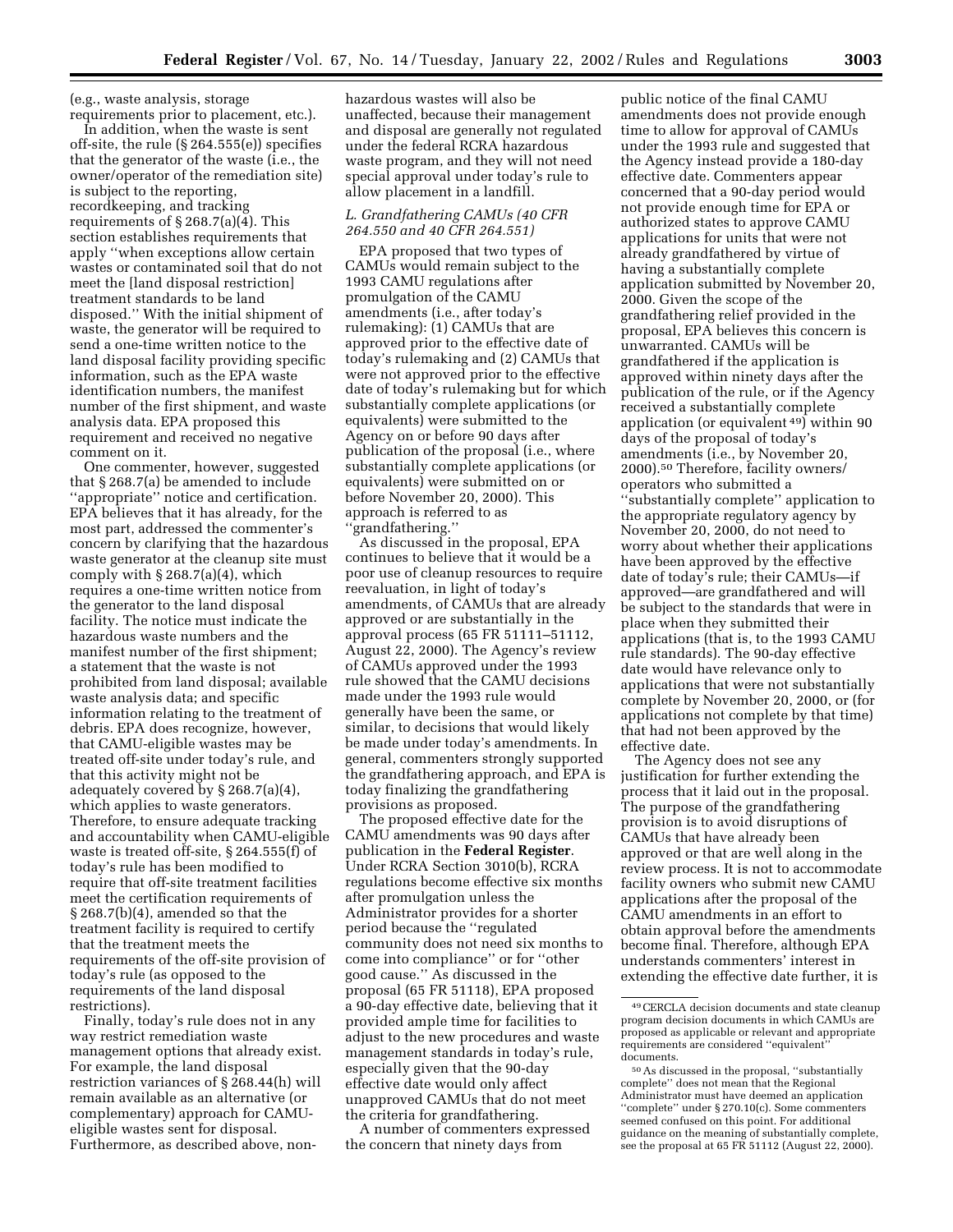unpersuaded that an additional 90 days is needed or that a failure to provide that additional time will disrupt ongoing remedial activities or significantly set back ongoing reviews of CAMU applications.51

CAMUs that are grandfathered will remain subject to the 1993 CAMU rule for the life of the CAMU ''so long as the waste, waste management activities, and design of the CAMU remain within the general scope of the CAMU as approved.'' As discussed in the proposal, the Agency believes that there are two types of site-specific circumstances under which decision makers would generally determine that changes are ''within the general scope of the CAMU as approved.'' First, any change that could be made without modification of the approved CAMU conditions in a permit or other authorizing document would be considered ''within the general scope of the CAMU as approved'' and would therefore be grandfathered. Second, changes that require modification of the CAMU authorizing document but still remain within the general scope of the CAMU as originally approved may be allowed on a site-specific basis. These changes might include allowing additional placement of essentially the same wastes (or wastes with similar constituents and origin) that were originally approved for placement in a CAMU, or retaining the same basic design but enlarging a CAMU to accommodate an extra volume of waste. One commenter asked for clarification on the effect of permit changes to extend the duration of a CAMU. Changes to an authorizing document, including document renewals, to allow continued operation of a CAMU, as long as the continued operation of that duration was within the original "general scope," would not affect the grandfathered status of the CAMU (e.g., where the intended life of an approved CAMU extended beyond the existing duration of the unit or facility permit, renewal of the permit to extend the CAMUs authorization would be ''within the general scope of the CAMU as approved''). See 65 FR 51112, August 22, 2000. Commenters supported the approach in the proposal, and EPA's views on these issues are unchanged.

Some commenters expressed concern that changes determined outside the scope of the CAMU as originally approved would automatically result in an entirely new CAMU approval process

or cause an entire CAMU to lose its ''grandfathered'' status. This was not EPA's intention. EPA clarifies that an entirely new CAMU approval process is not needed for changes that are determined outside the scope of the originally approved CAMU, and such changes will not cause an entire CAMU to automatically lose its grandfathered status. Changes that are determined to be outside the scope of the originally approved CAMU (like other changes) would be subject to review and approval of the Regional Administrator and today's requirements would apply to them, if applicable. For example, a change to add a new type of waste to a CAMU that is considered outside the scope of the originally approved CAMU would trigger a duty to comply with today's treatment requirements with respect to that waste, but it would not require a new review, for example, of waste already disposed of in the CAMU or waste within the scope of the original approval.

EPA understands how its proposed language on grandfathering led to the commenters' concern, and therefore the Agency is making a change to that language to clarify its original intent. The proposed language (§ 264.550(b)) stated that grandfathered CAMUs are subject to the earlier CAMU standards, in § 264.551, ''so long as the waste, waste management activities, and design of the CAMU remain within the general scope of the CAMU as approved.'' To make it clear that a change in one feature of the CAMU (for example, the waste to be managed) would not automatically require a reapproval of the entire CAMU under the new standards, EPA has revised the final clause to read: ''CAMU waste, activities, and design will not be subject to the new standards as long as the waste, activities, and design remain within the general scope of the CAMU as approved.'' Thus, the placement of new waste in a grandfathered CAMU outside the scope of the original approval would require that the new waste meet the treatment standards of today's rule, and certainly operating and closure standards for the CAMU would be modified if necessary to address the new waste, but the entire CAMU would not have to undergo reapproval under the terms of today's rule.

#### *M. Public Participation (40 CFR 264.552(h))*

EPA proposed to expand and clarify the requirements providing for public participation in decisions to establish CAMUs by making prior public notice and an opportunity for public comment mandatory for all final CAMU

determinations. EPA also proposed to expressly require the Regional Administrator to include in CAMU public notices the rationale for any proposed application of the treatment adjustment factors discussed earlier in today's rulemaking. Consistent with its overall policy to encourage full, fair, and equitable public participation throughout cleanup processes, the Agency believes that the public must be provided opportunities to participate in CAMU decision making and is finalizing the public participation requirements as proposed.

Today's public participation requirements for CAMUs expand on the public participation requirements established in the 1993 CAMU rule. This rule required the Regional Administrator to document his or her decision rationale and make the documentation available to the public, and it required that the incorporation of CAMUs into existing permits be done through the permit modification procedures (including the public participation procedures) of § 270.41 or § 270.42. The rule did not establish procedures for incorporating CAMUs into orders, or mandate that there be an opportunity for public comment before a decision outside of the permit context. Under today's rules, the Regional Administrator must provide ''public notice and reasonable opportunity for public comment before designating a CAMU.'' Thus, under today's regulations, the public will have an opportunity to be involved in all final CAMU determinations before final decisions are made, whether a CAMU is authorized under a RCRA permit or an order. Commenters generally supported the explicit requirement for public notice and opportunity for comment prior to final CAMU determinations.

As discussed in the proposal, the Agency believes that the standard of ''reasonable opportunity'' should, as a general minimum, include informing people about a prospective CAMU and providing a meaningful opportunity for people to comment to the Regional Administrator before a final agency determination is made regarding the CAMU (65 FR 51113, August 22, 2000). At the same time, by not including more detailed provisions on how public participation should be conducted, the Agency believes that the ''reasonable opportunity'' standard provides the flexibility that is necessary to ensure that CAMUs can be considered and approved within the broader context of cleanup decisions using the wide variety of administrative mechanisms that may be associated with cleanups.

<sup>51</sup>The Agency also notes that the signature of the final rule was delayed by several months beyond EPA's original expectations, thereby giving commenters much of the time they requested.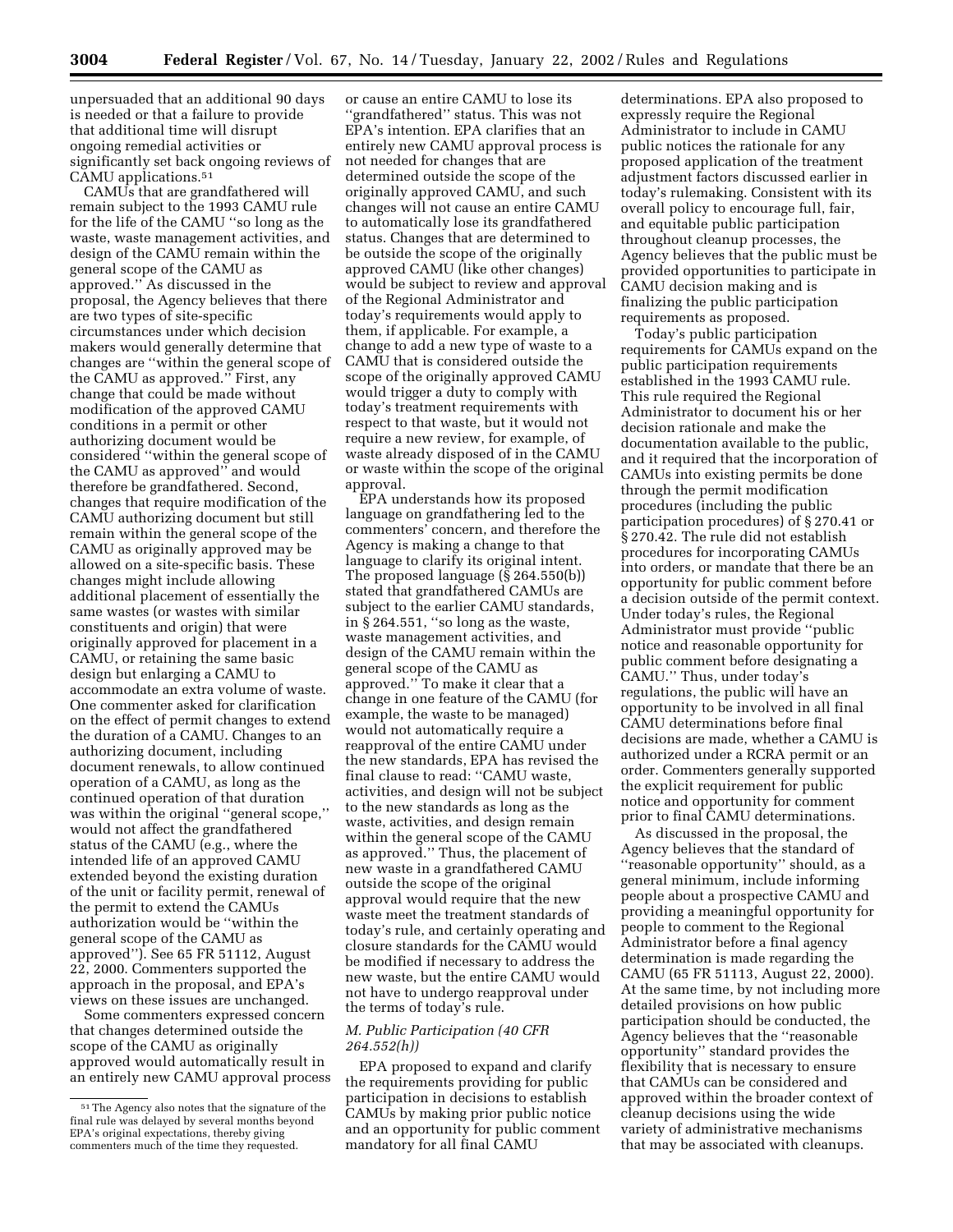In many cases, the Agency expects that CAMUs will be approved as part of a larger remedy selection decision. In general, remedy decision processes already include opportunities for public review and comment. The Agency expects that CAMUs approved as part of a broader remedy selection decision would undergo public notice and comment as part of that decision. The Agency believes that placing CAMUs in the context of the broader remedies of which they are a part will be helpful to the public reviewing CAMU proposals. (Where CAMUs are approved as part of a permit modification, the existing permit modification procedures (including the public participation) of § 270.41 or § 270.42(c) would apply; however, even in these cases, EPA expects that the CAMU approval and the remedy decision could be done as a single modification.) In addition to public notice and an opportunity for comment before a final CAMU determination is made, the ''reasonable opportunity'' standard includes the idea that Regional Administrators provide sufficient information (e.g., a description of the proposed CAMU) to allow the public to consider the proposal in a meaningful way.

In addition to the requirement that Regional Administrators provide a ''reasonable opportunity'' for public comment before making a CAMU determination, today's rulemaking specifically requires Regional Administrators to include the rationale for any proposed adjustments to the CAMU treatment standards. As discussed in the proposal, the Agency is including this provision to highlight the importance of the treatment adjustment factors and because decisions about treatment, including the degree of treatment necessary at any given site, are often of great interest to the public.

In the proposal, EPA requested comment on whether to apply the public participation procedures in the Agency's RCRA Expanded Public Participation Rule (60 FR 63417, December 11, 1995, 40 CFR part 124, subpart B) to all CAMU decisions. Comments on the idea of requiring the expanded public participation requirements at all final CAMU determinations were mixed. Some commenters strongly supported applying the expanded public participation requirements to all final CAMU determinations. (The expanded public participation requirements now apply only to CAMUs approved as part of an initial permit. They do not apply to CAMUs incorporated into permits through permit modifications (see 40 CFR 124.31(a))—although these

modifications do require the facility to notify the public and hold a public meeting at the time it applies for the modification (see 40 CFR 270.42(c))—or to CAMUs required through orders.) Other commenters thought application of the expanded public participation rule requirements—such as preapplication meetings—would not be appropriate for all final CAMU decisions. After considering these comments carefully, the Agency has decided not to apply the expanded public participation requirements by regulation to all CAMU determinations.52

EPA is taking this approach, in part, because the conditions of the expanded public participation rule mirror the specifics of the RCRA Part B permit process, and therefore may not fit well with other mechanisms that might be used to approve CAMUs. For example, the expanded public participation rule requires public notice in the local newspaper *and* by radio or television. EPA believes this level of specificity is inappropriate as a general requirement outside the context of RCRA Part B permits. The requirements for a preapplication meeting conducted by the facility owner are similarly detailed, and the meeting itself is likely to be redundant at many cleanups where public involvement is addressed through the broader remedial process. Instead, the Agency believes that the ''reasonable opportunity'' standard discussed above and the requirement that Regional Administrators include express information about any proposed adjustment to CAMU treatment requirements provide an appropriate

minimum performance standard for public involvement in final CAMU determinations (i.e., they guarantee that the public will have a meaningful opportunity to be involved in all final CAMU determinations before a final decision is made) while maintaining the flexibility for regulators to tailor the specifics of the public involvement process to the particular site, the specific needs and interests of the public in the area, and the particular mechanism used.

The Agency reiterates that today's regulations represent the minimum amount of public involvement that is appropriate for final CAMU determinations. The Agency strongly encourages all CAMU decision makers to consider additional opportunities for public involvement in important cleanup decisions, such as final CAMU determinations, within the context of the broader cleanup. The Agency's current guidance on public participation during corrective action can be found in the September 1996 RCRA Public Participation Manual (see Chapter 4 in particular).

As discussed in the proposal, the Agency is continuing to review the best ways of enhancing the role of the public in RCRA cleanup decisions (including CAMU determinations), as part of its evaluation of public involvement in the overall RCRA corrective action program undertaken as part of the RCRA Cleanup Reforms. Public participation in the CAMU process will be informed by this initiative. The Agency continues to seek feedback from all stakeholders on the RCRA Cleanup reforms. Additional information is available at *www.epa.gov/epaoswer/osw/ cleanup.htm* or by calling the RCRA Hotline at 1–800–424–9346 or the other numbers listed in the **ADDRESSES** section of today's rulemaking.

#### *N. Additional Requirements ((40 CFR 264.552(i))*

As discussed throughout today's rulemaking, cleanup situations will vary considerably across sites. As part of its effort to balance predictability and certainty in cleanup decision making with site-specific flexibility, EPA proposed and is today finalizing a number of minimum technical standards for CAMU design and operation, while at the same time allowing Regional Administrators to approve alternate standards on a sitespecific basis. The Agency also proposed to modify the requirement from the 1993 CAMU rule to expressly allow the Regional Administrator to establish additional CAMU requirements on a site-specific basis to

<sup>52</sup>Under § 270.42, permit modifications to approve CAMUs are classified as Class 3 modifications. Class 3 permit modification procedures, which were developed prior to the Expanded Public Participation rule, are similar to the procedures in that rule in requiring public participation before the Agency publishes a proposal to approve a draft permit (or a proposed decision to deny), but they differ in important respects. Under the Class 3 permit modification requirements, permit applicants must notify the public at the time they request a permit modification (rather than before the application is submitted), and they must hold a public meeting and solicit comment on the modification request, before EPA proposes to issue or deny the modification request. The expanded public participation requirements for part B permits, on the other hand, require that the facility hold an informal meeting to inform community members of proposed hazardous waste management activities *before* they apply for a permit; the permitting agency must announce to the public when the permit application is submitted; and the permitting agency may require a facility to set up an information repository. The part B expanded public participation procedures do not apply to Remedial Action Plans issued under the Hazardous Waste Identification Rule for Contaminated Media (see 63 FR 65898, November 30, 1998), or to post-closure permits (40 CFR 124.31(a)).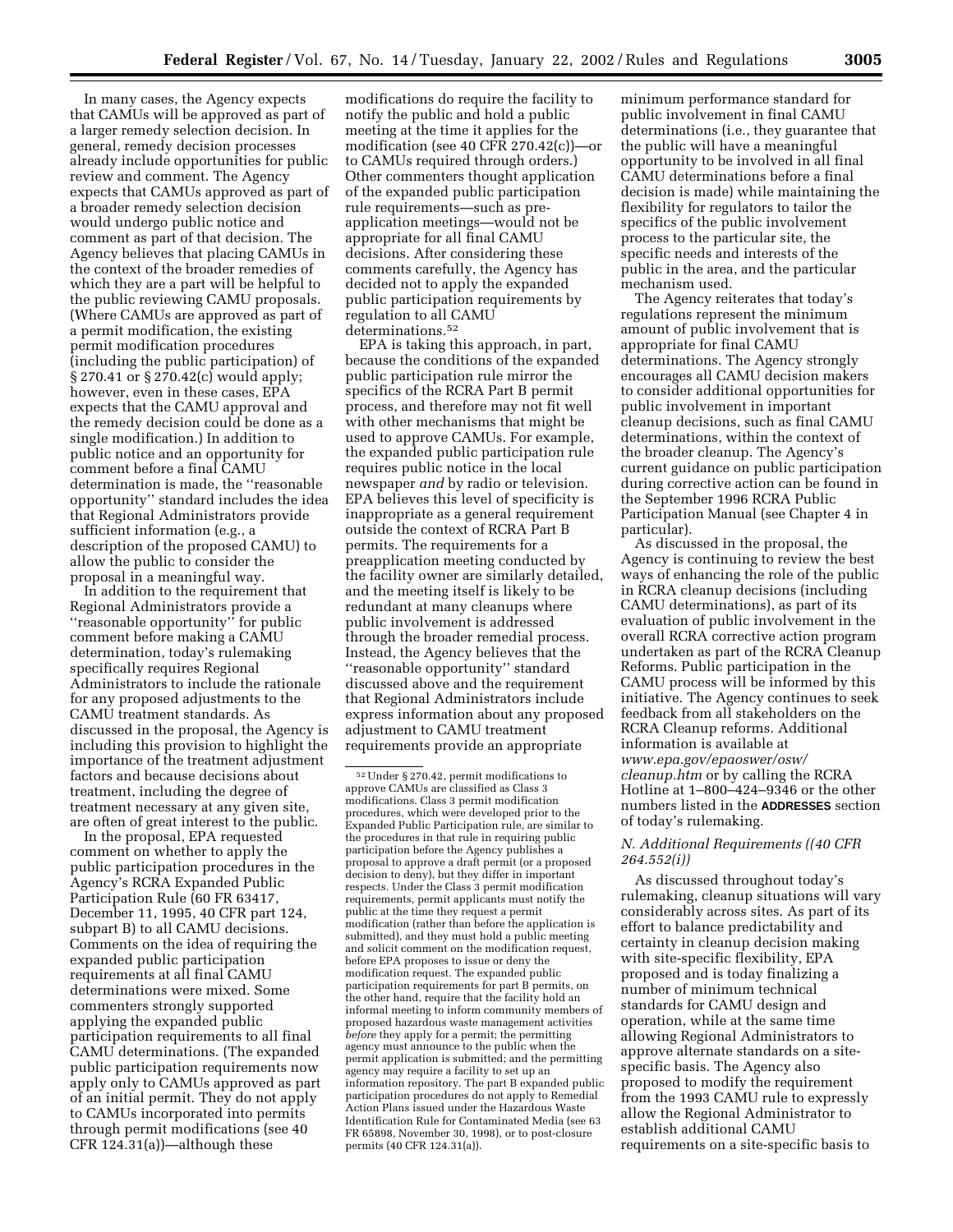protect human health and the environment. The Agency proposed that ''notwithstanding any other provision of this section, the Regional Administrator may impose additional requirements as necessary to protect human health and the environment.'' Commenters generally supported this approach, and the Agency is today finalizing this provision as proposed.

As discussed in the proposal, the Agency believes that this new construction of the Regional Administrator's existing authority (under the 1993 CAMU rule) to impose ''additional requirements as necessary to protect human health and the environment'' is appropriate to clarify that, on a site-specific basis, Regional Administrators may impose additional requirements beyond the more detailed minimum technical and operational standards for CAMUs established today. Such additional requirements might include, for example, additional treatment of PHCs beyond the treatment standards, additional engineering or monitoring specifications, and prohibitions on the placement of specific CAMU-eligible wastes in a CAMU.

While agreeing with the general concept of allowing Regional Administrators to impose additional requirements as necessary to protect human health and the environment, one commenter expressed concern that the proposed regulatory language did not adequately emphasize the site-specific nature of decisions to impose additional requirements beyond the requirements established today, or the need for such requirements to be supported in the administrative record for a CAMU and to be consistent with the overall objectives of the CAMU regulations. The Agency is not persuaded that a change to the rule language is needed to clarify these points. The Agency agrees that, like other elements of CAMU decision making, decisions to impose additional requirements (like any other Agency decision made in approving a CAMU) must be made on a site-specific basis and supported by the administrative record. As discussed in the proposal, this requirement for the most part only confirms an obligation that EPA already has as part of the ''omnibus'' provision in RCRA permitting at 40 CFR 270.32(b)—that is, that the Regional Administrator must establish, in individual permits, ''. . . terms and conditions as the Administrator or State Director determines necessary to protect human health and the environment.'' The RCRA omnibus provision for permits does not include specific regulatory language emphasizing that

the decision must be site-specific or that actions must be justified in the administrative record, yet such decisions are held to those standards (See, e.g., *In re Caribe General Electric Products*, Inc., RCRA Appeal, No. 98–3 (February 4, 2001); *In re Ash Grove Cement Co.*, RCRA Appeals Nos. 96–4 and 96–5, 1997 EPA App. LEXIS 30 (November 14, 1997). Similarly, EPA does not believe such language is needed here.

#### **IV. Relationship To Other Regulatory Programs**

Today's amendments do not change the relationship between other state and federal programs and the CAMU regulations. These amendments solely affect the way hazardous cleanup wastes are managed in corrective action management units. These rules set standards for hazardous waste management units when EPA or a state chooses to take advantage of the flexibility provided by the CAMU rule, but they do not affect, in any way, other aspects of RCRA cleanups, e.g., how cleanup levels are set or when treatment is required at RCRA corrective action facilities. Although these standards borrow, as appropriate, from approaches in current remediation programs (including RCRA corrective action for solid waste management units), they were not designed for making remedial decisions outside the CAMU context, such as in state or federal cleanup programs, where program-specific remedial decision-making processes are already in use. Today's rule leaves in place, and leaves untouched, all of EPA's current policies and regulations covering hazardous waste cleanups, including such familiar policies as the "area of contamination" concept, ''contained-in'' decisions, the regulatory definition of ''remediation waste,'' and the various remediation-specific LDR variances. For a discussion of these and other policies, see the May, 1996 Corrective Action ANPR (61 FR 19432), the October 1998 Memorandum, Management of Remediation Waste Under RCRA, EPA530–F–98–026, RCRA Docket No. F–2000–ACAP–S0025, and the preamble discussion to the HWIRmedia rule at 63 FR 65874, 65877– 65878 (November 30, 1998) (these references are in the RCRA docket;). The preamble to the 1993 CAMU rule discusses the relationship between the CAMU rule and other regulatory programs, including CERCLA (see 58 FR 8658, 8679 (February 16, 1993)).

#### **V. How Will Today's Regulatory Changes be Administered and Enforced in the States?**

#### *A. Applicability of Federal Rules in Authorized States*

Under section 3006 of RCRA, EPA may authorize a qualified state to administer and enforce a hazardous waste program within the State in lieu of the federal program, and to issue and enforce permits in the state. A state may receive authorization by following the approval process described under 40 CFR 271.21. See 40 CFR part 271 for the overall standards and requirements for authorization. EPA continues to have independent authority to bring enforcement actions under RCRA sections 3007, 3008, 3013, and 7003. An authorized state also continues to have independent authority to bring enforcement actions under state law.

After a state receives initial authorization, new federal requirements promulgated under RCRA authority existing prior to the 1984 Hazardous and Solid Waste Amendments (HSWA) do not apply in that State until the State adopts and receives authorization for equivalent State requirements. In contrast, under RCRA section 3006(g) (42 U.S.C. 6926(g)), new federal requirements and prohibitions promulgated pursuant to HSWA provisions take effect in authorized states at the same time that they take effect in unauthorized states. As such, EPA carries out HSWA requirements and prohibitions in authorized states, including the issuance of new permits implementing those requirements, until EPA authorizes the state to do so.

Authorized states are required to modify their programs when EPA promulgates federal requirements that are more stringent or broader in scope than existing federal requirements. RCRA section 3009 allows the states to impose standards more stringent than those in the federal program. See also § 271.1(i). Therefore, authorized states are not required to adopt federal regulations, both HSWA and non-HSWA, that are considered less stringent than existing federal requirements.

#### *B. Authorization of States for Today's Final Rule (Other than § 264.555)*

Today's CAMU amendments will be primarily implemented pursuant to section 3004(u) and (v) of RCRA, which are HSWA provisions. This authority also formed the statutory basis for the original federal Corrective Action Management Unit (CAMU) regulations (see 58 FR 8658, 8677 (February 16, 1993)). Therefore, the Agency is adding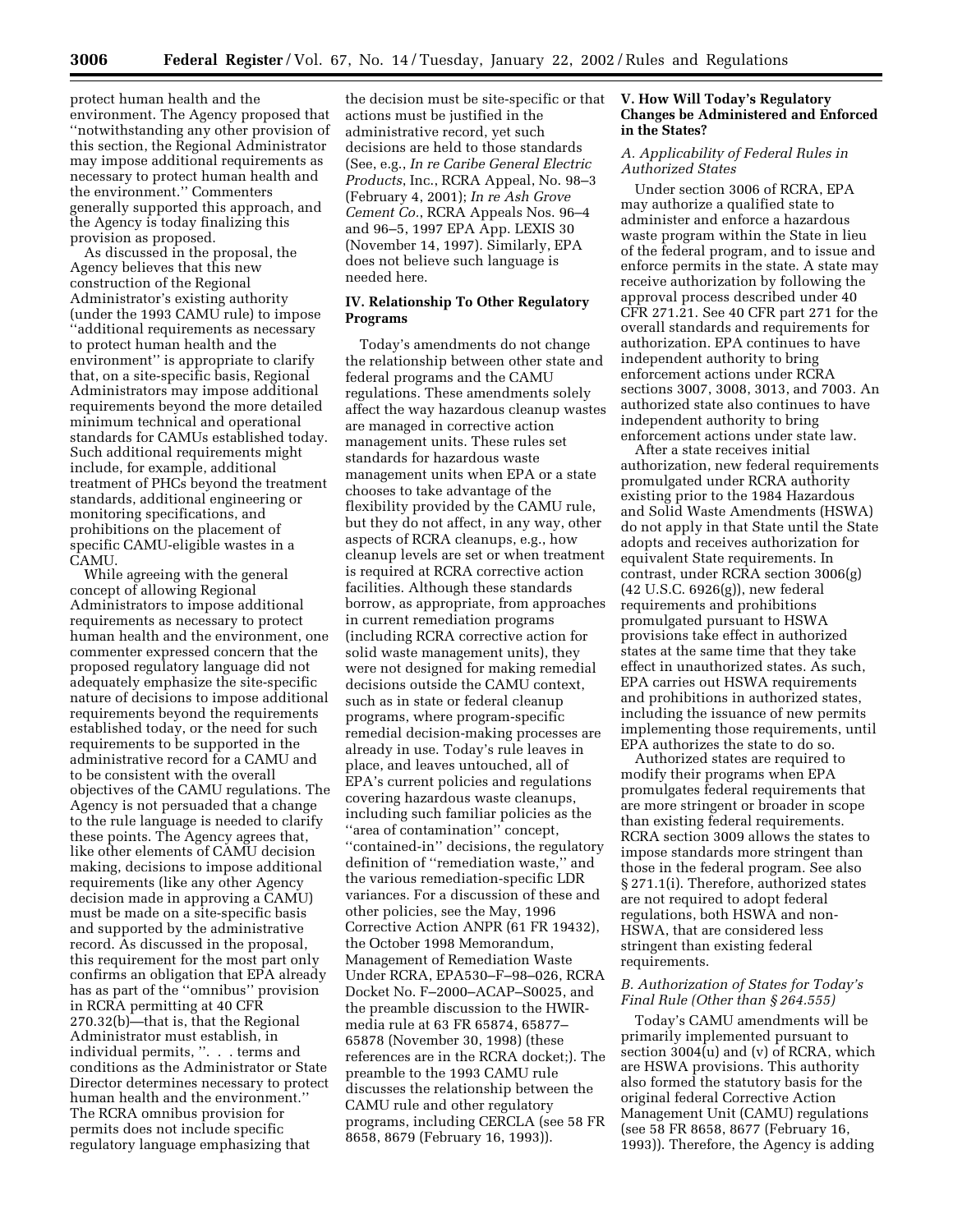this rule to Table 1 in § 271.1(j), which identifies the federal program requirements that are promulgated pursuant to HSWA. The Agency received a number of comments regarding the statutory authority for today's amendments. They are discussed below.

Today's amendments to the CAMU regulations (except for § 264.555) are more stringent than the existing federal CAMU regulations.53 Thus, states that have already been granted authorization for the existing 1993 CAMU rule must revise their programs so that they are not less stringent than the federal program, including today's amendments. Further, because today's amendments to the CAMU regulations are promulgated under HSWA authority, in states authorized for the 1993 CAMU rule that choose to not seek interim authorization-by-rule, EPA will implement today's amendments until these states receive interim or final authorization. EPA will also continue to implement the amended CAMU regulations consistent with applicable, more stringent state law in those states that have not received authorization for corrective action. As explained in the 1993 CAMU rule preamble (see 58 FR 8658 (February 16, 1993)), the CAMU rule is integral to the HSWA corrective action program, and where EPA implements the corrective action requirements, EPA also implements the CAMU rule consistent with applicable more stringent state law. Note that section 3009 of RCRA allows state laws or regulations to be more stringent or broader in scope than the federal regulations.

States that are authorized for corrective action but have not received authorization for the 1993 CAMU rule are not required to seek authorization for today's amended CAMU regulations because those states' authorized regulations for corrective action and Land Disposal Restrictions (LDRs) are more stringent than the federal regulations, which provide for CAMUs. Because CAMUs are used as part of a corrective action and are often integral to the implementation of corrective action at individual facilities, states are strongly encouraged to adopt and seek authorization for the CAMU regulations. After publication of today's final CAMU amendments, states may continue to receive authorization for the 1993 CAMU rule. However, EPA strongly discourages states from seeking

authorization for the CAMU regulations without today's amendments because EPA will implement these amendments in those states.

One commenter argued that EPA should promulgate today's ''modified rule'' under non-HSWA authority. Specifically, the commenter believes that the amendments are better promulgated under the authority of section 3004(a) of RCRA, which provides the authority for hazardous waste management unit standards, than under the corrective action standards of RCRA sections 3004(u) and 3008(h). This commenter also argued that there is no basis on which to conclude that the CAMU rule, when applied to facilities not subject to RCRA corrective action, is promulgated pursuant to HSWA authorities.

In response, EPA first notes that the comment urges the Agency to change its approach for the CAMU rule as a whole, not just for today's amendments. However, redesignating the entire CAMU rule as non-HSWA was not at issue in the CAMU amendments proposal. The only issue the Agency discussed in the proposal was the authority for the modifications to the CAMU rule. 65 FR 51114. Any comments that are not specific to those amendments are therefore outside the scope of today's rulemaking. The Agency is thus not changing the designation of the CAMU rule to non-HSWA.

As for whether the amendments alone are appropriately considered HSWA, the Agency continues to believe that they are for several reasons. First, today's amendments simply flesh out otherwise existing requirements of the CAMU rule. Just because these provisions are now more detailed does not mean that the authority under which they are implemented must change. More specifically, even with the added detail, the standards remain very tailored to the cleanup scenario, and they were designed to further the objectives of the corrective action program. For example, the identification of principal hazardous constituents, the balancing criteria inherent in much of the rule (for example, in the adjustment factors), the way many of the conditions derive from site remedial decisions (e.g., the alternative liner standards or the treatment adjustment factor based on cleanup levels), and similar aspects of the rule are inextricably linked to the remedy decisions at corrective action sites. In fact, the standards promulgated today are integral to satisfying EPA's obligation to ensure that corrective actions both move forward expeditiously and protect human health

and the environment. RCRA section 3004(u); 40 CFR 264.101. They are therefore appropriately considered promulgated pursuant to the corrective action authorities.

Second, as stated in the proposal, although the CAMU rule language was amended in the HWIR-Media rule to make it clear that CAMUs may be used at ''cleanup-only'' facilities,54 today's amendments (like the original CAMU rule) were developed primarily with corrective action sites in mind. For example, almost all of the CAMUs identified in EPA's site background document are at RCRA corrective action facilities.

Similarly, the Agency does not believe that it would be appropriate to treat the CAMU rule as it applies to non-RCRA corrective action sites as non-HSWA while treating the rule in all other instances as HSWA. Although one commenter argued that the ''Agency took no position on whether [allowing CAMUs to be used at ''cleanup-only'' facilities] was a HSWA determination or not,'' the Agency generally believes it is best to avoid bifurcating individual rules into HSWA and RCRA requirements. In any event, this comment is also outside the scope of today's rulemaking as it pertains to any provisions other than today's amendments. As discussed above, the Agency does not believe it would make sense to implement the amendments under a different authority than the balance of the rule.

Finally, EPA notes that it has addressed the specific concerns that, it assumes, lie behind the comments that this rule should be a RCRA rule. In the approach EPA has adopted in today's rule allowing interim authorization-byrule, states will be able to become interim-authorized for the rule before it takes effect, eliminating any possible transitional problems or dual regulation that the original base RCRA authorization process was designed to avoid. Further, EPA has eliminated from today's final rule the two aspects of the proposal that commenters identified as causing potential transition problems the exclusion of states with problematic

<sup>53</sup>The following section does not apply to § 264.555 of today's rule, because it is a less stringent HSWA provision. For a discussion of this provision, see section V.E of this preamble.

<sup>54</sup> ''Clean-up only'' facilities are sites that are subject to RCRA permitting requirements solely because clean-up activities at the facility trigger those requirements. The HWIR-Media rule eliminated facility-wide corrective action requirements in permits issued to clean-up only facilities. The Agency notes that under the HWIR-Media amendment to the CAMU rule, the universe of facilities subject to the CAMU rule did not change. The language was necessary to preserve the status quo, since the HWIR-Media rule removed cleanup-only facilities from the universe of facilities subject to RCRA's section 3004(u) facilitywide corrective action requirement. (63 FR 65880, November 30, 1998).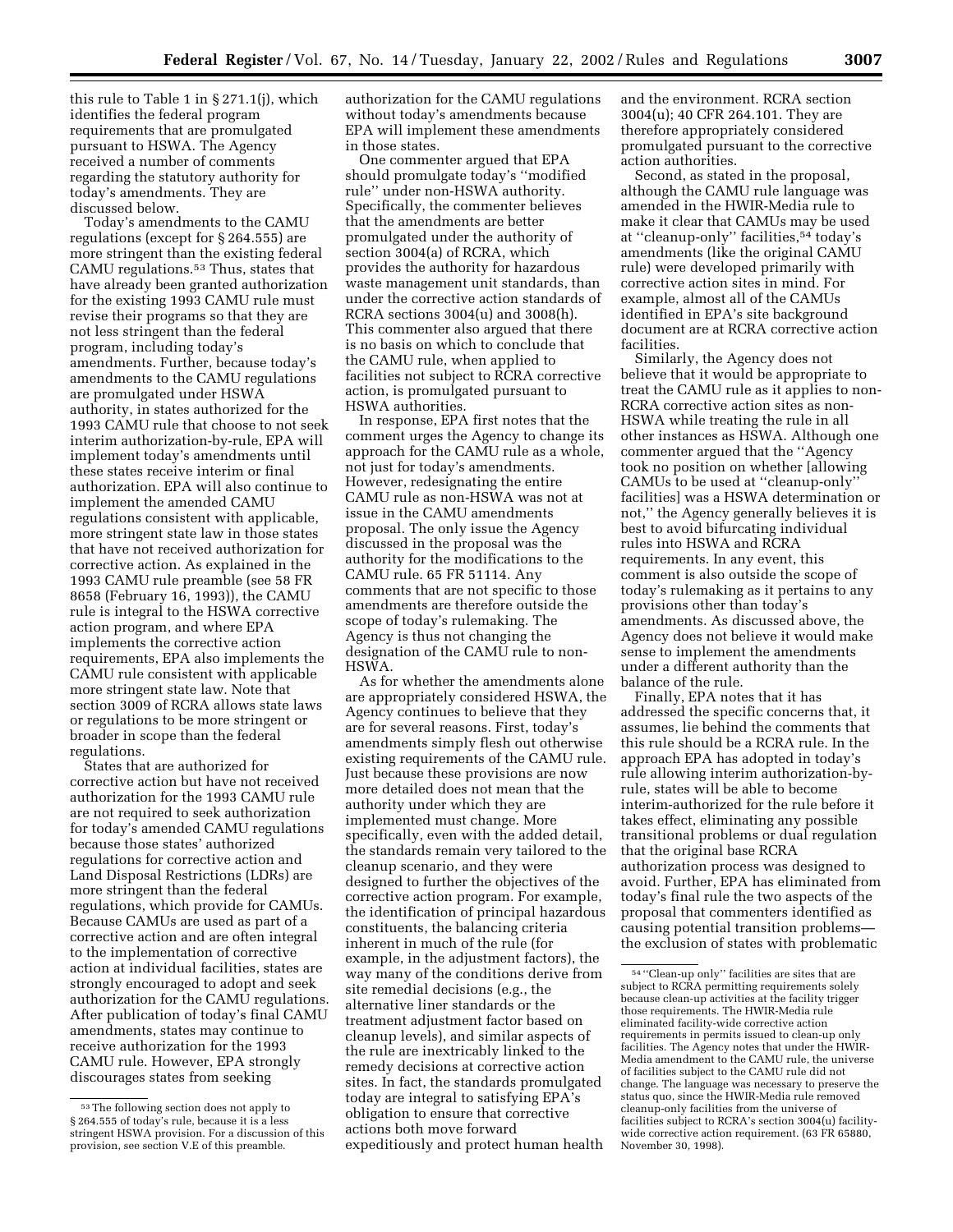audit immunity and privilege laws from eligibility for authorization-by-rule, and the termination of interim authorization if EPA has not acted on final authorization within a specific period of time. Since EPA has addressed any potential disruption resulting from classifying today's rule as a HSWA rule, the commenters' only remaining concern would be that they would become subject to the more stringent requirements of the rule before they preferred to be. Given how intimately linked the requirements in today's rule are to the HSWA requirement for protective corrrective action at RCRA facilities, and given Congress's clear direction in HSWA that corrective action requirements should be immediately effective (even in authorized states), EPA believes that it would frustrate the intent of Congress to allow years of delay in the actual implementation of this rule.55

#### *C. Interim Authorization-by-Rule for States Currently Authorized for the CAMU Regulations*

1. Background and List of States Eligible for Interim Authorization-by-Rule

As described above, today's amendments are promulgated under HSWA statutory authority and are more stringent than the existing CAMU regulations (except for § 264.555). Thus, in states that are authorized for the 1993 CAMU rule, there is the potential for dual implementation of the CAMU regulations if these states are not authorized for today's amendments before they become effective. This dual implementation is a result of states continuing to implement the provisions of the 1993 CAMU rule, while EPA implements today's amendments.

To avoid this potential disruption in the implementation of the RCRA cleanup program caused by the regulatory authority for CAMUs being split between states and EPA, we proposed two authorization actions that would enable states to gain interim authorization for today's final amendments. First, EPA proposed a new authorization procedure called interim authorization-by-rule. Second, EPA proposed to use this new procedure to grant interim authorization to states that have final authorization for the 1993 CAMU rule and meet other eligibility

criteria. Today, EPA is promulgating the interim authorization-by-rule procedure and listing those states which are eligible for interim authorization-byrule.

EPA has determined that states which have met the criteria promulgated today in 40 CFR 271.27 are eligible for interim authorization-by-rule. These eligible states will have interim authorization if they notify EPA that they are willing and able to implement the amended CAMU regulations under 40 CFR 271.27(a)(2). This interim authorization is granted through a process that is promulgated as a part of today's rule in 40 CFR 271.27. Currently, 28 states are authorized for the existing CAMU regulations and meet the criteria for interim authorization-by-rule. These states are also authorized for corrective action. The eligible states are: Alabama, Arizona, California, Delaware, Florida, Georgia, Hawaii, Idaho, Illinois, Indiana, Louisiana, Nevada, New Mexico, New York, North Carolina, North Dakota, Oklahoma, Oregon, South Carolina, South Dakota, Tennessee, Texas, Utah, Vermont, Virginia, Washington, Wisconsin, and Wyoming.

2. Eligibility criteria and process for interim authorization-by-rule

Under today's interim authorizationby-rule procedure, states are eligible for interim authorization for the CAMU amendments if they have final authorization for the 1993 CAMU rule (58 FR 8658, February 16, 1993), and notify EPA within 60 days after publication of today's notice that they intend to and are able to use today's amendments as guidance in the implementation of their CAMU regulations until they adopt equivalent provisions. As discussed in the preamble to the proposed rule, these authorized states are currently responsible for the implementation of the CAMU rule, including reviewing applications for CAMUs from facilities and overseeing the operation of approved CAMUs. EPA continues to believe that in general, CAMUs approved under the standards in the 1993 rule could be approved under today's amended CAMU regulations. Thus, EPA has determined that these states have regulations which are substantially equivalent to the amended CAMU regulations.

Today's rule requires states that want interim authorization to notify EPA within 60 days after publication of today's notice that the state intends to and is able to use today's amendments as guidance in the implementation of their CAMU regulations until it adopts equivalent provisions. This requirement is located at 40 CFR 271.27(a)(2). During the 60-days period after today, the eligible states listed above should evaluate today's final amendments and decide whether they can and want to seek interim authorization-by-rule. If a state decides to seek interim authorization-by-rule, the state must send a letter to the Regional Administrator which informs EPA of this intention. After this 60-day period ends, EPA will publish an additional **Federal Register** notice identifying which states have submitted the notification to EPA, and thus have interim authorization for the CAMU amendments.

EPA received several comments regarding the state notification deadline. One commenter thought that the time period for notification was too short, while others believed that it was reasonable. EPA is reassured by state commenters who had no concerns regarding the deadline, which remains at 60 days after publication of today's rule. EPA has alerted states to this deadline, and EPA continues to discuss today's rule with states in order to ensure they are aware of the notification deadline. EPA also believes that this determination will be straightforward for states, and the procedural requirement is minimal.

One commenter believed that states eligible for interim authorization-by-rule should be able to submit their notifications to EPA of their ability to have interim authorization after the proposed 60-day deadline, as long as the notification is submitted before interim authorization for the CAMU rule amendments expires. EPA understands the reasons for this comment, but intends to complete the interim authorization-by-rule process by the effective date of today's final rule since the final action will be the placement of a **Federal Register** notice which informs the public what states have interim authorization for today's CAMU amendments. EPA is concerned that confusion may arise if different states qualify for interim authorization-by-rule at different times. Moreover, given the few changes from the proposal, EPA sees no reason, and the commenter provided none, why states cannot submit their notifications within 60 days. As described below, states that are authorized for the 1993 CAMU rule may also be able to apply for interim authorization using an expedited process similar to that used today. Note that this interim authorization would expire on August 30, 2004.

Eligible states may choose not to use this interim authorization-by-rule process. If they are not able to, or choose

<sup>55</sup>Under the RCRA authorization process, states have up to two years to amend their regulations to come into compliance with more stringent RCRA requirements. Generally, states meet this requirement. However, if they fail to do so, EPA's recourse is to begin steps to withdraw the state program's authorization to run the RCRA program. Under current regulations, state program withdrawal is a lengthy process.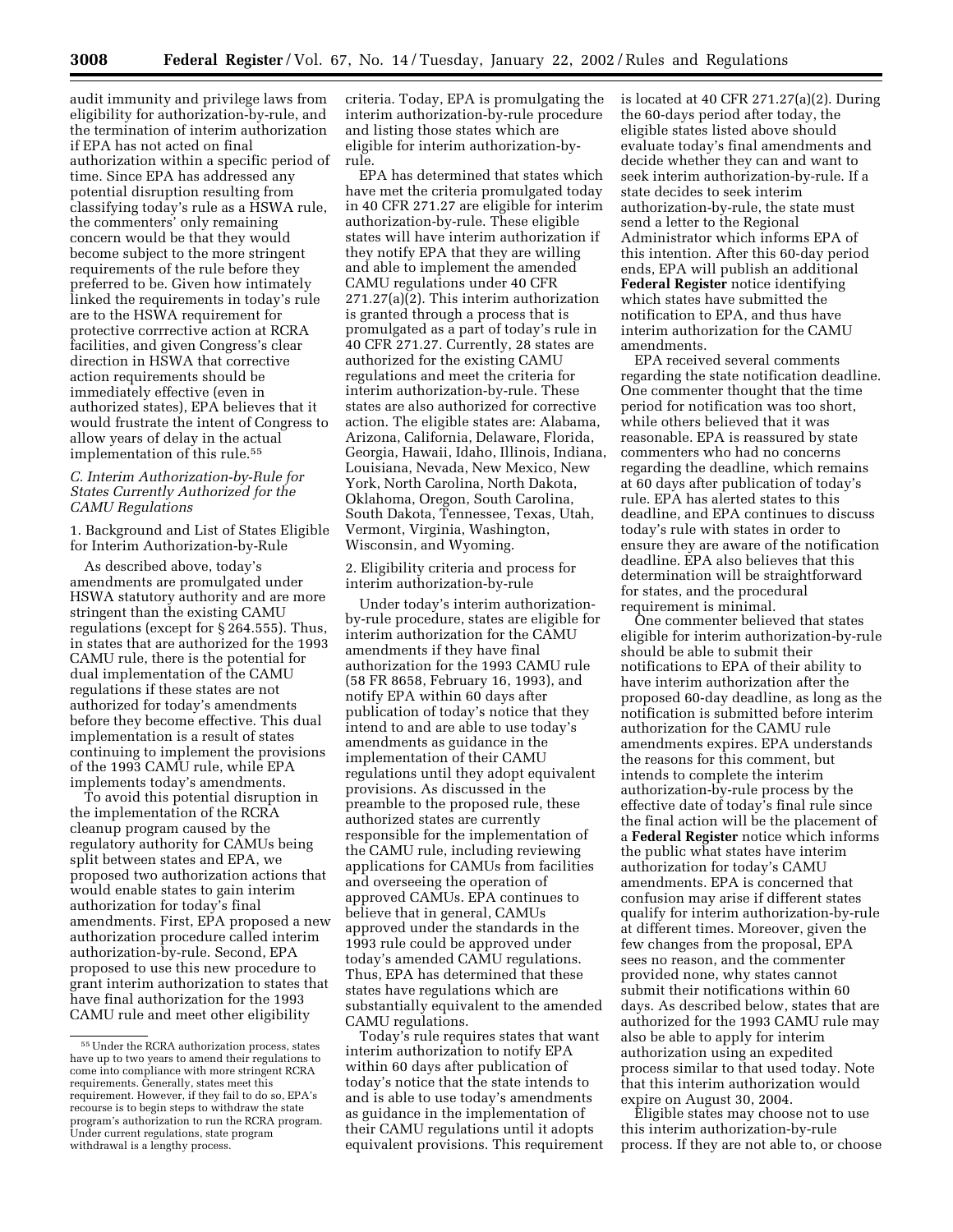not to seek interim authorization-byrule, they can follow the process outlined in section F below for states that are authorized for corrective action, but not the 1993 CAMU rule.

In the August 22, 2000 proposed rule (65 FR 51116), EPA sought comment on restricting the eligibility of states with audit privilege and immunity laws for interim authorization-by-rule. Specifically, EPA proposed that under § 271.27(a)(2), states with audit privilege and immunity laws that raised EPA concerns about whether the state had adequate enforcement as required for the purpose of final authorization under RCRA section 3006(b) would not be eligible for interim authorization-by-rule for today's CAMU amendments.

In the August 22, 2000 proposed rule, Oregon, Nevada, and Illinois were identified as states with audit privilege and immunity laws that would not be eligible for the CAMU interim authorization-by-rule. Since publication of the proposed rule, Oregon and Nevada have taken actions which resolved EPA's concerns with their audit laws. Therefore, the audit laws in Oregon and Nevada no longer present a barrier to the authorization of federal environmental programs. Oregon and Nevada are eligible for interim authorization-by-rule for today's CAMU amendments and neither state will be ineligible for final authorization of today's CAMU amendments due to audit privilege and immunity laws.

In addition, EPA has decided interim authorization-by-rule for states with audit privilege and immunity laws that raise EPA concerns regarding the adequacy of state enforcement authorities for the purpose of final authorization under RCRA section 3006(b). However, because audit privilege and immunity laws, without sufficient safeguards and conditions, can undermine the enforcement authority that a state must possess as a condition of having final authorization to implement federal environmental programs, states granted interim authorization-by-rule will still be required to resolve their audit law conflicts where necessary to meet minimum federal requirements as a condition of final CAMU program authorization.

EPA bases its decision on the following rationale. First, interim authorization does not necessarily require a finding by EPA that the state program provides adequate enforcement, but rather a finding that the state program requirements are substantially equivalent to the federal program requirements. Second, even if adequacy of enforcement were

considered part of equivalence, Illinois's CAMU program is substantially equivalent, if not completely equivalent, to the federal program. The judgment of substantial equivalence must be made looking at the program as a whole, and EPA does not believe that the fact that Illinois's enforcement authority may be circumscribed in the specific circumstances affected by its audit privilege law undermines the substantial equivalence of its CAMU program as a whole. This conclusion is supported by the fact that the audit privilege issues are not an aspect of Illinois's CAMU program per se but affect its hazardous waste program generally. Third, interim authorization will provide a state with the opportunity to address problems and issues associated with the state's environmental audit privilege and/or penalty immunity law. EPA will continue to work with states during this interim approval period to remedy any deficiencies in their laws or help implement today's CAMU amendments. Additionally, it is EPA's position that any subsequently enacted audit law or other law that conflicts with minimum federal authorization requirements would make a state ineligible for final authorization of the CAMU program.

The State of Illinois continues to have an audit privilege law that raises EPA concerns as to the adequacy of state enforcement authorities for the purpose of final authorization under RCRA section 3006(b). While Illinois is eligible for interim authorization-by-rule of today's CAMU amendments, under the approach outlined above, final authorization of Illinois's CAMU program will not be granted until Illinois resolves its audit law conflicts to meet the minimum requirements for authorization under RCRA section 3006(b).

In addition, Illinois has another law, referred to as the ''Illinois Site Remediation Law'' that raises EPA concerns regarding the adequacy of state enforcement authorities for the purpose of final authorization under RCRA section 3006(b). The Illinois Site Remediation Law 56 replaces strict liability with limited liability requiring proof of causation for all remediations under the Illinois Environmental Protection and Groundwater Protection Acts, including the RCRA program. This law increases the state's burden of proof necessary to establish a violation under federally approved Illinois programs, thereby affecting the adequacy of the state's enforcement authority under

these programs. EPA has notified Illinois of its concerns regarding the Illinois Site Remediation Law.57 As a condition for final authorization of the CAMU program, and, unless circumstances regarding the Site Remediation Law change, Illinois must modify its Site Remediation Law to meet the minimum requirements for final authorization under RCRA section 3006(b). EPA will continue to work closely with Illinois officials to address authorization issues for both the Illinois Audit Law and the Illinois Site Remediation Law.

#### *D. Expiration of Interim Authorization*

In the August 22, 2000 notice, EPA proposed to extend the period of interim authorization for the CAMU amendments from January 1, 2003 (the date interim authorization expires under § 271.24(c)) to a date three years after the effective date of today's amendments. EPA has considered comments on this proposal, and has modified the date interim authorization expires for today's amendments to be the date of final authorization, provided that states submit a final application for authorization to EPA by August 30, 2004. Under the provisions in §§ 271.21(e)(2)(ii), (e)(2)(iv), and (e)(4)(ii), states have two years after July 1, 2002 to amend their CAMU regulations, and then an additional 60 days to submit a final authorization application to EPA, resulting in the August 30, 2004 deadline. This final deadline is different than the proposed approach, which would have required states to receive final authorization from EPA by January, 2005. As reflected in their comments, states were concerned that under the proposed approach, there would be no deadline for states to submit their application that would ensure EPA approval by the expiration of interim authorization.

Under the approach in today's final rule, the deadline which states must meet to retain regulatory authority for today's amendments occurs sooner than in the proposal, but is at an interim step in the authorization process, and is not dependent on EPA action. Further, interim authorization may actually extend for a longer period of time than in the proposal because it extends until final EPA action is taken on a state's authorization application. This revised deadline is now located in new § 271.27(b) and amended § 271.24(c).

<sup>56</sup> Illinois Environmental Protection Act, 415 ILCS 5/58.9.

<sup>57</sup>See January 11, 1999, letter from David Ullrich, Region V Acting Regional Administrator, to Mary Gade, Director, Illinois Environmental Protection Agency, and James Ryan, Illinois Attorney General, detailing EPA's authorization concerns with the Illinois Site Remediation Law.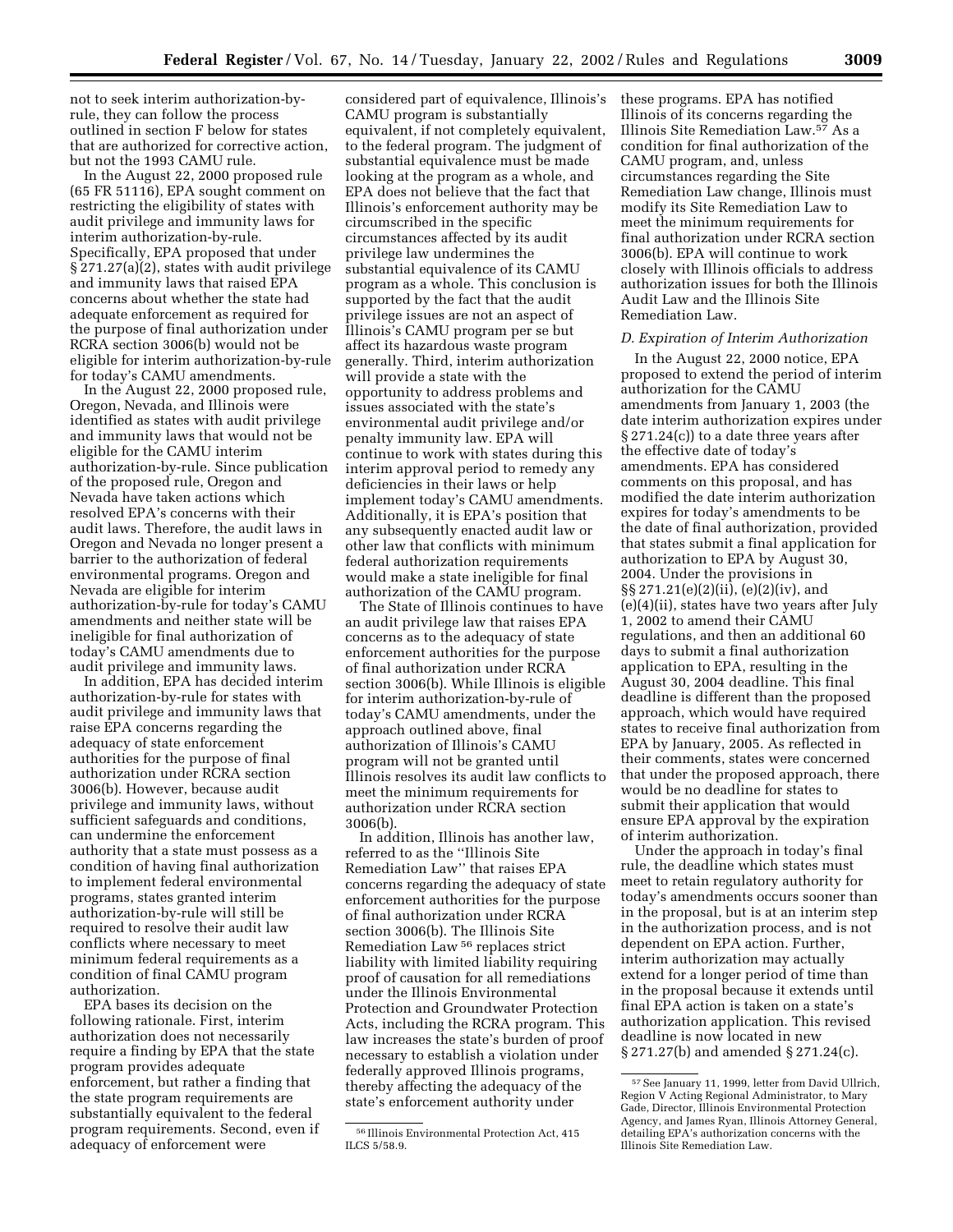**3010 Federal Register** / Vol. 67, No. 14 / Tuesday, January 22, 2002 / Rules and Regulations

The final approach continues to require a deadline for state action because of the temporary nature of interim authorization. EPA continues to believe that final authorization should be the goal.

EPA believes that this extension to the expiration of interim authorization for the CAMU amendments rule will provide states sufficient time to amend their regulations so they are equivalent to the federal CAMU regulations, and then allow them to go through the final authorization process in § 271.21. If a state does not submit its final application for today's amendments before the deadline of August 30, 2004, interim authorization will expire, and EPA would then be responsible for implementing the new CAMU amendments in these states. (EPA would not implement the provisions in the 1993 CAMU rule that were unaffected by the amendments; the authorized states would continue to implement them.) EPA believes that this potential reversion of the implementation authority to EPA will act as a strong incentive for states with interim authorization to expeditiously seek final authorization. Further, EPA does not believe that this final authorization process will be particularly difficult. See below for additional detail regarding EPA's intention to expedite the authorization of states for the CAMU rule amendments. As part of the authorization process, EPA commits to reviewing and granting approval of a final authorization application within the time frame for interim authorization, provided that states expeditiously amend their regulations to include today's final amendments.

#### *E. Authorization for § 264.555*

Section § 264.555 of today's rule which allows placement of CAMUeligible wastes in off-site hazardous waste landfills—is less stringent than the existing regulations. Therefore, it will become effective only in those states which are not authorized for these parts of the hazardous waste program. Further, because the issues addressed by § 264.555 have no counterpart in the existing CAMU regulations (or any other RCRA regulation), this provision will would not be substantially equivalent to those regulations. Thus, states which are authorized for the 1993 CAMU rule will not be able to gain interim authorization-by-rule for the provisions in today's notice. The final CAMU amendments rule will not include the provisions in today's notice in the interim authorization-by-rule sections in proposed §§ 271.24(c) and 271.27 (see 65 FR 51115).

However, if a state were, through implementation of state waiver authorities or other state laws, to allow compliance with the provisions of today's notice in advance of adoption or authorization, EPA would not generally consider such implementation a concern for purposes of enforcement or state authorization. Of course, the state could not implement the requirements in a way that was less stringent than the federal requirements in today's rule, which, in this case, would include the public participation standards of today's rule. (This is similar to the approach the Agency took in promulgation of the 1993 CAMU rule. See 58 FR 8677, February 16, 1993.)

#### *F. Authorization of States Currently Authorized for Corrective Action, but not the Existing CAMU Rule*

There are a number of States authorized for corrective action that are not authorized for the 1993 CAMU rule. This situation applies in the following twelve states or territories: Arkansas, Colorado, Guam, Kentucky, Maine, Michigan, Minnesota, Missouri, Mississippi, Montana, New Hampshire, and Ohio. In addition to these states, some states authorized for the 1993 CAMU rule may not choose to receive interim authorization-by-rule. Because CAMUs expedite clean-ups, EPA encourages all of these states to seek final authorization for the CAMU regulations, including today's amendments as soon as possible. (Alternatively, states could request and receive interim authorization under § 271.24.) EPA also believes that the authorization process for the CAMU regulations can and should be completed expeditiously.

#### 1. State Applications for Final Authorization

As discussed in the proposal, the state authorization revision procedures in § 271.21(b) provide EPA with the discretion to consider the circumstances of individual states when determining what should be the content of a state's application for final authorization. EPA believes that states which are authorized for corrective action and are seeking authorization for the amended CAMU rule generally will not need to submit a revised Program Description (PD) and Memorandum of Agreement (MOA) to EPA, where the state program seeking authorization for the CAMU regulations is the same program that is authorized for corrective action.

The implementation of the CAMU regulations requires states to make

clean-up decisions that are in effect the same types of decisions states already implement through their corrective action programs. Therefore, EPA believes that the adoption and implementation of the CAMU regulations requires the same technical and resource capability that states already have to operate the corrective action program. Generally, no changes to the MOA between the state and EPA should be needed as a result of the CAMU regulations because Agency coordination issues have been addressed during the authorization process for corrective action. However, EPA would have the discretion to request these documents or other information, if necessary.

EPA believes that states should address the CAMU regulations in a revised Attorney General's (AG) statement of authority if necessary, or through other appropriate mechanisms. The CAMU regulations create a new type of waste management unit that can be used only in certain situations after a facility application and Agency review process. Thus, states may need to establish new statutory or regulatory authority, or interpret their existing authorities to determine that they can approve and regulate these units.

2. Authorization Approach for States That Adopt the CAMU Regulations by Reference or Verbatim

Many states adopt federal regulations verbatim or incorporate them by reference into their regulations. It is likely that many states will adopt the CAMU regulations in this manner. When states adopt federal regulations using these methods, it is not difficult for EPA to determine whether the state regulations are equivalent to their federal counterparts. Because of this ease of review, and the high priority of state authorization for the CAMU regulations, the Agency believes that the authorization process for these states under § 271.21 will be quick. Thus, once EPA receives an acceptable authorization application from a state which incorporates the CAMU amendments by reference or adopts them verbatim, EPA intends to immediately proceed to publish a direct final rule which grants final authorization to that state. Under this mechanism, the rule would become effective unless EPA received an adverse comment, in which case EPA would withdraw the rule prior to the effective date. An exception to this expectation would be cases where in EPA's judgment, known issues with the existing state program greatly affect the program's prospects for authorization.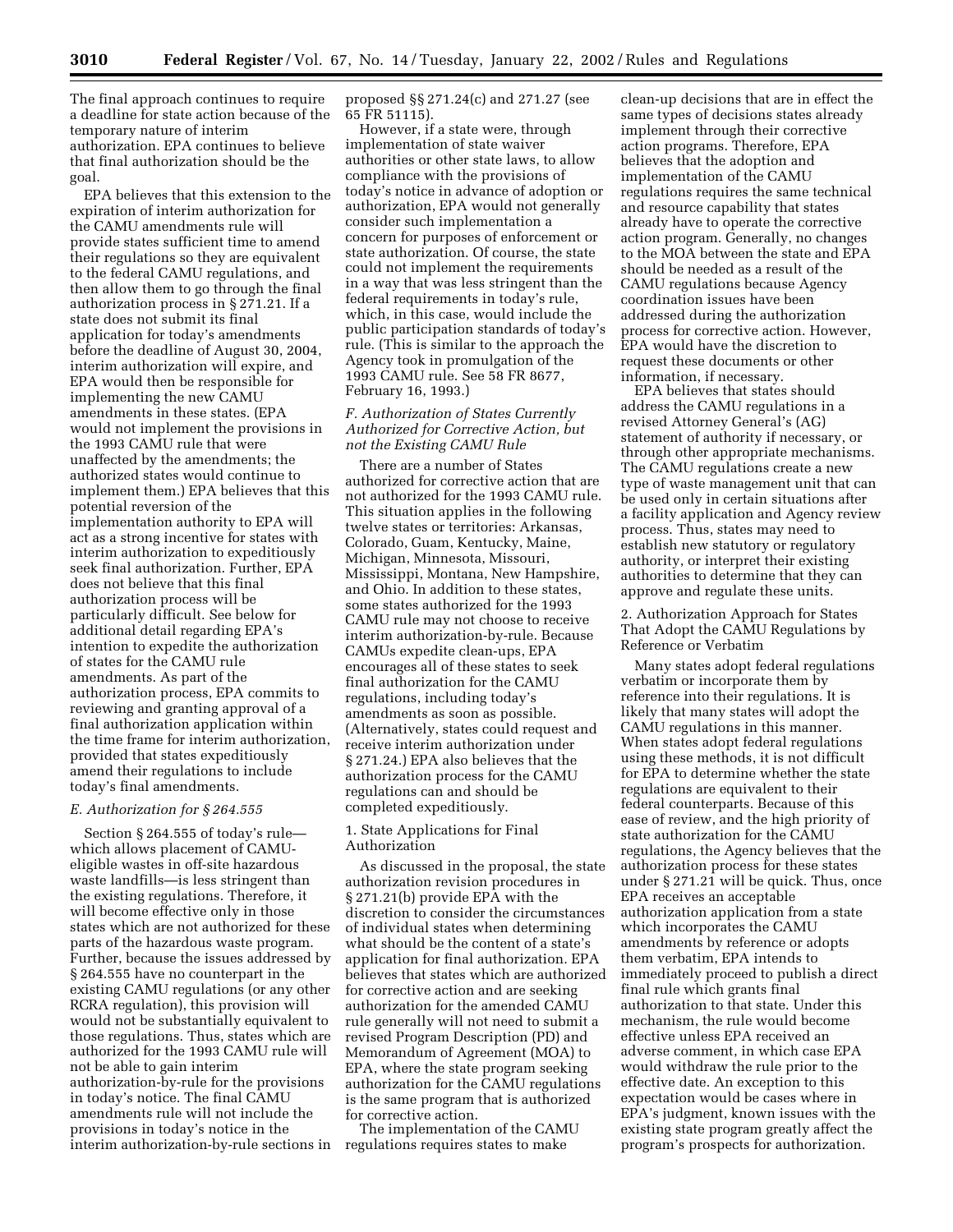An example of such issues would be questions regarding a state's enforcement authority (e.g., audit law issues), or capability (e.g., resource issues). It should also be noted that EPA will process all state authorization applications for the CAMU regulations as quickly as possible, regardless of the method of state adoption.

#### **VI. Effective Date**

In today's final rule, EPA is retaining the proposed effective date of 90 days. Regulations promulgated pursuant to RCRA Subtitle C generally become effective six months after promulgation. However, RCRA section 3010(b) provides for an earlier, or immediate, effective date in three circumstances: (1) Where the industry regulated by the rule at issue does not need six months to come into compliance; (2) the regulation is in response to an emergency situation; or (3) for other good cause. Because today's rule ''grandfathers'' CAMUs (see discussion above in ''Grandfathering CAMUs''), a 90-day effective date would only affect any unapproved CAMUs that do not meet the criteria for grandfathering (i.e., CAMUs for which a ''substantially complete'' application had not been submitted by November 20, 2000, and which had not been approved by the effective date). Thus, at the time this rule becomes effective, all existing and approved CAMUs will, by definition, be ''in compliance'' (because they will be grandfathered), and therefore industry will have no problem in coming into compliance by the effective date. (Several commenters expressed concern that 90 days did not provide enough time for them to modify CAMU applications and become approved by the effective date. These commenters, however, did not argue that they would be out of compliance unless EPA provided for a 6 months effective date; instead, their main concern was with the scope of grandfathering relief. These comments are discussed earlier in today's preamble in the section on grandfathering.)

One commenter believed that the effective date for today's final rule should be six months after publication to allow states a longer time period to notify EPA that they intend to and are able to use today's amendments as guidance in the implementation of their CAMU regulations. However, as discussed above, most states supported this notification deadline.

#### **VII. Conforming Changes (40 CFR Part 260, Subpart S, § 260.10)**

Today's rule changes the title of 40 CFR part 264, subpart S from

''Corrective Action for Solid Waste Management Units'' to ''Special Provisions for Cleanup.'' The current title reflects the Agency's intention in 1993, when it was added to the CFR, to finalize the comprehensive corrective action regulations for solid waste management units proposed in September 1990. 58 FR 8658 (February 16, 1993). As discussed more fully above, in the section titled ''Releases to Ground water  $(\S 264.552(e)(5))$ ," the Agency withdrew the majority of that proposal in October 1999. In addition, the current provisions of subpart S, as well as those finalized today, address CAMUs, temporary units, and staging piles, which are all units which may only be used for the management of cleanup wastes, and which, in some instances, may be used at sites not subject to RCRA corrective action. In addition, today's rule includes provisions applicable to cleanup wastes disposed of off-site. EPA therefore believes that this change ensures that the title of subpart S more accurately conveys the provisions that are contained within it.

The conforming changes to § 260.10 are made to implement the distinction being drawn in today's rule between CAMUs that are grandfathered and CAMUs that are subject to today's standards at § 264.552. As discussed above in the section titled ''Eligibility of Wastes for Management in CAMUs,'' EPA is modifying the definition governing the types of wastes that can be managed in a CAMU, and is changing the name of waste eligible for management in CAMUs from ''remediation waste'' to ''CAMU-eligible waste.'' This revised definition applies to new CAMUs but not to CAMUs that qualify to continue implementation under today's ''grandfathering'' provisions (see § 264.550). EPA is making two conforming changes as a result of modifying the definition of remediation waste in this fashion. The first change is to remove the existing definition of CAMU at § 260.10 and to include it directly in § 260.551(a) (the introductory paragraph to the 1993 CAMU provisions, which becomes, as a result of the regulations finalized today, the regulations applicable to grandfathered CAMUs). The second change is to modify the existing definition of CAMU at § 260.10 by changing ''remediation wastes'' to ''CAMU-eligible wastes,'' and to place the definition directly in the amended CAMU regulations at § 264.552(a).

EPA also changed the term ''remediation waste'' to ''CAMU-eligible waste'' throughout the CAMU regulatory language.

EPA received no comments on these conforming changes and is therefore finalizing them as proposed.

#### **VIII.Analytical and Regulatory Requirements**

#### *A. Planning and Regulatory Review Under Executive Order 12866*

Under the Planning and Regulatory Review Executive Order 12866 (58 FR 51735 (October 4, 1993)), an agency must determine whether the regulatory action is ''significant'' and therefore subject to OMB review and the requirements of the Executive Order. The Order defines ''significant regulatory action'' as one that is likely to result in a rule that may:

(A) Have an annual effect on the economy of \$100 million or more or adversely affect in a material way the economy, a sector of the economy, productivity, competition, jobs, the environment, public health or safety, or state, local, or tribal governments or communities;

(B) create a serious inconsistency or otherwise interfere with an action taken or planned by another agency;

(C) materially alter the budgetary impact of entitlements, grants, user fees, or loan programs or the rights and obligations of recipients thereof; or -

(D) raise novel legal or policy issues arising out of legal mandates, the President's priorities, or the principles set forth in the Executive Order.

Pursuant to the terms of Executive Order 12866, it has been determined that today's final rule is a ''significant regulatory action'' because of novel legal or policy issues arising in the rule. As such, this action was submitted to OMB for review. Changes made in response to OMB suggestions or recommendations will be documented in the public record. The final rule is estimated to have annual incremental costs between \$217,000 and \$452,000, and therefore is not viewed as economically significant under the Executive Order.

EPA has prepared an economic support document for the final rule entitled Economic Analysis of the Amendments to the Corrective Action Management Unit Rule.'' This document can be found in the docket for today's final rule.

This section of the analysis discusses: (1) The economic analysis background and purpose, (2) the CAMU administrative approval costs assessment, (3) the analysis of impacts resulting from the treatment and unit design requirements, (4) the assessment of potential change in CAMU usage to result from the rule, and (5) the summation of these impacts. There were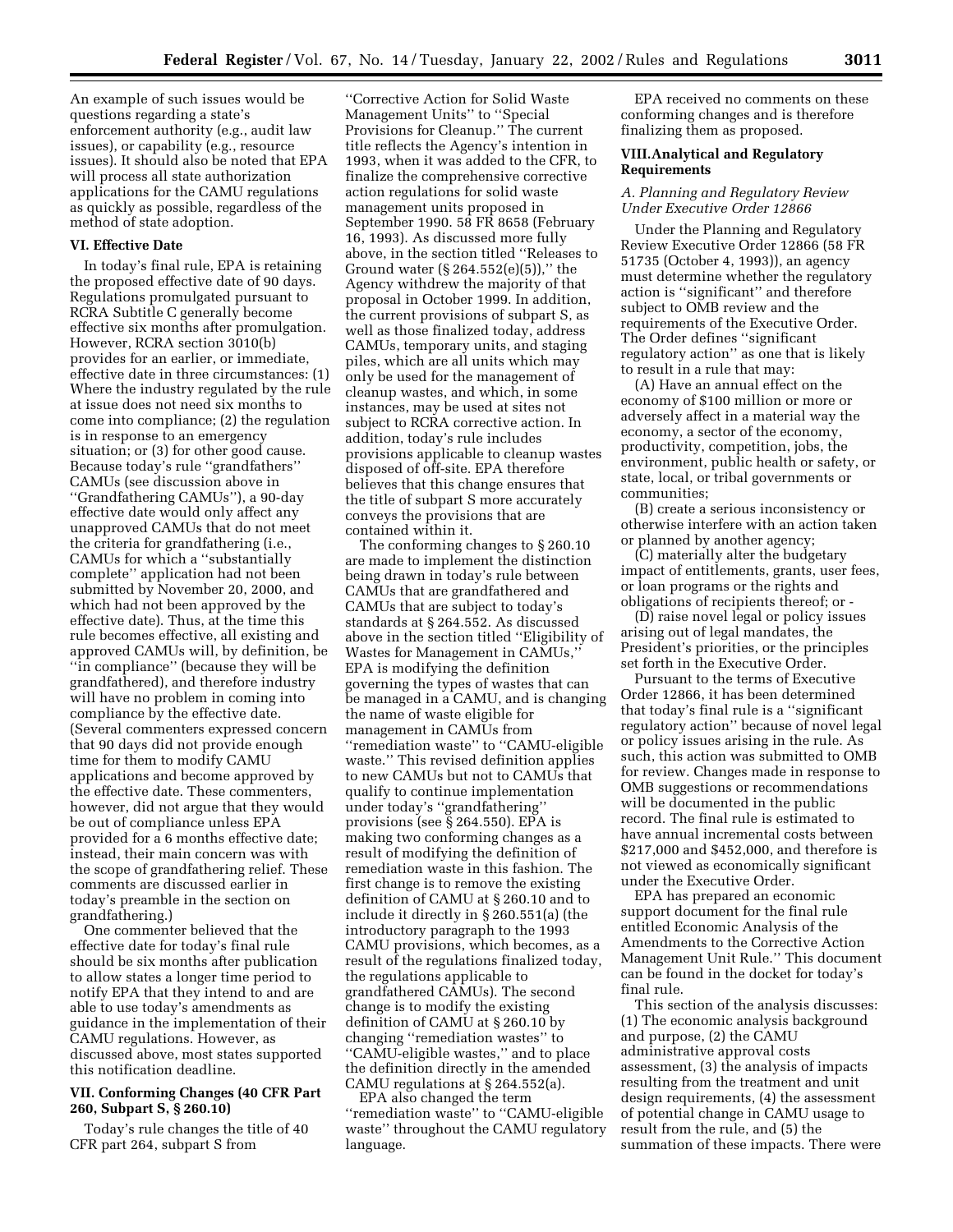no comments on the proposed rule specifically addressing the economic analysis methodology or results. The Agency discusses economics-related comments in the relevant sections below. For a complete discussion of the comments received on the proposed rule, please see the response to comments document in the docket for today's final rule.

This section also provides a qualitative discussion of the potential impacts of allowing the placement of CAMU-eligible wastes in off-site hazardous waste landfills. See section III.K of today's preamble for a more detailed discussion of this provision.

1. Economic Analysis Background and Purpose

A CAMU is: ''An area within a facility that is used only for managing CAMUeligible wastes for implementing corrective action or cleanup at the facility.'' (40 CFR 264.552) CAMUs may be used to consolidate hazardous wastes from various areas at the facility. While one of the chief reasons for CAMU usage is to facilitate more treatment of cleanup wastes in general (see discussion earlier in the preamble), wastes placed in CAMUs are not subject to the land disposal restriction requirements for treatment. In addition, under the 1993 CAMU Rule, CAMUs are not required to meet the existing 40 CFR part 264 and part 265 minimum design, operating, closure, and post-closure requirements for hazardous waste units.

The CAMU provisions being finalized today amend the existing CAMU rule. This economic analysis examines the impacts from these final amendments compared to the existing CAMU rule provisions. This section briefly discusses the baseline and postregulatory scenarios in the analysis, and provides an overview of the incremental impacts assessed.

#### a. Framework of the Analysis

The Agency faced two important questions in developing the framework for this analysis. The first was how to address defining the universe of facilities affected by today's final rule. The second was how to assess the incremental changes in CAMUs under the baseline and post-regulatory scenarios.

The universe of facilities which could potentially employ a CAMU in remediation, and thus could be affected by today's final rule, includes facilities performing cleanups under RCRA corrective action, Superfund, and state cleanup authorities. There are over 6,000 facilities which could potentially be reached through corrective action

authority; this figure does not include Superfund sites or other cleanup sites where CAMUs may be used. Of these facilities, today's final rule would not impose costs on any existing CAMUs that continue to manage wastes in the general manner for which they were approved, or, of course, on any facilities which manage their wastes without the use of a CAMU (e.g., they send their wastes off-site). Today's final standards apply to CAMUs which are not subject to the existing standards under the grandfathering provisions. However, to determine the number of facilities, out of this total number, which would in fact require remediation at some point in the future under one of these authorities, and would employ a CAMU in the remedy, would require significant effort and yield uncertain results.

Therefore, EPA considered the use of existing data on CAMU usage. The Agency first examined the 1993 CAMU RIA, which was performed in support of the current CAMU rule. In this RIA, the Agency projected the number of facilities which would employ CAMUs in the future. This projection was based on use of expert panels which reviewed, on a facility-by-facility basis, a randomly selected sample of 79 corrective action facilities and determined when CAMUs would be employed in remediation. The impacts estimated for these facilities were extrapolated to the corrective action universe to develop a national estimate of impacts for the CAMU rule. The Agency estimated that the existing rule would result in CAMUs being employed at approximately 1,500 facilities, which translates to approximately 75 CAMUs per year over a 20 year period.

However, based on data showing actual CAMU usage over the past eight years, the Agency believes the 1993 RIA projections do not represent an accurate forecast of the expected use of CAMUs in the future. These data, discussed in more detail below, show an actual CAMU approval rate of approximately six CAMUs per year. The disparity between the 1993 RIA projections and the actual usage is likely the result of four factors. First, the 1993 RIA baseline is very different from the remedial setting which has existed in recent years. Chiefly, the RIA assumed significant excavation and treatment of wastes at sites, with heavy reliance on combustion technologies and little use of innovative treatment or remedial approaches. These alternative approaches tend to be less expensive than combustion technology, and are much more available and in use than was anticipated in the 1993 RIA. Therefore, the pervasive demand for

CAMUs to lower large remedial costs did not materialize as anticipated in the 1993 RIA. Second, due to its timing, the RIA estimates do not include impacts on CAMU use which resulted from various remedial policy developments such as the stabilization initiative and the use of environmental indicators. These developments have resulted in increased stabilization of sites, and thus less excavation and treatment of wastes (in the short term). This shift created conditions which reduced the need to rely on CAMUs as much as had been originally estimated in the 1993 RIA projections. Additionally, the availability of alternatives to CAMUs, such as staging piles and areas of contamination and the Phase IV LDR soil treatment standards, has potentially decreased the use of CAMUs somewhat compared to that originally projected. Third, given the historical rate at which facilities have progressed through the various stages of corrective action to reach a final remedy decision, the Agency thinks that the CAMU usage projections from the RIA were unrealistically high. The number of final remedy decisions at corrective action sites across the nation has not reached 75 per year. Therefore, it would be impossible to have an average of 75 CAMUs approved annually. Finally, the Agency believes that CAMU use has been dampened over the past eight years due to the uncertainty surrounding the use of CAMUs which resulted from the CAMU litigation, which followed shortly after the rule's promulgation.

Therefore, the Agency employed the data on existing CAMUs in the CAMU Site Background Document. EPA collected these data from regional and state site managers as part of this rulemaking effort. This report contains information on 47 CAMUs approved to date or scheduled for approval prior to the effective date of the rule (as of spring 2001). Under the grandfathering provisions in today's final rule, these CAMUs will remain subject to the 1993 CAMU regulations (as long as they continue to operate within the general scope of the originally issued CAMU authorizing document (e.g., permit)). For each CAMU, the Agency obtained information on the use of the CAMU at the site, types of wastes managed, treatment required, and unit design. These data are contained in the CAMU site background document, which is included in the docket for today's final rule.

Using these data, the Agency estimated an annual CAMU approval rate for the past eight years, and applied that rate to project CAMU usage in the future. In projecting future use based on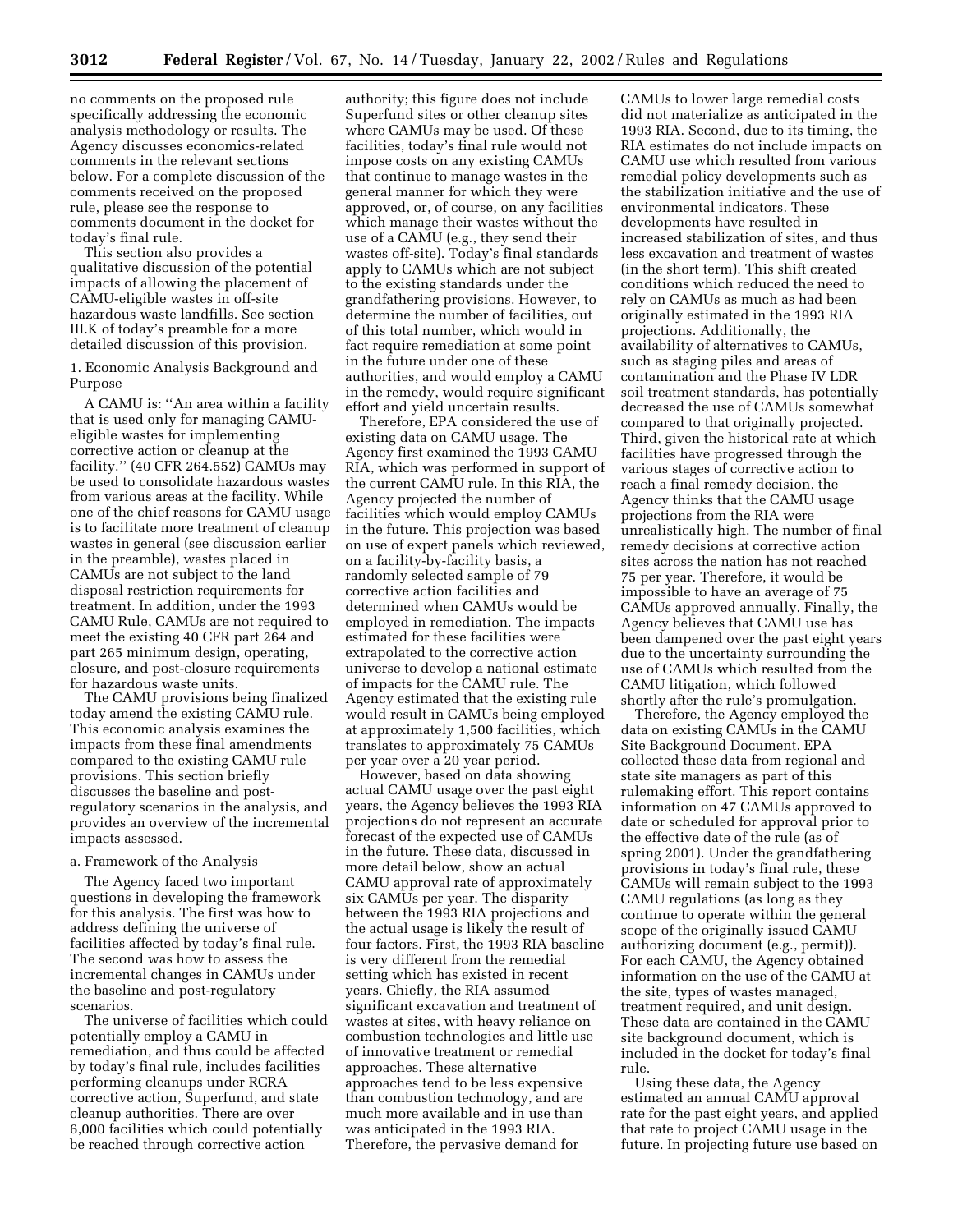historical data, the Agency assumes that the 47 CAMUs are reasonably representative of expected future CAMU use. This assumption rests on the completeness of the data in the CAMU Site Background Document. As noted, this document contains information from all the CAMUs approved to date for which the Agency had good data, and therefore provides a reasonable basis for understanding how the CAMU rule has been implemented to date. For purposes of this analysis, the Agency assumes there will be no new regulations or policy initiatives which would affect CAMU usage in the future. (**Note:** One exception is the anticipated change is the removal of the uncertainty associated with the CAMU litigation. The Agency has assessed the order-ofmagnitude impacts from this change on the CAMU usage rate as a part of the analysis of the incremental impacts of today's final rule.)

EPA also used these historical data to identify the differences in a CAMU under the existing rule (baseline case) as compared to a CAMU under the provisions being finalized today (postregulatory case). As discussed in more detail below, the Agency used the information on the 47 existing CAMU remedies to assess consistency with the final provisions in today's rule. This assessment involved a facility-byfacility comparison of the existing remedy (baseline case) with the proposed provisions (post-regulatory case). In such an approach, the Agency again assumes that these actual CAMU remedies selected in the past are reasonably representative of CAMU remedies which would be selected under baseline conditions in the future. The Agency believes this assumption to be sound for the same reasons stated above regarding CAMU usage. EPA thinks these remedies are the reasonable outcome of the existing CAMU regulations implemented within the context of standard remedial goals for cleanup.

#### b. Baseline Case Description

The baseline scenario provides a reference against which the impacts of a particular action (e.g., a regulation) are measured. For the purposes of this analysis, the baseline is defined as the 1993 CAMU rule as implemented to date. The data underlying EPA's baseline analysis are described in the CAMU Site Background Document, which is included in the docket to today's final rule. This document provides detailed information on 47 existing CAMUs approved (or scheduled for approval) as of Spring 2001. Of the 47 CAMUs, eight are storage and/or

treatment only CAMUs. According to these data, approximately 70 percent of facilities using CAMUs are performing treatment of waste. As mentioned above, EPA assumes that the 47 existing CAMUs are representative of future site characteristics and CAMU usage rates.

The Agency has not attempted to adjust this baseline to account for the effects of the uncertainty surrounding the CAMU ''litigation cloud,'' which EPA believes has slowed the implementation of the CAMU rule since shortly after its promulgation. As discussed above, the 47 CAMUs implemented under the existing rule represent the CAMUs known to be fully approved. These CAMUs were approved as a part of the overall remedy at the facility, and therefore would generally be expected to follow the remedy selection criteria for long-term reliability and protectiveness recommended in EPA guidance (in addition to the CAMU requirements).

The baseline is discussed in greater detail in the Economic Analysis of the Final Amendments to the CAMU Rule.

#### c. Post-Regulatory Case Description

The post-regulatory scenario is modeled as the CAMU rule amended by the provisions in today's final rule. The reader is directed to the preamble discussion and rule language for an understanding of the final rule provisions. The economic analysis focuses on the impacts from the finalized information submittal requirements related to the CAMU approval process, the treatment requirements and adjustment factors, and the liner and cap requirements. Although today's final amendments to the CAMU rule would be more stringent than the existing federal CAMU regulations, EPA believes in practice that CAMUs are already generally meeting these standards under the existing rule. Additionally, a bounding analysis is included which examines the overall impact of the final provisions on the rate of CAMU usage. See the Economic Analysis of the Final Amendments to the CAMU Rule for a more detailed discussion of the postregulatory scenario for this analysis.

#### d. Incremental Impacts

The analysis of today's final rule focuses on two potential impacts: (1) the incremental impacts associated with the changes to the approval process for CAMUs; and (2) the incremental impacts associated with the change in treatment, unit design, and use of storage and/or treatment only CAMUs. Additionally, the Agency has prepared a bounding analysis estimating the

impacts from a change in the overall usage of CAMUs resulting from today's final amendments. The methodology and results for these two components of the analysis, and for the bounding analysis, are discussed below. EPA has also provided a qualitative discussion of the potential impacts of allowing the disposal of CAMU-eligible waste in offsite hazardous waste landfills.

#### 2. CAMU Administrative Approval Costs Assessment

Today's final amendments to the CAMU rule formalize a number of administrative steps in the CAMU approval process. This analysis examines the incremental impacts associated with those administrative steps compared to the approval process in the baseline. The estimates are formulated through input by EPA Regional and state regulators. The regulators contacted have extensive knowledge of the approval process under the existing CAMU rule, and understand the changes to that approval process that would be brought about by the final amendments. The analysis estimates total incremental impacts ranging between \$77,200 and \$242,400 per year.58

The Agency followed three steps in assessing the incremental impacts from the CAMU approval process formalized in the final rule. First, the Agency selected four CAMU experts from the Regions and four from the states. These experts were selected based on their knowledge of CAMU implementation under the existing rule and their knowledge of the final amendments. Of the 47 CAMUs, the vast majority were approved by the regions/states from which the eight experts came. Second, the Agency obtained incremental cost/ burden estimates from CAMU experts through phone contacts made separately with each expert. Experts were provided with a copy of Appendix A of the settlement agreement reached between EPA and the Petitioners (this document is included in the docket for today's final rule). The phone contacts followed a set of questions designed to cover all areas of the final rule (these questions are included in the Economic Analysis of the Final Amendments to the CAMU Rule). EPA requested that experts estimate the additional approval burden

<sup>58</sup>This analysis does not include any administrative costs related to disposal of CAMUeligible wastes off-site under the conditions of today's rule. Please see ''Paperwork Reduction Act'' section below for discussion of the additional paperwork burden associated with this provision. Also, see the assessment of the total impacts from today's rule in the ''Planning and Regulatory Review'' section for a qualitative discussion of the overall impacts associated with this provision.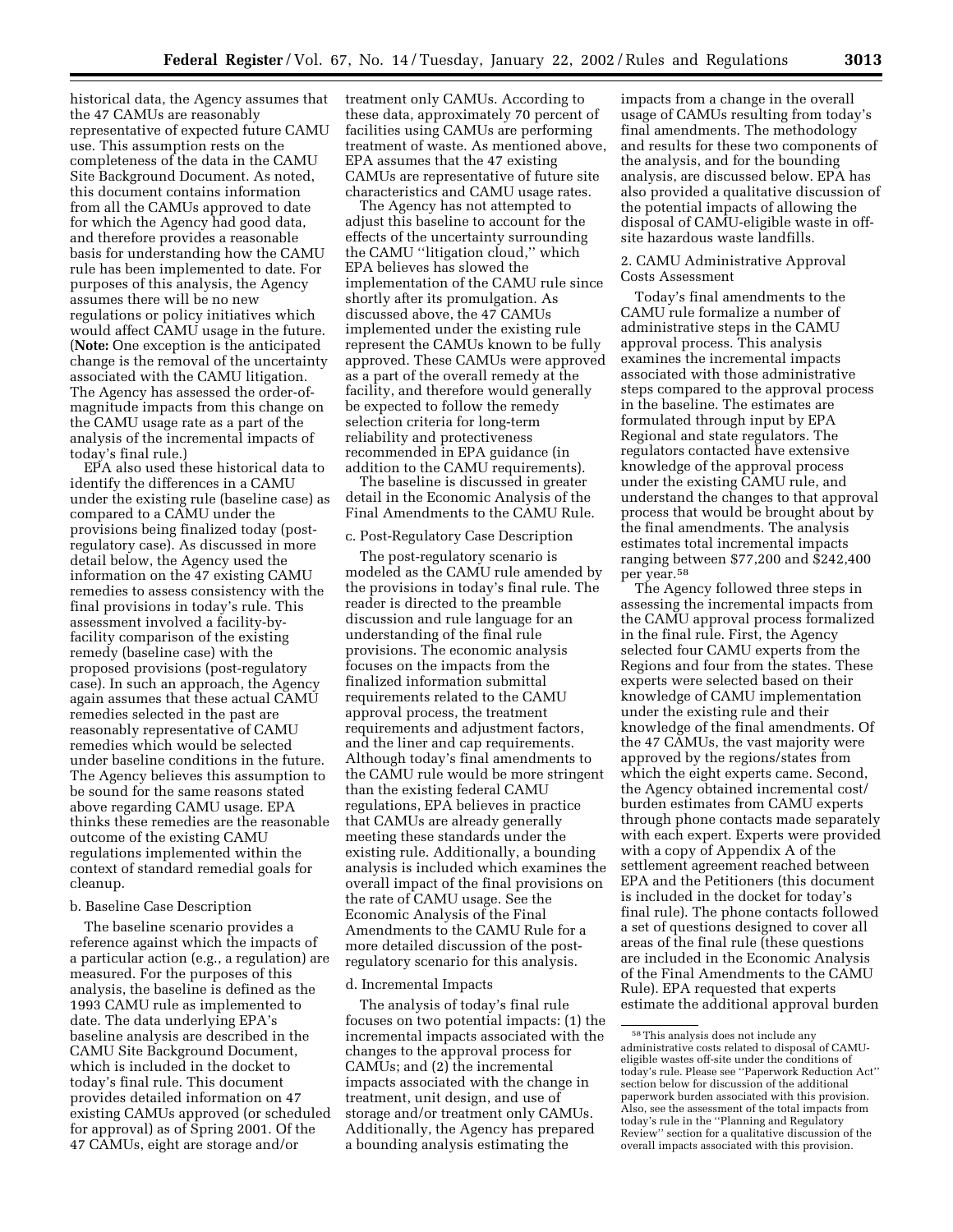for both regulators and owner/operators, as each would participate variously in performing such approval steps. Third, the Agency tabulated the burden estimates made by the CAMU experts. This process provided the Agency with expert estimates of the incremental impacts for the CAMU approval process. The estimates provided by individual experts ranged from a low of four hours total to a high of 1,875 hours total per CAMU. Using the individual estimates of burden provided by the experts, EPA calculated an average total burden range. EPA estimates the range of total incremental burden, calculated as an average of the eight expert estimates, to be between 210 hours and 514 hours per permanent CAMU, and between 34 hours and 50 hours per storage and/or treatment only CAMUs.

Expert views differed significantly on the impacts. Four of the experts believed the formalization of a process associated with certain steps might potentially reduce overall burden. Such a formalized process, they believed, would result in less time spent discussing the proper approach to take at a particular stage in the approval process. Alternatively, several experts thought that the changes in process requirements were so onerous that they could potentially drive facilities away from using CAMUs.

The experts estimated additional burden associated with four areas of the final amendments: (1) Information submission associated with the determination of whether wastes were subject to LDRs at the time of disposal. This requirement is a part of the provision in the final amendments which deals with CAMU waste eligibility; (2) identification of principal hazardous constituents (PHCs); (3) treatment standards and use of adjustment factors to provide sitespecific flexibility in meeting the national treatment standards. Many experts focused on adjustment factor E  $(S 264.552(e)(4)(v)(E))$ , which would offer adjustment from the treatment standards based on the long-term protection offered by the unit, in making their burden estimates. Many experts believed this factor to be the most complicated, and therefore the most likely to require significant formalized written justification; and, (4) the liner and cap standards in the final rule.

Employing these burden estimates, the Agency calculated the cost impact attributable to these provisions. The Agency performed the following steps in estimating total burden. First, the Agency estimated the number of CAMUs approved annually. The per CAMU estimate of additional burden is multiplied by an estimate of the number of CAMUs approved per year. As discussed in the Economic Analysis of the Final Amendments to the CAMU Rule, EPA assumed this rate to be the same as that calculated for the baseline. This rate was estimated to be six CAMUs per year, or five permanent CAMUs and one storage and/or treatment only CAMU per year. This analysis does not consider any changes in the number of CAMUs approved per year which could result from the rule. Second, the Agency multiplied the additional hours estimated for approval by the annual number of CAMUs approved. This calculation results in an estimate of the total incremental burden associated with the final amendment approval process. This burden estimate ranges from 1,050 hours per year to 2,570 hours per year for permanent CAMUs, and 34 hours per year to 50 hours per year for storage and/or treatment only CAMUs. Third, the Agency obtained a labor rate to apply to the estimates of additional hours. EPA used a range of hourly labor rates (\$71.24/hour to \$92.52/hour) from the recently approved Part B Permit ICR because the CAMU experts did not provide a breakdown of labor categories in their estimates. Fourth, the Agency multiplied the total incremental hours estimated for the CAMU approval process under the final amendments by the labor rate. This approach produced an estimate for the total incremental impacts attributable to the approval process in the rule ranging from \$77,200 per year to \$242,400 per year.

This range represents the annual incremental impacts estimated to result from the final amendments, assuming that six CAMUs are approved per year. If the annual approval rate changed, the annual impacts for that year would change accordingly. Dividing that range by six (the number of CAMUs approved per year) yields an estimate of the incremental impact per CAMU; this estimate ranges between approximately \$12,900 and \$40,400 per CAMU. This calculation assumes that all the costs for CAMU approval occurred within a single year. A bounding analysis conducted using the highest burden estimate to calculate the impacts for the approval process yields an impact of \$882,500 per year, or \$147,000 per **CAMU** 

3. Assessment of the Incremental Impacts Related to the Treatment and Unit Design Provisions, and to the Storage and/or Treatment Only CAMU Provisions

This section examines the incremental impacts attributable to the treatment and unit design provisions, and to the storage and/or treatment only CAMU provisions in today's final rule. As described in the analytical framework discussion above, this analysis examines what changes would be required to make the 47 existing baseline CAMUs consistent with the new amendments. Based on these estimated changes, the Agency determines the impacts of the final amendments. (Please see the side-byside comparison of the existing CAMU regulations and today's final rule language which is included as an appendix in the Economic Analysis of the Final Amendments to the CAMU Rule for today's final rule.)

The Agency first examines the treatment and unit design specifications employed for existing CAMUs under the baseline. These baseline CAMU remedies were assessed in light of the treatment and unit requirements promulgated today. An assessment was made of expected differences in treatment and unit design anticipated under the final amendments, and the resulting costs for those changes were quantified.

The section next addresses the storage and/or treatment only provisions in the CAMU amendments. EPA assesses how the storage and/or treatment only CAMU provisions have been implemented in the baseline by examining the temporary CAMUs approved to date under the existing rule. These CAMUs were analyzed in light of the new storage and/or treatment only CAMU provisions in the final amendments.

a. Treatment and Unit Design Standards Implemented in the Baseline

Data on the implementation of the existing CAMU rule shows that the 39 permanent CAMUs approved to date have generally employed significant treatment of wastes (approximately 70 percent of CAMUs employed treatment of wastes prior to disposal) with disposal in protective units (i.e., generally employing liners for new units, protective caps, and ground water monitoring). EPA has detailed information on 47 CAMUs in the baseline (see the CAMU Site Background Document in the docket for today's final rule for a complete discussion of each CAMU). These data provide a reasonable datum from which to assess the incremental impacts associated with the new treatment and unit design provisions in the final amendments.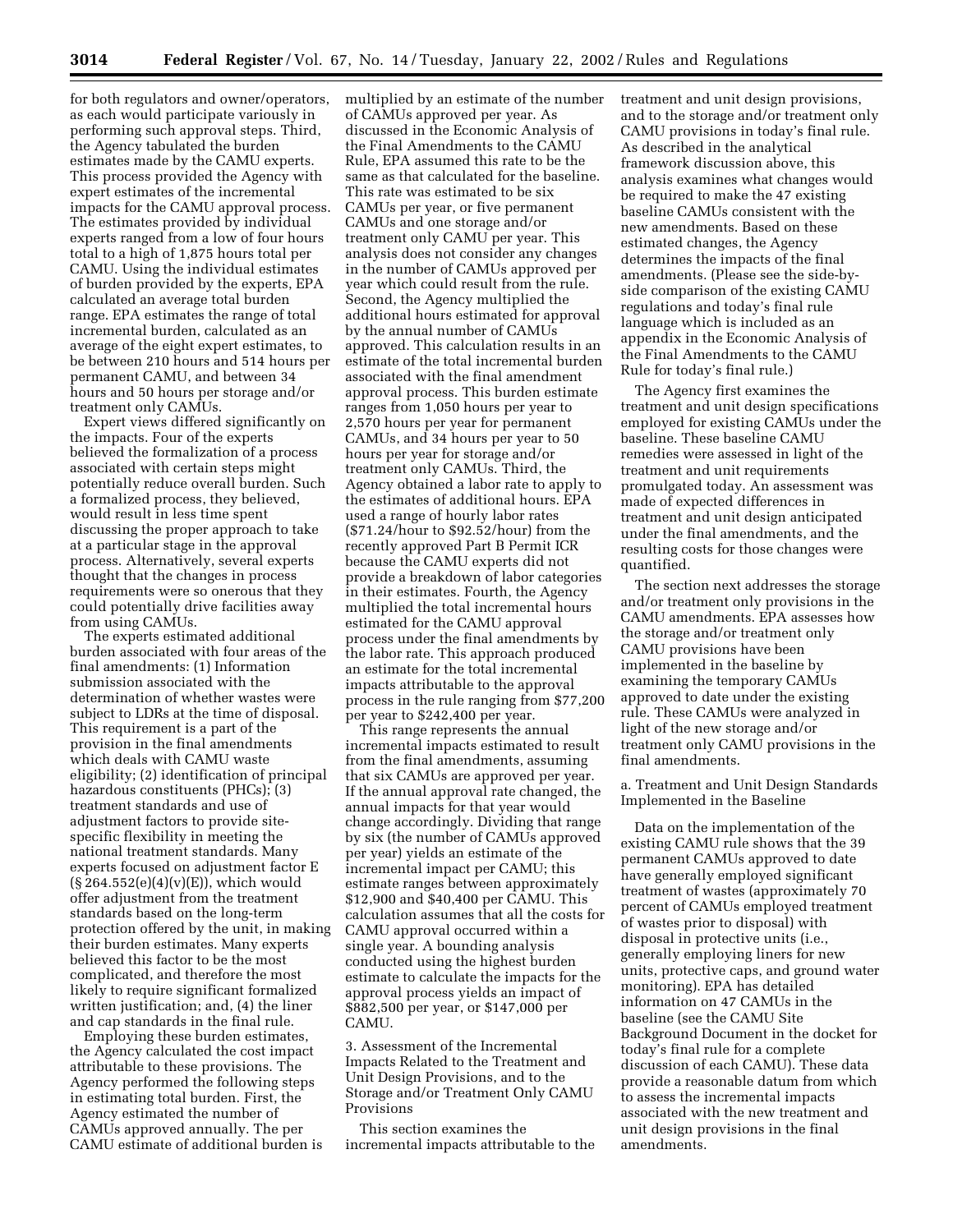#### b. Treatment and Unit Design Provisions in the Post-Regulatory Case

The final amendments would establish national minimum treatment standards which all principal hazardous constituents must meet prior to placement in a CAMU, unless the Agency determines in a given case that the standards are inappropriate (see discussion of adjustment factors below). This national minimum standard, which is essentially taken from the treatment standard promulgated for hazardous soils in the Phase IV LDR Final Rule, among other things, requires treatment of wastes to 90 percent reduction from the original concentrations, capped by  $10 \times UTS$  levels. This standard would apply for all CAMU-eligible wastes.

Accompanying the national minimum treatment standard are five adjustment factors, which provide site-specific flexibility in applying these treatment standards through identification of certain conditions under which full compliance with the national standard may be adjusted. This adjustment may be employed to make treatment more or less stringent, and may be used to adjust a treatment level or method. These final treatment requirements and adjustment factors were crafted through examination of the current implementation of the CAMU rule in the baseline, and the general process involved in remedial selection in the corrective action program, as well as the treatment variances used for asgenerated waste under the Land Disposal Restrictions program.

The final amendments would also establish standards for liners at all new and replacement units or lateral expansion of existing units, and caps at units where waste is left in place. The reader is directed to the relevant discussions on the final provisions in their appropriate preamble sections above (see ''Liner Standard,'' ''Cap Standard,'' and ''Adjustment Factors to the Treatment Standard'').

#### c. Incremental Impacts Associated with Final Treatment and Unit Design Provisions

Having examined the provisions on treatment and unit design in the final amendments, the Agency then assessed the incremental impacts from these provisions with respect to current baseline implementation of the CAMU rule. The Agency examined how the baseline requirements have been implemented to date, and assessed

where changes would be required at these facilities under post-regulatory conditions. See Economic Analysis of the Final Amendments to the CAMU Rule for details on this comparison.

EPA estimated the incremental costs associated with these standards through the following steps. First, the Agency compared the data on each baseline CAMU against the provisions in the final CAMU amendments. For this assessment, EPA addressed the following questions for each CAMU remedy, where necessary: (1) Does the facility have constituents that would likely be designated as PHCs? (2) For a facility where PHCs are determined to likely be present, was treatment performed to reduce PHC concentrations? (3) Where treatment was being performed, was it meeting the final national minimum standards? (4) Was the CAMU an existing unit? and (5) What liner and cap requirements were instituted for the CAMU? Second, based on this assessment, the Agency made a determination as to whether the CAMU was consistent with the treatment and unit design provisions of the final amendments. Third, where the Agency identified inconsistency with the final national minimum standards, application of the adjustment factors was considered. Potential use of adjustment factors was only considered appropriate where site-specific factors were consistent with the circumstances described in today's preamble for the different adjustment factors. And fourth, where the adjustment factors were not applicable, the Agency identified the steps that would be necessary to render the CAMU consistent with the final provisions. Each of the above steps was performed by EPA based on a detailed knowledge of the baseline CAMU requirements, the final rule provisions, and the details of the existing CAMU being analyzed. Please see the site summaries for the 47 CAMUs which are included in the CAMU Site Background Document (included in the docket for today's final rule). Additionally, the reader is directed to the preamble discussion of the adjustment factors for elaboration on how each adjustment factor would be applied at a given facility.

EPA performed this evaluation for the 39 permanent baseline CAMUs approved to date. The Agency estimated costs in the cases where additional requirements were identified as necessary for the CAMU to reach

consistency with the final provisions. Results for the 39 permanent CAMUs are shown below in Exhibit VIII–1; results for the eight storage and/or treatment only CAMUs are discussed following the exhibit.

For the 39 permanent CAMUs, EPA estimates that 26 facilities would potentially require use of one of the adjustment factors to achieve consistency with the final amendments. Note that the potential use of adjustment factors was considered where such use would be consistent with the circumstances described in today's preamble for each adjustment factor. Of the five adjustment factors provided for in the amendments, adjustment factor A for technical impracticability was estimated to be applied eight times to achieve consistency, adjustment factor B addressing consistency with site cleanup goals was estimated to be possibly needed 13 times to achieve consistency, and adjustment factor E providing adjustment from the treatment standards based on the longterm protection offered by the unit was estimated to be possibly applied 11 times to achieve consistency. (Note that the estimated frequency of use for the individual adjustment factors does not sum to the overall number of facilities using adjustment factors due to the Agency identifying different available options for adjustment factor use at several facilities.)

As shown in Exhibit VIII–1, the analysis revealed three facilities for which the unit design employed in the original CAMU decision was not consistent with the final amendments. In two cases, a final cap would be required to achieve consistency with the final provisions. EPA estimated costs for these caps based on the specific information for the given facility. These costs are shown in the exhibit, and discussed in greater detail in the background document for the economic analysis. EPA estimated costs for the cap at one facility to range from \$642,000 to \$1,203,000, and costs for the cap at the other facility at approximately \$221,000. Additionally, one CAMU would require a liner to achieve consistency with the final provisions. EPA estimated costs for addition of a liner based on the specific information for the given facility. These costs are shown in the exhibit, and are estimated to be \$225,000.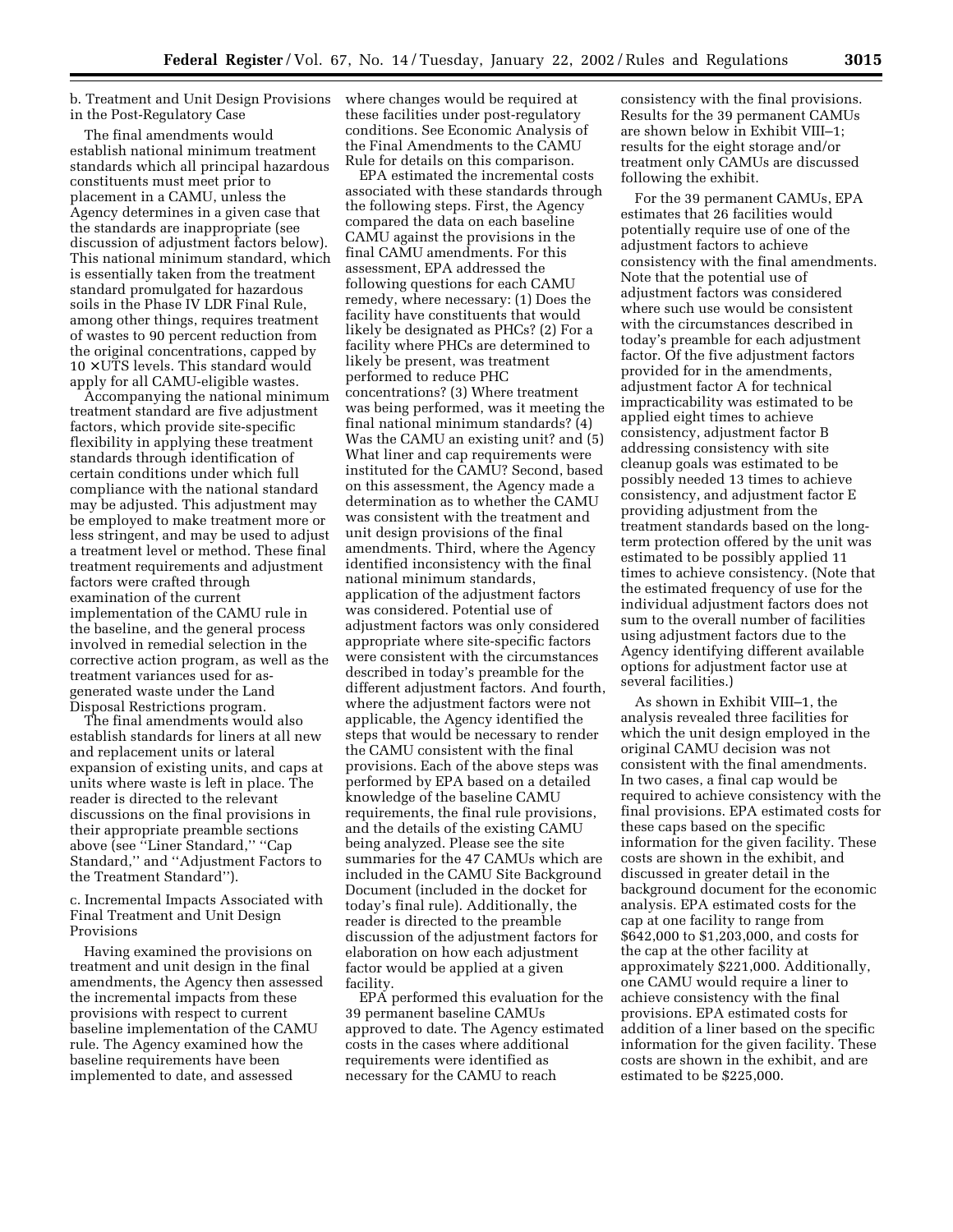| CAMU comparison: Baseline to post-regulatory                                                                                                                                            | Number of<br><b>CAMUS</b> | Significance of differences                                             | Estimated incremental im-<br>pact                                           |
|-----------------------------------------------------------------------------------------------------------------------------------------------------------------------------------------|---------------------------|-------------------------------------------------------------------------|-----------------------------------------------------------------------------|
| Treatment and Unit Design Consistent With Post-Regulatory<br>Treatment Not Consistent With Post-Regulatory Requirements<br>Unit Design Not Consistent With Post-Regulatory Reguirements | 36<br>3.                  | Two Facilities May Have<br>Required Additional Cap<br>Design Features*. | $N/A$ .<br>N/A.<br>Cap Costs: 1. \$642,000 to<br>\$1,203,000, 2. \$221,000. |
|                                                                                                                                                                                         |                           | One Facility May Have Re-<br>quired a Liner.                            | Liner Costs: 3. \$225,000.<br>[Total=\$1,088,000 to<br>\$1,649,000]         |
| Treatment and Unit Design Not Consistent with Post-Regulatory Re-<br>quirements.                                                                                                        |                           | N/A                                                                     | $N/A$ .                                                                     |

#### EXHIBIT VIII–1.—COMPARISONS OF BASELINE PRACTICES AND POST-REGULATORY FOR PERMANENT CAMUS

\* These two CAMUs address the disposal of off-site soils contaminated with lead that resulted from smelting operations. Both facilities remain subject to long-term maintenance and periodic review.

The total estimated costs associated with ensuring that all the permanent CAMUs approved under the existing rule are consistent with the final amendments is estimated to range from approximately \$1,088,000 to \$1,649,000. EPA then annualized these costs over 20 years at 7 percent, divided the resulting range by the number of permanent CAMUs (39 total), and multiplied it by the number of CAMUs projected to be approved each year. This set of calculations yields the expected costs for the rule due to the treatment and unit design requirements of \$140,000 to \$210,000 per year. The Agency believes that these estimates reasonably cover the additional requirements to achieve such consistency with the final standards. However, EPA acknowledges the possibility that, due to the variability of site characteristics and the limitations of the available data for the given CAMUs, additional negligible costs such as minor additional treatment of small volumes of waste could be incurred at any given facility. This analysis does not consider any changes in the number of CAMUs approved per year which could result from the rule.

Several commenters on the proposed rule believed that the amended treatment and unit design standards for permanent CAMUs are too prescriptive and stringent. According to the Agency's analysis, however, almost all of the 39 existing permanent CAMUs are meeting the treatment and design standards in the baseline. As discussed above, EPA estimates moderate incremental costs associated with these amended standards. One commenter acknowledged that the existing permanent CAMUs analyzed for the proposed rule analysis ''would generally meet the revised standards.'' However, the commenter believed that this stringent implementation of the existing CAMU rule was, at least in part, the effect of the ''litigation cloud'' resulting from the legal challenge to that rule.

They provided no evidence in support of such a claim. The Agency generally believes that the types of remedies seen at the CAMUs approved to date represent the logical outcome of a responsible implementation of the 1993 CAMU rule and reflect EPA's intentions in that rule. However, the Agency agrees with the commenter's point that the clarification of EPA's intentions provided in today's final rule is preferable as a matter of public policy.

d. Incremental Impacts Associated With the Storage and/or Treatment Only CAMU Provisions

The 1993 CAMU Rule provisions did not contain standards that were specific to temporary CAMUs (which are now called storage and/or treatment only CAMUs in the final provisions). However, data indicate that eight storage and/or treatment only CAMUs were approved in the baseline, and were generally employed for short-term treatment or storage of wastes at a site. These data provide a useful datum from which to assess the potential for incremental impacts resulting from the final amendments as they address storage and/or treatment only CAMUs.

The Agency analyzed the potential incremental costs associated with achieving consistency with the final rule standards for the storage and/or treatment only CAMUs. No inconsistencies were identified for these nine CAMUs; therefore, there were no incremental costs estimated for these units. This analysis does not consider any changes in the number of CAMUs approved per year which could result from the rule.

As stated above, EPA made these comparisons based upon the types of contaminants, the unit design standards achieved, and the general circumstances surrounding the use of CAMUs.

4. Assessment of the Incremental Change in the Number of CAMUs Approved

One potential impact anticipated to result from today's final rule is a change in the average number of CAMUs approved per year. This section presents the Agency's bounding analysis of the impacts associated with an incremental change in the number of CAMUs.

The 1993 CAMU Rule was designed to provide incentives for remediation by removing certain regulatory requirements that affect the management of hazardous remediation waste during cleanup. The rule allows facilities to manage hazardous waste in a CAMU without triggering the Land Disposal Restrictions (LDR) requirements, and to dispose of hazardous remediation waste in a CAMU. The CAMU is exempt from minimum technology requirements (MTRs), although it is subject to performance-based standards intended to protect human health and the environment. The rule established performance standards for the design, operation, and closure of CAMUs, and provided the site-specific flexibility that EPA believes is necessary to encourage remediation at cleanup sites. However, EPA was sued on the CAMU rule shortly after its promulgation. The resulting uncertainty surrounding the viability of the CAMU rule, along with other factors discussed above such as the increased use of Areas of Contamination (AOCs) and staging piles, the introduction of the Phase IV Land Disposal Restriction (LDR) soil treatment standards, and the stabilization initiative in corrective action, led to considerably less use of CAMUs than the Agency originally anticipated.

With today's final rule, the Agency intends to resolve the litigation uncertainties which have dampened CAMU usage. Such resolution could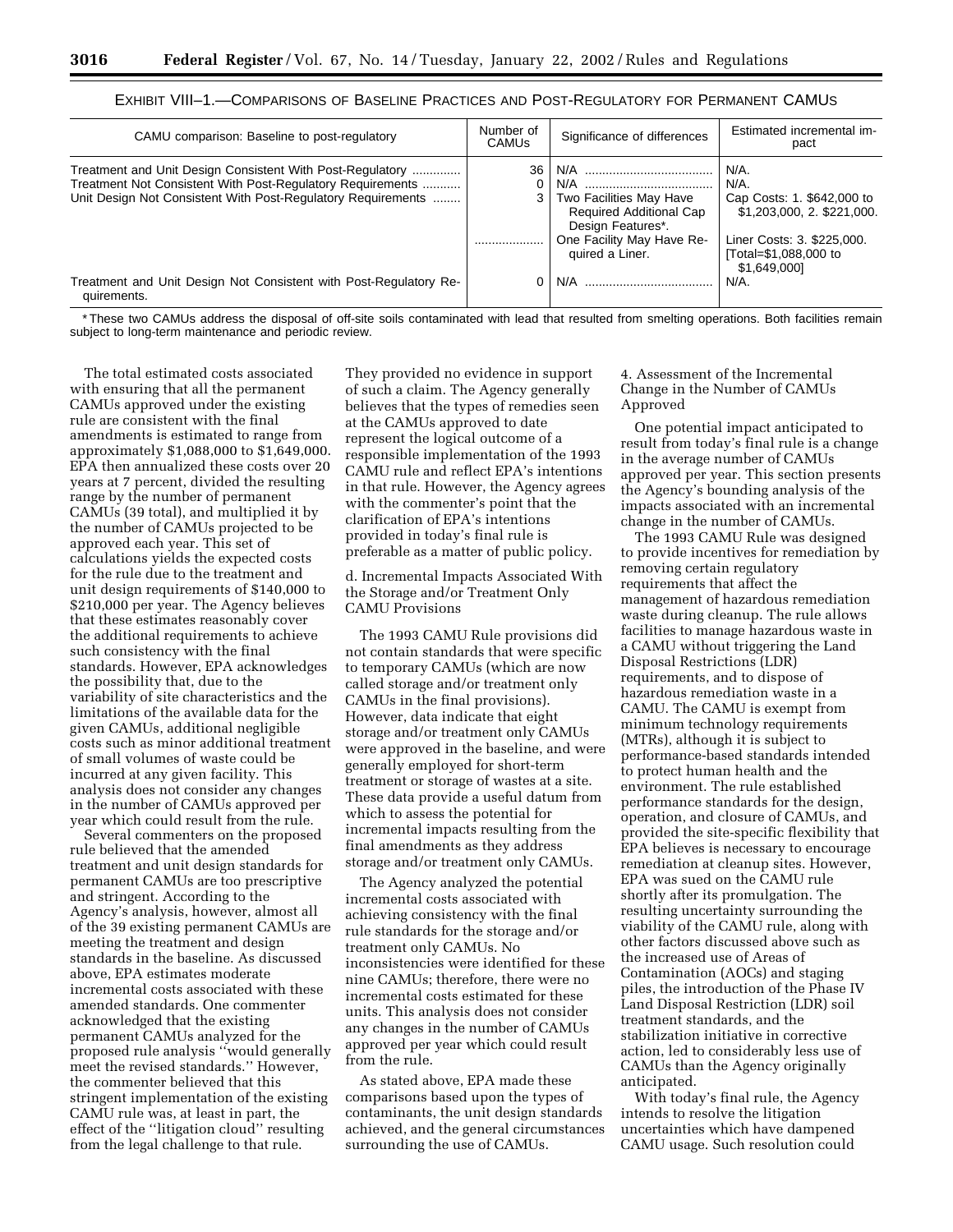promote the increased use of CAMUs. However, as discussed above, the Agency does not expect CAMU usage to approach the rate projected in the 1993 CAMU RIA (roughly 75 CAMUs per year). The Agency believes that the ''litigation cloud'' only accounts for part of the difference between actual CAMU usage over the past eight years and the usage estimated in the 1993 RIA. Other factors contributing to a potential change in future CAMU use include the impact of the formalized approval process, and the effect of the treatment and unit design provisions. It is very difficult to assess the significance of these factors on the individual decision at a given facility regarding whether to use a CAMU in remediation. This complexity led the Agency to prepare an order-of-magnitude analysis which seeks to establish the general direction of change in CAMU usage, and to quantify the approximate impacts from such change. These estimates focus only on the potential for changes in the number of CAMUs approved, and do not address the possible impacts from the formalized approval process or the treatment and unit design requirements of today's final rule. These impacts are presented to illustrate the potential savings which could come from such a change in CAMU usage, and should not be considered a part of EPA's estimate of the actual impacts from today's final rule.

The Agency assessed the overall direction of the expected change in CAMU use for the three time periods identified for purposes of this analysis: (1) Grandfathering Window (August 2000 through 2001); (2) Early After Promulgation (2002 for one year); and, (3) Post-Promulgation Equilibrium (2003 for four years). These time periods were

designed by the Agency in order to portray the effects of the factors identified above according to logical breaks in their influence.

The Agency estimated the potential change in the number of CAMUs employed for each of the three time periods based roughly on the baseline CAMU usage figure of six CAMUs per year. Given the complexity of projecting the effect of these influences on CAMU usage in the future, these estimates are provided for illustrative purposes only. The cost savings from this change were estimated using results from the 1993 CAMU RIA (see page 3–9 of that report). This analysis, prepared in support of the CAMU rule, estimated the cost savings at a randomly selected sample of corrective action sites based on expert panel assessments of the costs for remediation with and without a CAMU. These figures were extrapolated to determine the national cost impacts for the CAMU rule. The RIA presents an annual average cost savings per CAMU of \$0.5 million to \$0.8 million per facility in 1992 dollars (changing the figures to 2001 dollars yields an annual cost savings per CAMU ranging from \$0.6 million to \$0.9 million).

This range was employed for purposes of this analysis to estimate order-of-magnitude cost impacts resulting from the changes in CAMU usage due to today's final rule. The annual cost savings per CAMU figure presented in the 1993 RIA provides the only readily available data from which to quantify the impacts of a shift from remediation without a CAMU to use of a CAMU. Although, the Agency believes that this cost savings estimate could significantly overestimate actual savings, due to the assumptions employed in the 1993 RIA regarding

excavation and combustion of cleanup wastes.

Within each of the three time periods examined, a facility could either shift from not using a CAMU (baseline) to using a CAMU (post-regulatory), or using a CAMU (baseline) to not using a CAMU (post-regulation). In the case where a facility did not use a CAMU, there is a range of possible alternatives which could be considered. For purposes of this analysis, the Agency bracketed this range with leaving waste untouched on one hand, or performing full remediation without a CAMU on the other hand. As stated above, EPA employed the cost savings estimate from the 1993 RIA to model the cost savings for the case of a shift from performing full remediation without a CAMU (baseline) to using a CAMU (postregulatory). EPA did not possess data on either the possibility of a shift from leaving waste in place (baseline) to using a CAMU in remediation (postregulatory), or the cost impacts associated with such a shift. Finally, EPA does not believe it is reasonable to assume that facilities will shift away from CAMU use as a result of today's final rule; the anticipated costs from today's rule are not significant enough to result in such shifts. However, in the Post-Promulgation Equilibrium time period, EPA modeled the case of a shift from CAMU use (baseline) to full remediation without a CAMU (postregulatory). While the Agency does not expect such a change, it is modeled below for illustrative purposes. The impacts from the changes in CAMU usage for the three time periods are assessed below according to these categories of change identified and discussed above (see Exhibit VIII–2 below).

EXHIBIT VIII–2.—ASSESSMENT OF THE POTENTIAL CHANGE IN CAMU USAGE RESULTING FROM THE FINAL RULE

|                                                                  | Scope of the assessment (August 2000 through approximately 2006)                                         |                                                                  |                                                                                                     |  |  |  |
|------------------------------------------------------------------|----------------------------------------------------------------------------------------------------------|------------------------------------------------------------------|-----------------------------------------------------------------------------------------------------|--|--|--|
| Categories of potential change in<br>CAMU usage                  | Grandfathering window (August)<br>2000 to Jan. 2002: approximately<br>$1\frac{1}{2}$ years) <sup>1</sup> | Early after promulgation (Jan.<br>2002 to Jan. 2003: 1 year) $2$ | Post-promulgation equilibrium<br>(Jan. 2003 through approximately<br>$2006$ <sup>3</sup>            |  |  |  |
| Baseline: Full<br>remediation<br>(no<br>CAMU).<br>Post-Reg: CAMU | No Change in CAMU Use Found                                                                              | Change Highly Uncertain                                          | Potential for 5 facilities estimated<br>(annual savings of \$0.6 to \$0.9<br>million per facility). |  |  |  |
| Baseline: Leave wastes untouched<br>(no CAMU).<br>Post-Reg: CAMU | No Change in CAMU Use Found                                                                              | Change Highly Uncertain                                          | Potential for 5 facilities estimated<br>(no cost info available).                                   |  |  |  |
| Baseline: CAMU<br>remediation<br>Post-Reg: Full<br>no)<br>CAMU)  | No Change Estimated                                                                                      | Change Highly Uncertain                                          | Potential for 5 facilities estimated<br>(annual cost of \$0.6 to \$0.9 mil-<br>lion per facility).  |  |  |  |
|                                                                  | No Change Estimated                                                                                      | Change Highly Uncertain                                          | Potential for 5 facilities estimated<br>(no cost info available).                                   |  |  |  |
| Post-Reg:<br>Leave<br>wastes<br>un-<br>touched (no CAMU).        |                                                                                                          |                                                                  |                                                                                                     |  |  |  |

1Publication of the proposed amendments (August 2000) to the anticipated effective date of Final rule (March–April 2002), which is 90 days after promulgation of the Final rule (December 2001).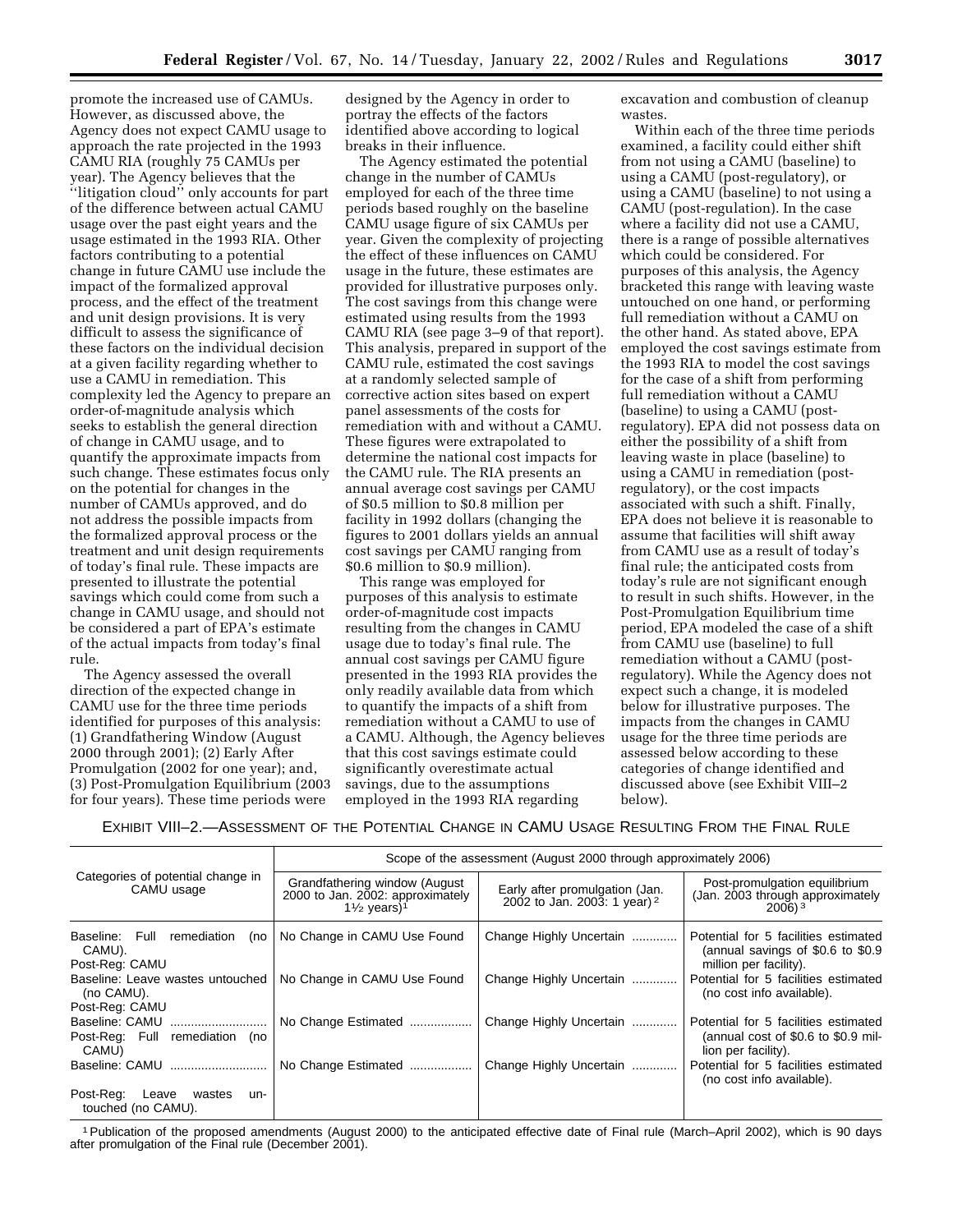<sup>2</sup>The effective date of Final rule to one year after effective date of Final rule.

<sup>3</sup> One year after effective date of Final rule for roughly 5 years of "equilibrium."

For greater details on the approach to estimating these impacts, please refer to the Economic Analysis of the Final Amendments to the CAMU Rule in the docket for today's final rule. These impacts are presented in the exhibit above.

a. Grandfathering Window

For this time period, no additional costs or savings are estimated. The data collected in the revision of the CAMU

Site Background Document showed no increase in CAMU usage during this period.

#### b. Early After Promulgation

As the exhibit above shows, EPA believes that the factors influencing potential changes in CAMU usage during this period are too uncertain to provide an assessment of the potential impacts for this time period. Beside the factors identified above, there may be a

reduction in CAMU usage resulting from the anticipated increase in CAMUs within the grandfathering time window. Please see the background document for greater discussion on this issue.

c. Post Promulgation Equilibrium

For this time period, the cost savings associated with a potential increase or decrease in CAMU usage of 5 CAMUs per year are estimated as:

5 CAMUs per year  $\times \frac{$0.6 - $0.9 \text{ million per year}}{99}$  = \$3.0 - \$4.5 million per year

This estimate, ranging from a positive cost of \$4.5 million per year to a savings of \$4.5 million per year, is a rough figure based upon the projected change in CAMU usage for this period. Again, while it is possible that the facilities which shift to or from CAMU usage under this scenario would be those which left waste untouched, cost figures on this shift were not available. Therefore, no estimate of impacts associated with such a shift is provided.

The main competing influences in this time period are the removal of the uncertainty surrounding the litigation of the CAMU rule, and the potential dampening effect of the formalized approval process and treatment/unit design standards.

Several commenters stated that the ''onerous'' approval process and the ''excessively stringent'' treatment standards established in the amendments would result in decreased

use of CAMUs. In fact, some commenters believed that the amendments would result in facilities choosing to cap-in-place rather than selecting more environmentally protective options. EPA's analysis of the approval process and treatment requirements suggests that these provisions will result in minimal to modest cost increases over the existing rule to facilities employing a CAMU.59

For illustrative purposes only, EPA estimated the total annual impacts of the rule including the estimates just calculated for the potential changes in CAMU usage, along with the estimates developed for the approval process and for the treatment and unit design standards. The range of estimates for this bounding analysis are shown by year for the scope of the analysis in Exhibit VIII–3 below. The Agency developed an upper bound estimate by

adding the high-end cost associated with a potential change in CAMU usage, \$4.5 million per year, to the high-end cost for the approval process, \$242,000 per year, and the high-end cost for the treatment and unit design standards, \$210,000 per year. This summation yields an upper bound cost for the rule of \$5.0 million per year. EPA developed a lower bound estimate by adding the low-end impact associated with a potential change in CAMU usage, \$4.5 million per year in savings, to the lowend of the cost for the approval process, \$77,000 per year, and the low-end cost for the treatment and unit design standards, \$140,000 per year. This summation yields a savings for the rule of approximately \$4.3 million. Therefore, the bounding analysis provides a range from approximately \$4.3 million in savings to \$5.0 million in costs.

EXHIBIT VIII–3.—TOTAL IMPACTS FOR THE RULE INCLUDING CHANGES IN THE NUMBER OF CAMUS PER YEAR A BOUNDING ANALYSIS: OVER THE SCOPE OF ANALYSIS

[In millions of dollars]

| Bounding analysis estimates                                           | Impact estimates for each year within the scope of analysis |                               |                                |                               |                                |                                       |
|-----------------------------------------------------------------------|-------------------------------------------------------------|-------------------------------|--------------------------------|-------------------------------|--------------------------------|---------------------------------------|
|                                                                       | 2001                                                        | 2002                          | 2003                           | 2004                          | 2005                           | 2006                                  |
| CAMU<br>Impacts<br>usage<br>from<br>changes (Illustrative in Nature). | No Change Es-<br>timated.                                   | Too Uncertain<br>to Estimate. | $$4.3$ savings-<br>\$5.0 cost. | \$4.3 savings-<br>\$5.0 cost. | $$4.3$ savings-<br>\$5.0 cost. | \$4.3 savings—<br>$$5.0 \text{ cost}$ |

The question may be raised as to how this cost savings for increased CAMU usage in the above bounding analysis compares with the \$1 to \$2 billion annual savings in the 1993 CAMU RIA. The 1993 RIA baseline represented facilities performing remediation under

the corrective action requirements, generally excavating wastes and treating in compliance with the land disposal restriction (LDR) requirements via combustion technologies. Given the resulting high costs for such baseline remedial approaches, the relief provided

by the original CAMU regulation was presumed to be widely applied in the post-regulatory case. Therefore, significant CAMU usage was estimated. The baseline for today's final rule is described by the historical data EPA obtained on those facilities which have

<sup>59</sup>Additionally, one of the Agency's chief motives in entering into the settlement agreement was the resolution of the CAMU legal challenge which may

have deterred the use of CAMUs in cleanup decisions. However, as discussed above, the Agency

is unclear as to the long-term result of the amendments in effecting CAMU usage.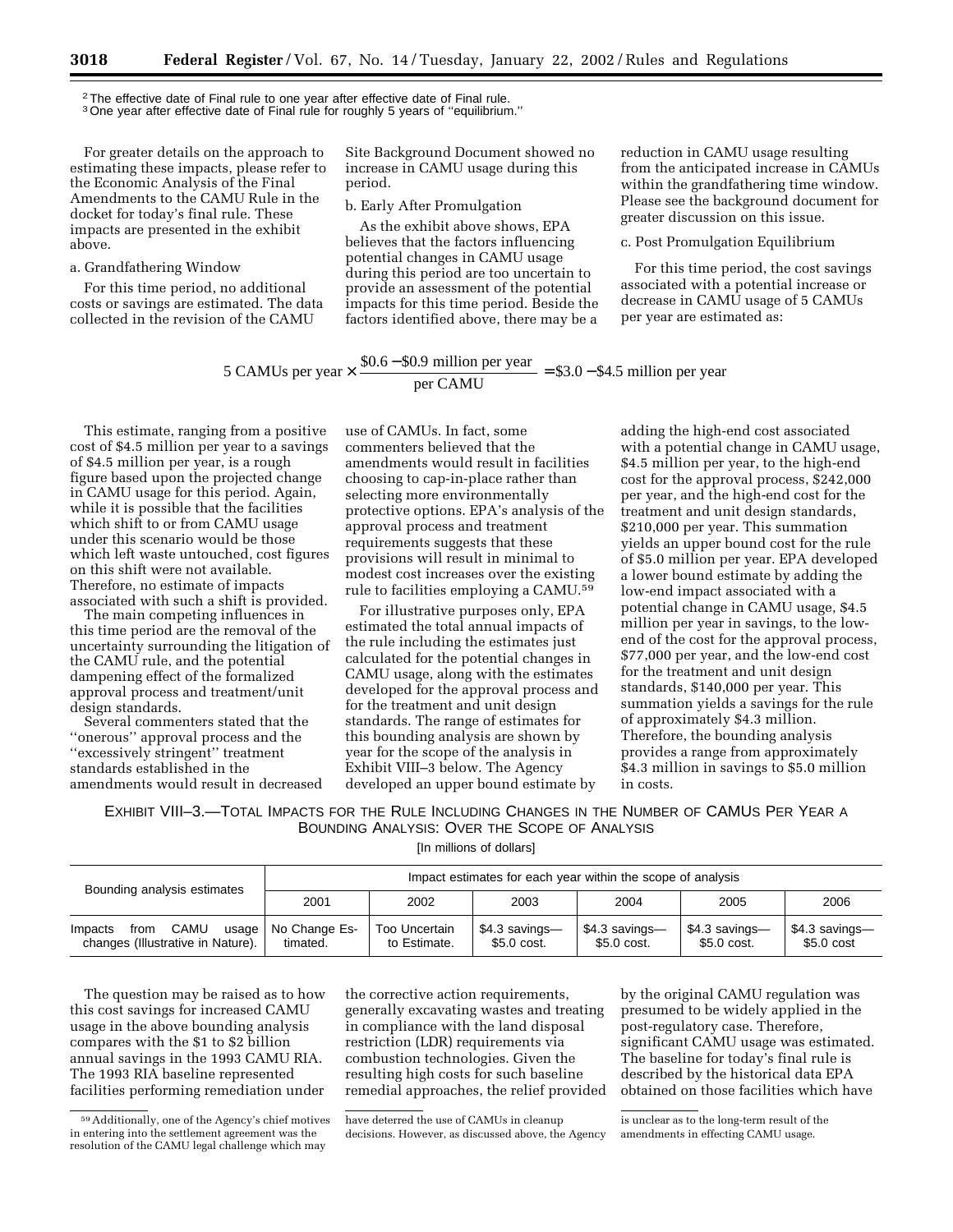approved CAMUs over the past eight years. The projections made above regarding the potential change in CAMU usage resulting from today's final provisions are based roughly on these baseline CAMU usage figures. Therefore, the increase in CAMU usage projected in the post-regulatory case in the above bounding analysis for today's final rule is relatively low.

The difference in projected CAMU usage from the 1993 RIA and the actual usage seen in the CAMU Site Background Document is believed to be attributable to four factors. These four factors were discussed above under the analytical framework. The ''litigation cloud'' effect is just one of the factors posited to account for this difference. Therefore, the potential resolution of

this litigation uncertainty through today's final rule is not anticipated to result in the significant CAMU usage estimated in the 1993 RIA. Furthermore, the increased CAMU usage estimated in the above bounding analysis is not intended to serve as an update to the 1993 RIA projections. Rather, due to the complexity involved in estimating CAMU usage in the post-regulatory case for today's final rule, the above estimates are made for illustrative purposes only, and do not represent a definitive statement of the expected savings from the rule.

5. Assessment of the Total Impacts for the Final Amendments to the CAMU Rule

This section presents a brief assessment of the total impacts of the

Final Amendments to the CAMU Rule. The Agency presents the total impacts estimated for the formalized CAMU approval process and for the treatment/ unit design standards, and storage and/ or treatment only provisions for CAMUs below in Exhibit VIII–4; the estimates for the bounding analysis discussed above are not included in the exhibit. In addition, EPA qualitatively discusses the potential impacts of § 264.555, which allows CAMU-eligible waste to be disposed of off-site in hazardous waste landfills, without meeting the land disposal restrictions. Please see the Economic Analysis of the Final Amendments to the CAMU Rule for a full discussion of these impacts.

#### EXHIBIT VIII–4.—TOTAL ANNUAL IMPACTS ESTIMATED OVER THE SCOPE OF ANALYSIS, ASSUMING CONSTANT RATE OF 6 CAMUS PER YEAR

[In thousands of dollars]

| Impacts assessed for CAMU amendments                         | Impact estimates for each year within the scope of analysis |             |              |                                                                               |             |                              |
|--------------------------------------------------------------|-------------------------------------------------------------|-------------|--------------|-------------------------------------------------------------------------------|-------------|------------------------------|
|                                                              | 2001                                                        | 2002        | 2003         | 2004                                                                          | 2005        | 2006                         |
| 2. Impacts from Treatment and Unit Design Require-<br>ments. | No Costs Incurred<br>No Costs Incurred                      | \$77-\$242  | $$77 - $242$ | $$77 - $242$<br>$$140 - $210$   $$140 - $210$   $$140 - $210$   $$140 - $210$ | \$77-\$242  | $$77 - $242$<br>1\$140-\$210 |
|                                                              | No Costs Incurred                                           | \$217-\$452 |              | \$217-\$452   \$217-\$452                                                     | \$217-\$452 | \$217-\$452                  |

1This cost was calculated from a capital cost, annualized over 20 years. Therefore, it would continue for 15 more years.

The total impacts associated with the final rule are estimated as the sum of the incremental approval costs and the incremental treatment/unit design costs. The analysis provides estimates of the impacts from the rule from the grandfathering window to five years following the effective date of the rule (2001 to 2006). As discussed above, the impacts for the treatment and unit design standards are annualized figures associated with two facilities which required additional unit design criteria be met to achieve consistency with the final amendments. The cost impacts estimated for the potential change in the number of CAMUs are considered in the bounding analysis, which are discussed above. The total impacts are determined to range from \$217,000 per year to \$452,000 per year.

EPA also qualitatively examined the potential impact of allowing CAMUeligible wastes to be disposed of off-site, under certain conditions, without meeting the land disposal restrictions. Despite the existence of various alternatives to full Subtitle C management of cleanup wastes under the baseline requirements (e.g., treatability variances), facilities are still likely to reduce the scope of their

remedial efforts (or not conduct cleanup at all) because of Subtitle C requirements. Under the baseline conditions, facilities that send hazardous remediation waste off-site for disposal would typically incur significant costs to meet the requirements of the land disposal restrictions. Under today's rule, however, these facilities have the option of treating CAMU-eligible waste to the national minimum treatment standards (or the adjusted standards) and sending the waste off-site for disposal in a hazardous waste landfill. In this case, facilities may have enough of an incentive to clean up that they will increase their remedial efforts over what they would have pursued under baseline conditions. For these facilities, increasing the amount of cleanup may actually increase costs. These costs, however, would be borne voluntarily and therefore reflect (in the facility owner's view) an overall gain for the facility.

Thus, EPA believes that the off-site provision of today's rule will result in an overall reduction of costs to facilities through a reduction in treatment requirements when cleanup waste is

sent off-site for disposal in hazardous waste landfills.

*B. Regulatory Flexibility Act (RFA) as Amended by the Small Business Regulatory Enforcement Fairness Act (SBREFA)*

This section of the preamble addresses the potential impacts incurred by small entities as a result of the final CAMU amendments. For the proposed rule, EPA analyzed the potential impacts on small entities for the 39 CAMUs approved at that point in time. EPA received no comments on the proposed analysis. As discussed earlier, EPA has updated the number of existing CAMUs through reviews performed by the states and Regions. This analysis, therefore, updates the analysis performed for the proposed rule by assessing the potential impacts to small entities for the nine newly identified CAMUs, and by making other minor adjustments to the CAMUs identified in the proposed rule analysis. There is no change, however, to the conclusion reached in the proposed rule analysis, that this action will not have a significant economic impact on a substantial number of small entities.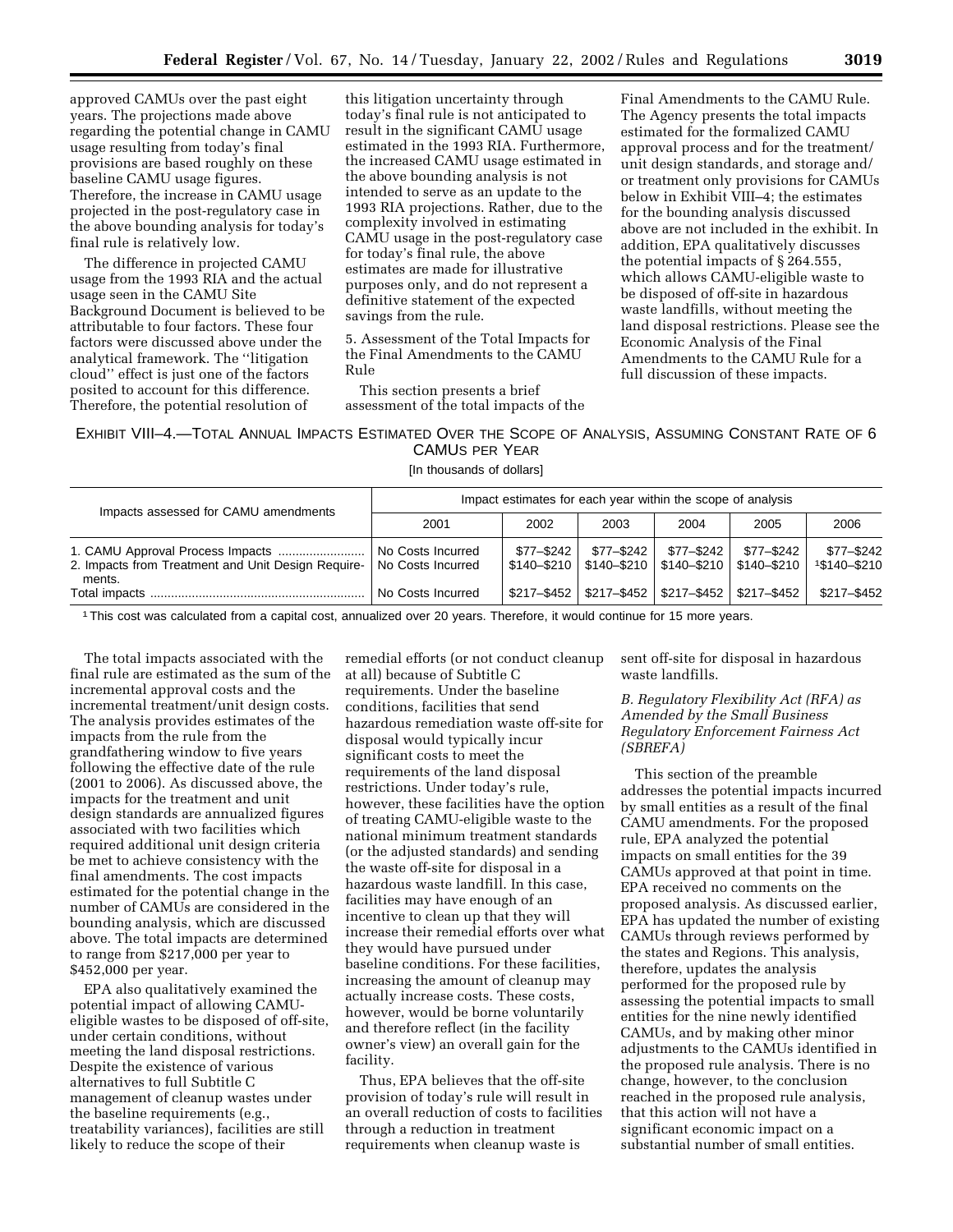1. Methodology to Assess Small Entity Impacts

The RFA generally requires an agency to prepare a regulatory flexibility analysis of any rule subject to notice and comment rulemaking requirements under the Administrative Procedure Act or any other statute unless the agency certifies that the rule will not have a significant economic impact on a substantial number of small entities. Small entities include small businesses, small organizations, and small governmental jurisdictions.

For purposes of assessing the impacts of the final amendments to the rule on small entities, small entity is defined as: (1) A small business that meets the RFA default definitions for small business (based on SBA size standards *www.sbaonline.sba.gov/size*); (2) a small governmental jurisdiction that is a government of a city, county, town, school district or special district with a population of less than 50,000; and (3) a small organization that is any not-forprofit enterprise which is independently owned and operated and is not dominant in its field.

After considering the economic impacts of today's final rule on small entities, I certify that this action will not have a significant economic impact on a substantial number of small entities. EPA has determined that there are three facilities employing CAMUs which are small entities, and that these facilities would incur impacts ranging from no impact to 0.01 to 0.32 percent of net sales if they had to apply for their CAMU under the amended standards. Additionally, there are five facilities for which EPA could not obtain the data to determine size status, but which EPA had the data to assess impacts. For these five facilities, the impacts ranged from 0.01 to 0.07 percent of net sales. The Agency was unable to obtain data for an additional two facilities. However, these facilities are not expected to incur significant impacts as a result of today's rule. The Agency reached this determination based on the analysis which is described below.

#### a. Framework for the Analysis

The Agency faced two important questions in developing the framework for analyzing small entity impacts. The first was how to define the universe of facilities affected by today's rule. The second was how to assess the incremental changes in CAMUs under the baseline and post-regulatory scenarios.

The universe of facilities which could potentially employ a CAMU in remediation, and thus could be affected

by today's rule, includes facilities performing cleanups under RCRA corrective action, Superfund, and state cleanup authorities. There are over 6,000 facilities which can be potentially reached through corrective action authority; this figure does not include Superfund sites or other cleanup sites where CAMUs may be used in the future. Of these facilities, today's final rule would not impose costs on any existing CAMUs that continue to manage wastes in the general manner for which they were approved, or, of course, on any facilities which manage their wastes without the use of a CAMU (e.g., they send their wastes off-site). Today's final standards would apply only to CAMUs which do not remain subject to the existing standards under the grandfathering provisions. However, to determine the number of facilities, out of this total number, which would in fact require cleanup at some point in the future, and would employ a CAMU in the remedy, would require significant effort and yield uncertain results.

Therefore, EPA considered the use of existing data on CAMU usage. The Agency first examined the 1993 CAMU RIA, which was performed in support of the existing CAMU rule. In this RIA, the Agency made a projection of the number of facilities which would employ CAMUs in the future. This projection was based on use of expert panels which reviewed, on a facility-by-facility basis, a randomly selected sample of 79 corrective action facilities and determined when CAMUs would be employed in remediation. The impacts estimated for these facilities were extrapolated to the corrective action universe to develop a national estimate of impacts for the CAMU rule. The Agency estimated that the existing rule would result in CAMUs being employed at approximately 1,500 facilities, or approximately 75 CAMUs per year over a 20 year period. The identities of these facilities, which would have been required for assessing the small entity impacts associated with the rule, were not determined; no impacts assessment was performed for the 1993 CAMU rule.

However, based on data depicting the actual CAMU usage rate over the past eight years at six CAMUs per year, the Agency believes the 1993 RIA projections do not represent an accurate forecast of the expected use of CAMUs in the future. (Some reasons for this disparity between the 1993 RIA projections and the actual usage are discussed above). Therefore, the Agency considered using the data on actual CAMU approval for this analysis. This report contains information on 47 CAMUs approved under the existing

rule for which the Agency had good quality data. For each CAMU, the Agency obtained information on the use of the CAMU at the site, types of wastes managed, treatment required, and unit design; the data are contained in the CAMU Site Background Document, which is included in the docket for today's final rule.

Using these data, the Agency estimated an annual CAMU approval rate for the past eight years, and applied that rate to project CAMU usage in the future. In projecting future use based on historical data, the Agency assumes that the 47 CAMUs are reasonably representative of expected future CAMU use. This assumption rests on the completeness of the data in the CAMU Site Background Document; this document contains information from all the CAMUs to date for which the Agency had good data. Therefore, it provides a reasonable basis for understanding how the CAMU rule has been implemented to date. For purposes of this analysis, the Agency assumes there will be no new regulations or policy initiatives which affect CAMU usage in the future.

Use of these historical data also mitigated the problems associated with determining the differences in a CAMU under the existing rule (baseline case) as compared to a CAMU under the final provisions (post-regulatory case). As discussed in more detail above, the Agency used the information on the 47 existing CAMU remedies to assess consistency with the final provisions in today's rule. This assessment involved a facility-by-facility comparison of the existing remedy (baseline case) with the final provisions (post-regulatory case). In such an approach, the Agency again assumes that these historical data are reasonably representative of future CAMU remedies under baseline conditions. The Agency believes this presupposition to be sound for the same reasons stated above regarding CAMU; there were no comments received on the proposed rule regarding this approach.

Therefore, the analysis of the small entity impacts anticipated to result from today's final rule rests on an assessment of facilities which have existing CAMUs, not an analysis of facilities which will actually be impacted in the future by this rule. As stated above, the Agency believes that this rule will not significantly affect the nature of CAMU usage related to the types of facilities employing CAMUs in the future. Thus, the Agency believes the analysis of future small entity impacts based on historical CAMU usage is reasonable.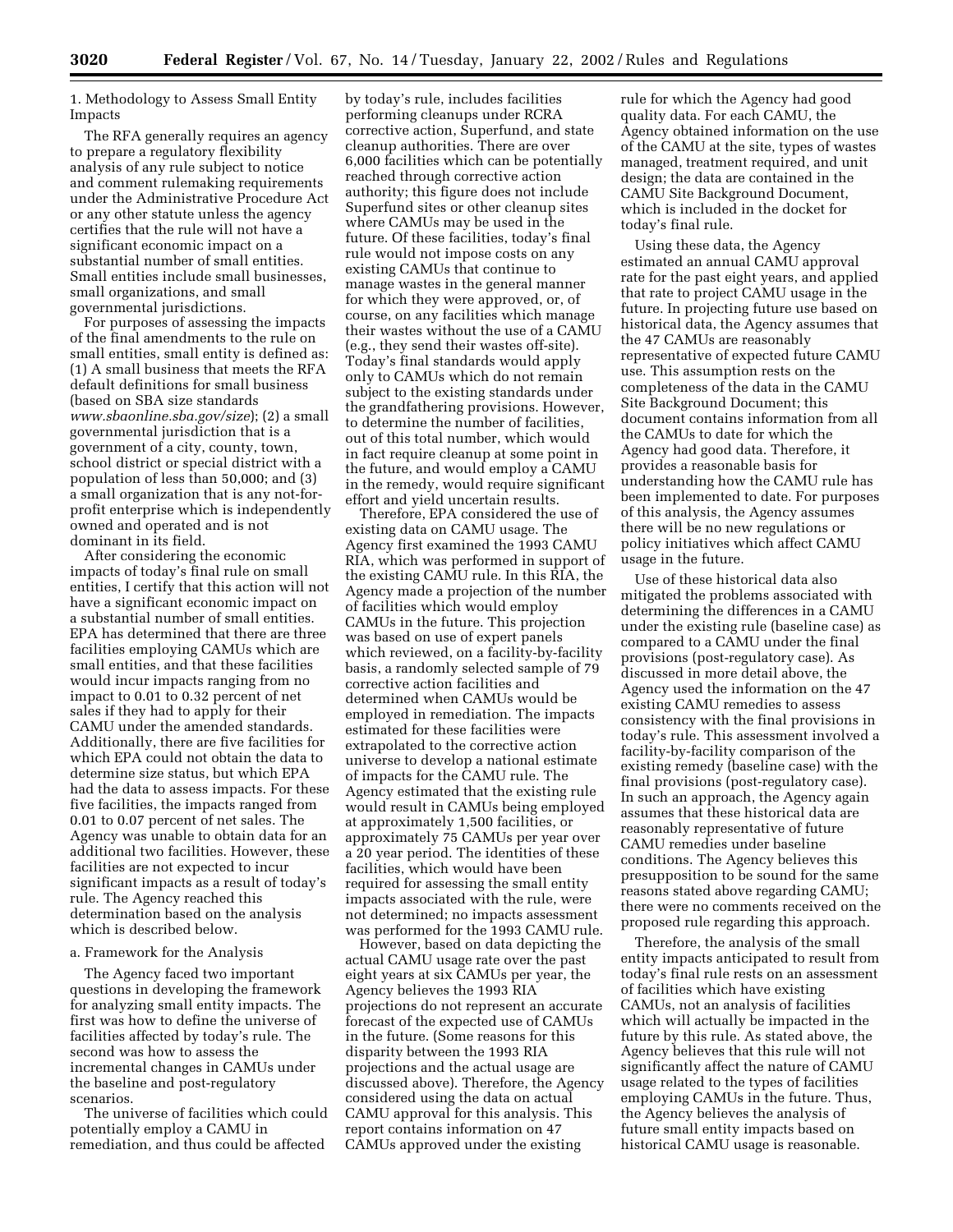#### b. Methodological Approach for SBREFA Analysis

This analysis employs the data on the existing CAMUs from the CAMU Site Background Document to assess the potential for impacts on small entities resulting from the final rule. The Agency performed two screening analyses using these data. Screening analyses are the tools the Agency uses to assess the potential for the rule to result in a significant impact on a substantial number of small entities, and thus the need for development of a Small Business Advocacy Review Panel. First, the Agency examined those facilities which employed CAMUs in the baseline to determine whether any of these facilities were small entities, and if so whether they incurred a significant impact as a result of the final rule. Second, for those facilities for which the size status could not be determined, the Agency assumed small entity status, and performed a significant impact screen using the Sales Test (i.e., assessing the ratio of incremental costs to net sales for a facility). As there are no small organizations or small governmental jurisdictions which currently have CAMUs, these entities are not anticipated to incur any impacts resulting from the rule. The results from each screening analysis are discussed below.

#### c. Examination of Existing CAMUs for Small Entity Status

EPA collected data on the employee size and net sales for the 47 facilities employing CAMUs in the baseline (the sources from which these data were obtained are listed in the background document). Using these data, EPA determined, according to the SBA size standards (see *www.sbaonline.sba.gov/ size/section04b.htm),* whether any of the 47 facilities were small entities. Of the facilities for which data existed to determine size status, only three were identified as small entities. The impact incurred on these three small entities was under 0.01 percent of net sales. This finding suggests that it is very unlikely that these facilities would be significantly impacted by the rule. See the Economic Analysis of the Final Amendments to the CAMU Rule in the docket for today's final rule for greater detail on this analysis.

d. Significant Impact Screen of Facilities for Which Size Was Undetermined

The Agency examined the seven facilities for which data concerning size status were not available. Using the Standard Industrial Classification (SIC)

Code for a given facility, the Agency was able to obtain data for five of these facilities on the estimated receipts for small entities within the SIC code and the number of small entities within the SIC code (these data were obtained from *www.sba.gov/advo/stats/int*\_*data.html).* (The latest available industry Census data is from 1997, prior to the establishment of the North American Industry Classification Code System (NAICS) codes.) The estimated receipts for these entities were employed as a surrogate for net sales. From these data, the average estimated receipts per small firm within the SIC code was determined. This figure, the average estimated receipts per small firm, was then assumed to be representative of the receipts for the facility in question. The Sales Test ratio (i.e., the ratio of the average estimated receipts per firm by SIC code to the annual incremental costs of the final rule incurred by the facility) was then calculated.

For the five facilities for which data existed to calculate the Sales Test ratio, this ratio ranged between 0.01 percent and 0.07 percent. The Agency believes this range of percentages reasonably validates a conclusion of no significant impacts for these facilities. However, there were two facilities for which the data required to make this calculation were not available. Based on the annual incremental costs projected for these two facilities as a result of the final rule, it seems very unlikely that these facilities, if they were small entities, would incur significant impacts. See the Economic Analysis of the Final Amendments to the CAMU Rule in the docket for today's final rule for greater detail on this analysis.

2. The Impacts Estimated on Small Entities

Based on the two screening analyses described above, the Agency has concluded that today's final rule would not have a significant impact on a substantial number of small entities. (In addition, no small entity impacts are expected from the provision allowing off-site disposal of CAMU-eligible waste (40 CFR 264.555), as facilities use this provision only when it is to their advantage; in fact, EPA expects that this provision will be particularly useful to small entities.)

#### *C. Paperwork Reduction Act*

The information collection requirements in this final rule will be submitted for approval to the Office of Management and Budget (OMB) under the Paperwork Reduction Act, 44 U.S.C. 3501 et seq. An Information Collection Request (ICR) document has been

prepared by EPA (ICR No. 1573.07) and a copy may be obtained from Sandy Farmer by mail at OP Regulatory Information Division; U.S. Environmental Protection Agency (2137); 401 M St., SW., Washington, DC 20460, by e-mail at *farmer.sandy@epamail.epa.gov,* or by calling (202) 260–2740. A copy may also be downloaded off the Internet at *http:/ /www.epa.gov/icr.* The requirements are not effective until OMB approves them.

The U.S. Environmental Protection Agency (EPA) is amending the regulations for CAMUs under RCRA. EPA originally established regulations applicable to CAMUs at 40 CFR part 264, subpart S (58 FR 8658, Feb. 16, 1993). EPA is amending these regulations to, among other things, more specifically define the eligibility of wastes to be managed in CAMUs, establish treatment requirements for wastes managed in CAMUs, and set technical standards for CAMUs. With regard to paperwork requirements, the rule adds language identifying specific types of information that facilities must submit in order to gain CAMU approval at  $\S 264.552(d)(1)–(3)$  and requires that CAMU-authorizing documents require notification for ground water releases as necessary to protect human health and the environment at  $\S 264.552(e)(5)$ .

The general requirement for information submission, at § 264.552(d), requires the owner or operator to submit sufficient information to enable the Regional Administrator to designate a CAMU. EPA is modifying the existing information requirement under § 264.552(d) to include submission of the specific information listed under final § 264.552(d)(1)–(3)). The modifications are additions to the existing general requirement, and add three specific information submission requirements (unless not reasonably available) to directly address the final amendments pertaining to CAMU eligibility: (1) The origin of the waste and how it was subsequently managed (§ 264.552(d)(1)); (2) whether the waste was listed or identified as hazardous at the time of disposal and/or release to the environment  $(\S 264.552(d)(2))$ ; and (3) whether the waste was subject to the land disposal requirements of Part 268 at the time of disposal and/or release to the environment (§ 264.552(d)(3)). Additionally, EPA is requiring certain facilities to notify EPA of releases to ground water. EPA will use this information to monitor releases and make determinations of when the releases might cause danger to human health or the environment. Facility owners or operators may use these data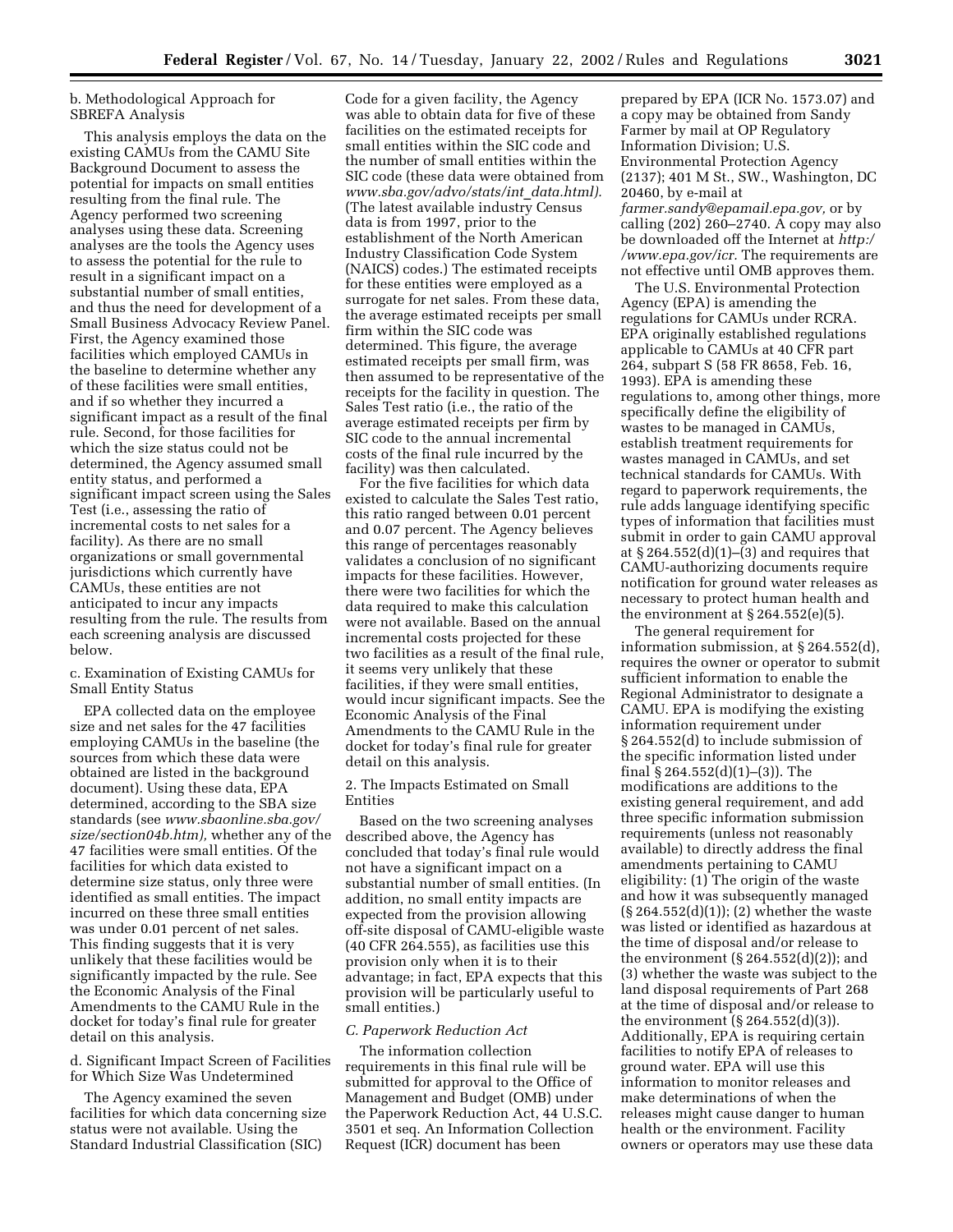to keep track of releases and prevent them from reaching unacceptable levels.

EPA is amending the requirements for designating a CAMU under the authority of sections 1006, 2002(a), CFR, 3005(c), 3007, 3008(h), and 7004 of the Solid Waste Disposal Act, as amended by the Resource Conservation and Recovery Act, as amended by the Hazardous and Solid Waste Amendments (HSWA) of 1984. In particular, under sections 2002 and 3007 of RCRA, EPA is requiring the information collection amendments to the CAMU rule described above because they are needed for the Agency to effectively designate and track the operation of CAMUs.

In addition, the rule requires persons seeking approval to send CAMU-eligible wastes off-site (without meeting land disposal restriction requirements) to submit enough information to allow the Regional Administrator to provide that approval (see 40 CFR 264.555).

EPA estimates the total annual respondent burden and cost for the final new paperwork requirements to be approximately 1,354 hours and \$123,958. The bottom line respondent burden over the three-year period covered by this ICR is 4,107 hours, at a total cost of approximately \$371,874. The Agency burden or cost associated with this final rule is estimated to be approximately 189 hours and \$7,860 per year. The bottom line Agency burden over the three-year period covered by this ICR is 567 hours, at a total cost of approximately \$23,580.60

Section 3007(b) of RCRA and 40 CFR part 2, subpart B, which defines EPA's general policy on public disclosure of information, contain provisions for confidentiality. However, the Agency does not anticipate that businesses will assert a claim of confidentiality covering all or part of the information that will be requested pursuant to the final amended CAMU rule. If such a claim were asserted, EPA must treat the information in accordance with the regulations cited above. EPA also will make sure that this information collection complies with the Privacy Act of 1974 and OMB Circular 108.

Burden means the total time, effort, or financial resources expended by persons to generate, maintain, retain, or disclose

or provide information to or for a federal agency. This includes the time needed to review instructions; develop, acquire, install, and utilize technology and systems for the purposes of collecting, validating, and verifying information, processing and maintaining information, and disclosing and providing information; adjust the existing ways to comply with any previously applicable instructions and requirements; train personnel to be able to respond to a collection of information; search data sources; complete and review the collection of information; and transmit or otherwise disclose the information.

An Agency may not conduct or sponsor, and a person is not required to respond to a collection of information unless it displays a currently valid OMB control number. The OMB control numbers for EPA's regulations are listed in 40 CFR part 9 and 48 CFR chapter 15.

#### *D. Unfunded Mandates Reform Act*

Title II of the Unfunded Mandates Reform Act of 1995 (UMRA), Public Law 104–4, establishes requirements for federal agencies to assess the effects of their regulatory actions on state, local, and tribal governments and the private sector. Under section 202 of the UMRA, EPA generally must prepare a written statement, including a cost-benefit analysis, for proposed and final rules with ''federal mandates'' that may result in expenditures to state, local, and tribal governments, in the aggregate, or to the private sector, of \$100 million or more in any one year. Before promulgating an EPA rule for which a written statement is needed, section 205 of the UMRA generally requires EPA to identify and consider a reasonable number of regulatory alternatives and adopt the least costly, most cost-effective or least burdensome alternative that achieves the objectives of the rule. The provisions of section 205 do not apply when they are inconsistent with applicable law. Moreover, section 205 allows EPA to adopt an alternative other than the least costly, most cost-effective or least burdensome alternative if the Administrator publishes with the final rule an explanation why that alternative was not adopted.

Before EPA establishes any regulatory requirements that may significantly or uniquely affect small governments, including tribal governments, it must have developed under section 203 of the UMRA a small government agency plan. The plan must provide for notifying potentially affected small governments, enabling officials of affected small governments to have meaningful and timely input in the development of EPA

regulatory proposals with significant federal intergovernmental mandates, and informing, educating, and advising small governments on compliance with the regulatory requirements.

EPA has determined that this rule does not contain a federal mandate that may result in expenditures of \$100 million or more for state, local, and tribal governments, in the aggregate, or the private sector in any one year. The amendments final today establish approval process changes and treatment/unit design requirements which are overall already in use in the baseline. Therefore, the incremental impacts, as discussed in this analysis, are not estimated to be significant. See the above analysis for an overview of the impacts estimated for the final amendments. Thus, the CAMU Final Amendments are not subject to the requirements of sections 202 and 205 of the UMRA.

Finally, EPA has determined that this final rule contains no regulatory requirements that might significantly or uniquely affect small governments. Under today's final rule, small governments will not implement the CAMU rule and are not generally expected to use CAMUs based on current patterns of CAMU usage seen in historical data. In addition, the CAMU rule makes no distinction between small governments and any potential regulated party.

#### *E. National Technology Transfer and Advancement Act*

As noted in the proposed rule, section 12(d) of the National Technology Transfer and Advancement Act of 1995 (''NTTAA''), Public Law 104–113, section 12(d) (15 U.S.C. 272 note) directs EPA to use voluntary consensus standards in its regulatory activities unless to do so would be inconsistent with applicable law or otherwise impractical. Voluntary consensus standards are technical standards (e.g., materials specifications, test methods, sampling procedures, and business practices) that are developed or adopted by voluntary consensus standards bodies. The NTTAA directs EPA to provide Congress, through OMB, explanations when the Agency decides not to use available and applicable voluntary consensus standards.

The final rulemaking involves technical standards (e.g., use of the TCLP or other tests to assess compliance with treatment requirements). The Agency did not identify any potentially applicable voluntary consensus standards during its efforts to develop appropriate standards (e.g., during its discussions with Agency personnel and

<sup>60</sup>Subsequent to conducting the Information Collection Request Analysis, EPA updated the number of CAMUs used for ''permanent'' disposal and the number used for ''storage and/or treatment'' only. The ICR estimates that 31 of the 39 CAMUs in the CAMU Site Background Document were for permanent disposal; the correct number is 30 of 39. EPA will make the necessary recalculations to the ICR in the context of the final rule. EPA believes that the change in estimated burden as a result of such recalculations will be inconsequential.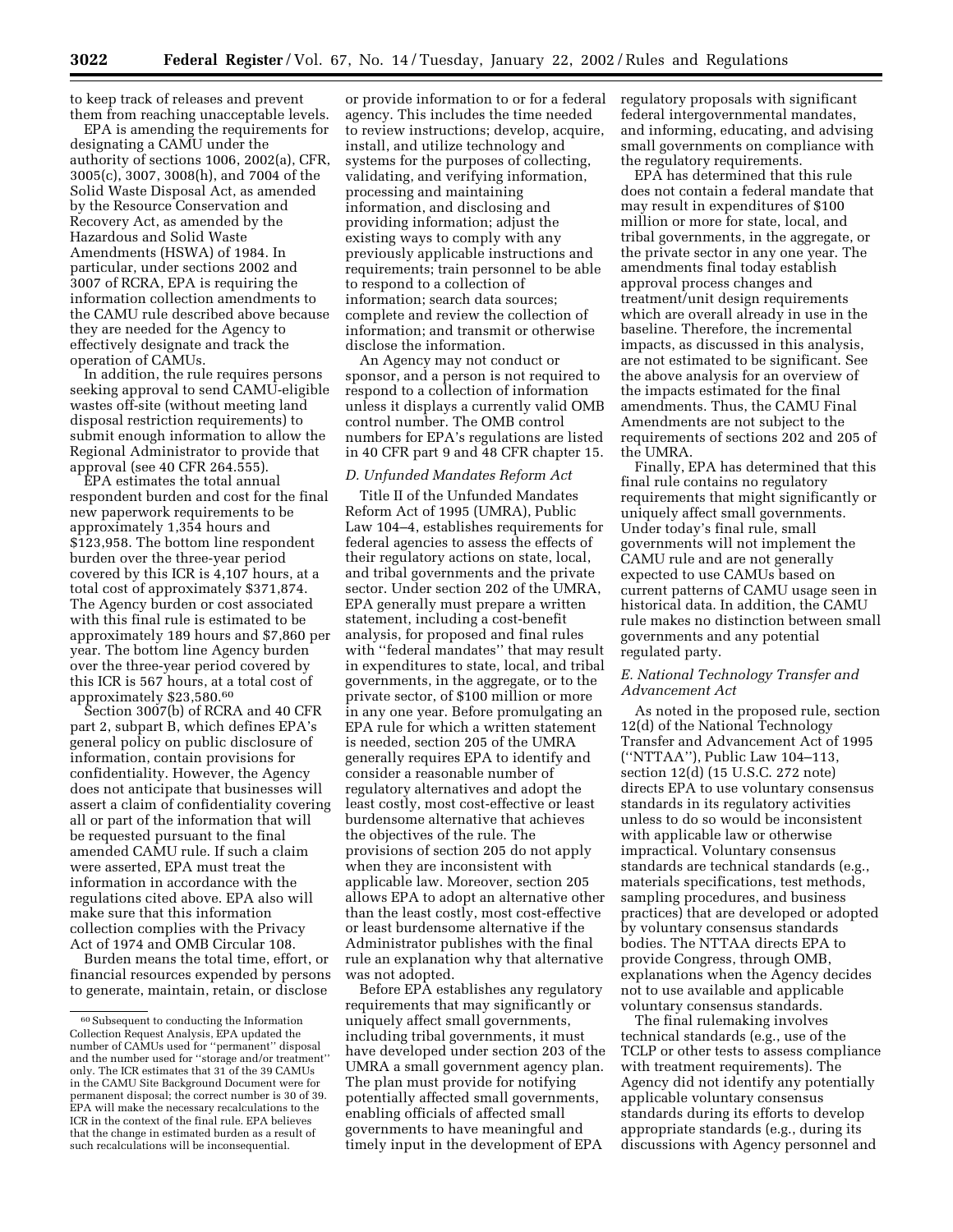stakeholders who are experts in the areas addressed by this rulemaking). EPA also did not receive comments identifying potentially available voluntary consensus standards.

#### *F. Consultation and Coordination with Indian Tribal Governments (Executive Order 13175)*

Executive Order 13175, entitled ''Consultation and Coordination with Indian Tribal Governments'' (65 FR 67249, November 6, 2000), requires EPA to develop an accountable process to ensure ''meaningful and timely input by tribal officials in the development of regulatory policies that have tribal implications.'' ''Policies that have tribal implications'' is defined in the Executive Order to include regulations that have ''substantial direct effects on one or more Indian tribes, on the relationship between the federal government and the Indian tribes, or on the distribution of power and responsibilities between the federal government and Indian tribes.''

Today's final rule does not have tribal implications because Indian tribal governments do not implement the CAMU rule. It will not have substantial direct effects on tribal governments, on the relationship between the federal government and Indian tribes, or on the distribution of power and responsibilities between the federal government and Indian tribes, as specified in Executive Order 13175. Thus, Executive Order 13175 does not apply to this rule.

#### *G. Protection of Children from Environmental Health Risks and Safety Risks (Executive Order 13045)*

Executive Order 13045: ''Protection of Children from Environmental Health Risks and Safety Risks'' (62 FR 19885, April 23, 1997) applies to any rule that: (1) Is determined to be ''economically significant'' as defined under Executive Order 12866, and (2) concerns an environmental health or safety risk that EPA has reason to believe may have a disproportionate effect on children. If the regulatory action meets both criteria, the Agency must evaluate the environmental health or safety effects of the planned rule on children, and explain why the planned regulation is preferable to other potentially effective and reasonably feasible alternatives considered by the Agency.

This final rule is not subject to the Executive Order because it is not economically significant as defined in Executive Order 12866, and because the Agency does not have reason to believe that this rule presents disproportionate or additional risks to children. The

Agency does not believe that the risks addressed by today's amendments—i.e., the risks from on-site management of hazardous cleanup wastes—present a disproportionate risk to children. The final rule, among other things, sets minimum CAMU treatment and design standards designed to help ensure the protectiveness of CAMUs. EPA's analysis of these requirements shows that CAMUs are already meeting the minimum standards in this rule. As amended by the final rule, the CAMU rule would continue to require that a decision concerning overall protectiveness of any specific CAMU be made by the Regional Administrator based on site-specific circumstances, including risks to children where appropriate. The Agency is committed to ensuring that these site-specific assessments include an assessment of risks to children where appropriate. Therefore, the Agency believes that these amendments do not present disproportionate or additional risks to children at facilities employing a CAMU.

#### *H. Federalism (Executive Order 13132)*

Executive Order 13132, entitled ''Federalism'' (64 FR 43255, August 10, 1999), requires EPA to develop an accountable process to ensure ''meaningful and timely input by state and local officials in the development of regulatory policies that have federalism implications.'' ''Policies that have federalism implications'' is defined in the Executive Order to include regulations that have ''substantial direct effects on the States, on the relationship between the national government and the States, or on the distribution of power and responsibilities among the various levels of government.''

This final rule does not have federalism implications. It will not have substantial direct effects on the states, on the relationship between the national government and the States, or on the distribution of power and responsibilities among the various levels of government, as specified in Executive Order 13132. First, any direct effects on the states will not be substantial, because, as described more fully above, the Agency expects the increased analytical costs for oversight agencies (i.e., EPA or authorized states) associated with the rule to be insignificant. In addition, although the final amendments would limit the discretion available to oversight agencies under the current CAMU rule, the Agency's record demonstrates that the CAMU decisions expected under the amendments are generally the same as those reached under the current

regulatory framework. In addition, EPA does not believe the final rule would have a substantial direct effect on states as regulated parties, since based on past patterns of CAMU usage, state governments are not generally expected to use CAMUs.

As for the EPA-state relationship and distribution of power and responsibilities, today's rule includes state authorization provisions that would allow the large majority of states currently authorized for the CAMU provisions to become interim authorized for the amendments at the same time those amendments become effective. Thus, for those states, there will be no period in which the amendments are in effect federally, but not as a matter of state law. Even for those CAMUauthorized states that do not become interim authorized under this procedure, the Agency does not believe that any impact of the rule would be substantial. Although the Agency would implement the amendments in such states until they become authorized, EPA does not expect that this will generally result in changes to the state's individual CAMU decisions under state law, since, as described above, state CAMU decisions will likely be consistent with today's amendments. Thus, Executive Order 13132 does not apply to this rule.

The Agency notes, in addition, that prior to entering into the CAMU settlement agreement, EPA did discuss with the states potential impacts on states from amendments to the CAMU rule. During these discussions, individual states expressed concerns about potential disruption caused by the authorization process that would be required in states that are already authorized for the 1993 CAMU rule, the reduced discretion that would be available under any amendments to the CAMU rule, and the potentially more elaborate process that would be involved in making CAMU decisions.

EPA recognizes that these are valid concerns, and addressed them in the proposal and today's final rule. For example, EPA has included a provision that grandfather existing CAMUs and those that are substantially in the approval process. The rule also includes an approach to authorization that is intended to reduce disruption for states with authorized CAMU programs, and to expedite authorization for states that have corrective action programs but are not yet authorized for CAMU. In addition, EPA recognizes that increased process would be introduced by this rule, but, as is described in the background section of today's preamble, has tried to find a reasonable balance by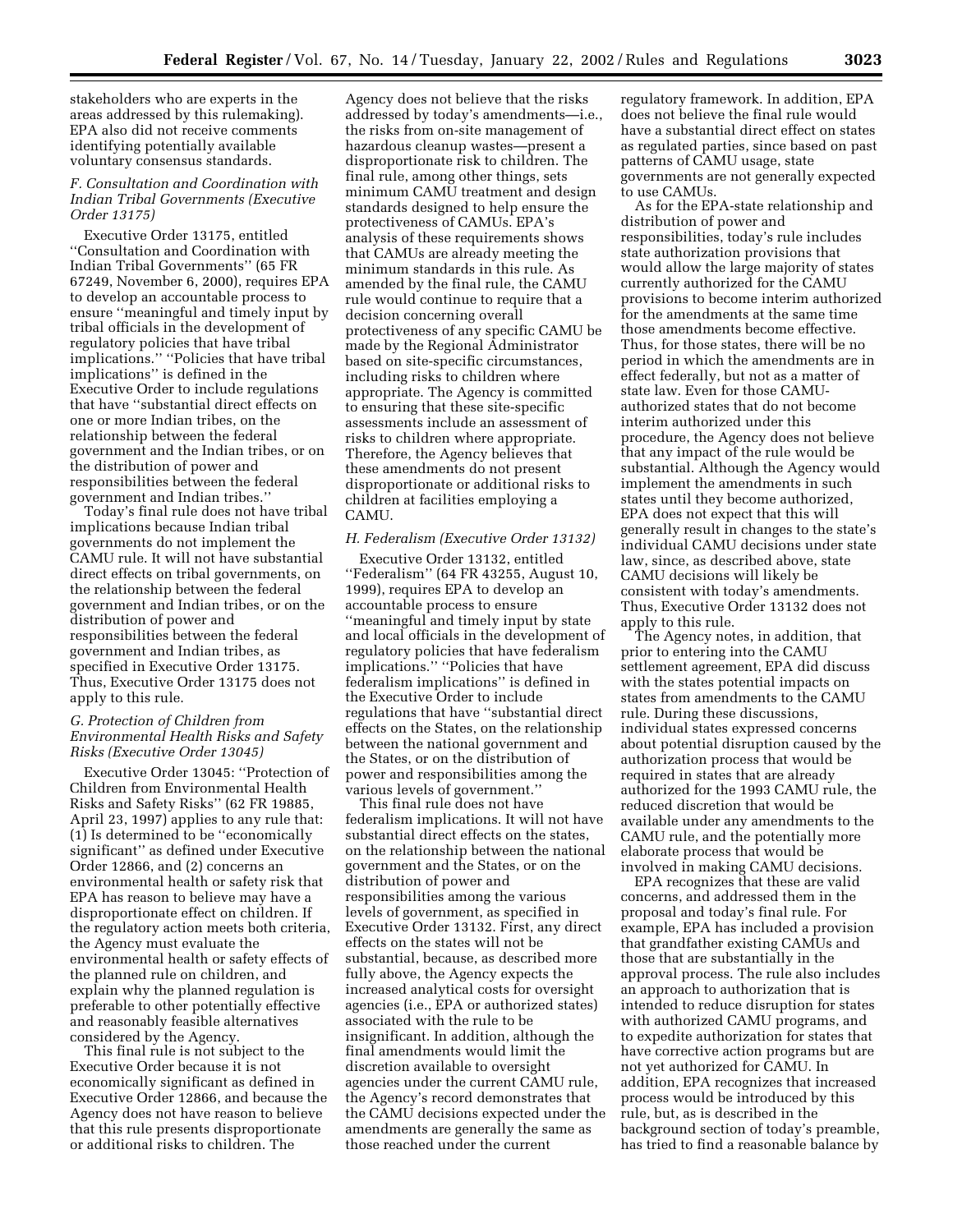adding sufficient detail to achieve the proposal's goals while preserving sitespecific flexibility that provides incentives to cleanup. Finally, the rule is designed to incorporate the CAMU designation process into the existing decision-making process that is typically used by states and EPA for cleanups, including that used for making CAMU determinations. For example, EPA designed the principal hazardous constituent process, and certain final adjustment factors to reference the overall cleanup decisionmaking process within which the CAMU decision is made.

#### *I. Environmental Justice (Executive Order 12898)*

On February 11, 1994, the President issued Executive Order 12898, entitled ''Federal Actions To Address Environmental Justice in Minority Populations and Low-Income Populations,'' and an accompanying memorandum to federal department and agency heads. The Order establishes a policy to help ensure that all communities, including minority communities and low-income communities, live in a safe and healthful environment. As noted in the presidential memorandum, it is designed to focus federal attention on the human health and environmental conditions in minority communities and low-income communities to realize the goal of achieving environmental justice. The Order also is intended to foster nondiscrimination in federal programs that substantially affect human health or the environment, and to give minority communities and low-income communities greater opportunities for public participation in, and access to public information on, matters relating to human health and the environment. In general, to the greatest extent practicable and permitted by law, the Order directs federal agencies to make environmental justice part of their mission by identifying and addressing, as appropriate, disproportionately high and adverse human health or environmental effects of its programs, policies, and activities on minority populations and low-income populations.

Today's final rule is intended to amend the existing CAMU rule through, among other things, establishing a formalized process for approval of CAMUs, as well as setting national minimum treatment and unit design standards for CAMUs. The treatment and unit design standards formalize the existing expectations that site decisions be made within the overall decision making process in a manner protective

of human health and the environment. The Agency's analysis shows that CAMUs are already meeting these minimum standards. Therefore, the Agency believes that these amendments, although formalizing such requirements, would not appreciably affect the risks at facilities where CAMUs are employed. This rule does not specifically address the overall remedial decision making process within which CAMUs are approved. Thus, EPA believes that this rule will not have any disproportionately high and adverse human health or environmental effects on minority populations or low-income populations. The Agency continues its commitment to ensuring that environmental justice concerns are addressed within remedial decisions in corrective action.

#### *J. Congressional Review Act*

The Congressional Review Act, 5 U.S.C. 801 et seq., as added by the Small Business Regulatory Enforcement Fairness Act of 1996, generally provides that before a rule may take effect, the agency promulgating the rule must submit a rule report, which includes a copy of the rule, to each House of the Congress and to the Comptroller General of the United States. EPA will submit a report containing today's rule and other required information to the U.S. Senate, the U.S. House of Representatives, and the Comptroller General of the United States prior to publication of the rule in the **Federal Register**. A Major rule cannot take effect until 60 days after it is published in the **Federal Register**. This action is not a ''major rule'' as defined by 5 U.S.C. 804(2). This rule will be effective 90 days following publication.

#### *K. Energy Effects (Executive Order 13211)*

Today's final rule is not a ''significant energy action'' as defined in Executive Order 13211, ''Actions Concerning Regulations That Significantly Affect Energy Supply, Distribution, or Use'' (66 FR 28355 (May 22, 2001)) because it is not likely to have a significant adverse effect on the supply, distribution, or use of energy. Further, EPA has concluded that this rule is not likely to have any adverse energy effects.

#### **List of Subjects in 40 CFR Parts 260, 264, and 271**

Environmental protection, Administrative practice and procedure, Air pollution control, Confidential business information, Hazardous materials transportation, Hazardous waste, Indians-lands, Insurance, Intergovernmental relations, Packaging

and containers, Penalties, Reporting and recordkeeping requirements, Security measures, Surety bonds, Water pollution control, Water supply.

Dated: December 21, 2001.

#### **Christine Todd Whitman,**

*Administrator.*

For the reasons set out in the preamble, 40 CFR Parts 260, 264 and 271 are amended as follows.

#### **PART 260—HAZARDOUS WASTE MANAGEMENT SYSTEM: GENERAL**

1. The authority citation for Part 260 continues to read as follows:

**Authority:** 42 U.S.C. 6905, 6912(a), 6921– 6927, 6930, 6934, 6935, 6937, 6938, 6939, and 6974.

2. Section 260.10 is amended:

a. By removing the definition of ''Corrective action management unit (CAMU).''

b. By revising the definition of ''Remediation waste.''

The revision reads as follows:

#### **§ 260.10 Definitions.**

\* \* \* \* \* *Remediation waste* means all solid and hazardous wastes, and all media (including ground water, surface water, soils, and sediments) and debris, that are managed for implementing cleanup.

#### **PART 264—STANDARDS FOR OWNERS AND OPERATORS OF HAZARDOUS WASTE TREATMENT, STORAGE, AND DISPOSAL FACILITIES**

3. The authority citation for Part 264 is revised to read as follows:

**Authority:** 42 U.S.C. 6905, 6912(a), 6924, 6925, 6927, 6928(h), and 6974.

4. The title for Part 264 Subpart S, ''Corrective Action for Solid Waste Management Units,'' is revised to read ''Special Provisions for Cleanup.''

5. Section 264.550 is added to Subpart S to read as follows:

#### **§ 264.550 Applicability of Corrective Action Management Unit (CAMU) Regulations.**

(a) Except as provided in paragraph (b) of this section, CAMUs are subject to the requirements of § 264.552.

(b) CAMUs that were approved before April 22, 2002, or for which substantially complete applications (or equivalents) were submitted to the Agency on or before November 20, 2000, are subject to the requirements in § 264.551 for grandfathered CAMUs; CAMU waste, activities, and design will not be subject to the standards in § 264.552, so long as the waste,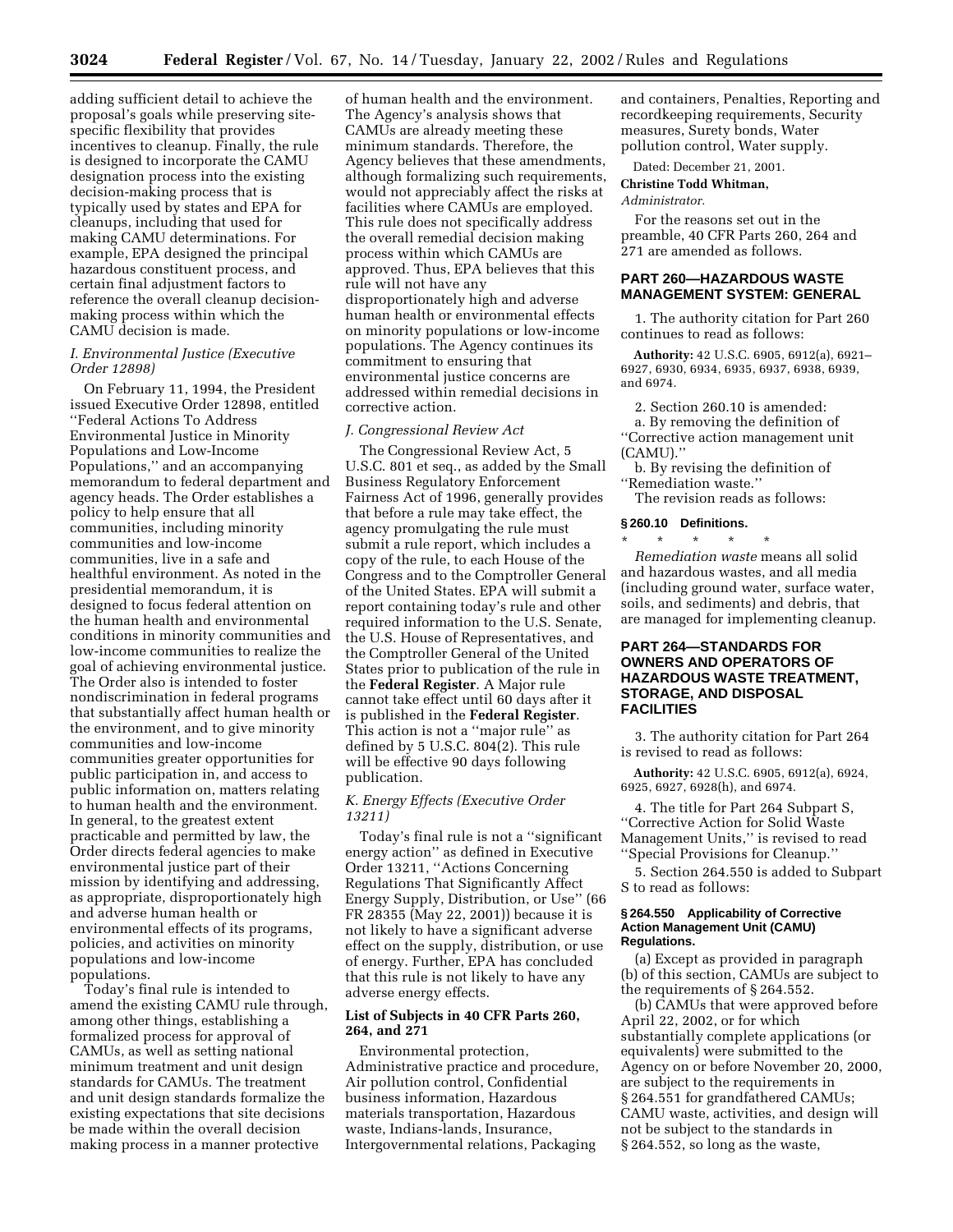activities, and design remain within the general scope of the CAMU as approved.

6. Section 264.552 is redesignated as § 264.551 and newly designated § 264.551 is amended by revising the section heading and paragraph (a) introductory text to read as follows:

#### **§ 264.551 Grandfathered Corrective Action Management Units (CAMUs).**

(a) To implement remedies under § 264.101 or RCRA Section 3008(h), or to implement remedies at a permitted facility that is not subject to § 264.101, the Regional Administrator may designate an area at the facility as a corrective action management unit under the requirements in this section. Corrective action management unit means an area within a facility that is used only for managing remediation wastes for implementing corrective action or cleanup at the facility. A CAMU must be located within the contiguous property under the control of the owner or operator where the wastes to be managed in the CAMU originated. One or more CAMUs may be designated at a facility.

\* \* \* \* \*

7. A new § 264.552 is added to read as follows:

#### **§ 264.552 Corrective Action Management Units (CAMU).**

(a) To implement remedies under § 264.101 or RCRA Section 3008(h), or to implement remedies at a permitted facility that is not subject to § 264.101, the Regional Administrator may designate an area at the facility as a corrective action management unit under the requirements in this section. Corrective action management unit means an area within a facility that is used only for managing CAMU-eligible wastes for implementing corrective action or cleanup at the facility. A CAMU must be located within the contiguous property under the control of the owner or operator where the wastes to be managed in the CAMU originated. One or more CAMUs may be designated at a facility.

(1) *CAMU-eligible waste means:*

(i) All solid and hazardous wastes, and all media (including ground water, surface water, soils, and sediments) and debris, that are managed for implementing cleanup. As-generated wastes (either hazardous or nonhazardous) from ongoing industrial operations at a site are not CAMUeligible wastes.

(ii) Wastes that would otherwise meet the description in paragraph (a)(1)(i) of this section are not ''CAMU-Eligible Wastes'' where:

(A) The wastes are hazardous wastes found during cleanup in intact or substantially intact containers, tanks, or other non-land-based units found above ground, unless the wastes are first placed in the tanks, containers or nonland-based units as part of cleanup, or the containers or tanks are excavated during the course of cleanup; or

(B) The Regional Administrator exercises the discretion in paragraph (a)(2) of this section to prohibit the wastes from management in a CAMU.

(iii) Notwithstanding paragraph (a)(1)(i) of this section, where appropriate, as-generated nonhazardous waste may be placed in a CAMU where such waste is being used to facilitate treatment or the performance of the CAMU.

(2) The Regional Administrator may prohibit, where appropriate, the placement of waste in a CAMU where the Regional Administrator has or receives information that such wastes have not been managed in compliance with applicable land disposal treatment standards of part 268 of this chapter, or applicable unit design requirements of this part, or applicable unit design requirements of part 265 of this chapter, or that non-compliance with other applicable requirements of this chapter likely contributed to the release of the waste.

(3) Prohibition against placing liquids in CAMUs.

(i) The placement of bulk or noncontainerized liquid hazardous waste or free liquids contained in hazardous waste (whether or not sorbents have been added) in any CAMU is prohibited except where placement of such wastes facilitates the remedy selected for the waste.

(ii) The requirements in § 264.314(d) for placement of containers holding free liquids in landfills apply to placement in a CAMU except where placement facilitates the remedy selected for the waste.

(iii) The placement of any liquid which is not a hazardous waste in a CAMU is prohibited unless such placement facilitates the remedy selected for the waste or a demonstration is made pursuant to § 264.314(f).

(iv) The absence or presence of free liquids in either a containerized or a bulk waste must be determined in accordance with § 264.314(c). Sorbents used to treat free liquids in CAMUs must meet the requirements of § 264.314(e).

(4) Placement of CAMU-eligible wastes into or within a CAMU does not constitute land disposal of hazardous wastes.

(5) Consolidation or placement of CAMU-eligible wastes into or within a CAMU does not constitute creation of a unit subject to minimum technology requirements.

(b)(1) The Regional Administrator may designate a regulated unit (as defined in  $\S 264.90(a)(2)$  as a CAMU, or may incorporate a regulated unit into a CAMU, if:

(i) The regulated unit is closed or closing, meaning it has begun the closure process under § 264.113 or § 265.113 of this chapter; and

(ii) Inclusion of the regulated unit will enhance implementation of effective, protective and reliable remedial actions for the facility.

(2) The subpart F, G, and H requirements and the unit-specific requirements of this part 264 or part 265 of this chapter that applied to the regulated unit will continue to apply to that portion of the CAMU after incorporation into the CAMU.

(c) The Regional Administrator shall designate a CAMU that will be used for storage and/or treatment only in accordance with paragraph (f) of this section. The Regional Administrator shall designate all other CAMUs in accordance with the following:

(1) The CAMU shall facilitate the implementation of reliable, effective, protective, and cost-effective remedies;

(2) Waste management activities associated with the CAMU shall not create unacceptable risks to humans or to the environment resulting from exposure to hazardous wastes or hazardous constituents;

(3) The CAMU shall include uncontaminated areas of the facility, only if including such areas for the purpose of managing CAMU-eligible waste is more protective than management of such wastes at contaminated areas of the facility;

(4) Areas within the CAMU, where wastes remain in place after closure of the CAMU, shall be managed and contained so as to minimize future releases, to the extent practicable;

(5) The CAMU shall expedite the timing of remedial activity implementation, when appropriate and practicable;

(6) The CAMU shall enable the use, when appropriate, of treatment technologies (including innovative technologies) to enhance the long-term effectiveness of remedial actions by reducing the toxicity, mobility, or volume of wastes that will remain in place after closure of the CAMU; and

(7) The CAMU shall, to the extent practicable, minimize the land area of the facility upon which wastes will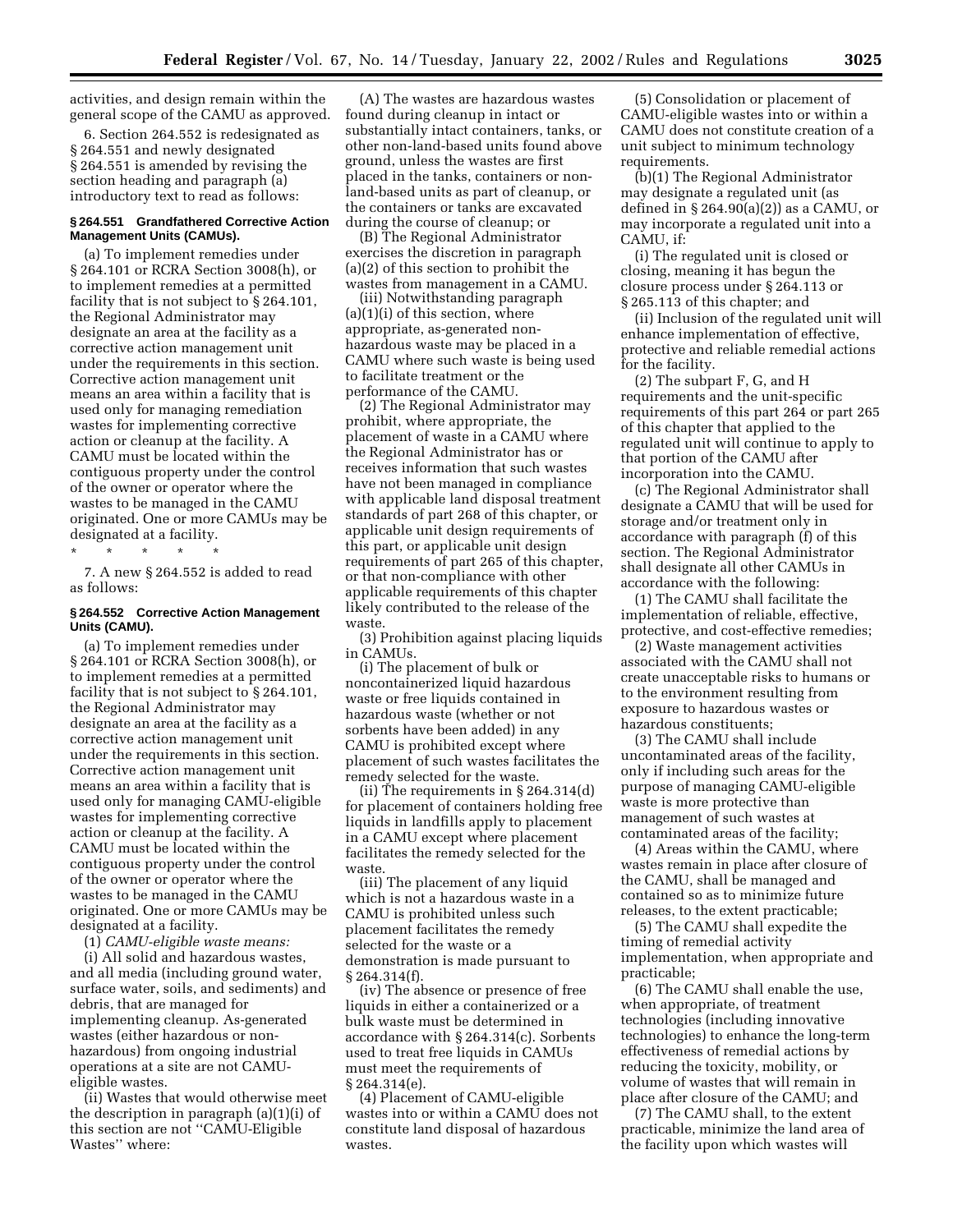remain in place after closure of the CAMU.

(d) The owner/operator shall provide sufficient information to enable the Regional Administrator to designate a CAMU in accordance with the criteria in this section. This must include, unless not reasonably available, information on:

(1) The origin of the waste and how it was subsequently managed (including a description of the timing and circumstances surrounding the disposal and/or release);

(2) Whether the waste was listed or identified as hazardous at the time of disposal and/or release; and

(3) Whether the disposal and/or release of the waste occurred before or after the land disposal requirements of part 268 of this chapter were in effect for the waste listing or characteristic.

(e) The Regional Administrator shall specify, in the permit or order, requirements for CAMUs to include the following:

(1) The areal configuration of the CAMU.

(2) Except as provided in paragraph (g) of this section, requirements for CAMU-eligible waste management to include the specification of applicable design, operation, treatment and closure requirements.

(3) Minimum design requirements. CAMUs, except as provided in paragraph (f) of this section, into which wastes are placed must be designed in accordance with the following:

(i) Unless the Regional Administrator approves alternate requirements under paragraph (e)(3)(ii) of this section, CAMUs that consist of new, replacement, or laterally expanded units must include a composite liner and a leachate collection system that is designed and constructed to maintain less than a 30-cm depth of leachate over the liner. For purposes of this section, *composite liner* means a system consisting of two components; the upper component must consist of a minimum 30-mil flexible membrane liner (FML), and the lower component must consist of at least a two-foot layer of compacted soil with a hydraulic conductivity of no more than 1x10–7 cm/sec. FML components consisting of high density polyethylene (HDPE) must be at least 60 mil thick. The FML component must be installed in direct and uniform contact with the compacted soil component;

(ii) Alternate requirements. The Regional Administrator may approve alternate requirements if:

(A) The Regional Administrator finds that alternate design and operating practices, together with location

characteristics, will prevent the migration of any hazardous constituents into the ground water or surface water at least as effectively as the liner and leachate collection systems in paragraph (e)(3)(i) of this section; or

(B) The CAMU is to be established in an area with existing significant levels of contamination, and the Regional Administrator finds that an alternative design, including a design that does not include a liner, would prevent migration from the unit that would exceed long-term remedial goals.

(4) Minimum treatment requirements: Unless the wastes will be placed in a CAMU for storage and/or treatment only in accordance with paragraph (f) of this section, CAMU-eligible wastes that, absent this section, would be subject to the treatment requirements of part 268 of this chapter, and that the Regional Administrator determines contain principal hazardous constituents must be treated to the standards specified in paragraph (e)(4)(iii) of this section.

(i) Principal hazardous constituents are those constituents that the Regional Administrator determines pose a risk to human health and the environment substantially higher than the cleanup levels or goals at the site.

(A) In general, the Regional Administrator will designate as principal hazardous constituents:

(*1*) Carcinogens that pose a potential direct risk from ingestion or inhalation at the site at or above  $10^{-3}$ ; and

(*2*) Non-carcinogens that pose a potential direct risk from ingestion or inhalation at the site an order of magnitude or greater over their reference dose.

(B) The Regional Administrator will also designate constituents as principal hazardous constituents, where appropriate, when risks to human health and the environment posed by the potential migration of constituents in wastes to ground water are substantially higher than cleanup levels or goals at the site; when making such a designation, the Regional Administrator may consider such factors as constituent concentrations, and fate and transport characteristics under site conditions.

(C) The Regional Administrator may also designate other constituents as principal hazardous constituents that the Regional Administrator determines pose a risk to human health and the environment substantially higher than the cleanup levels or goals at the site.

(ii) In determining which constituents are ''principal hazardous constituents,'' the Regional Administrator must consider all constituents which, absent this section, would be subject to the

treatment requirements in 40 CFR part 268.

(iii) Waste that the Regional Administrator determines contains principal hazardous constituents must meet treatment standards determined in accordance with paragraph (e)(4)(iv) or (e)(4)(v) of this section:

(iv) Treatment standards for wastes placed in CAMUs.

(A) For non-metals, treatment must achieve 90 percent reduction in total principal hazardous constituent concentrations, except as provided by paragraph  $(e)(4)(iv)(C)$  of this section.

(B) For metals, treatment must achieve 90 percent reduction in principal hazardous constituent concentrations as measured in leachate from the treated waste or media (tested according to the TCLP) or 90 percent reduction in total constituent concentrations (when a metal removal treatment technology is used), except as provided by paragraph (e)(4)(iv)(C) of this section.

(C) When treatment of any principal hazardous constituent to a 90 percent reduction standard would result in a concentration less than 10 times the Universal Treatment Standard for that constituent, treatment to achieve constituent concentrations less than 10 times the Universal Treatment Standard is not required. Universal Treatment Standards are identified in § 268.48 Table UTS of this chapter.

(D) For waste exhibiting the hazardous characteristic of ignitability, corrosivity or reactivity, the waste must also be treated to eliminate these characteristics.

(E) For debris, the debris must be treated in accordance with § 268.45 of this chapter, or by methods or to levels established under paragraphs  $(e)(4)(iv)(A)$  through  $(D)$  or paragraph  $(e)(4)(v)$  of this section, whichever the Regional Administrator determines is appropriate.

(F) Alternatives to TCLP. For metal bearing wastes for which metals removal treatment is not used, the Regional Administrator may specify a leaching test other than the TCLP (SW846 Method 1311, 40 CFR 260.11(11)) to measure treatment effectiveness, provided the Regional Administrator determines that an alternative leach testing protocol is appropriate for use, and that the alternative more accurately reflects conditions at the site that affect leaching.

(v) Adjusted standards. The Regional Administrator may adjust the treatment level or method in paragraph (e)(4)(iv) of this section to a higher or lower level, based on one or more of the following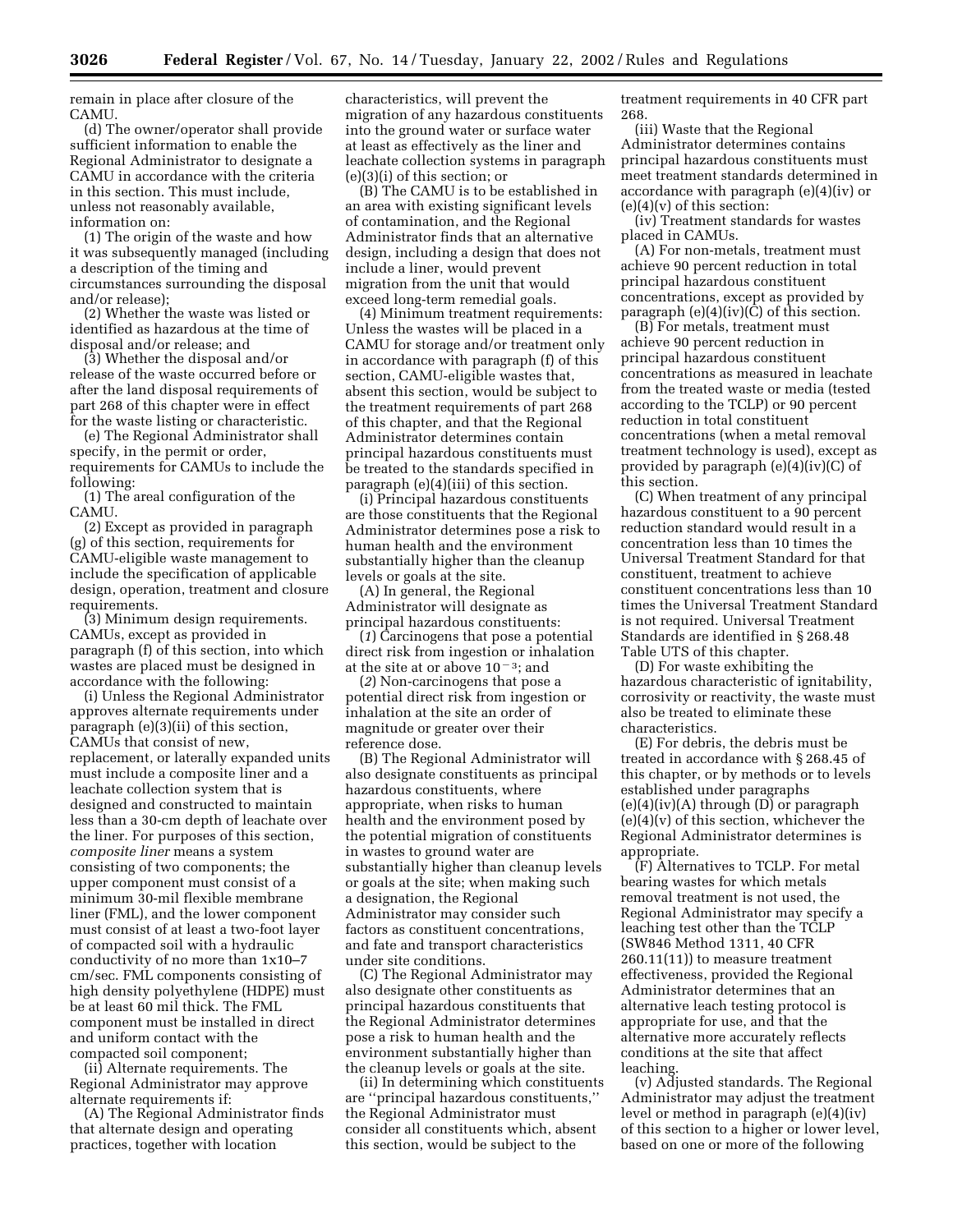factors, as appropriate. The adjusted level or method must be protective of human health and the environment:

(A) The technical impracticability of treatment to the levels or by the methods in paragraph (e)(4)(iv) of this section;

(B) The levels or methods in paragraph (e)(4)(iv) of this section would result in concentrations of principal hazardous constituents (PHCs) that are significantly above or below cleanup standards applicable to the site (established either site-specifically, or promulgated under state or federal law);

(C) The views of the affected local community on the treatment levels or methods in paragraph (e)(4)(iv) of this section as applied at the site, and, for treatment levels, the treatment methods necessary to achieve these levels;

(D) The short-term risks presented by the on-site treatment method necessary to achieve the levels or treatment methods in paragraph (e)(4)(iv) of this section;

(E) The long-term protection offered by the engineering design of the CAMU and related engineering controls:

(*1*) Where the treatment standards in paragraph (e)(4)(iv) of this section are substantially met and the principal hazardous constituents in the waste or residuals are of very low mobility; or

(*2*) Where cost-effective treatment has been used and the CAMU meets the Subtitle C liner and leachate collection requirements for new land disposal units at § 264.301(c) and (d); or

(*3*) Where, after review of appropriate treatment technologies, the Regional Administrator determines that costeffective treatment is not reasonably available, and the CAMU meets the Subtitle C liner and leachate collection requirements for new land disposal units at § 264.301(c) and (d); or

(*4*) Where cost-effective treatment has been used and the principal hazardous constituents in the treated wastes are of very low mobility; or

(*5*) Where, after review of appropriate treatment technologies, the Regional Administrator determines that costeffective treatment is not reasonably available, the principal hazardous constituents in the wastes are of very low mobility, and either the CAMU meets or exceeds the liner standards for new, replacement, or laterally expanded CAMUs in paragraphs (e)(3)(i) and (ii) of this section, or the CAMU provides substantially equivalent or greater protection.

(vi) The treatment required by the treatment standards must be completed prior to, or within a reasonable time after, placement in the CAMU.

(vii) For the purpose of determining whether wastes placed in CAMUs have met site-specific treatment standards, the Regional Administrator may, as appropriate, specify a subset of the principal hazardous constituents in the waste as analytical surrogates for determining whether treatment standards have been met for other principal hazardous constituents. This specification will be based on the degree of difficulty of treatment and analysis of constituents with similar treatment properties.

(5) Except as provided in paragraph (f) of this section, requirements for ground water monitoring and corrective action that are sufficient to:

(i) Continue to detect and to characterize the nature, extent, concentration, direction, and movement of existing releases of hazardous constituents in ground water from sources located within the CAMU; and

(ii) Detect and subsequently characterize releases of hazardous constituents to ground water that may occur from areas of the CAMU in which wastes will remain in place after closure of the CAMU; and

(iii) Require notification to the Regional Administrator and corrective action as necessary to protect human health and the environment for releases to ground water from the CAMU.

(6) Except as provided in paragraph (f) of this section, closure and post-closure requirements:

(i) Closure of corrective action management units shall:

(A) Minimize the need for further maintenance; and

(B) Control, minimize, or eliminate, to the extent necessary to protect human health and the environment, for areas where wastes remain in place, postclosure escape of hazardous wastes, hazardous constituents, leachate, contaminated runoff, or hazardous waste decomposition products to the ground, to surface waters, or to the atmosphere.

(ii) Requirements for closure of CAMUs shall include the following, as appropriate and as deemed necessary by the Regional Administrator for a given CAMU:

(A) Requirements for excavation, removal, treatment or containment of wastes; and

(B) Requirements for removal and decontamination of equipment, devices, and structures used in CAMU-eligible waste management activities within the CAMU.

(iii) In establishing specific closure requirements for CAMUs under paragraph (e) of this section, the

Regional Administrator shall consider the following factors:

(A) CAMU characteristics;

(B) Volume of wastes which remain in place after closure;

(C) Potential for releases from the CAMU;

(D) Physical and chemical characteristics of the waste;

(E) Hydrological and other relevant environmental conditions at the facility which may influence the migration of any potential or actual releases; and

(F) Potential for exposure of humans and environmental receptors if releases were to occur from the CAMU.

(iv) Cap requirements:

(A) At final closure of the CAMU, for areas in which wastes will remain after closure of the CAMU, with constituent concentrations at or above remedial levels or goals applicable to the site, the owner or operator must cover the CAMU with a final cover designed and constructed to meet the following performance criteria, except as provided in paragraph (e)(6)(iv)(B) of this section:

(*1*) Provide long-term minimization of migration of liquids through the closed unit;

(*2*) Function with minimum maintenance;

(*3*) Promote drainage and minimize erosion or abrasion of the cover;

(*4*) Accommodate settling and subsidence so that the cover's integrity is maintained; and

(*5*) Have a permeability less than or equal to the permeability of any bottom liner system or natural subsoils present.

(B) The Regional Administrator may determine that modifications to paragraph  $(e)(6)(iv)(A)$  of this section are needed to facilitate treatment or the performance of the CAMU (e.g., to promote biodegradation).

(v) Post-closure requirements as necessary to protect human health and the environment, to include, for areas where wastes will remain in place, monitoring and maintenance activities, and the frequency with which such activities shall be performed to ensure the integrity of any cap, final cover, or other containment system.

(f) CAMUs used for storage and/or treatment only are CAMUs in which wastes will not remain after closure. Such CAMUs must be designated in accordance with all of the requirements of this section, except as follows.

(1) CAMUs that are used for storage and/or treatment only and that operate in accordance with the time limits established in the staging pile regulations at  $\S 264.554(d)(1)(iii)$ , (h), and (i) are subject to the requirements for staging piles at  $\S 264.554(d)(1)(i)$  and (ii),  $\S 264.554(d)(2)$ ,  $\S 264.554(e)$  and (f),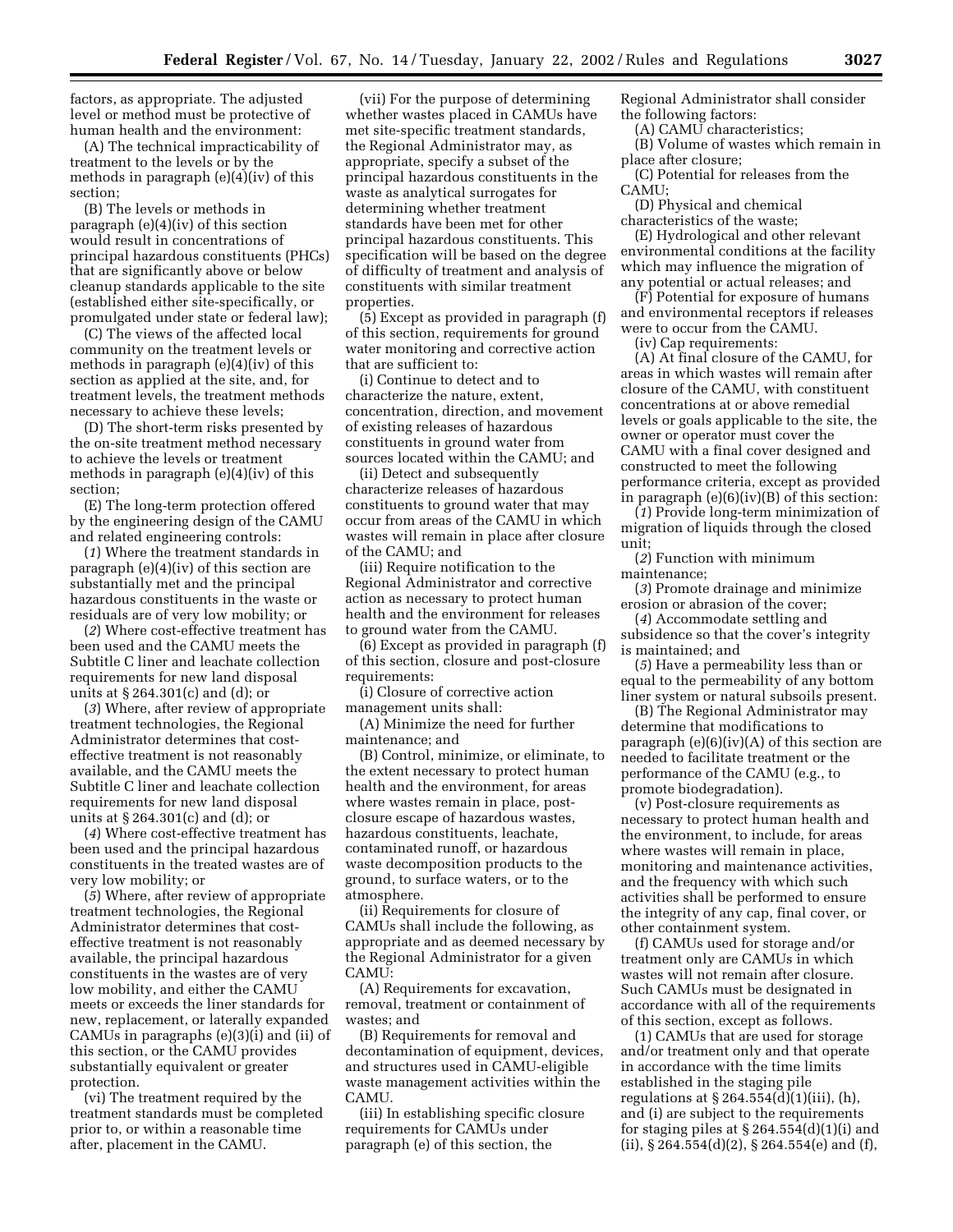and § 264.554(j) and (k) in lieu of the performance standards and requirements for CAMUs in this section at paragraphs (c) and (e)(3) through (6).

(2) CAMUs that are used for storage and/or treatment only and that do not operate in accordance with the time limits established in the staging pile regulations at  $\S 264.554(d)(1)(iii)$ , (h), and (i):

(i) Must operate in accordance with a time limit, established by the Regional Administrator, that is no longer than necessary to achieve a timely remedy selected for the waste, and

(ii) Are subject to the requirements for staging piles at  $\S 264.554(d)(1)(i)$  and (ii),  $\S 264.554(d)(2)$ ,  $\S 264.554(e)$  and (f), and § 264.554(j) and (k) in lieu of the performance standards and requirements for CAMUs in this section at paragraphs (c) and (e)(4) and (6).

(g) CAMUs into which wastes are placed where all wastes have constituent levels at or below remedial levels or goals applicable to the site do not have to comply with the requirements for liners at paragraph (e)(3)(i) of this section, caps at paragraph (e)(6)(iv) of this section, ground water monitoring requirements at paragraph (e)(5) of this section or, for treatment and/or storage-only CAMUs, the design standards at paragraph (f) of this section.

(h) The Regional Administrator shall provide public notice and a reasonable opportunity for public comment before designating a CAMU. Such notice shall include the rationale for any proposed adjustments under paragraph (e)(4)(v) of this section to the treatment standards in paragraph (e)(4)(iv) of this section.

(i) Notwithstanding any other provision of this section, the Regional Administrator may impose additional requirements as necessary to protect human health and the environment.

(j) Incorporation of a CAMU into an existing permit must be approved by the Regional Administrator according to the procedures for Agency-initiated permit modifications under § 270.41 of this chapter, or according to the permit modification procedures of § 270.42 of this chapter.

(k) The designation of a CAMU does not change EPA's existing authority to address clean-up levels, media-specific points of compliance to be applied to remediation at a facility, or other remedy selection decisions.

8. Section 264.554 is amended by adding (a)(1) and adding and reserving (a) (2) to read as follows:

#### **§ 264.554 Staging piles.**

 $\star$   $\star$  $(a) * * * *$ 

(1) For the purposes of this section, storage includes mixing, sizing, blending, or other similar physical operations as long as they are intended to prepare the wastes for subsequent management or treatment.

(2) [Reserved]

\* \* \* \* \*

9. Section 264.555 is added to Subpart S to read as follows:

#### **§ 264.555 Disposal of CAMU-eligible wastes in permitted hazardous waste landfills.**

(a) The Regional Administrator with regulatory oversight at the location where the cleanup is taking place may approve placement of CAMU-eligible wastes in hazardous waste landfills not located at the site from which the waste originated, without the wastes meeting the requirements of RCRA 40 CFR part 268, if the conditions in paragraphs (a)(1) through (3) of this section are met:

(1) The waste meets the definition of CAMU-eligible waste in § 264.552(a)(1) and (2).

(2) The Regional Administrator with regulatory oversight at the location where the cleanup is taking place identifies principal hazardous constitutes in such waste, in accordance with § 264.552(e)(4)(i) and (ii), and requires that such principal hazardous constituents are treated to any of the following standards specified for CAMU-eligible wastes:

(i) The treatment standards under § 264.552(e)(4)(iv); or

(ii) Treatment standards adjusted in accordance with  $\S 264.552(e)(4)(v)(A)$ , (C), (D) or (E)(*1*); or

(iii) Treatment standards adjusted in accordance with § 264.552(e)(4)(v)(E)(*2*), where treatment has been used and that treatment significantly reduces the toxicity or mobility of the principal hazardous constituents in the waste, minimizing the short-term and longterm threat posed by the waste, including the threat at the remediation site.

(3) The landfill receiving the CAMUeligible waste must have a RCRA hazardous waste permit, meet the requirements for new landfills in Subpart N of this part, and be authorized to accept CAMU-eligible wastes; for the purposes of this requirement, ''permit'' does not include interim status.

(b) The person seeking approval shall provide sufficient information to enable the Regional Administrator with regulatory oversight at the location where the cleanup is taking place to approve placement of CAMU-eligible waste in accordance with paragraph (a) of this section. Information required by

§ 264.552(d)(1) through (3) for CAMU applications must be provided, unless not reasonably available.

(c) The Regional Administrator with regulatory oversight at the location where the cleanup is taking place shall provide public notice and a reasonable opportunity for public comment before approving CAMU eligible waste for placement in an off-site permitted hazardous waste landfill, consistent with the requirements for CAMU approval at § 264.552(h). The approval must be specific to a single remediation.

(d) Applicable hazardous waste management requirements in this part, including recordkeeping requirements to demonstrate compliance with treatment standards approved under this section, for CAMU-eligible waste must be incorporated into the receiving facility permit through permit issuance or a permit modification, providing notice and an opportunity for comment and a hearing. Notwithstanding 40 CFR 270.4(a), a landfill may not receive hazardous CAMU-eligible waste under this section unless its permit specifically authorizes receipt of such waste.

(e) For each remediation, CAMUeligible waste may not be placed in an off-site landfill authorized to receive CAMU-eligible waste in accordance with paragraph (d) of this section until the following additional conditions have been met:

(1) The landfill owner/operator notifies the Regional Administrator responsible for oversight of the landfill and persons on the facility mailing list, maintained in accordance with 40 CFR  $124.10(c)(1)(ix)$ , of his or her intent to receive CAMU-eligible waste in accordance with this section; the notice must identify the source of the remediation waste, the principal hazardous constituents in the waste, and treatment requirements.

(2) Persons on the facility mailing list may provide comments, including objections to the receipt of the CAMUeligible waste, to the Regional Administrator within 15 days of notification.

(3) The Regional Administrator may object to the placement of the CAMUeligible waste in the landfill within 30 days of notification; the Regional Administrator may extend the review period an additional 30 days because of public concerns or insufficient information.

(4) CAMU-eligible wastes may not be placed in the landfill until the Regional Administrator has notified the facility owner/operator that he or she does not object to its placement.